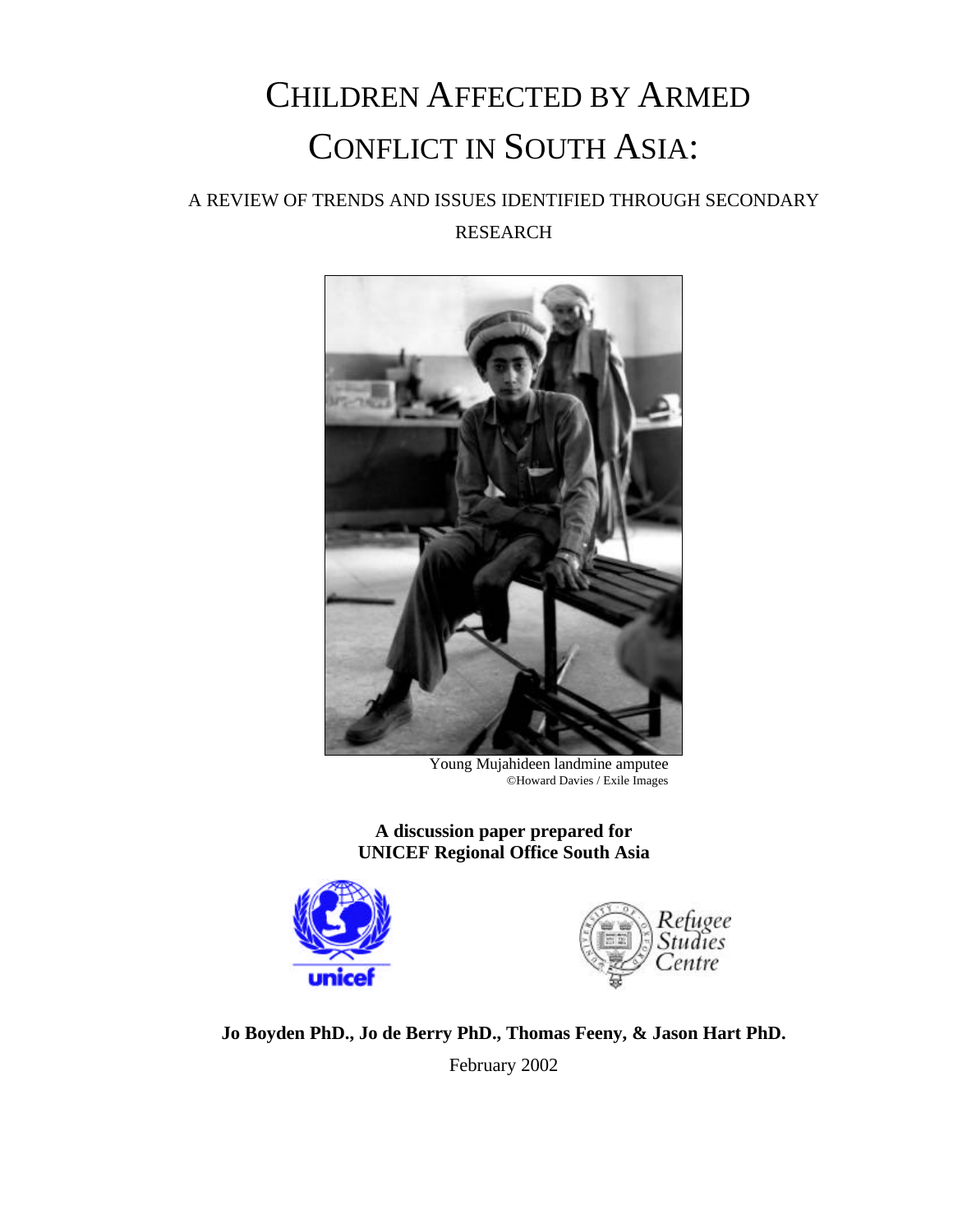# **ACKNOWLEDGEMENTS**

The present document has been produced as part of a research programme on waraffected and displaced children at the Refugee Studies Centre, University of Oxford, funded by the Andrew W. Mellon Foundation. It also represents one element of an extensive project on children affected by armed conflict initiated by UNICEF-ROSA with funding from the Department for International Development (DfID) of the UK Government.

This document is based on research conducted in Afghanistan, Bangladesh, Bhutan, India, Nepal, Pakistan and Sri Lanka between January and April 2001. Our work would not have been possible without the assistance of many people in these countries. We should here like to express our thanks to them.

At ROSA we were fortunate to enjoy the unfailing guidance, enthusiasm and support of Reiko Nishijima, the Emergency Planning Officer. Reiko and her team, Damodar Adhikari and Tek Chhetri, facilitated our work at all stages with great care and consideration. We should also like to thank Nigel Fisher, Regional Director for ROSA, for his advice and encouragement.

Within each of the countries visited the researchers were welcomed and assisted by UNICEF staff. Lack of space limits us to mention of the representatives and main focal points only: Afghanistan - Niloufar Pourzand; Bangladesh - Karin Heissler & Saiful Islam; Bhutan - Guia Mendoza, Runar Soerensen & Bhai Thapa; India - Erma Manoncourt & Anu Dixit; Nepal - Stewart McNab & Eriko Onoda; Pakistan - Serap Maktav & Ranna Syed; Sri Lanka - Colin Glennie & Jean-Luc Bories.

In addition, special thanks go to Save the Children (US) Pakistan and Afghanistan Field Office who facilitated the research of Jo de Berry in Afghanistan and Pakistan, and to the British Council in Bangladesh for funding Tom Feeny's visit.

The research team would also like to thank the Refugee Studies Centre and, in particular, Eva Spain, Gillian Mann and Brian Digweed for their invaluable support.

# **Disclaimer**

Whilst acknowledging the support of ROSA and the various country offices in South Asia, the authors would like to point out that the views expressed in this document are entirely their own and do not necessarily reflect the opinions of UNICEF.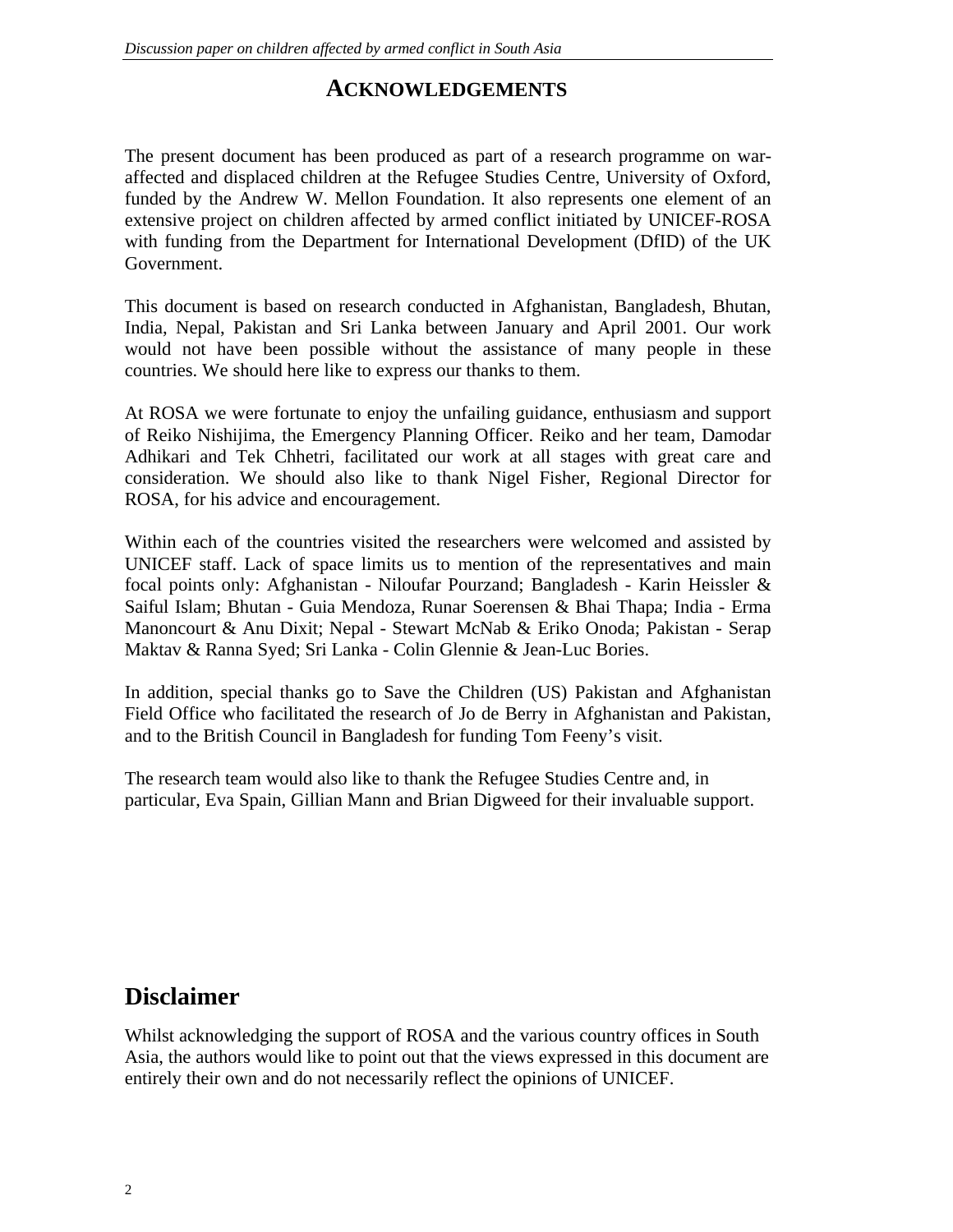# **CONTENTS**

| 1.4. THE CONTINUITY OF POLITICAL CONFLICT WITH OTHER FORMS OF VIOLENCE 11 |  |
|---------------------------------------------------------------------------|--|
| 1.5. THE CONCENTRATION OF CONFLICT BY SOCIAL GROUP/AND OR REGION 11       |  |
|                                                                           |  |
|                                                                           |  |
|                                                                           |  |
|                                                                           |  |
|                                                                           |  |
|                                                                           |  |
|                                                                           |  |
|                                                                           |  |
|                                                                           |  |
|                                                                           |  |
|                                                                           |  |
|                                                                           |  |
|                                                                           |  |
|                                                                           |  |
|                                                                           |  |
|                                                                           |  |
|                                                                           |  |
|                                                                           |  |
|                                                                           |  |
|                                                                           |  |
|                                                                           |  |
|                                                                           |  |
|                                                                           |  |
|                                                                           |  |
|                                                                           |  |
|                                                                           |  |
|                                                                           |  |
|                                                                           |  |
|                                                                           |  |
|                                                                           |  |
|                                                                           |  |
|                                                                           |  |
|                                                                           |  |
|                                                                           |  |
|                                                                           |  |
|                                                                           |  |
|                                                                           |  |
|                                                                           |  |
|                                                                           |  |
|                                                                           |  |
|                                                                           |  |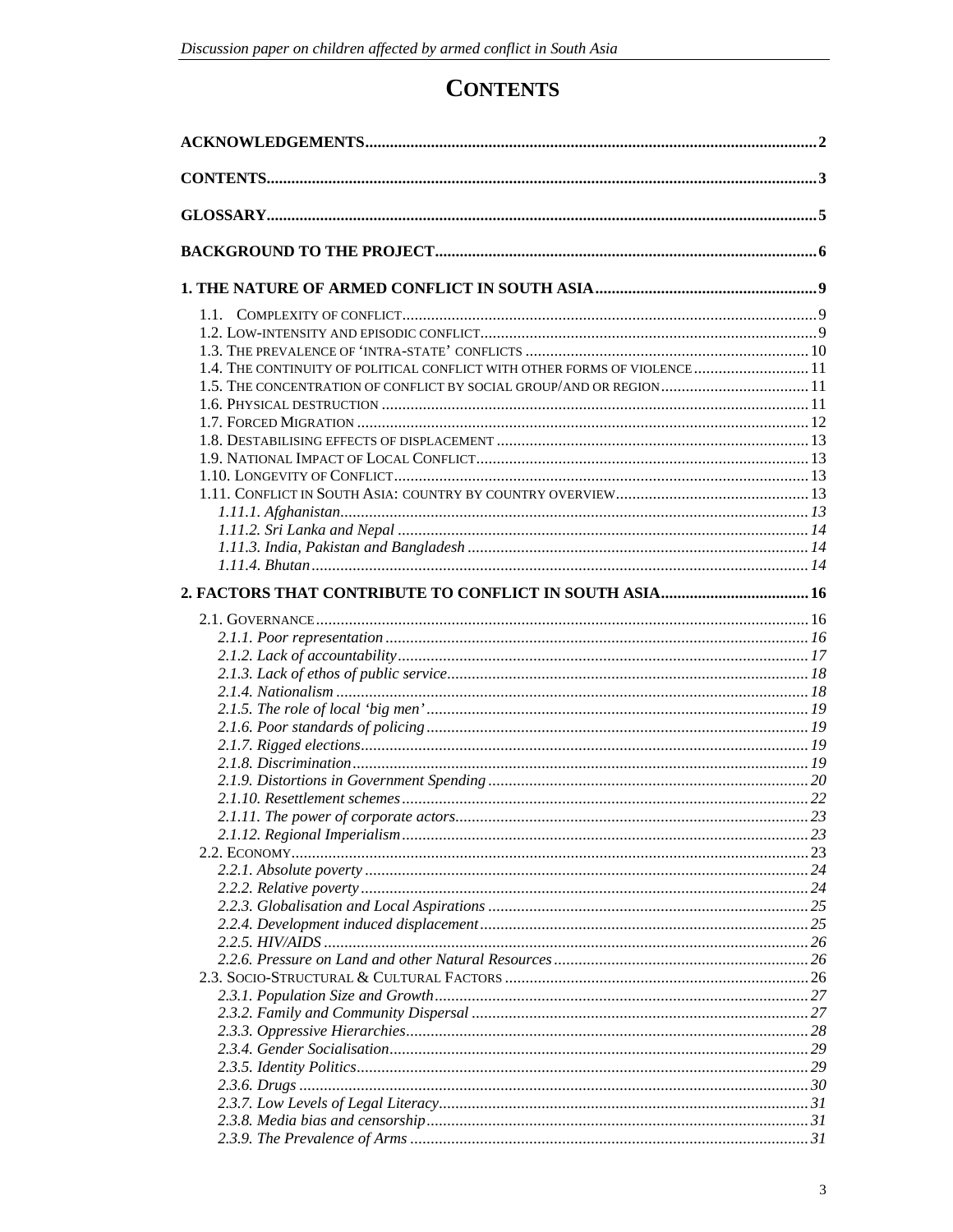| 3.5. |  |
|------|--|
|      |  |
|      |  |
|      |  |
|      |  |
|      |  |
|      |  |
|      |  |
|      |  |
|      |  |
|      |  |
|      |  |
|      |  |
|      |  |
|      |  |
|      |  |
|      |  |
|      |  |
|      |  |
|      |  |
|      |  |
|      |  |
|      |  |
|      |  |
|      |  |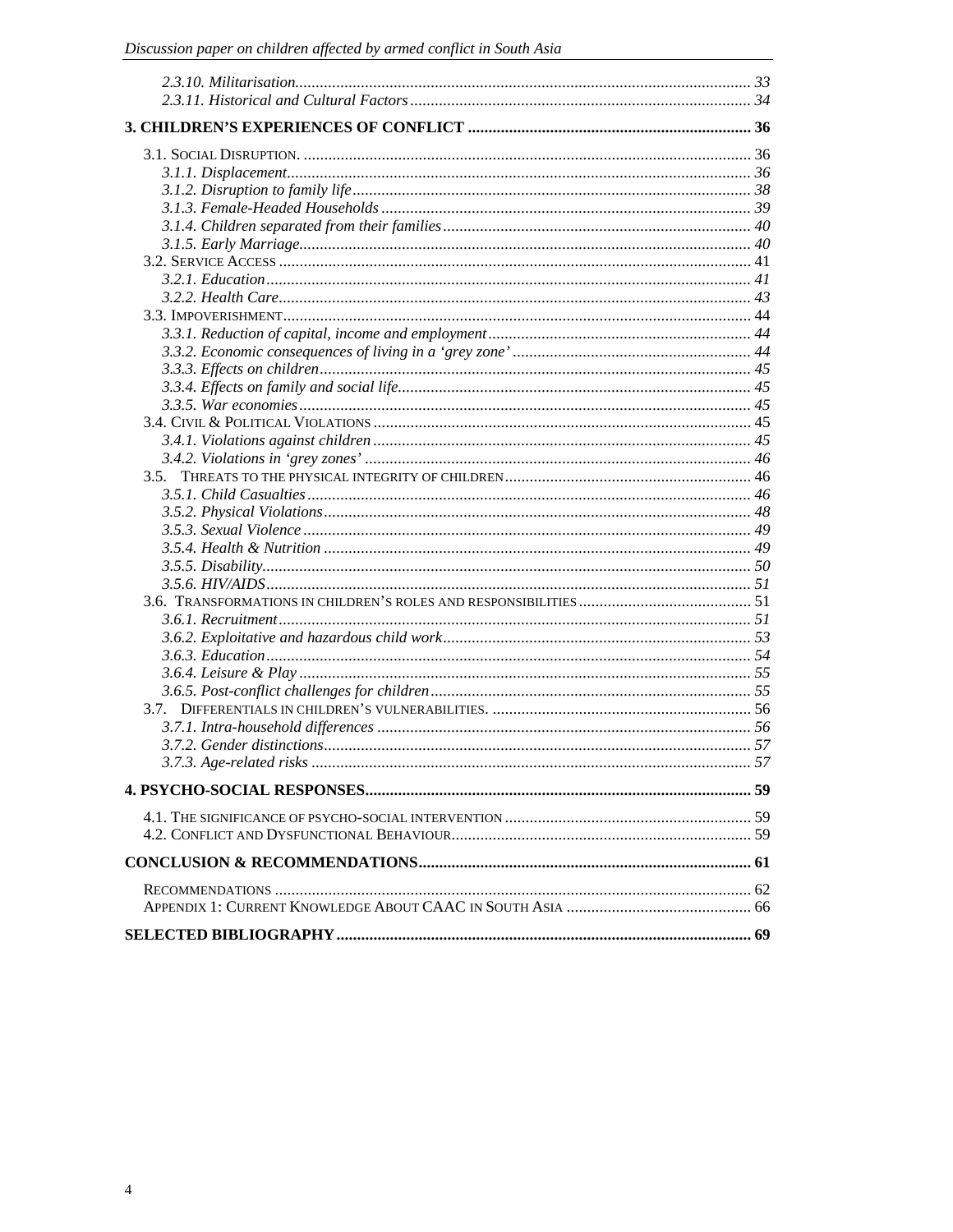# **GLOSSARY**

| <b>CAAC</b>   | Children Affected by Armed Conflict                     |  |  |  |
|---------------|---------------------------------------------------------|--|--|--|
| <b>CHT</b>    | Chittagong Hill Tracts (Bangladesh)                     |  |  |  |
| <b>CRC</b>    | Convention on the Rights of the Child                   |  |  |  |
| <b>DFID</b>   | Department for International Development (UK)           |  |  |  |
| <b>FATA</b>   | Federally Administered Tribal Areas (Pakistan)          |  |  |  |
| <b>GDP</b>    | <b>Gross Domestic Product</b>                           |  |  |  |
| <b>GOSL</b>   | Government of Sri Lanka                                 |  |  |  |
| IDP           | <b>Internally Displaced Person</b>                      |  |  |  |
| <b>ISI</b>    | Inter Services Intelligence (Pakistan)                  |  |  |  |
| <b>LTTE</b>   | Liberation Tigers of Tamil Elam (Sri Lanka)             |  |  |  |
| <b>NE</b>     | North-East (India)                                      |  |  |  |
| <b>NWFP</b>   | North West Frontier Province (Pakistan)                 |  |  |  |
| <b>PDPA</b>   | People's Democratic Party of Afghanistan                |  |  |  |
| <b>SIPRI</b>  | <b>Stockholm International Peace Research Institute</b> |  |  |  |
| <b>SLA</b>    | Sri Lankan Army                                         |  |  |  |
| <b>UNDP</b>   | <b>United Nations Development Programme</b>             |  |  |  |
| <b>UNHCR</b>  | United Nations High Commissioner for Refugees           |  |  |  |
| <b>UNICEF</b> | United Nations Children's Fund                          |  |  |  |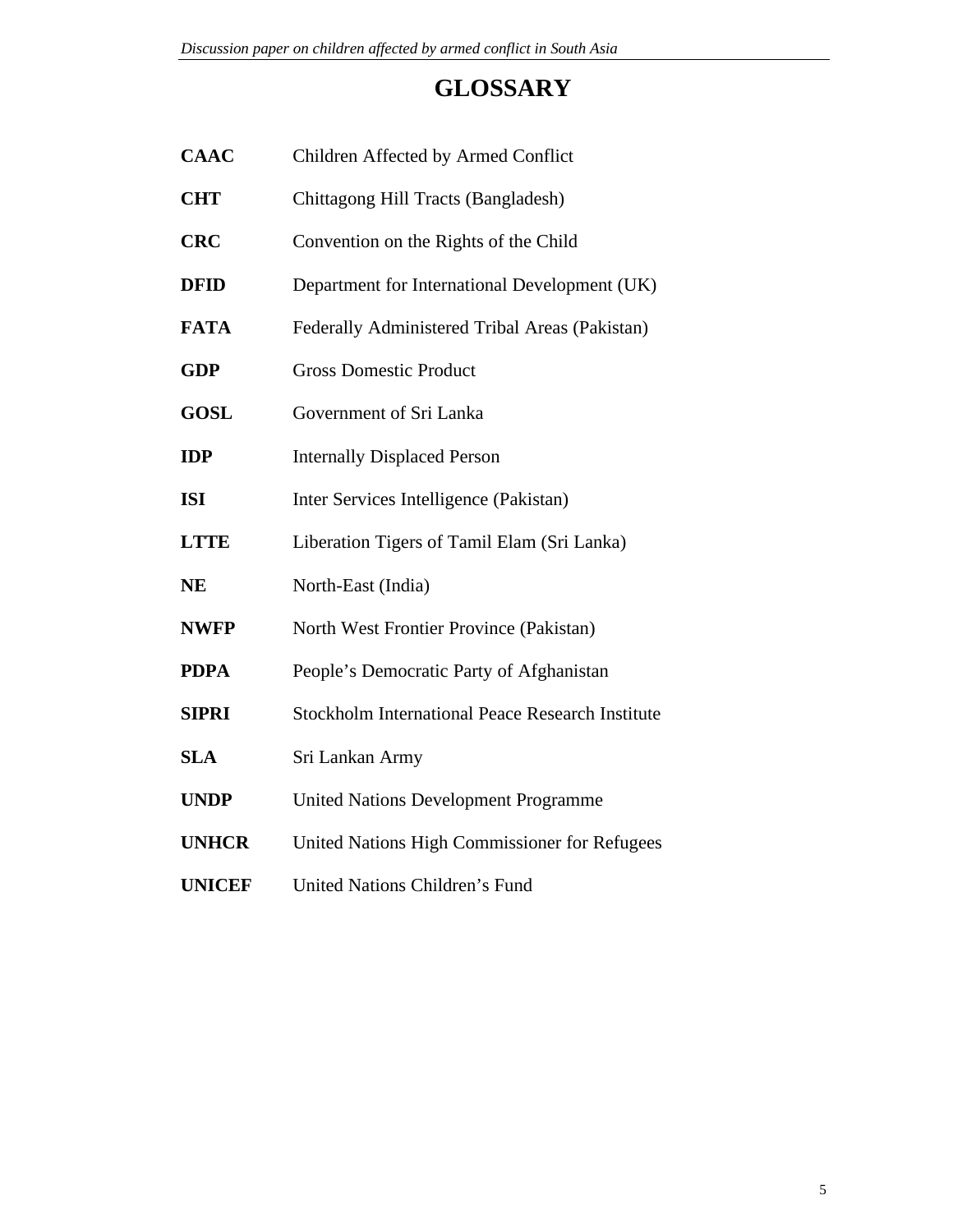# **BACKGROUND TO THE PROJECT**

Recent decades have witnessed a significant increase in the number of armed confrontations internationally, ranging from outright warfare and mass violence to sporadic civil unrest and long-term unstable post-conflict situations. Engagement by trained armed forces is but one facet of modern warfare: the elimination or incapacitation of civilians through killings, torture and disappearances, psychological terror, forced migration, starvation and the destruction of social institutions, being a major feature of many struggles. Consequently, civilian casualties rose dramatically as a proportion of the total over the course of the  $20<sup>th</sup>$  century and into the  $21<sup>st</sup>$ century.

Conflict has its greatest impact on the poorest communities in the poorest countries, and children and adolescents under age 18 are among the most severely affected in these communities. According to the United Nations, some 20 million people have been killed in over 150 armed conflicts in developing countries since the Second World War, the majority being women and children. More than half of the world's 22.4 million displaced people are children and adolescents: one in every 230 persons in the world is a child or adolescent who has been forced to flee his or her home. The impacts on children may be direct and apparent, as in the case of death, wounding, family separation, or dislocation, but they are frequently far less obvious, as with economic impoverishment, hazardous labour, early marriage, or the loss of opportunities for education and health.

The Convention on the Rights of the Child (CRC) provides a global charter for children's survival, protection, development and well-being. Armed conflict creates conditions under which many of the rights laid out in the CRC are undermined. As the 1996 Graça Machel report to the United Nations on War Affected Children pointed out, war greatly increases the threats to children and clearly contravenes the mandate for their protection provided by the CRC.

The international community therefore has a special duty of care and protection with regard to children exposed to armed conflict, civil strife and displacement. This duty requires agencies involved in preventative and emergency efforts to understand how children are affected by such adversities and to develop measures that mitigate the impact on children. Acknowledging the urgent need to improve child-focused emergency responses in the context of conflict, the Department for International Development (DfID) of the UK Government has provided financial support to UNICEF internationally, through the global emergency capacity building project. This project comprises three elements, one of which directly addresses children affected by armed conflict and aims to:  $\frac{1}{1}$ 

- raise awareness of and political commitment to the concept of children as 'zones of peace';
- enhance UNICEF capacity to advocate for the protection of children affected by armed conflict;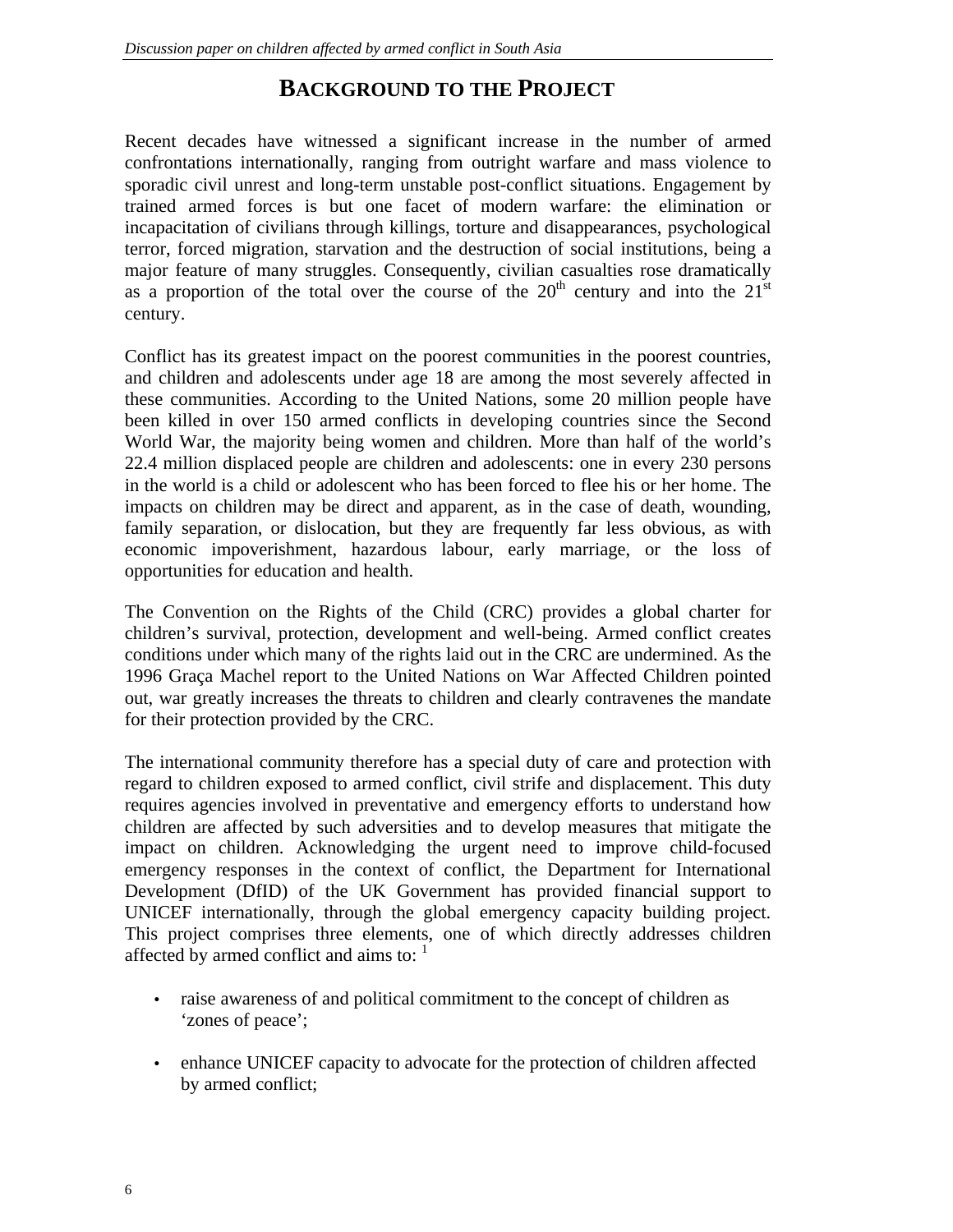- increase UNICEF capabilities to develop co-ordinated policy and programme approaches to mitigate the impact of armed conflict on children;
- strengthen UNICEF capacity to implement better targeted programmes for protection of, and psychosocial support to, children affected by armed conflict;
- improve UNICEF knowledge-base for the protection of children in situations of armed conflict.

Within the context of the overall global project, UNICEF's Regional Office for South Asia has developed the **Capacity Building Project for Children Affected by Armed Conflict**. Among other components, this project entails the conduct of secondary and primary research on war-affected children within the region, as follows:

**Stage 1: Secondary Research (November 2000– July 2001).** A survey of the impacts of conflict on children in South Asia, undertaken by a team of researchers attached to the Refugee Studies Centre, University of Oxford, UK. This research was intended to identify existing information on war-affected and displaced children in the region as well as organisations that are working on these issues. In addition, it facilitated the identification of questions, themes and field sites for the primary research to be conducted in Stage 2. The results of Stage 1 will be used also to establish priority areas for capacity-building and programmatic intervention, and key issues for policy and advocacy. The work of stage 1 involved:

- A situation analysis of war-affected and displaced children, secondary data collection;
- A survey of institutions in South Asia that conduct research and/or run programmes with war-affected and displaced children;
- Two regional workshops, the objectives of which were to disseminate the findings from phase one of the research among academic institutions, programme personnel and policy-makers within South Asia and plan stage two of the research.

**Stage 2: (commencing January 2002) Primary Research and Capacity building.** Phase two of the project involves two components: primary research in case study countries/communities and capacity building in relation to the issues affecting children exposed to armed conflict in research, programmatic action, policy development and advocacy within UNICEF and among partner implementing organisations. Most of the work in Stage 2 will be conducted at country level with national and sub-national institutions, with technical assistance and other forms of support from the UNICEF Regional Office for South Asia.

The aims of conducting primary research in Stage 2 are:

- to address the knowledge gaps identified in Stage 1 of the project;
- to learn more about children's understandings and experiences of and responses to, conflict;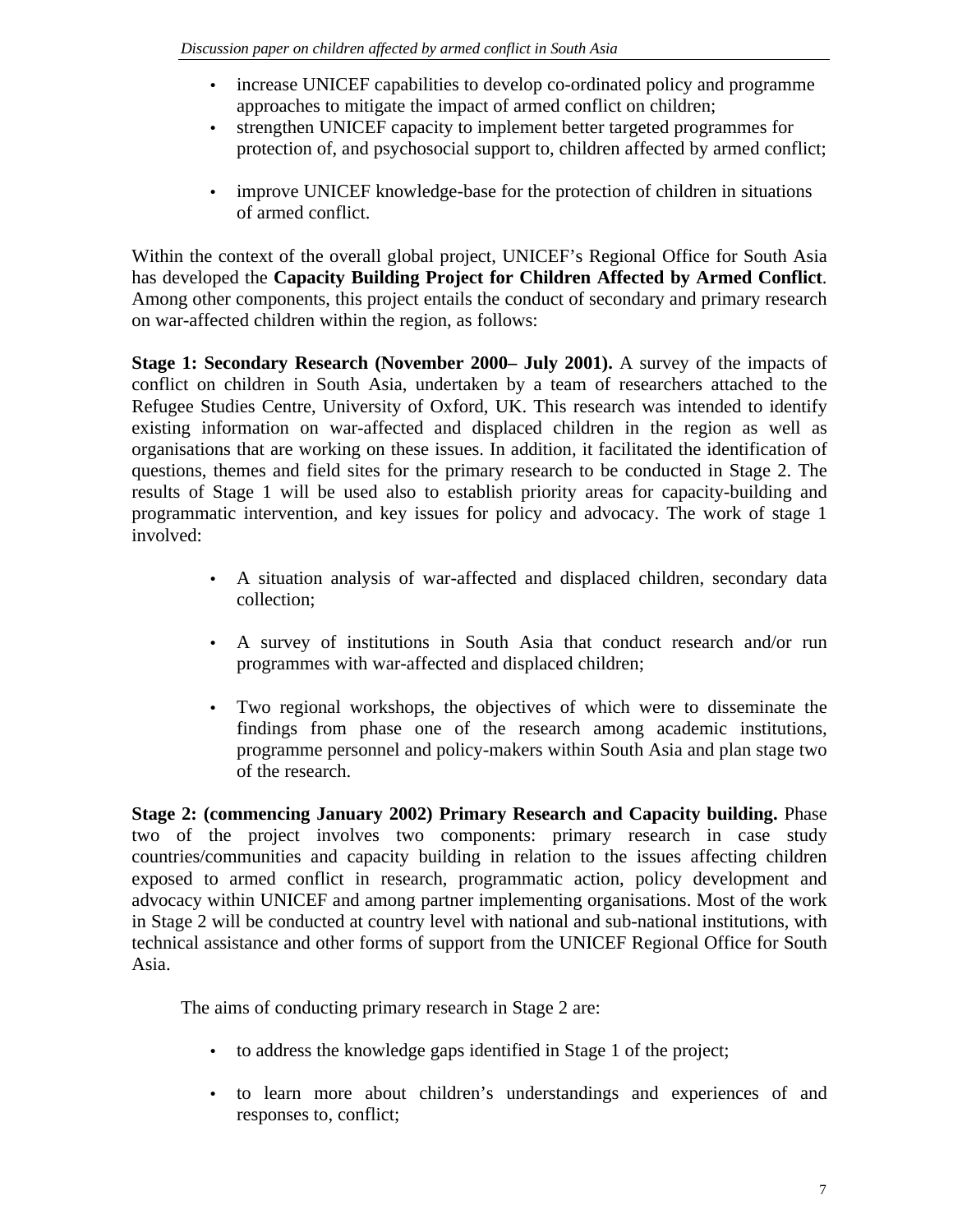• to develop the skills of listening to and working directly with affected children an operational agencies working in conflict settings;

This discussion document is a summary of the trends and issues identified through the research conducted in Stage 1. It is a synthesis of eight country specific reports. Together these reports provide a review of existing information on war-affected children in Afghanistan, Sri Lanka, Pakistan, India, Nepal, Bhutan, Cox's Bazaar, Bangladesh and the Chittagong Hill Tracts, Bangladesh respectively. They contain analysis on both the macro conditions that contribute to political violence as well as the micro level impacts of these conflicts on children. They also point to knowledge gaps and methodological shortcomings<sup>1</sup>, as well as to further information needs. These latter are summarised in the conclusion and recommendations to the present report.

-

 $1$  See appendix 1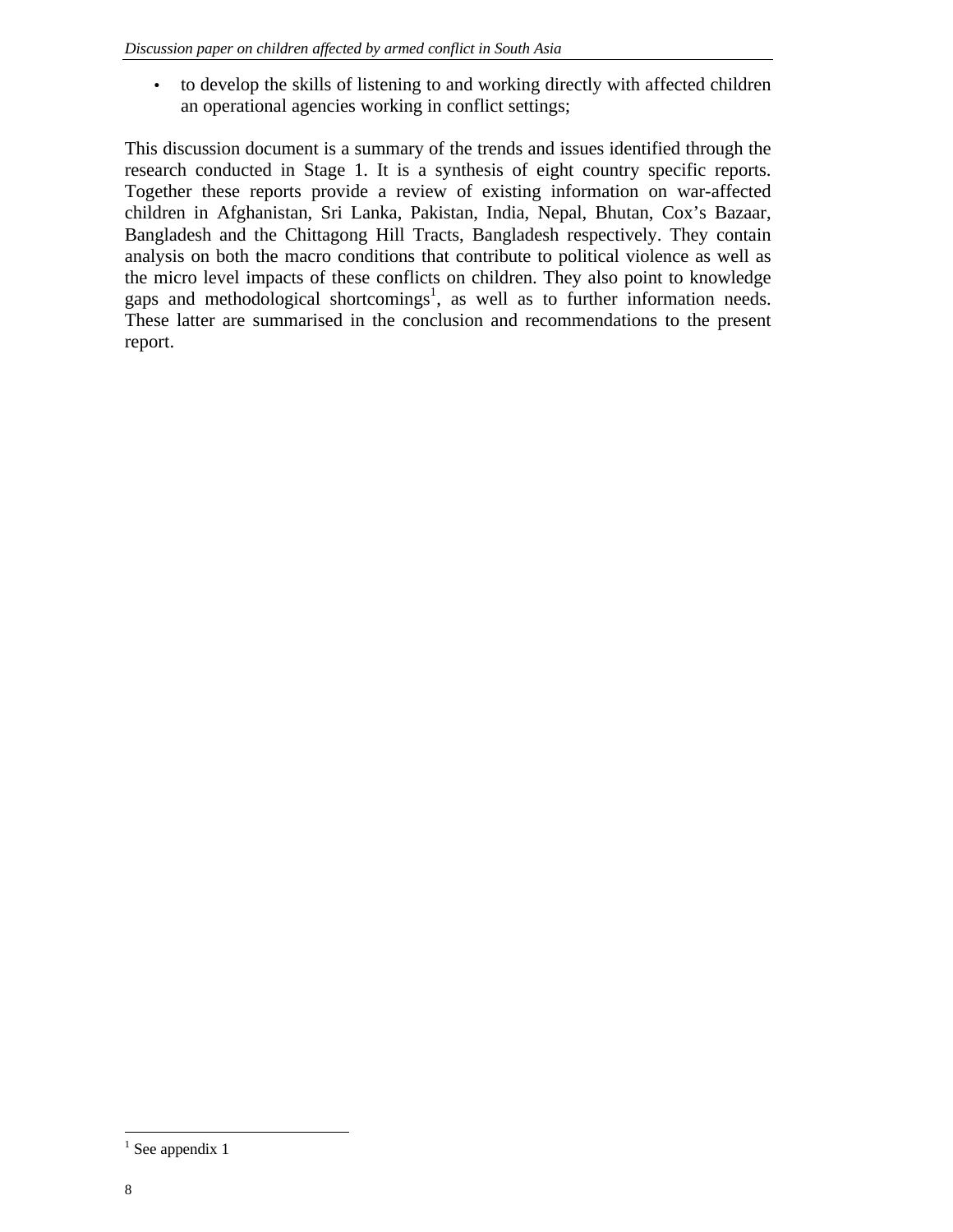# **1. THE NATURE OF ARMED CONFLICT IN SOUTH ASIA**

**'Armed conflict'** is defined in this report as the use of armed violence to resolve local, national and/or international disputes between individuals and groups that have a political, economic, cultural and/or social (as opposed to inter-personal or criminal) origin. Armed conflict is a mechanism of social transformation that may originate either in competing claims over resources or power or in conflicting cultural or social values, and is often aggravated by low levels of human security. The term 'armed conflict' is preferred to that of 'war' because its usage commonly encompasses a far broader range of circumstances and conditions, from violent political protest or insurgency, to violence enacted by trained and organised military units and to genocide. Certain characteristics are common to many, or most, of the armed conflicts in South Asia, as follows:

#### **1.1. Complexity of conflict**

Many of the countries in the region experience multiple forms and levels of conflict concurrently. Sometimes armed violence begins at the local level with a minor dispute that spirals out of control, and sometimes it involves the opposing forces of nation states. In India, armed violence is of many types, including the international dispute with Pakistan (a fellow nuclear power) over Kashmir; communal rioting along caste and religious lines; the low intensity violence of insurgency in the North East and the local level victimisation of minority groups everywhere. NE India alone is home to over 300 different ethnic or linguistic groups, many of whom have distinct political interests and claims and are in conflict both with each other and with the national government. This area has been marked by both intra-tribal fighting and anti-state insurgency.

The dispute between Pakistan and India over control of Kashmir has twice escalated into war, with a further near war in 1999. Pakistan is at the same time involved in the Afghan crisis, which some commentators regard as a proxy war by Pakistan to further her interests in the region. There are also links between Pakistani based interest groups and other international conflicts. These groups have been accused of fostering conflict within Indian-held Kashmir, the Punjab, NE India, Tajikistan and Chechnya. Intra-ethnic tensions, which often erupt into violence, are severe in Pakistan, especially in the 'Federally Administered Tribal Areas' (FATAs) while in the North West Frontier Province (NWFP) the presence of up to 2 million Afghan refugees has arguably placed a great strain on the local infrastructure and created tensions with the local population. Internal armed conflicts involving the military wings of ethnically based political parties have dogged the province of Sindh. Finally, there have been an increasing number of incidents of sectarian violence across the country, as well as an escalation of conflict related to the activities of criminal gangs operating especially in urban areas.

#### **1.2. Low-intensity and episodic conflict**

In most affected areas (other than Afghanistan), armed conflict is not continuous but sporadic, and shifts from one area and one community to another. In Sri Lanka, the conflict has been characterised by ongoing violence involving separate incidents of guerrilla-type activity, small-scale combat on land and sea, incidences of aerial bombardment by the Sri Lanka Air Force, and regular but limited shelling by both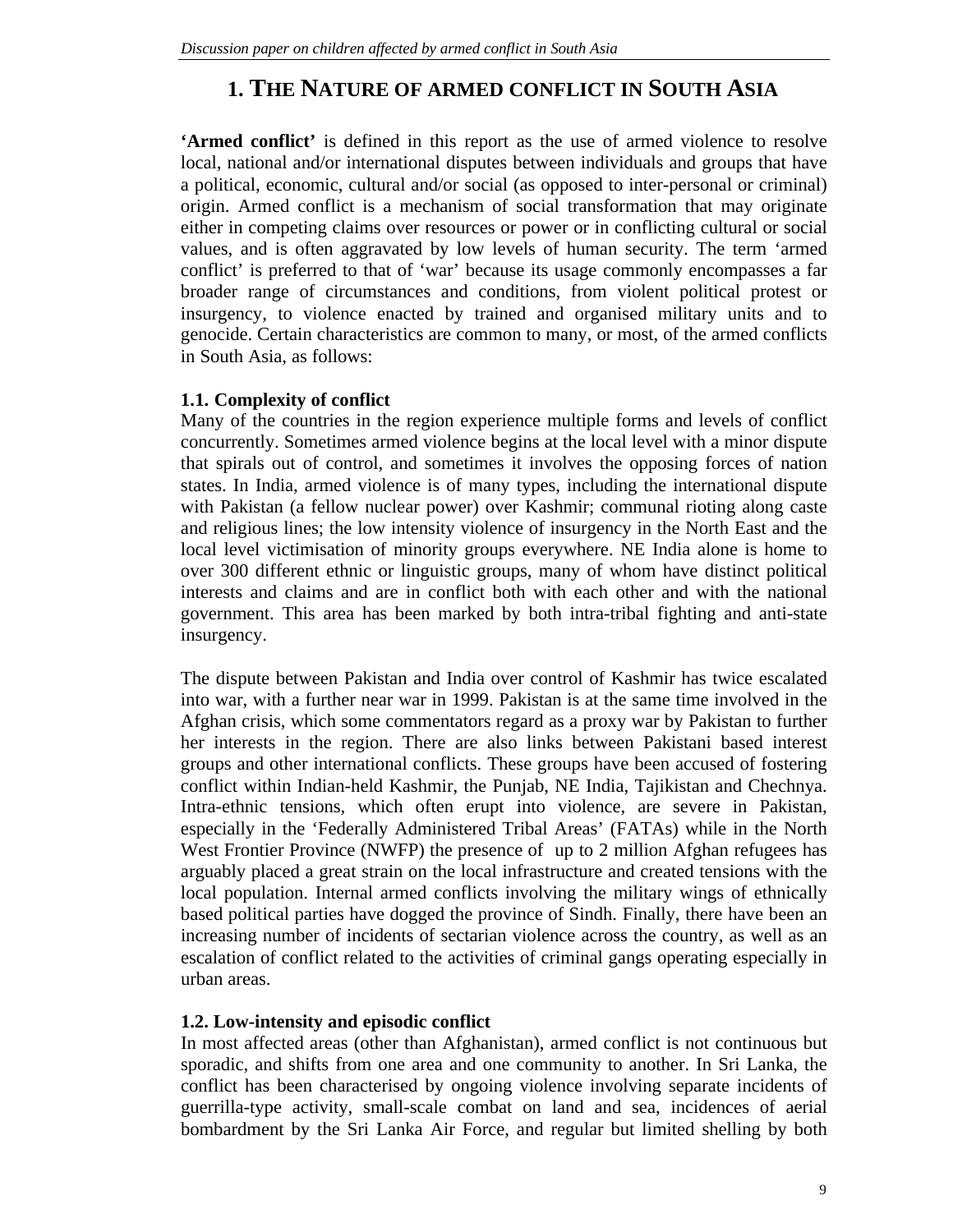sides. However, during the entire period of the conflict in this country - now almost two decades old - full-scale battles between the parties have been few and periods of calm frequent, if short-lived. Only the most dramatic of events – such as the LTTE attack on Colombo Airport in July 2001 – attract attention from the international media.

The level of conflict in other countries of the region, aside from Afghanistan, has generally been of a similar kind to Sri Lanka in that full-scale warfare has figured rarely if at all. Clearly the current situation in Kashmir has the potential for war, as happened in 1965 and 1971. This is a particularly alarming prospect given the fact that India and Pakistan both possess nuclear weapons. For the most part, however, the conflicts in South Asia may fairly be described as low-intensity, involving the use of unsophisticated weaponry – small arms and explosives that are often home-made.

This kind of conflict may continue for many years and yet produce comparatively few casualties. It is therefore assumed to present minimal risk to children. Indeed, the stereotypic view of war seldom encompasses such situations. Nevertheless, even when exposure to actual armed violence is limited, the effects in terms of repression, loss of security, income and service access, displacement, military harassment, and other such phenomena are considerable. If we consider that the imposition of security checks, patrols, curfews, restrictions on access to farmlands and other resources, discriminatory employment practices, closure of schools and other facilities, enforced use of identity cards, and so on, are all a critical part of military strategy in many areas of South Asia, it is clear that low-level conflict may have an immense impact on the lives of children and their families.

Quite apart from their political effects, such measures have adverse economic, social, emotional and psychological consequences for children and result in a range of rights violations. This is the case in the Chittagong Hill Tracts of Bangladesh. While the actual numbers of conflict-related deaths may have been relatively small, the impact on the daily lives of the local inhabitants has been immense. Throughout the more than 20 years of fighting between tribal insurgents and Bangladeshi security forces, the region was effectively cut off from the rest of the country (and the world at large) due to an information blackout imposed by the government. Approximately one-third of all government forces were stationed in the Hill Tracts to protect the 400,000 Bengali settlers who had been transferred to the region, and to enforce counterinsurgency measures, which amounted in practice to widespread human rights violations and atrocities against the inhabitants. Freedom of movement was heavily restricted across the 3 districts, and the disruption to daily routines, such as tending fields or going to school, was acute. In the mid-1980s, the threat to their security from massacres, rape and persecution forced around 80,000 tribal refugees into the neighbouring Indian state of Tripura. Even after a Peace Accord was negotiated in 1997, tribal populations continue to suffer displacement, economic marginalisation and communal violence.

#### **1.3. The prevalence of 'intra-state' conflicts**

Armed conflicts in South Asia are mostly defined as 'intra-state'. In certain respects, however, this term is a misnomer since few conflicts in South Asia originate, or are contained, within national boundaries. For example, Taliban youth were trained in military techniques in refugee camps in Pakistan; drug traffickers from Myanmar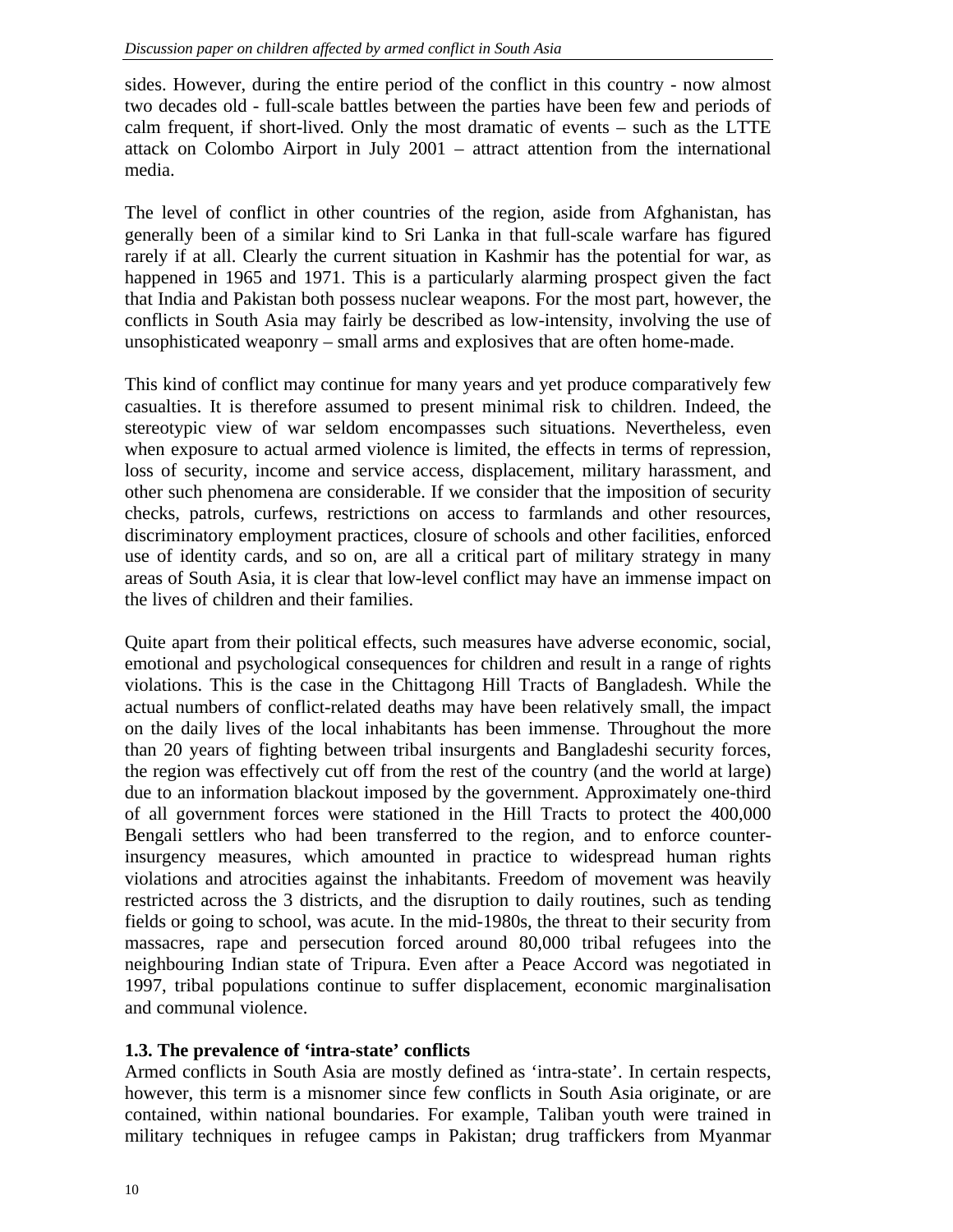provide one of the income sources for the purchase of weapons used in NE India; and the Chakma people are in conflict with national government in both India and Bangladesh. Similarly, funding for the LTTE in Sri Lanka currently comes from two main external sources: expatriate Tamils (principally in North America, Australia and the  $UK<sup>2</sup>$ ), and the profits from a large business that includes international drugtrafficking and smuggling.

In many cases, intra-state conflict is related to security threats from neighbouring countries, with the result that governments frequently give armies inordinate powers to 'protect the nation'. This kind of situation results in the resolution of internal disputes through militarised security operations, rather than through dialogue in an atmosphere of accountability. High levels of repression by the military of specific civilian groups, in turn, incites retaliatory action and may lead to open, armed, intrastate conflict.

#### **1.4. The continuity of political conflict with other forms of violence**

Levels of violence of all forms - political, criminal, inter-personal and domestic - are extremely high in many parts of South Asia, and personal security is often sorely lacking. The availability of arms means that local and comparatively minor disputes frequently result in the use of lethal weapons. In this volatile climate, local incidents aggravate underlying tensions and can result in widespread conflict. Thus, for example, the Pathan-Mujahir fighting of the 1980s in Karachi started with a road accident involving a Pathan taxi driver and Mujahir passengers.<sup>3</sup> In Nepal disputes between villagers are now often subsumed within the larger conflict between the Maoist insurgents and the Nepali police. As a consequence such events are far more likely to involve the use of violence. Furthermore, there have been numerous incidents of ordinary criminals assuming the guise of Maoist revolutionaries in order to add weight to their own efforts at extortion and banditry. These so-called 'fake Maoists' provide one example of the blurred distinction between politically-motivated conflict and criminal activities that commonly develops in conflict-affected countries in the region.

#### **1.5. The concentration of conflict by social group/and or region**

Except in Afghanistan, where conflict has affected practically all populations directly, whether or not you are exposed to armed violence is determined to a large extent not only by who you are (i.e. your social, religious or ethnic status), but also by where you live. Outside Afghanistan, the populations at greatest apparent risk in South Asia are those living in the North and East of Sri Lanka, Kashmir, NE India, Western Nepal, the 'Federally Administered Tribal Areas' and Sindh province in Pakistan, South Bhutan and the Chittagong Hill Tracts of Bangladesh.

#### **1.6. Physical destruction**

In many cases, armed conflict results in the destruction of private and public property, of communications systems, food stocks, natural resources, livestock, water supplies, sanitation systems and practically all manufactured and natural resources. The outlay on rehabilitation and reconstruction of physical capital damaged or destroyed by fighting is often considerable, although seldom properly calculated. For the period 1983-1998 the total cost of damages of the war in Sri Lanka was estimated at 137.1 billion Rupees  $(c.\$1.53$  billion).<sup>4</sup> Events since 1998, including the LTTE offensive on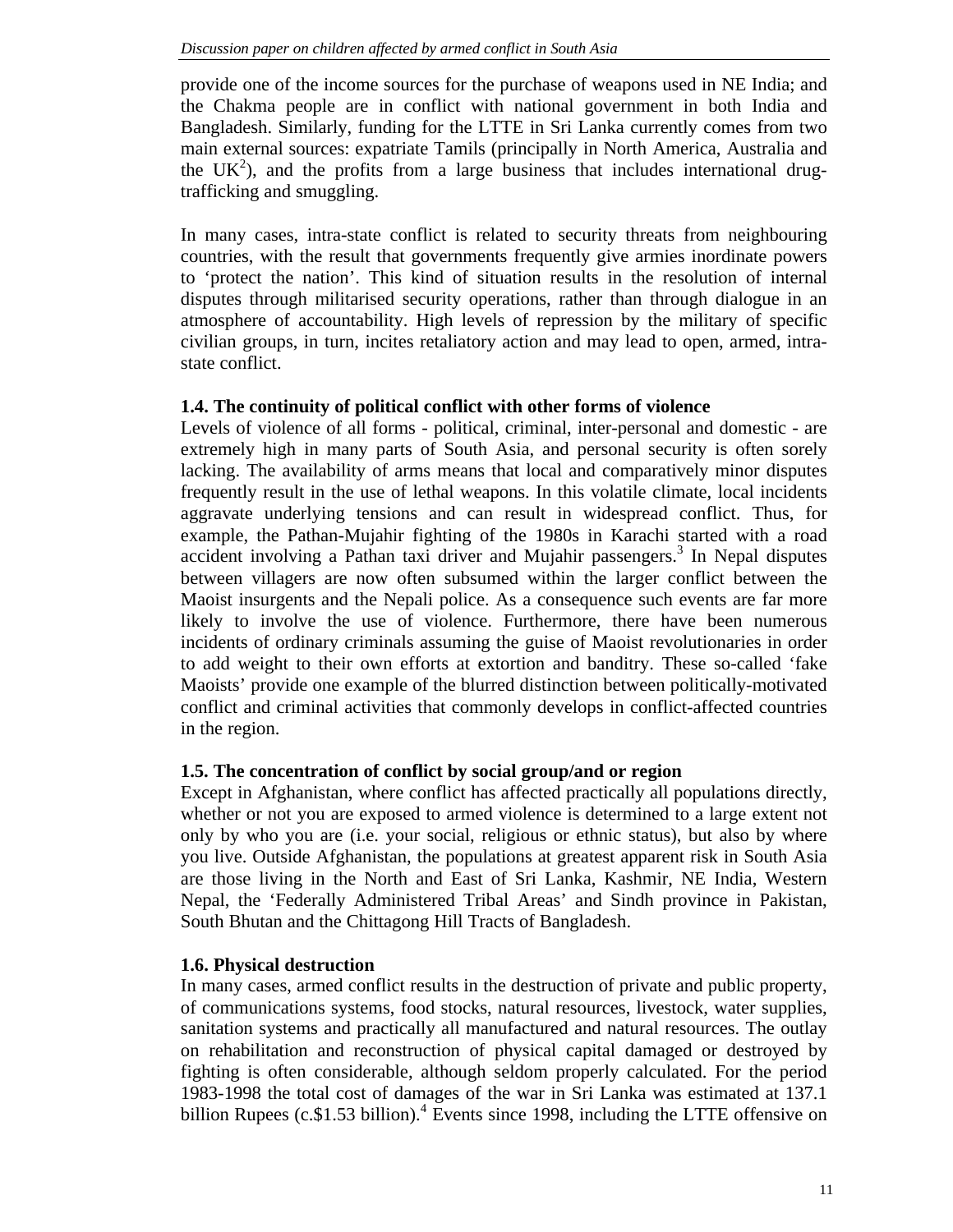Elephant Pass and the Jaffna Peninsula in 2000 and the attack on Colombo Airport in 2001, have surely added immensely to the damage and consequent costs.

More than any other country, the war in Afghanistan has led to widespread, in some cases total, destruction of population centres and infrastructure. In 1978, the principal communist organisation in Afghanistan, the People's Democratic Party of Afghanistan (PDPA), took power. From the outset the PDPA response to the anticommunist resistance was heavy and in 1979, Herat, a centre of the rebellion, was bombed. Several thousand were killed and the movement of refugees to Pakistan and Iran began. Fighting in Afghanistan has been characterised by high levels of destruction ever since this time. An estimated 22,000 villages were completely destroyed or heavily damaged during the operations of the Soviet and Afghan government forces in the 1980s. Some 3,000 irrigation systems were demolished as part of the deliberate strategy to disable the local economy in areas thought to be harbouring mujahideen and an estimated 10 million landmines were laid. Rural schools and health centres were major targets as they were often used as barracks for combatants.

# **1.7. Forced Migration**

Forced migration, both internal and international, is a common feature of armed conflict in South Asia, affecting countless individuals, families and communities. Displacement is fundamental to the crisis in Afghanistan which has produced the greatest number of forced migrants in the history of modern warfare. Every new offensive pushes more people to leave the country and seek refuge outside. In 2000 for instance, 30,000 refugees crossed to Pakistan as a direct result of fighting.<sup>5</sup> Others flee in the face of persecution by the Taliban. $<sup>6</sup>$ </sup>

Internal displacement within Afghanistan is also widespread. In 1999 there were an estimated one million internally displaced persons, mostly settled in towns. Over half of the population of Kabul is thought to be displaced. More recently, the level of displacement within Afghanistan rose rapidly as a consequence of drought. By April 2001 an estimated 700,000 people had left their homes and moved to camps and towns in the search for food, another 170,000 had crossed to Pakistan and 100,000 to Iran and numbers continue to grow.<sup>7</sup> Today Afghanistan faces a humanitarian crisis on an unprecedented scale.<sup>8</sup> Yet more drought affected families, who lack the resources to move, remain on their lands and face starvation.<sup>9</sup>

The social and economic consequences of displacement for families are severe. The vast majority of displaced peoples live from their own devices, often in extreme poverty and economic insecurity, in constant fear of discovery and banishment. They also generally lack any effective voice to advocate for their protection and assistance, nationally and internationally.<sup>10</sup> Only a small proportion of those who are displaced are officially registered and in receipt of humanitarian assistance. This is the case, for example, with the Rohingya, 25,000 of whom remain in official camps in Cox's Bazar, with a further 150,000 estimated to be living illegally in the same region.

Amongst several factors, non-acknowledgement of professional skills, language difficulties, lack of social networks, and deliberate obstruction by local and national authorities hinder the ability of refugee and displaced populations to access regular employment. As a consequence they tend to occupy the most menial and poorly paid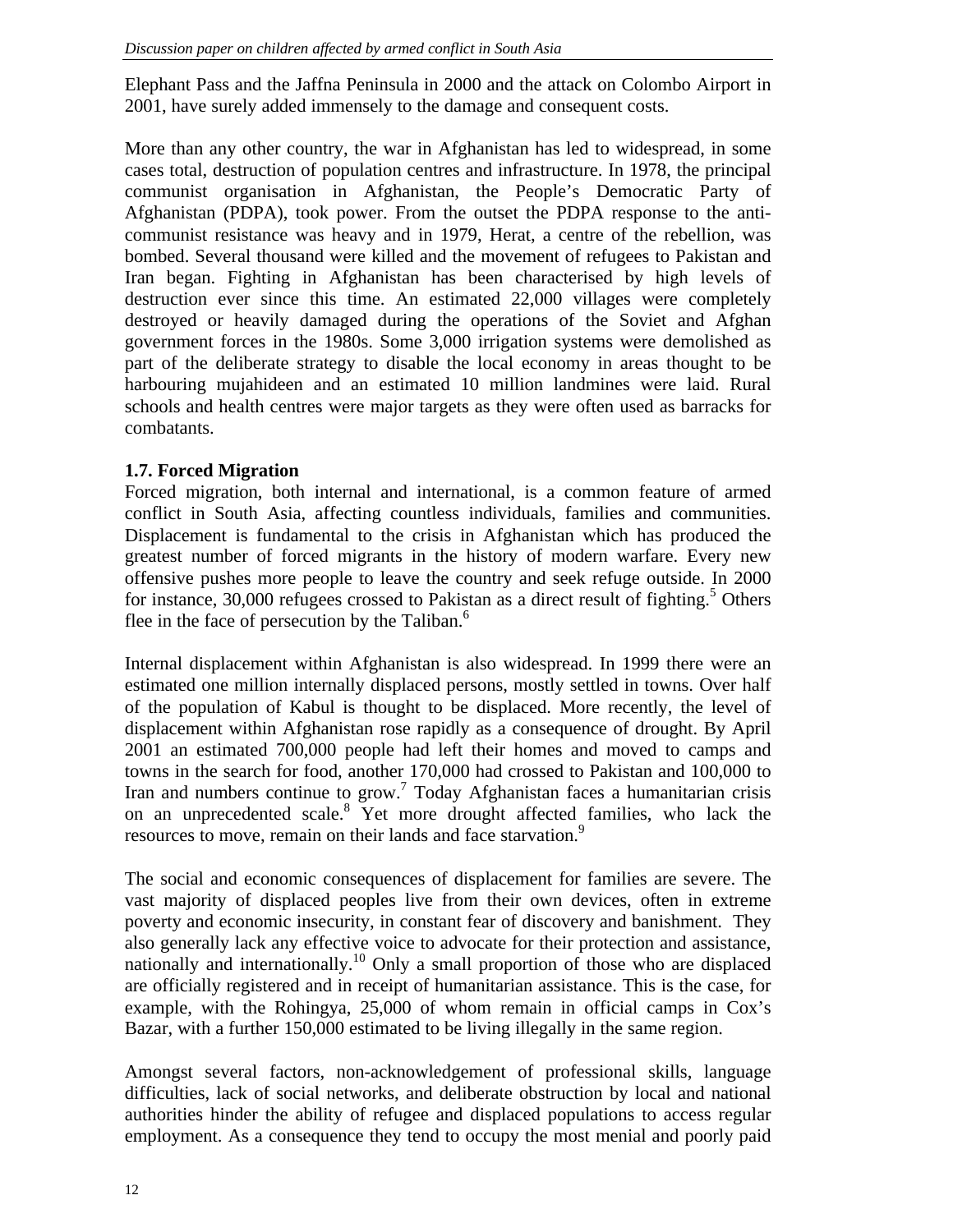jobs, in which the opportunities for collective organisation, self-representation and self-advocacy are few and the dangers of exploitation and abuse great. The concentration of such a population group in an area also affects host communities, swamping health facilities, contributing to the spread of disease and overburdening the labour market. The exodus of large numbers of people from war-affected communities has an impact on those who remain. In Afghanistan it has undermined productive capacity, community networks and structures, causing fragmentation, impoverishment and dispersal. It has also been to the detriment of health and educational services, since many professionals have fled.

# **1.8. Destabilising effects of displacement**

Some of the countries in the region (notably Pakistan, Bangladesh, and Nepal) are host to refugee and displaced populations from neighbouring states, a circumstance that in itself merits attention since it has the potential to cause major political unrest. The flight of large displaced populations across borders can transform instability within a nation into a matter of international concern.

Internal displacement can be equally as threatening to national development and integration, and South Asia has an exceptionally large population of IDPs, very few of whom are in receipt of any assistance. According to recent figures, three countries in the region are amongst the ten nations of the world with the largest numbers of IDPs: Afghanistan, Sri Lanka & Bangladesh, each of which has  $750,000 - 1$  million.<sup>11</sup> The numbers of people thus affected are also growing in India, Pakistan and Nepal.

# **1.9. National Impact of Local Conflict**

Even the more isolated and apparently localised conflicts have the potential to destabilise fragile national polities. The economic and social effects may also be felt nationally, with special implications for children's wellbeing. This is revealed through the diversion of investment away from the social sector towards military expenditure; use of politicised, often racist, literature in schools; compulsory conscription; discrimination in the job market; revenue foregone due to the decline in tourism and foreign investment; and many other such phenomena. Deaths, casualties and emigration need also to be taken into account, as does the productivity lost due to the multiple displacement of hundreds of thousands of people, many of whom would ordinarily be engaged in productive activities in agriculture, fishing, commerce or industry.<sup>12</sup>

#### **1.10. Longevity of Conflict**

Many of the conflicts in the region, for example those in Afghanistan, North-East India, Sri Lanka, Pakistan and Bangladesh, have extremely long histories, originating as they do in colonial and post-colonial political formations. This makes easy resolution in the short or medium term extremely unlikely. The dispute between India and Pakistan for control of Kashmir, for instance, is one of the longest running unresolved armed conflicts in the world, persisting since 1947.

# **1.11. Conflict in South Asia: country by country overview**

# **1.11.1. Afghanistan**

The young in Afghanistan are massively affected by decades of political instability, armed conflict, drought and displacement. Even though open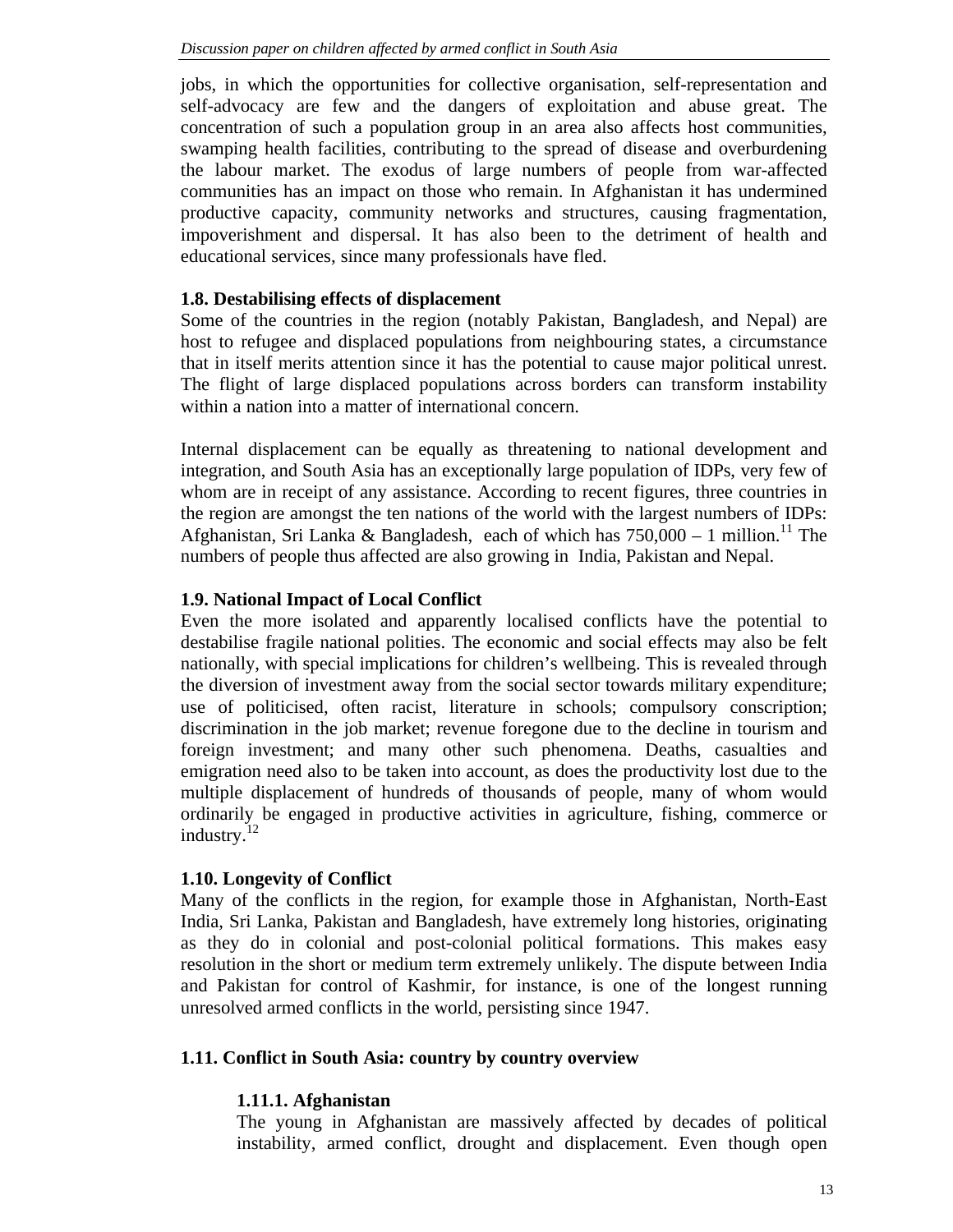warfare has all but ceased in most areas, the crisis in Afghanistan remains profound, with low levels of physical reconstruction, the continued presence of landmines in many communities, a lack of central government planning and policy in the social sector and other crucial areas of governance, and tremendous shortages of public sector funds. The crisis threatens to deepen in the near future due to the recent drought, which is causing renewed displacement and famine. In practically all parts of the country, Afghan children experience poor health and nutrition, gender discrimination, low education access, repression, military recruitment, hazardous work and many other associated problems.

# **1.11.2. Sri Lanka and Nepal**

Significant proportions of the child populations of Sri Lanka and Nepal are affected by armed conflict and displacement. CAAC issues should therefore be a priority concern for agencies operating in these countries. The conflict between the LTTE and the government of Sri Lanka has lasted for almost twenty years, cost an estimated  $60-100,000$  lives<sup>13</sup>, and caused the current displacement of around  $800,000$  people<sup>14</sup>. Although the outbreak of conflict in Nepal is far more recent, many districts in the west have been targeted by Maoist insurgency, government authorities currently maintaining their authority in towns only. In addition, through their network of supporters, which includes a highly active and well-organised student wing, the Maoist sphere of influence now extends to virtually all parts of the country.

# **1.11.3. India, Pakistan and Bangladesh**

There are children affected by armed conflict in all of the other countries studied. However, those most affected live mainly in specific, often quite localised, areas. Since these areas are not necessarily the poorest (e.g. Kashmir) nationally, or because governments maintain that peace accords are effective (e.g. Chittagong Hill Tracts), or the affected population is small in national terms, they have not been given priority by the aid community. The research reveals, however, that in such areas conflict undermines children's rights in numerous ways. Moreover, claims over the small percentages of a total population involved can be misleading, simply because overall population sizes are so great in the region. Thus, the number of children who experience the effects of conflict in India is a significant proportion of all waraffected children globally. The combined population of those states suffering insurgency (Jammu Kashmir, Assam, Nagaland, Mizoram, Tripura, Arunchal Pradesh, Manipur, Megalaya) is more than the combined population of Sierra Leone, Sudan and Afghanistan, countries where CAAC issues have a high profile. Similarly, the deployment of 350 - 450,000 armed police and soldiers in Jammu Kashmir makes it the highest concentration of security forces per capita in the world.

# **1.11.4. Bhutan**

The consequences of an earlier period of intense repression remain. In 1990, the government responded to popular demonstrations, sometimes violent in nature, by the minority Nepali-speaking population of the south, with great physical force and political subjugation. This resulted in the exodus of around 90,000 people. The majority settled in Nepal and have yet to be repatriated.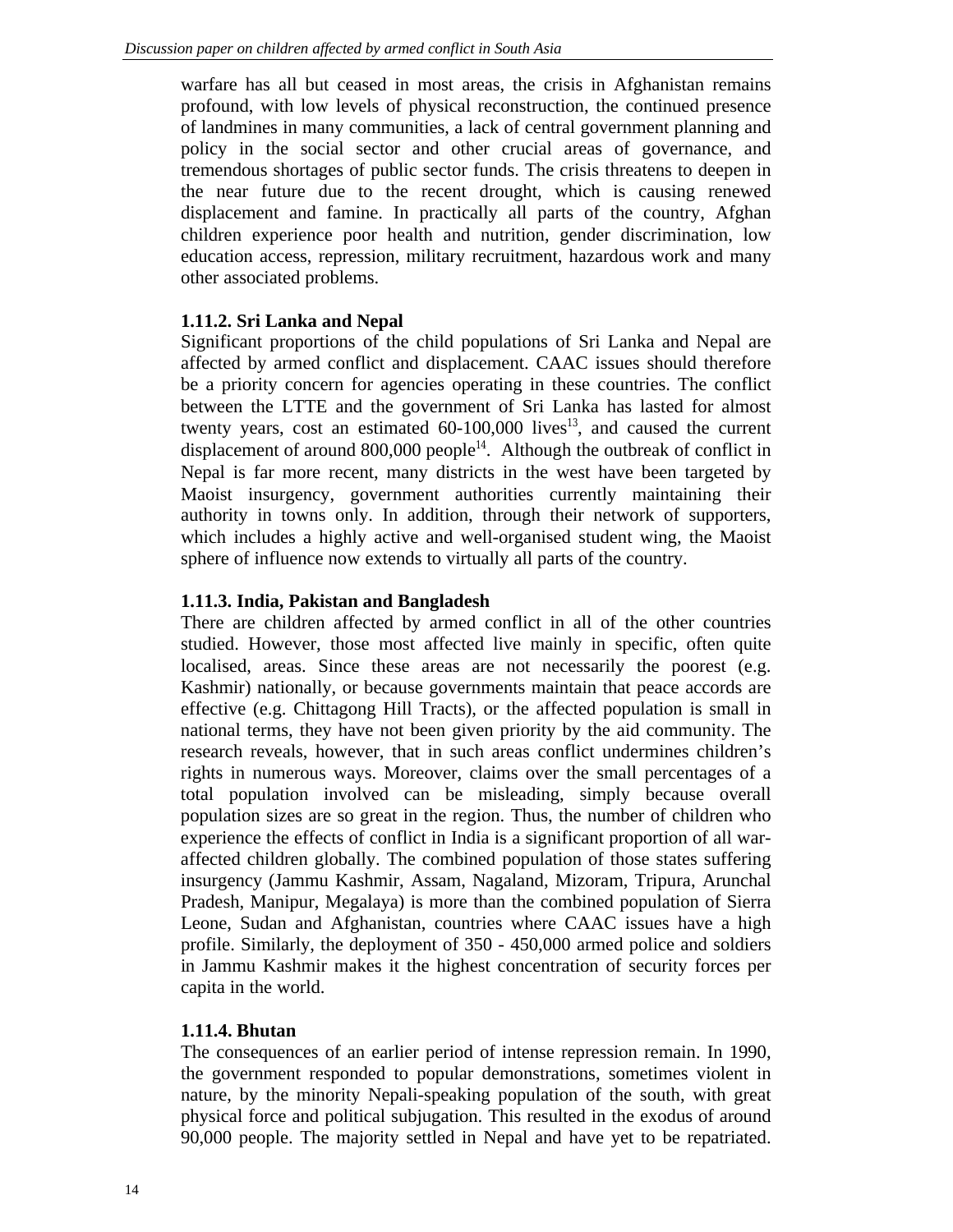For those who stayed behind, the government has continued to use the threat of force to enact measures that effectively violate the rights of children and their families, including the denial of access to education and enforced labour.

The future in Bhutan might also involve political conflict. A potentially explosive situation is developing involving Assamese separatist groups from India who have established bases in southern Bhutan. Some of the groups, most notably the Bodo Liberation Tiger Force (BLTF) and the United Liberation Front of Assam (ULFA), have allegedly carried out attacks on Bhutanese civilians passing through Assam. According to all reports, the Bhutanese authorities are preparing for military engagement aimed at the expulsion of the militants.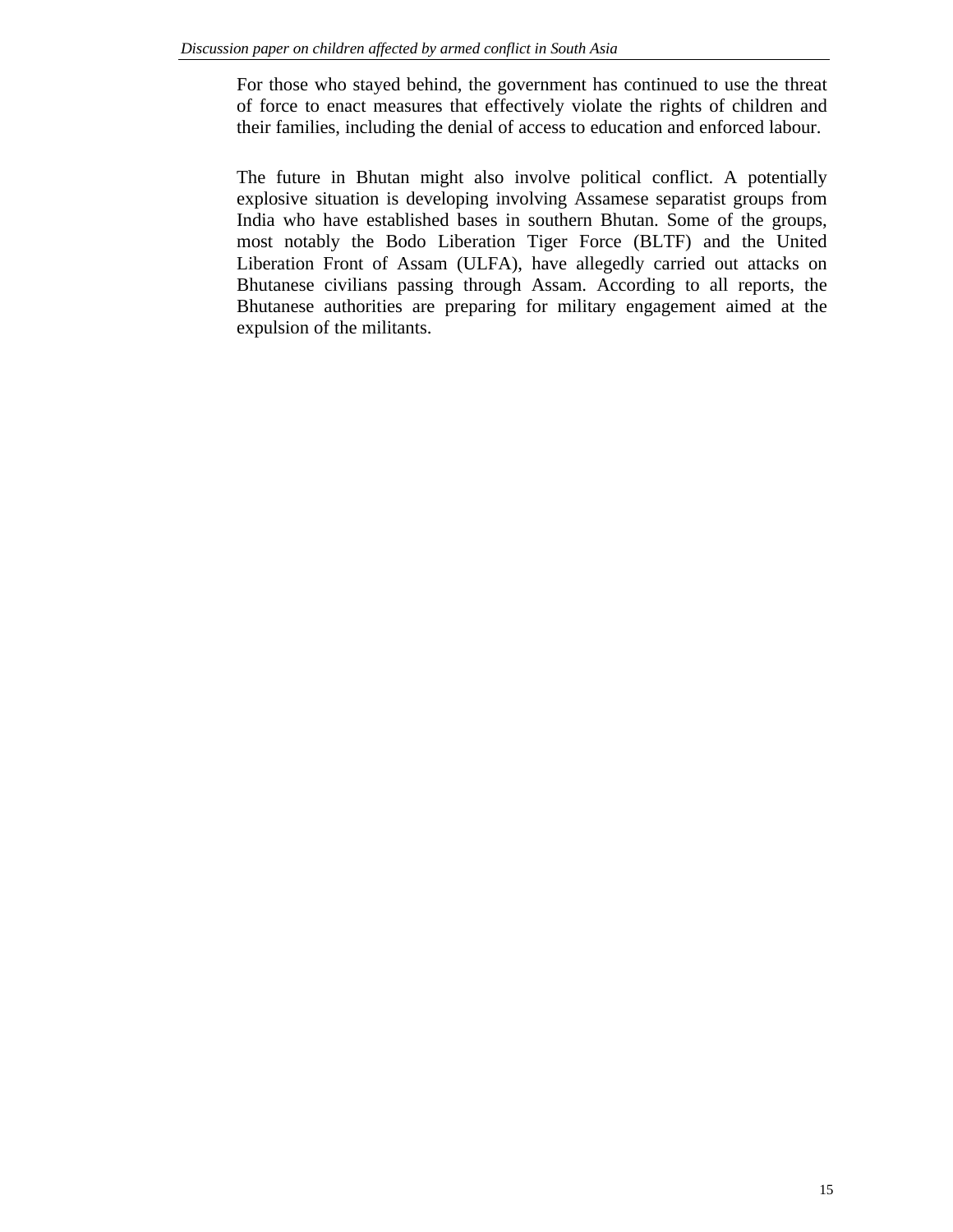# **2. FACTORS THAT CONTRIBUTE TO CONFLICT IN SOUTH ASIA**

This section contains discussion of causal factors grouped into three main thematic areas:

- Governance
- Economy
- Social-Structural and Cultural Factors

To an extent such division is arbitrary, since within each area there are factors which are clearly cross-cutting. Furthermore, it is important to note that several of the causal factors identified are also certain consequences of conflict in South Asia. Thus, for example, not only does the emergence of identity politics serve as an exacerbating factor of conflict, contributing to the fracture of existing communities and polities, but the circumstances of conflict often provide cues for the assertion of rigidly-defined group identities.

# **2.1. Governance**

Governments of conflict-affected countries frequently hold non-state players, such as political activists from ethnic or religious minorities, to be the prime agents of violence. Certainly it is true that insurgency is more prevalent in minority communities, which generally lack the resources and power to use democratic means to bring about social justice and change in a peaceful manner. However, the research has found that in many cases poor governance at the national and sub-national levels also plays a major part. This is manifest in a range of ways:

#### **2.1.1. Poor representation**

In South Asia the participation of all sections of the population in local and national governance is generally very little. Government in South Asia is characterised by the hegemony of indigenous élites and the effective exclusion of large numbers of ethnic or religious minorities and members of the social underclass. Even in those countries which currently have democraticallyelected governments – Bangladesh, India, Nepal and Sri Lanka – large numbers of the citizenry have little or no influence over the decision-making processes that directly affect their lives. In Nepal, for example, the popular enthusiasm for the restoration of multi-party democracy in 1990 gradually turned to frustration as it became clear that the same elite groups retained control over government and continued to enjoy an inequitable access to the nation's resources. This frustration has, in turn, been effectively harnessed by the Maoist dissidents in their self-declared "People's War" upon the government and its forces.

In Sri Lanka, the institution of multi-party democracy, following independence in 1948, made insufficient provision for the safeguarding of minority interests, notably those of the country's large Tamil population. Instead, the rural Sinhalese population, who constitute the largest section of the island's inhabitants, have used their numerical strength to ensure that politicians enact measures that are experienced as highly discriminatory by Tamils.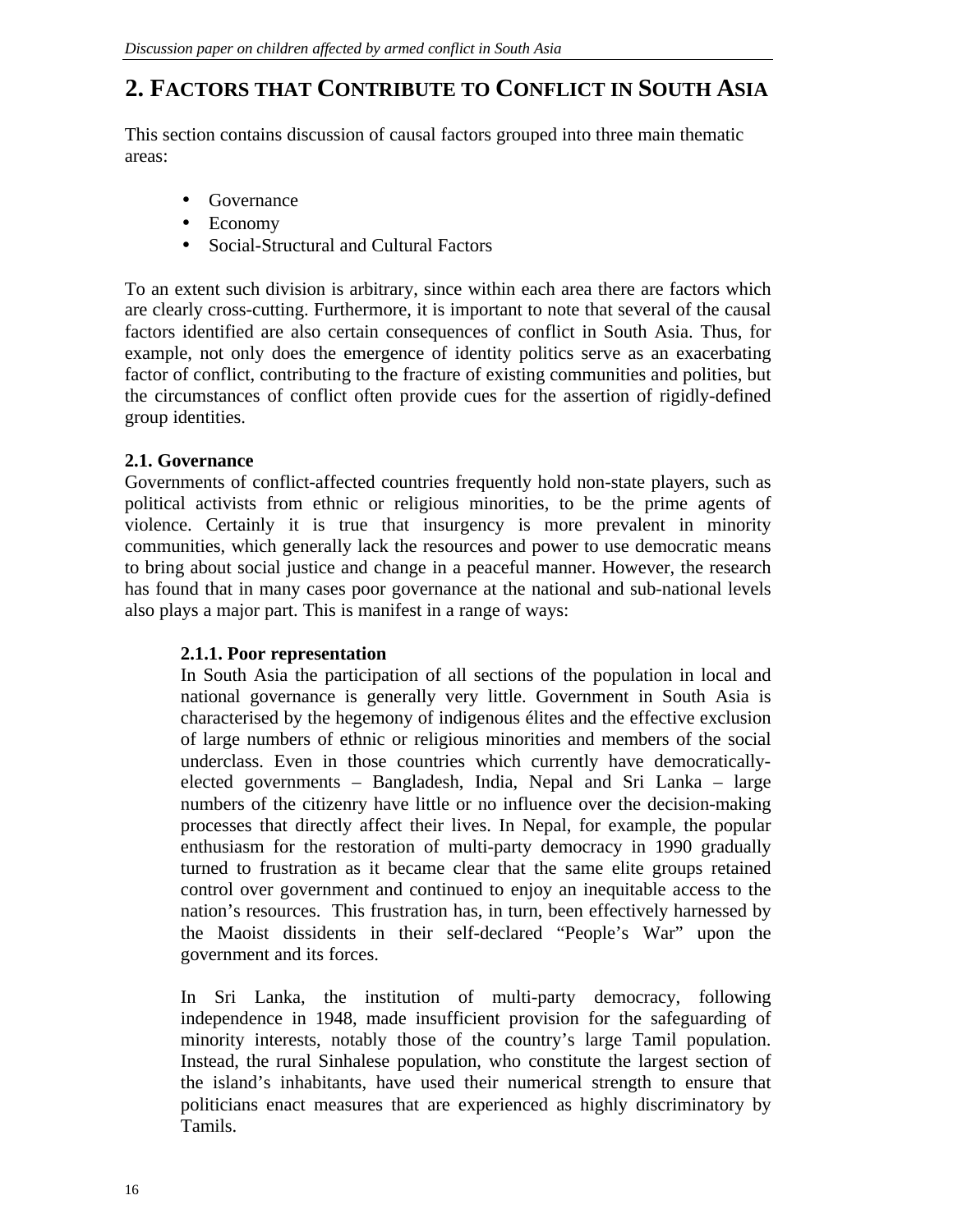### **2.1.2. Lack of accountability**

Although all governments have ratified at least some of the major instruments of international human rights and humanitarian law, overall the region experiences very low levels of political accountability. The current standing of the region in relation to the ratification of those international treaties covering human rights and conflict-related matters is as follows:

| ີ             | <b>Refugee</b>    | <b>CESCR</b> | <b>CCPR</b> | <b>CEDAW</b> | <b>CRC</b> | CRC-           | <b>CAT</b> | . .<br><b>CERD</b> | <b>Ottawa</b> |
|---------------|-------------------|--------------|-------------|--------------|------------|----------------|------------|--------------------|---------------|
|               | <b>Convention</b> |              |             |              |            | <b>OP-AC</b>   |            |                    | Landmine      |
|               |                   |              |             |              |            |                |            |                    | <b>Treaty</b> |
| Afghanistan*  | N <sub>O</sub>    | YES          | YES         | YES          | YES        | N <sub>O</sub> | YES        | YES                | NO            |
| Bangladesh    | N <sub>O</sub>    | YES          | YES         | YES          | YES        | YES            | YES        | YES                | YES           |
| <b>Bhutan</b> | NO                | NO.          | NO          | YES          | YES        | N <sub>O</sub> | NO.        | Sign.              | NO            |
| India         | NO                | YES          | YES         | YES          | YES        | N <sub>O</sub> | Sign.      | YES                | NO            |
| Nepal         | NO.               | YES          | YES         | YES          | YES        | Sign.          | YES        | YES                | NO.           |
| Pakistan      | N <sub>O</sub>    | YES          | YES         | YES          | YES        | N <sub>O</sub> | NO         | YES                | NO            |
| Sri Lanka     | NO                | YES          | YES         | YES          | YES        | YES            | YES        | YES                | NO            |

Sources: UNHCHR, UNHCR, Landmine Monitor

\* Ratification occurred prior to the emergence of the Taliban as the de facto government of Afghanistan.

| Key:         |                                                                                                   |
|--------------|---------------------------------------------------------------------------------------------------|
| <b>CESCR</b> | - International Covenant on Economic, Social and Cultural Rights                                  |
| <b>CCPR</b>  | - International Covenant on Civil and Political Rights                                            |
| <b>CEDAW</b> | - Convention on the Elimination of all forms of Discrimination<br><b>Against Women</b>            |
| <b>CRC</b>   | - Convention on the Rights of the Child                                                           |
| CRC-OP-AC    | – CRC Optional Protocol on the involvement of children in Armed<br>Conflict                       |
| <b>CAT</b>   | - Convention Against Torture and all other Cruel, Inhuman or<br>Degrading Treatment or Punishment |
| <b>CERD</b>  | - International Convention on the Elimination of all forms of Racial<br>Discrimination            |
| 'Sign.':     | - indicates that the state party is a signatory but has not yet moved to<br>full ratification     |

It is the general case that a culture of impunity surrounds the activities of governments in the region and the work of their officials at national and local levels. This applies even in those countries that are states parties to international treaties and is a consequence both of shortcomings in the judicial system and of corruption in government, on the one hand, and an insufficiently-developed knowledge of rights and of the means to address abuses amongst ordinary citizens on the other. Where challenges to abuse by government do occur these tend to focus on a particular case rather than on the underlying system that allows such abuse to happen in the first place.

The ability of governments and their agents to act with impunity is commonly augmented through the introduction of emergency measures at the onset of conflict. When these measures are directed at minority, dissident or insurgent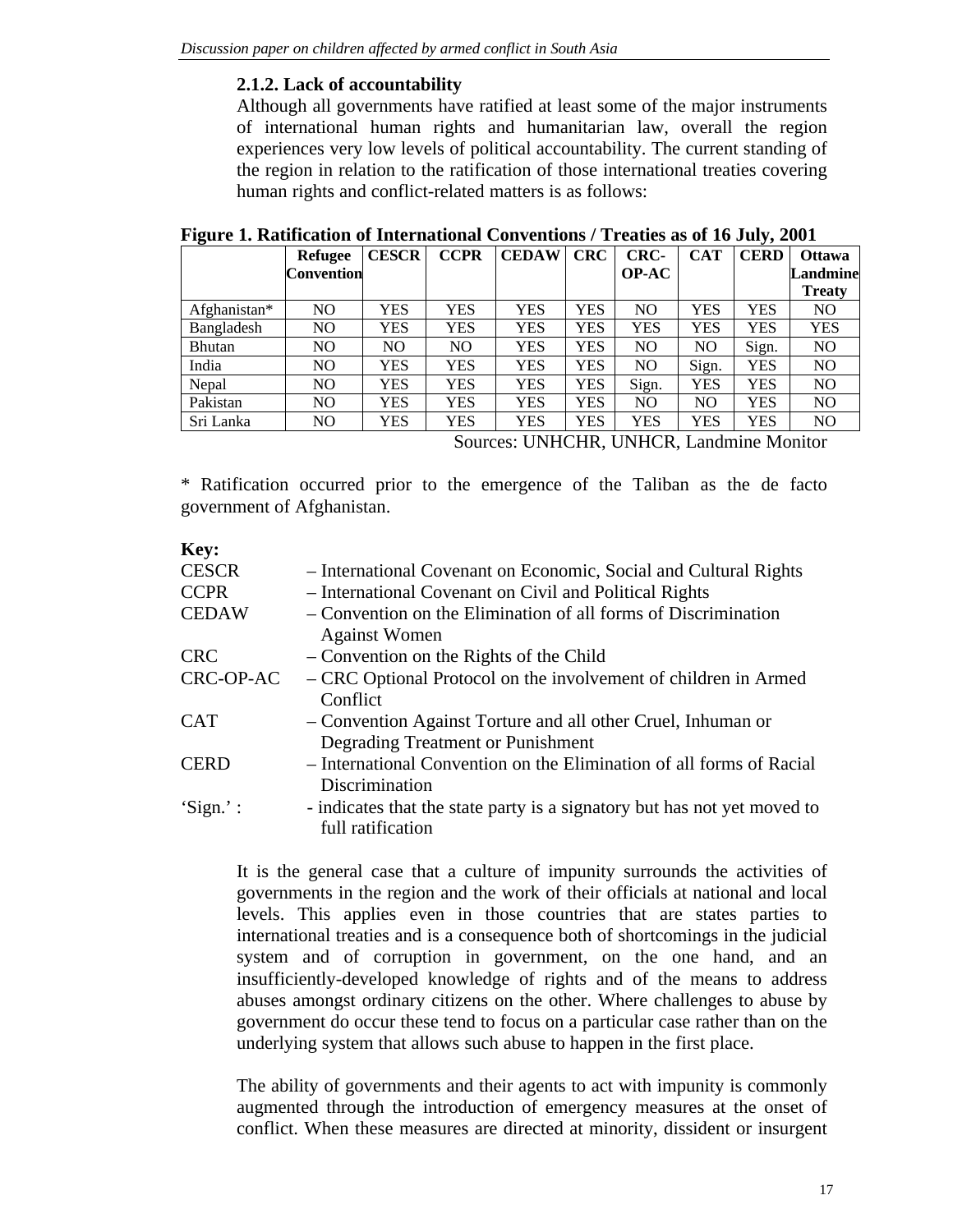populations, they have the potential to incite further conflict. In 1981 the Bangladesh government introduced the 'Disturbed Areas Bill', which gave the lowest ranking security official in the Chittagong Hill Tracts the power to shoot anyone 'suspected of anti-state activity'. In Pakistan it has been reported that law-enforcement agencies committed 350 extra-legal killings in 1999, with cases of torture in custody and illegal arrest. The track record of enquiries into these incidents is poor.<sup>15</sup> Sometimes, high levels of corruption in the police force and the collusion of security forces result in perpetrators of violence being given impunity.

# **2.1.3. Lack of ethos of public service**

Throughout the region there are long-standing traditions of social and economic organisation on the basis of family, caste /class, tribal, and communal ties. In such a context, the creation of government administration staffed by officials who operate in a neutral manner with a strong ethos of public service has proven hard to achieve. The tendency, instead, has been for national and local officers to use their position for the betterment of people with whom they share relationships of mutual obligation while overlooking the needs of strangers. India - a country where the role of national and state government is great but the ethos of public service is often very weak – provides one clear example of this problem. Inevitably, such behaviour by government officials fuels feelings of alienation and disempowerment amongst those who do not enjoy the right connections.

# **2.1.4. Nationalism**

In many cases, armed conflict is directly related to nationalist politics. It is significant that many of the conflict regions in India and Pakistan today are those where the project of nation building under colonialism was problematic. This is the case for Kashmir, the Punjab, Nagaland, Assam, and the Federally Administered Tribal Areas of Pakistan. All were accorded special status due to their anomalous history or minority ethnic composition. After independence these areas were left with a tenuous relationship to the new state. Tensions were exacerbated by the process of partition, which involved dividing formerly integrated areas, as in the Punjab or in Kashmir, and mass population movement causing local ethnic tensions, as in NE India. In recent years these areas have witnessed the use of violence in the struggle for autonomy and/or a lack of state control over law and order.

The continued contribution of nation building efforts to political conflict is very apparent in the case of Bhutan, a country surrounded by powerful neighbours that has forged and sustained its identity as a sovereign state at the expense of its ethnic minorities. Here a policy of enforcing 'Driglam Namzha' ('national values'), which involves the wearing of the traditional costume of the elite ethnic group and the use of the Dzongkha language by all of the population (regardless of ethnic / linguistic background), has been followed since the early 1980s. Similarly, the Bangladeshi government proceeds in its efforts to construct a national identity around Bengali Islamic values, thus alienating the predominantly Buddhist tribal minority groups of the Chittagong Hill Tracts. In both of these cases, the government has sought to create homogeneity and conformity by measures that are often repressive. This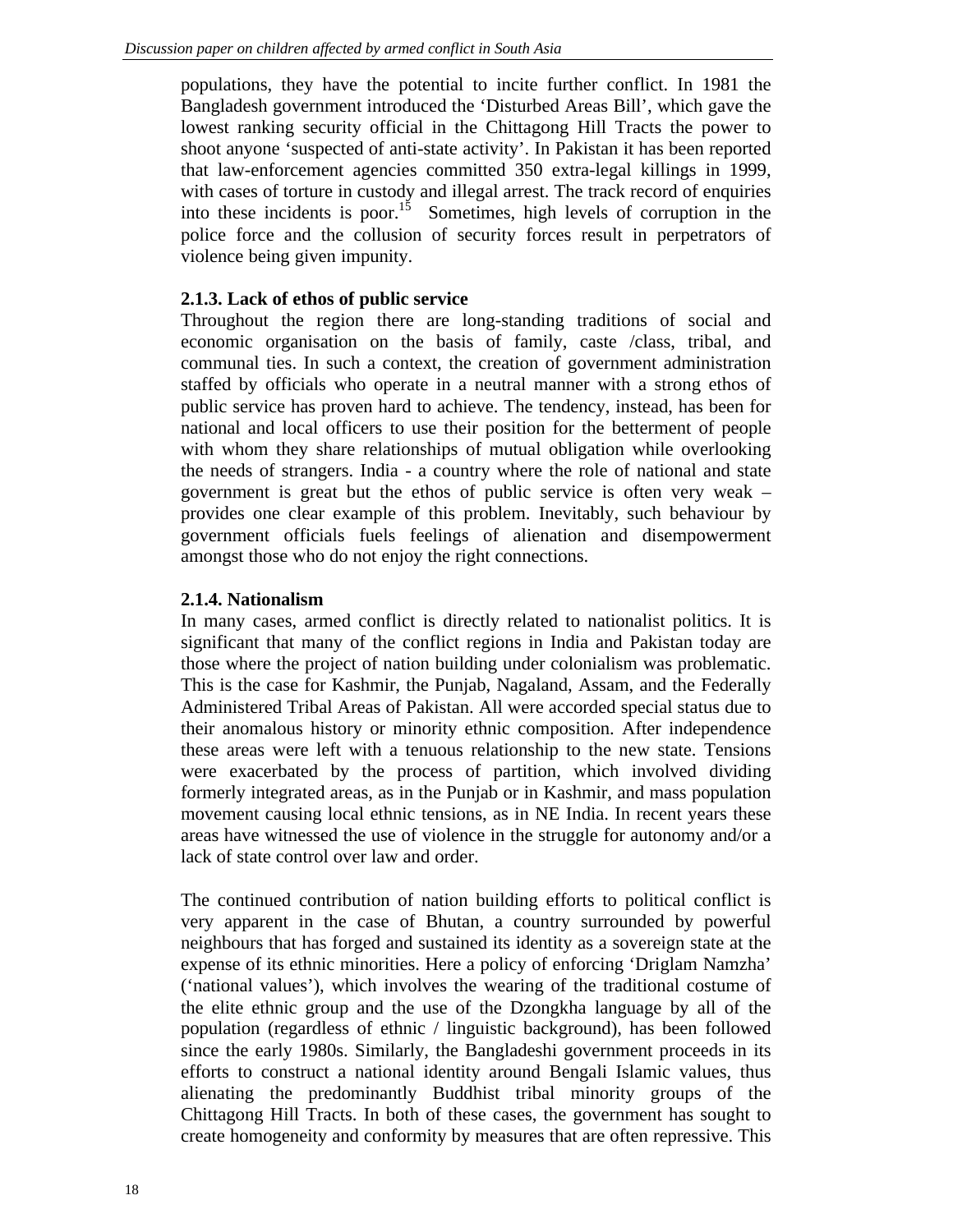has led, predictably, to great resentment amongst minority groups which perceive their cultural, social and economic interests to be threatened.

### **2.1.5. The role of local 'big men'**

Another trend, evident in many parts of the region and associated with the limited reach of the state, is control of law and order by local power brokers, such as landowners, warlords, or criminal fraternities. Often this circumstance is tolerated by or has the tacit support of central government. The consequences for local populations, in terms of extortion, exploitation and violence can be grave. In the case of Afghanistan, the Taliban forces relied on local warlords in order to gain control of the south and their loyalty was purchased with bribes paid for with drugs' revenue. The Sri Lankan government has provided open support for Tamil militias in areas of the north and east. These groups, armed by the government, are reputedly responsible for systematic abuses of the local population and regular acts of extortion. In Pakistan, state control is severely limited in areas such as the FATA, urban slums and 'dacoit' strongholds of Sindh province, where clan leaders, criminal bosses and landlords have been known to incite violence.

#### **2.1.6. Poor standards of policing**

Nepal provides one clear example of a country where the practices of police deployed in local communities have directly fuelled support for armed insurgency. Extortion, harassment, physical and sexual abuse by the police have all been mentioned by villagers across the country to account for their endorsement of the Maoists who offer protection from such abuse. Whether such behaviour by the police is accepted practice or the result of poor systems of command and lack of discipline is not clear.

# **2.1.7. Rigged elections**

Although hard to prove, strong anecdotal evidence suggests that elections held in many of the region's democratic states are commonly prey to some form of illicit tampering. Whether or not this is actually the case, the common perception of election rigging in countries such as Sri Lanka and India, is a factor that inevitably heightens feelings of alienation and marginalisation amongst minority groups. Offering the promise of democratic participation while, in practice, denying this may, indeed, engender greater resentment than a system of unambiguous autocratic rule.

#### **2.1.8. Discrimination**

Government discrimination towards specific population groups is widespread in South Asia and manifests in a range of ways. In Sri Lanka it has been apparent in the introduction of measures aimed at the 'Sinhalisation' of society which have effectively handicapped native Tamil speakers, creating obstacles for economic, educational and social advancement. In southern Bhutan it is alleged that children from the Nepali-speaking population are being systematically denied access to schooling while the limited places available are given to the children of security personnel and newly-settled citizens both of which come mainly from the country's dominant ethnic group.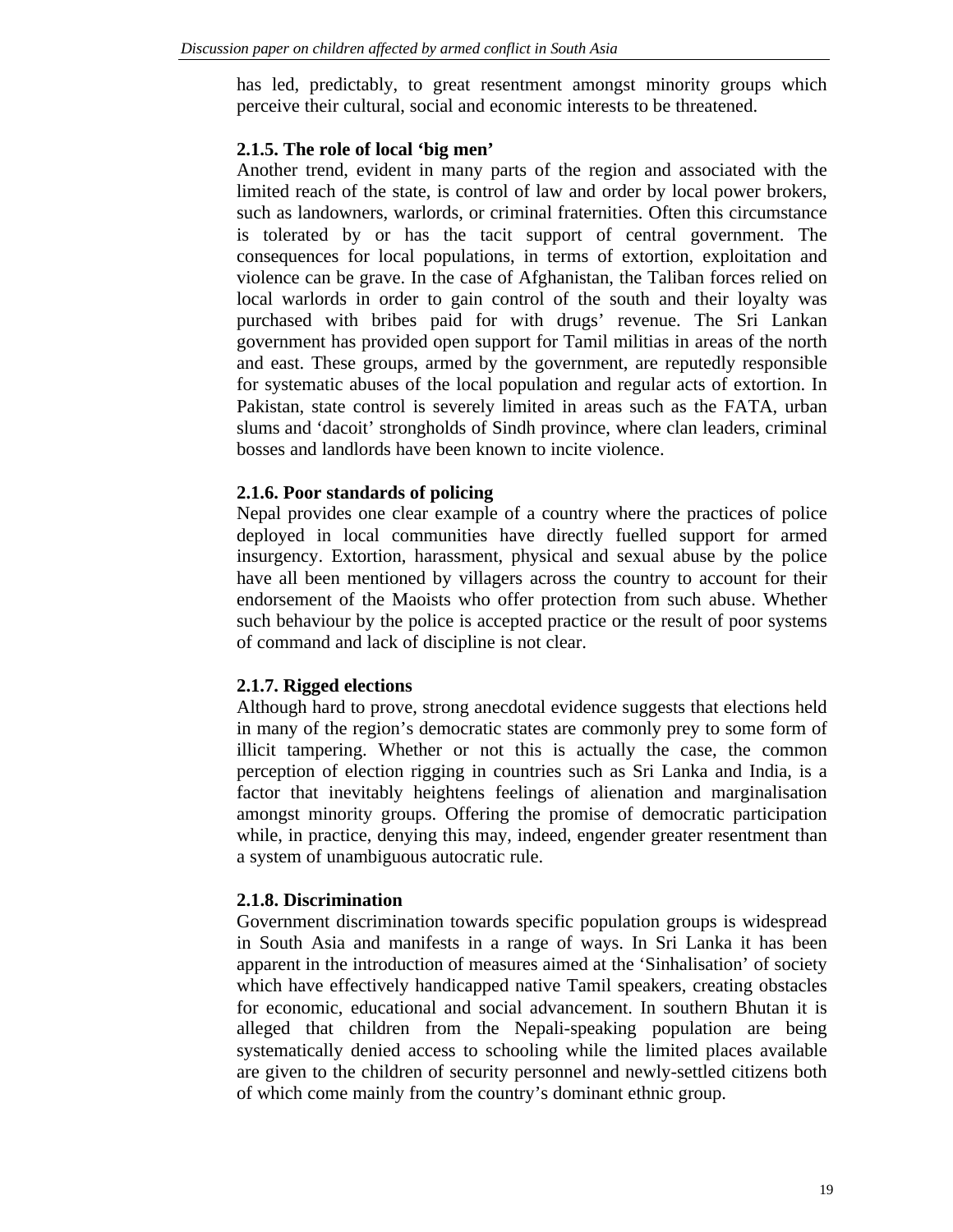The roots of the Naxalite movements, whose violence is most manifest in the Indian state of Bihar, lie in the discrimination and abuses faced by the Dalit (untouchable) communities. With the exception of a minority who have benefited from India's policy of quotas in education and government jobs, Dalits generally live in conditions of extreme poverty and exploitation. Although political parties have long courted the Dalit vote, this rarely translates into practical reforms for their rights and dignity. Lacking access to mainstream political organisations and increasingly frustrated with the pace of reforms, Dalits have begun to resist subjugation and discrimination through both peaceful protest and armed struggle.

# **2.1.9. Distortions in Government Spending**

Social sector development has particular implications for children, who generally have greater need of services than adults. However, governments in the region have a poor record in this regard, service access among children being low in many areas. Progress in the field of education, for example, has been slow – 40% of the 150 million children currently enrolled in the region continue to drop out before completing primary school, and 220 million of today's girls and women will be illiterate in 2015. In populations with an awareness of the benefits of schooling, lack of education and literacy has been found to cause frustration and unrest. Furthermore, education is a fundamental means by which people can access systems of information, justice, media and political representation. The absence of education and literacy and the social confidence that these impart seriously disempowers a population, increasing the likelihood of resort to violent means in order to address grievances.

Priority in government spending has generally been given to security and defence above the basic wellbeing of national populations. In the most extreme case, Pakistan, an average 30% of annual Central Government expenditure goes on defence – ten times more than the 3% accorded for development in the social sector. The diversion of national resources away from social services and efforts to address the basic survival needs of the populace and towards the military and public security has implications for the exacerbation of tensions that may lead to conflict. With this in mind the high level of military expenditure in South Asia should be a matter of great concern. As Figure 2 below illustrates, on average the governments of the region spend a higher proportion of GDP on the military than other regions of the South. At the same time, spending on health and education generally remains very low. Figure 3 offers a comparison between these three areas of expenditure and shows that South Asia, as a region, fares considerably worse than everywhere else.<sup>16</sup> Indeed, only one other region – East Asia and Pacific – also spends more on defence than on health and education combined but here the gap between social and military spending is small by comparison.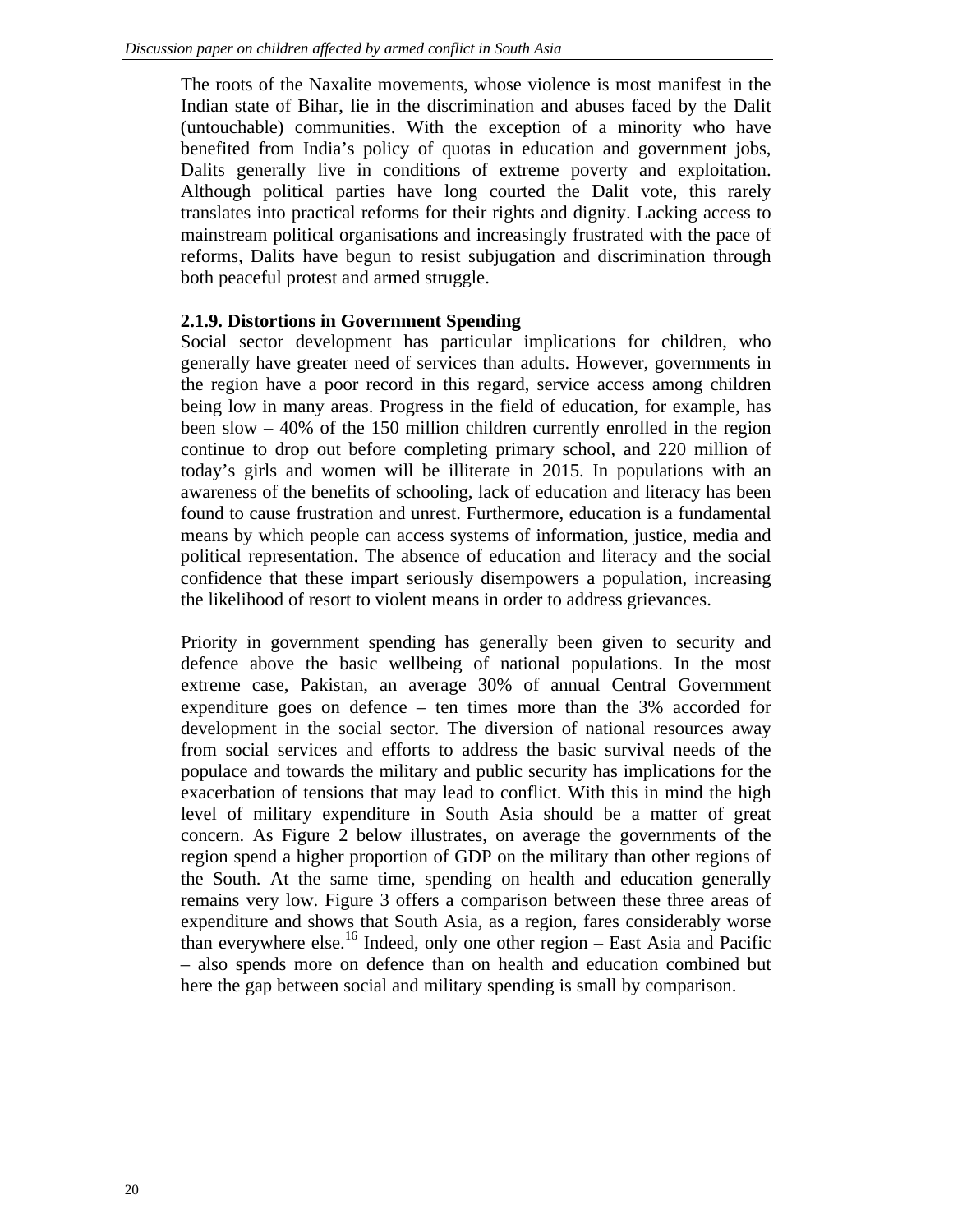

#### **Figure 2. Comparison of Military Expenditure by Region**

**Figure 3. Central Government Expenditure by Region (% of total)**

|                                 | <b>Health</b> | <b>Education</b> | <b>Defence</b> |
|---------------------------------|---------------|------------------|----------------|
| South Asia                      | 2             |                  | 17             |
| Sub-Saharan Africa              | 5             | 14               | 10             |
| Middle East & N. Africa         | 5             | 14               | 19             |
| East Asia & Pacific             | 2             | 11               | 14             |
| L. America & Caribbean          | 6             |                  |                |
| CEE / CIS & Baltic States       | 5             | 6                |                |
| <b>Industrialised Countries</b> | 13            |                  |                |
| World                           | 11            | 6                |                |

Source: UNICEF: *State of the World's Children* 2000

Once military conflict has broken out, the economic costs of maintaining the armed forces as well as bolstering systems of public security inevitably increase exponentially. Figure 4 below shows the immense rises in government spending in Sri Lanka since just prior to the start of the war until 2000. Over this same period the percentage of GDP allocated to defence has grown from 0.5% of GDP in 1982 to 3.11% in 1992 and 5.3% in 2000.<sup>17</sup> This, in turn, has caused a further drain upon resources needed for the provision of basic government services and for the development of the economy and the country's infrastructure. Figure 5 indicates the disparity between defence and social spending by the Sri Lankan government. Yet, the gap here still pales by comparison with Pakistan and, to a lesser extent, India, the two nuclear powers in the region.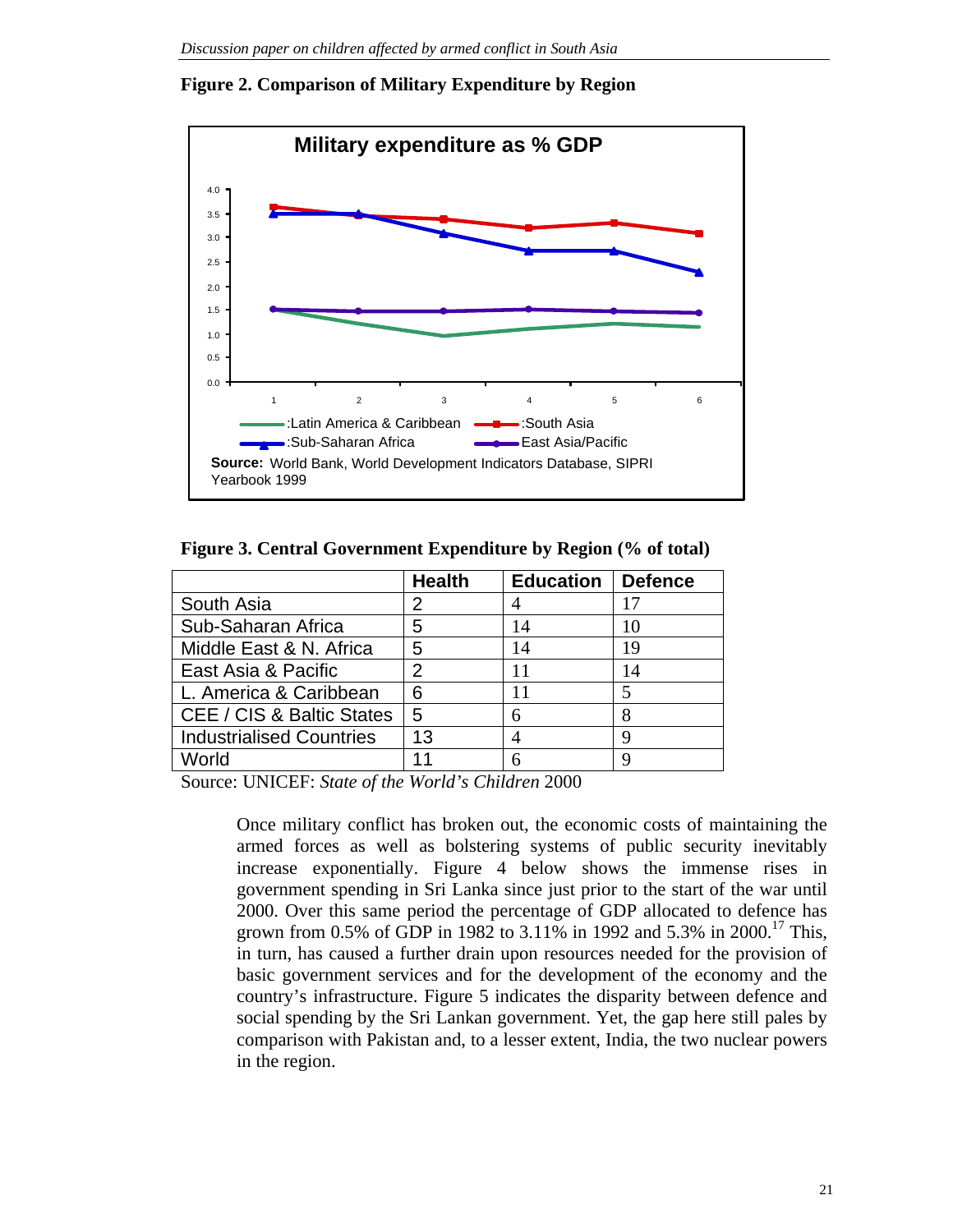|      | <b>Defence</b>     | <b>Public Order &amp; Safety</b> |
|------|--------------------|----------------------------------|
| 1982 | 480 million SLR/   | 415 million SLR/                 |
|      | \$5.33 million     | \$4.6 million                    |
| 1992 | 13.23 billion SLR/ | 4.47 billion SLR /               |
|      | \$147 million      | \$49.75 million                  |
| 2000 | 65.4 billion SLR/  | 12 billion SLR/                  |
|      | \$726 million      | \$133 million                    |

**Figure 4. GoSL Defence and Public Order Spending, 1982-2000**

Source: National Peace Council (Sri Lanka) / MARGA Institute, 2001

**Figure 5. Central Government Expenditure by Country (% of total)**



#### **2.1.10. Resettlement schemes**

One of the measures used by governments to stake a claim over marginal communities that are poorly integrated into the national polity and have a propensity for insurgency is to settle their own supporters into the area. This policy also allows government to garner support with voters and relieve population pressure in government stronghold areas. Resettlement has been employed in several countries and at various times over the past fifty years or so, often with very direct consequences in terms of political conflict. In Sri Lanka successive governments during the 1950s and 1960s pursued a policy of resettling Sinhalese farmers into areas of the north and east, where Tamils traditionally were in the majority. The sudden influx of thousands of Sinhalese was perceived by many Tamils as a deliberate attempt on the part of the government to ensure Sinhalese hegemony over the whole of the island. This served to increase distrust and resentment between the two population groups and further alienated Tamils from the state.

Often, resettlement is used consciously to prevent people who have fled from a war zone from returning. The Bhutanese government, for example, has recently pursued a policy of resettling citizens from other parts of the country on the lands once occupied by refugees now in Nepal. This raises questions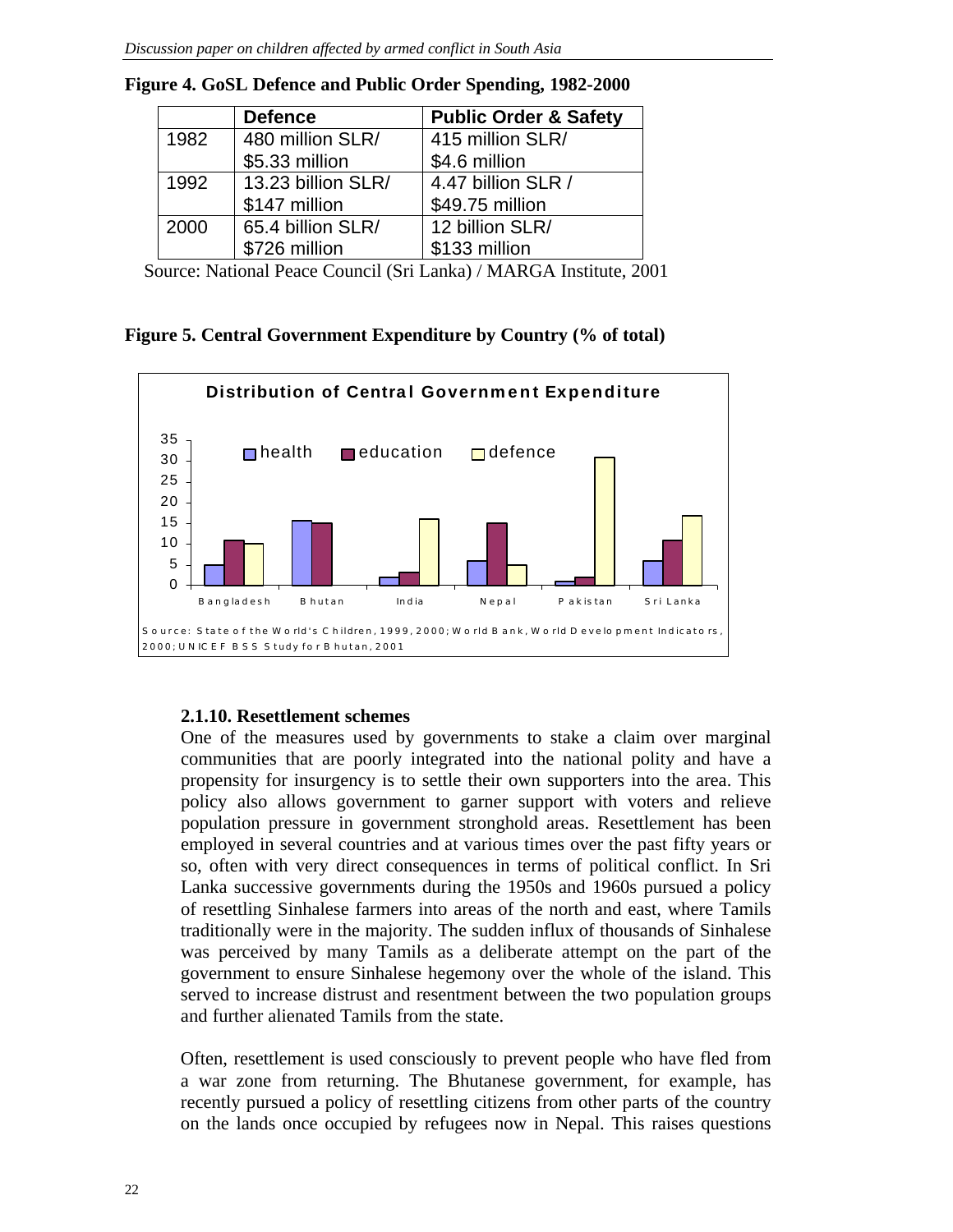about the government's intention towards the refugees and their aspirations for return to original homes.

#### **2.1.11. The power of corporate actors**

Large, international business interests represent a growing threat to the authority of national and local government in the region. An obvious recent example is that of Enron – a Houston-based power company – which has been involved in the construction of the world's largest electricity generating plant in Maharashtra State in India.<sup>18</sup> Protests by local villagers and activist groups concerned about the economic and environmental costs of the project have been met with wide-scale abuses from both Enron's own privately-contracted security personnel and from the national police force. The adamant opposition of the newly-elected state government in 1995 to the project appears to have been overcome by the dispensing of bribes. This project, considered by academics, environmental activists, trade unions and local people to be highly injurious to the interests of Maharashtra's citizenry, has thus proceeded through the imposition of economic, physical and political power. This case provides a potent symbol of the might of large corporations to override normal democratic mechanisms in pursuit of profit and to enlist governments to do their bidding. To date, the protests against the electricity plant have been predominantly peaceful. However, such situations clearly have enormous potential to engender resentment and violent conflict.

#### **2.1.12. Regional Imperialism**

In addition to the economic and political might of large corporations, governments of smaller countries in the region are also susceptible to the dictates of more powerful neighbours. In some cases foreign and domestic policy may be strongly influenced by the enticements and coercive power of neighbouring governments. India, as the region's largest and most powerful nation, is most commonly the object of accusations of 'regional imperialism'. In Bhutan the Indian government has played a strong role in leading the king and his advisors to adopt a more belligerent stance towards the Assamese militants encamped on Bhutanese territory, potentially to the extent of open warfare.

In Nepal the common resentment of India's power and influence has been harnessed successfully by the Maoists. It has also fuelled riots and acts of violence targeted against Indian immigrants.

#### **2.2. Economy**

Economic hardship commonly contributes to the development of conflict. This is inevitably the case in South Asia where half a billion people - including some 250 million children - live in poverty on less than \$1 per day. Such a level of poverty contributes significantly to other social problems, including poor health and nutrition, exploitative child labour, HIV/AIDS transmission, trafficking of women and children, and violations of basic human rights. Although advances have been made in terms of commitments by the region's governments to addressing these problems, some countries/states and provinces have remained stagnant in many key indicators, and various multi-level conflicts across the region have substantially hindered the achievement of targeted goals.<sup>19</sup>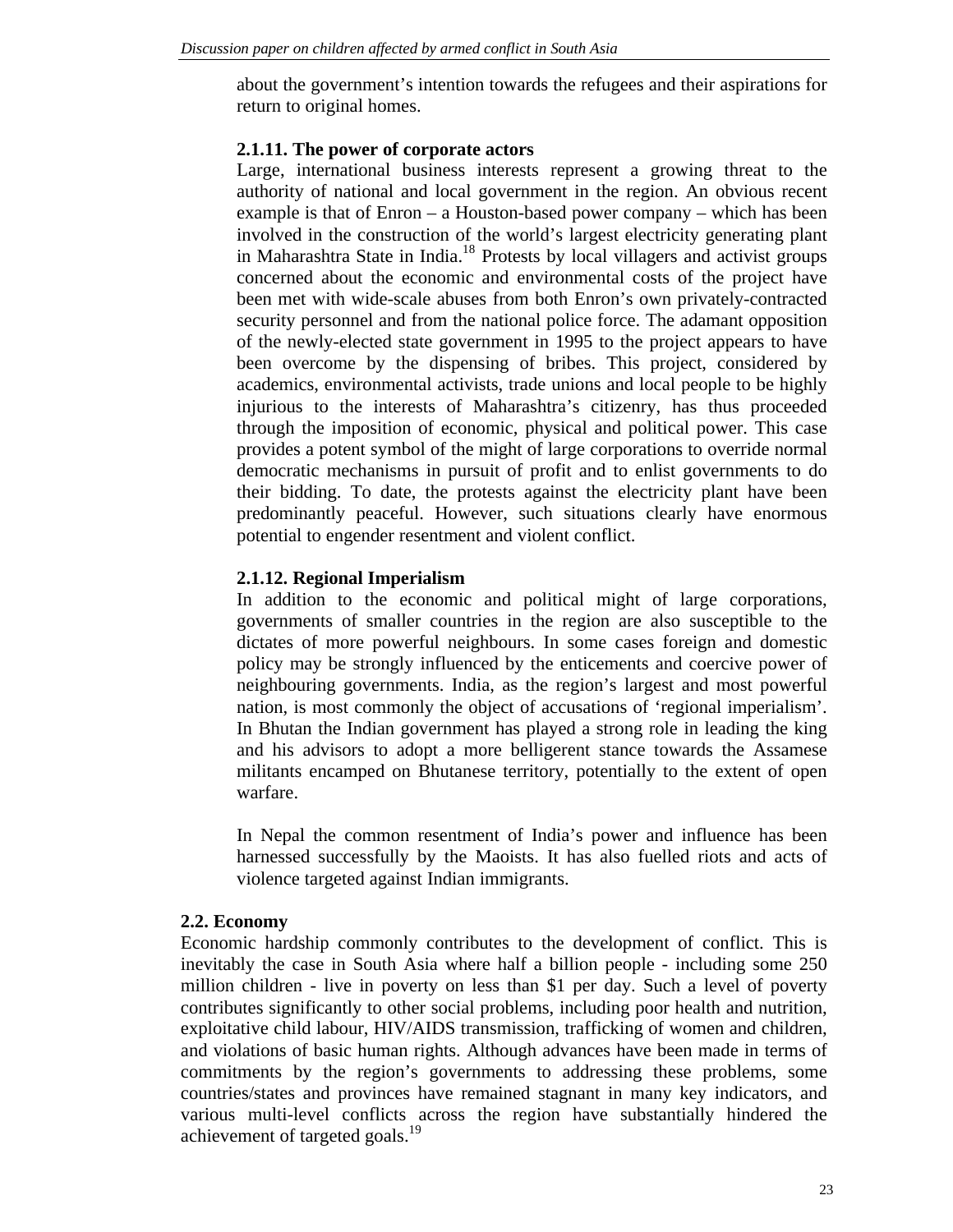Nevertheless, the relationship between economic status and conflict is far from clear cut. It is important, for example, to consider not only absolute poverty but also relative poverty: the disparity between different sections of society and the resentment that these can create. In addition, the effects of globalised media, migration and the ever-growing reach of multi-national producers upon the expectations and aspirations of the region's citizens must also be weighed.

# **2.2.1. Absolute poverty**

In some countries the emergence of armed conflict can be clearly traced to those districts in which people struggle hardest for basic survival. This appears the case, for example, in Nepal where the Maoists have built their support amongst the rural poor who eke out a tenuous existence in areas poorly served by the government. In Pakistan poverty has led many families to send their sons to privately-run madrassas to be educated. In many cases the boys receive not only free food and accommodation but are also encouraged to engage as combatants with Islamist groups fighting in Afghanistan and Kashmir. In Sri Lanka, dire economic circumstances must be seen as one reason for the military recruitment by both the government and the Tamil Tigers. In the latter case, it may also account, in part, for the recruitment of children who are, at the very least, assured of regular food by the LTTE.

# **2.2.2. Relative poverty**

The issue of economic disparity amongst a nation's population has received increased recognition in recent years.<sup>20</sup> Such disparity is exacerbated by the spending choices of governments in South Asia which typically accord only around 5% of their expenditure to the social sector.

Disparity is one of the main obstacles to socio-economic progress in South Asia, not only across states and districts, but also between rural and urban communities, social classes and between majority and minority groups. In some parts of the region conflict has emerged amongst populations whose circumstances are not nearly so bleak. Assam in India, Sindh in Pakistan and Jaffna in Sri Lanka are areas where, at the outset of conflict, the local population generally enjoyed a reasonable standard of living. However, resentment at what appeared to be discrimination by the state in the distribution of national resources fired separatist movements and eventually led to armed conflict.

In other places conflict has developed largely due to economic disparities amongst the population at the local level. In NE India, for example, widespread grievance that opportunities for land holding, education and jobs go to non-indigenous Bengali immigrants over and above local people has fuelled armed violence. The influx of more than 400,000 Bengali settlers into the Chittagong Hill Tracts between 1980-84 similarly created an acute competition for resources and led to a position of economic dependency for many of the local tribal peoples. This engendered a highly volatile relationship between the two groups, where the smallest incidents have quickly led to communal violence, house-burning and beatings.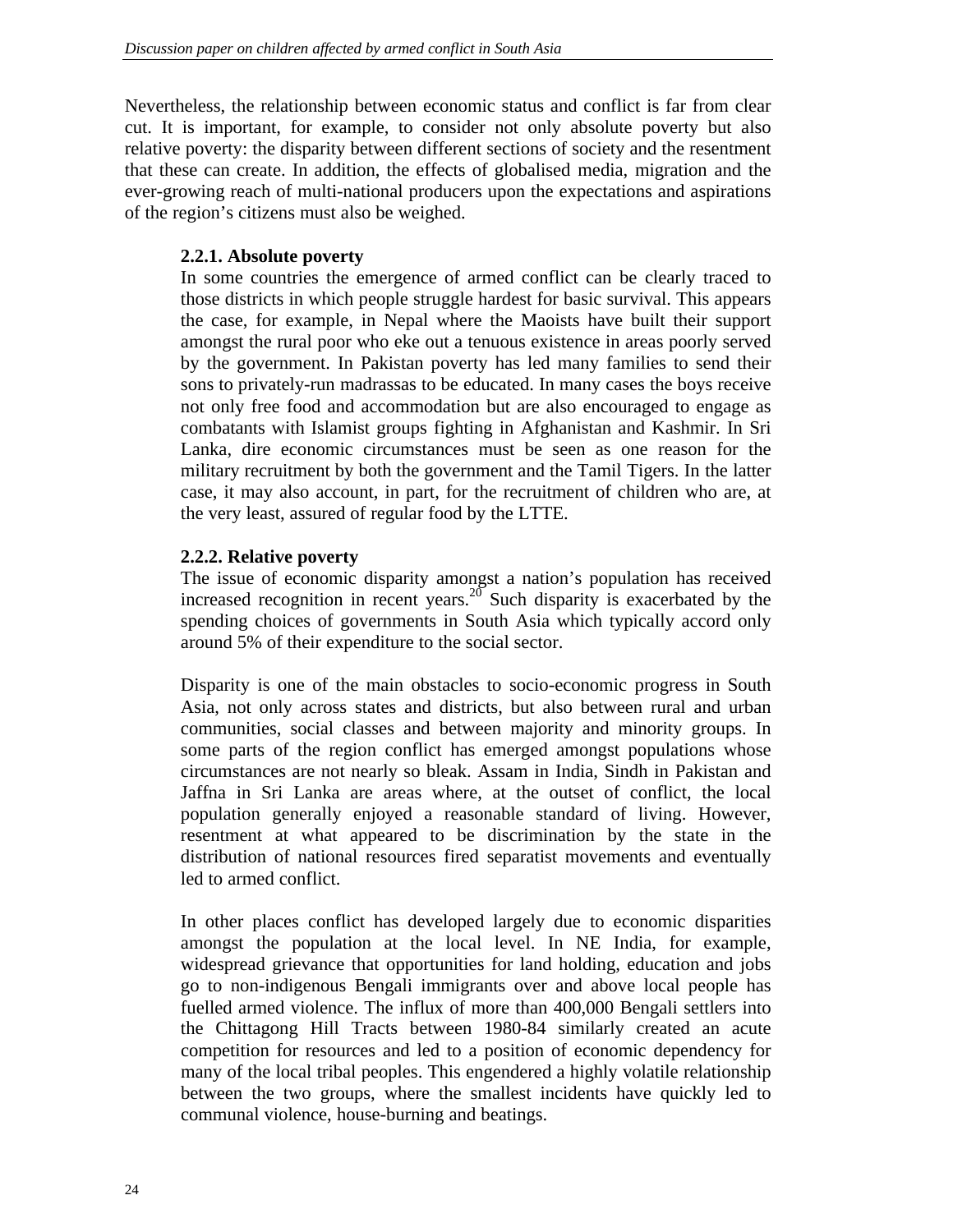National and global economic developments have created a situation in some countries of the region where large numbers of ordinary citizens are steadily becoming worse off economically. This is an issue not only of absolute poverty –with greater numbers struggling for survival – but also of relative poverty as people find themselves poorer than ever before, whilst fellow nationals appear to grow richer. Structural adjustment programmes, introduced by the World Bank in the 1980s, have been one cause of such disparities. In many countries of the region, heavily in debt, the effect of these measures has been to cause stagnation in government spending on basic services. A general increase in poverty due to soaring prices of essential commodities and a fall in wages in real terms have also been common results of structural adjustment. In Nepal, for example, real wage rates in both the agricultural and industrial sectors remained stagnant between 1987 – 1996. The government has also recently introduced a price hike of up to  $40\%$  on essential daily goods.<sup>21</sup> At the same time, the Nepali elites appear to enjoy ever greater standards of living.

#### **2.2.3. Globalisation and Local Aspirations**

Events in the wider world beyond South Asia have had a major effect on domestic attitudes and perceptions and have in this sense been contributory to conflict. The spread of information technology, the media and the global market, together with high levels of labour migration to countries outside the region, have raised awareness of the different value systems, levels of wealth and political participation that prevail in other parts of the world. Added to this, the collapse of the Soviet Empire in 1989 and the apparent triumph of liberal democracy provided a source of inspiration to many citizens of the region, raising hopes of greater democratic involvement and prosperity. Global forces exacerbate conflict, however, when governments fail to meet expectations and deliver change. A clear example of this is Nepal.

#### **2.2.4. Development induced displacement**

Ill-conceived development projects are a major factor in conflict and displacement in South Asia. For example, in the hilly and fragile ecology of the Chittagong Hill Tracts injudicious resource exploitation on a massive scale has been the single main factor in conflict. This process began with the construction in 1953 of what was to become the largest paper mill in Asia. Supported by foreign funds, including a loan of US\$4.2 million from the World Bank, the mill at Chandraghona was to become a major cause of deforestation in the region and pollution in the Karnaphuli river. Nine years later came the completion of another enormous project in the area, the Kaptai dam, which alone submerged 40% of the arable land in the CHT and displaced 100,000 tribal people. India is the country where development-induced displacement is most marked. In fact, at a conservative estimate of 33 million, India has the largest population of development-induced displaced peoples of any country in the world. A study by the Indian Institute of Public Administration estimates that for every large dam (of which there are 3,300 in India)  $44,182$  people are displaced.<sup>22</sup> A huge proportion of the displaced are tribal people (57.6 % in the case of the Sardar Sarovar Dam). When Dalits are included, the figure rises to about 60% according to the Commissioner for Scheduled Castes and Tribes. Given that tribal people account for only 8% of India's population and the Dalits, 15%, the disproportionate burden born by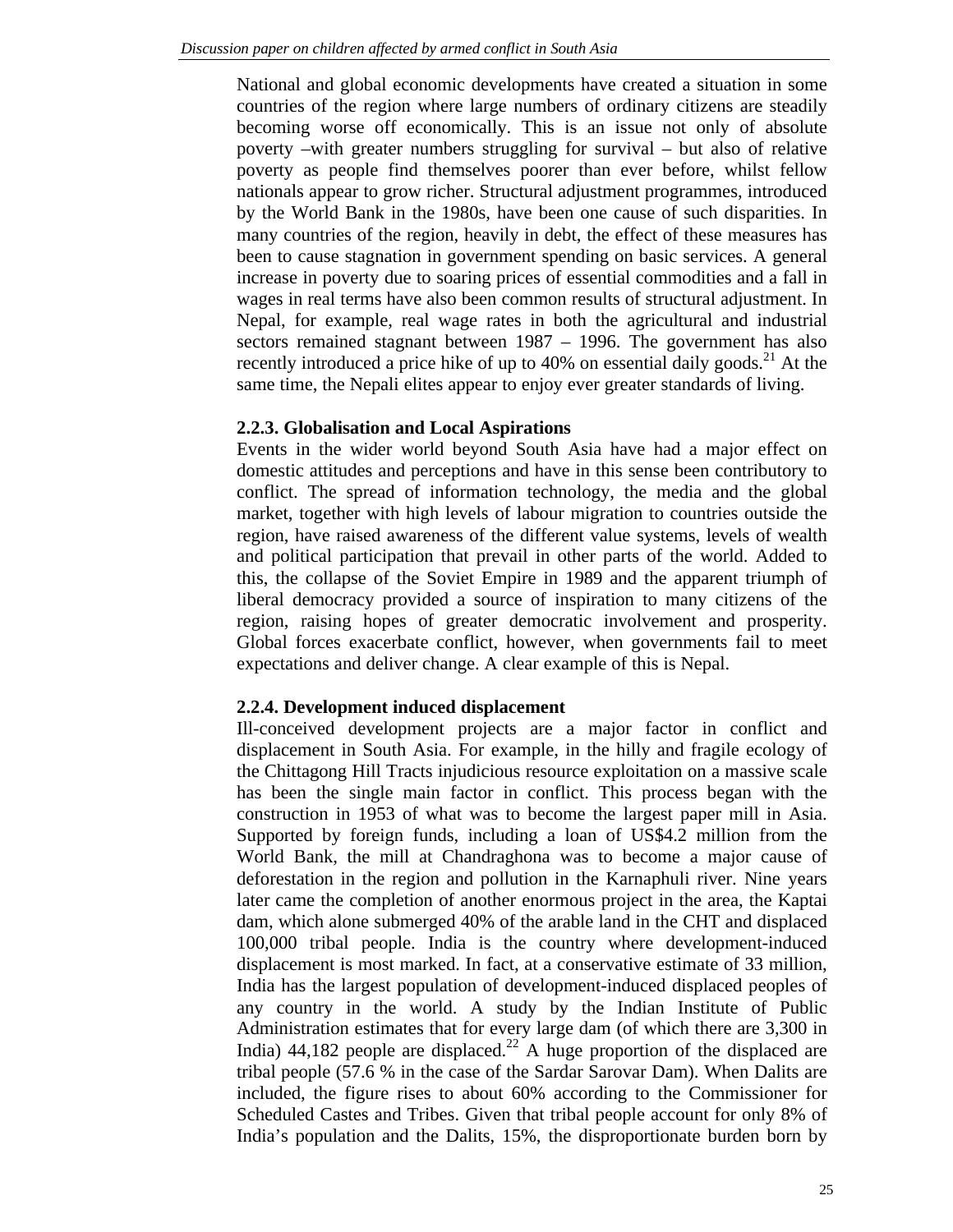minority communities is more than evident. The displaced often gravitate to urban centres, placing extra pressure on already over-burdened infrastructure. This may increase local tensions and conflict.

#### **2.2.5. HIV/AIDS**

There are several forces that have the potential to further exacerbate poverty and destabilise civilian life in South Asia. Among these is the impact of HIV/AIDS. At the end of 1999, more than 4 million people were already living with HIV/AIDS in South Asia, most of them in India. Now amongst the 45 "highly affected countries of the world" in which a prevalence rate of 2% or above was recorded in 1999,<sup>23</sup> the incidence of death from AIDS in India is becoming a growing cause of poverty and family disruption. According to UN figures, in the period 1995-2000 nearly 1 million Indians died as a result of AIDS. This represents a 2% excess on the total number of expected deaths. Estimates for 2000-2005 suggest a significant rise in the number of AIDS deaths to 1.6 million, which equates to a 4% excess on the expected deaths in that country. While some countries, such as Bangladesh, still experience low prevalence rates of the disease, it is worth remembering that in a region where countries have such large populations, even low prevalence means that significant numbers of people live with the virus. Children and young people are at particular risk: indications from India suggest that over 50% of all new HIV infections take place among young people below the age of 29 years. The social conditions associated with conflict commonly result in increased rates of HIV transmission. Mass displacement and widespread disruption to public services frequently resulting from conflict also undermine people's ability to cope with or protect themselves against the disease.

#### **2.2.6. Pressure on Land and other Natural Resources**

Another exacerbating factor in impoverishment and political destabilisation is the extreme and growing pressure on land and other natural resources. Many of the areas that are prone to conflict also experience severe environmental problems in the form of soil erosion and degradation, deforestation and overall resource depletion. This is commonly due to intensive agricultural production, excessive population growth and associated urbanisation and over-exploitation of natural resources. Areas subject to such processes, for example NE India, also become highly vulnerable to natural disasters, particularly land slides and flash floods. These pressures contribute to inter-tribal and communal tension and to open hostilities, especially towards immigrants. In the Chittagong Hill Tracts, afflicted by such circumstances, conflict over land and other resources is likely to persist for a long time to come, despite, in this case, the political settlement and the Peace Accord.

Numerous commentators predict that in South Asia, as in other regions of the world such as the Middle East, conflict is likely to increase as a direct consequence of competition over dwindling water resources. Such scarcity is already a serious problem in many parts of Nepal, for example.

#### **2.3. Socio-Structural & Cultural Factors**

Most of the factors discussed above concern the role of government, directly or indirectly. However, it is also the case that conflict emerges and is exacerbated due to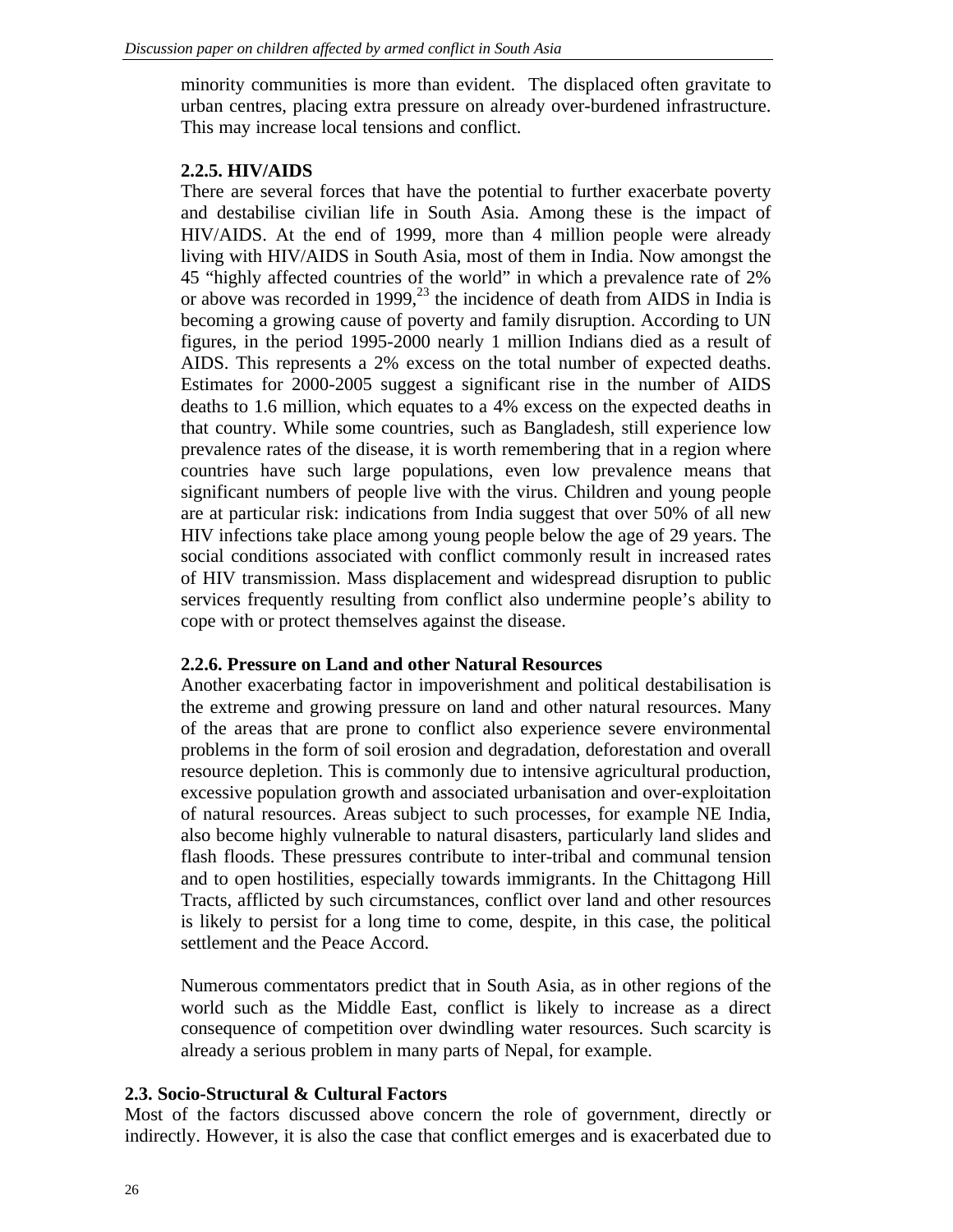various factors at the societal level. The tremendous upheavals witnessed at the level of family and community throughout the region, which are themselves intricately related to ideological, economic and technological developments at the global level, have inevitably played a role in fuelling the tensions that may lead to armed conflict.

#### **2.3.1. Population Size and Growth**

Throughout most of South Asia the size of population and the rate of population growth are issues with profound implications for the creation of conflict. According to the most recent figures issued by the UN, in the year 2000 three countries in the region – India, Pakistan and Bangladesh – were amongst the ten most populous countries in the world. Their positions in this league table are predicted to rise over the next half century, with India set to overtake China as the nation with the largest population. Most significantly, all of the countries, with the exception of Sri Lanka, still have very high total fertility rates and annual population growth rates which are well above the world average – the figures are indicated in Figure 6 below. As this table also illustrates, most of these same six countries have a far larger percentage of 0- 14 year olds within their total population than the average of 30%.

|                      | <b>Total Fertility Rate</b><br>(Average number<br>of children per | <b>Annual Population</b><br><b>Growth Rate</b> | % of Population in<br>Age Group 0-14 |
|----------------------|-------------------------------------------------------------------|------------------------------------------------|--------------------------------------|
|                      | woman)                                                            |                                                |                                      |
| Afghanistan          | 6.90                                                              | 2.64                                           | 43.5                                 |
| Bangladesh           | 3.80                                                              | 2.12                                           | 38.7                                 |
| <b>Bhutan</b>        | 5.50                                                              | 2.60                                           | 42.7                                 |
| India                | 3.32                                                              | 1.69                                           | 33.5                                 |
| Nepal                | 4.83                                                              | 2.40                                           | 41.0                                 |
| Pakistan             | 5.48                                                              | 2.66                                           | 41.8                                 |
| Sri Lanka            | 2.10                                                              | 0.96                                           | 26.3                                 |
| <b>World Average</b> | 2.82                                                              | 1.35                                           | 30.0                                 |

**Figure 6: Population Statistics by Country (1995-2000)**

Source: *World Population Prospects: the 2000 Revision* Population Division, UN Department of Social and Economic Affairs, New York

The potential implications of such large, fast growing and young populations for the emergence and spread of conflict are numerous. These include the additional strain placed upon existing natural resources of water and land and, within cities, the social problems associated with overcrowding and rapid urbanisation. The high percentage of children within the total population places strain upon structures of care, social control and discipline already threatened by processes of family and community dispersal (discussed in 2.3.2. below). Not least the economic burden upon families and the state of providing for so many young people – their education, health and general welfare – can only add to the competition, fears and resentments that may fuel violent conflict.

#### **2.3.2. Family and Community Dispersal**

Conflict, in some form or other, is not a new phenomenon in South Asian societies. Neither are indigenous mechanisms for the management of tensions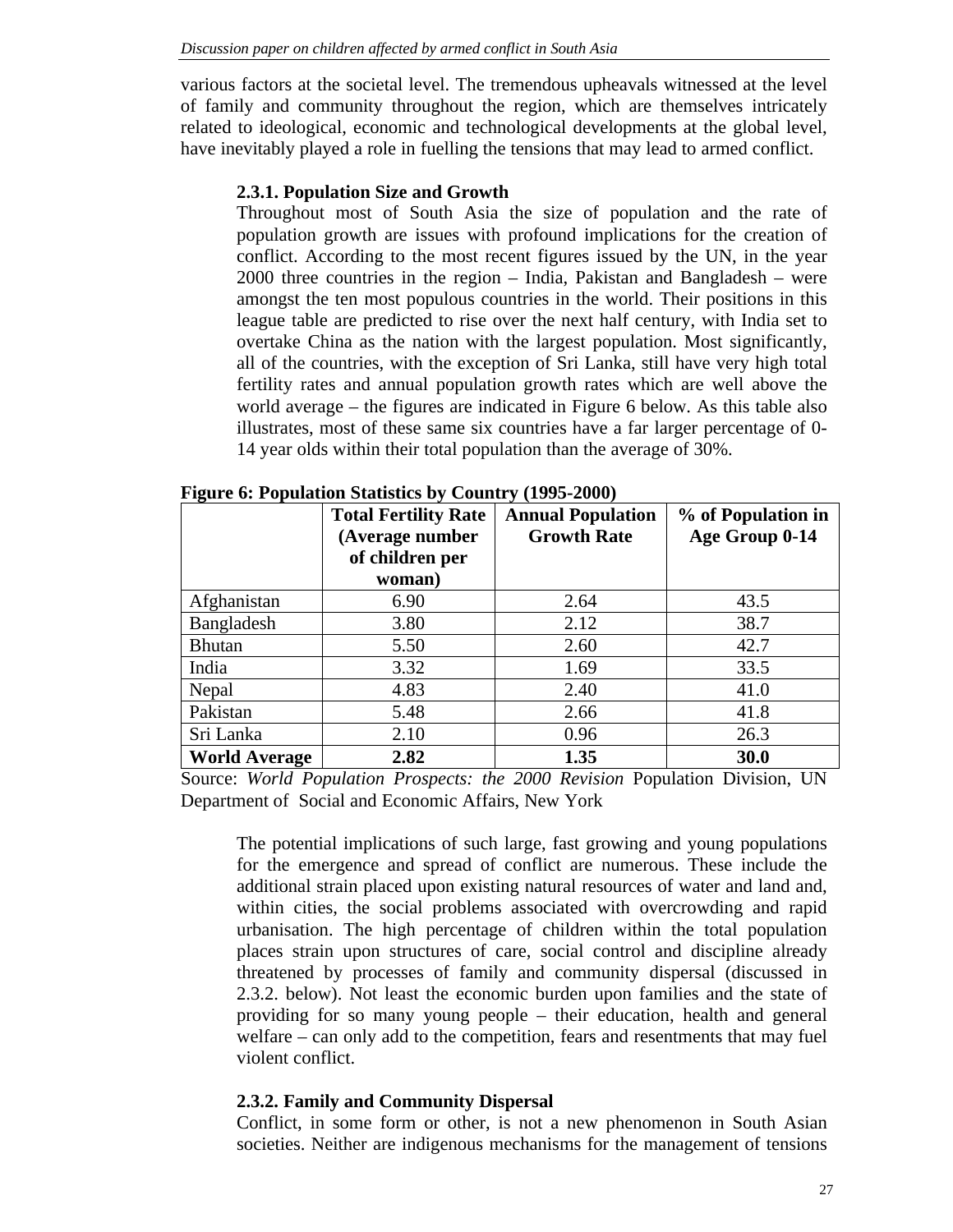and the resolution of conflict. Many of these mechanisms are well-established at the level of family and community. However, economic and social pressures have led to the disruption and dispersal of what were customarily the basic units of society and, as a consequence, such mechanisms have often become obsolete.

Throughout the region rural-urban migration has increased rapidly in recent decades. Even where this migration involves the whole household, family cohesion often becomes much harder to maintain within the city. Unlike rural life, where the family commonly works as a cooperative group, within cities members must often seek an income as individuals. In addition, links with extended family and with former neighbours are likely to weaken. For the many people, including children, who come to cities alone, isolation and a strong sense of alienation appear to be common problems. In such circumstances, mass mobilisation towards a political end becomes relatively easy as people seek out new networks and solidarities.

Migration also affects the communities left behind. In some villages in rural Nepal, for example, adult men are all but absent for most of the year. Their departure in pursuit of work opportunities in the larger towns of Nepal, in India or further afield, can create particular vulnerabilities for the women, children and the elderly left behind. Customs which enable social interaction, family and community integrity may be abandoned, while the level of protection against hostile outside forces declines.

AIDS, in India at least, looks set to become an increasingly significant cause of disruption and destabilisation of families and communities. This is particularly the case since those dying from AIDS are, as in Africa, likely to be young and to be family members, often breadwinners.

# **2.3.3. Oppressive Hierarchies**

Societies throughout the region are commonly typified by rigid and longestablished hierarchies of, amongst others, age, gender, caste / class and occupation. In the customary scheme of things, such hierarchies provide the basis for the orientation of individual behaviour and personal aspirations. However, in recent years both the hierarchies and the values that sustain them have been seriously questioned. The emergence of the feminist and green movements; the spread of leftist ideology; the development of youth culture fed by global media; and the growth of religious fundamentalism are just some of the sources of this questioning witnessed throughout the region. A key characteristic of many of these disparate phenomena is impatience with the existing system and a rejection of the structures that prevent the speedy realisation of personal or communal aspirations.

In some places, the frustrated aspirations of particular sections of society have fed directly into conflict. In Nepal exclusion from education and from a full role in public life is commonly cited by women as a reason for their endorsement and support of the Maoists, even to the point of taking up arms themselves. The JVP uprising against the Sri Lankan government in the late 1980s, in which around 60,000 died, was largely conducted by disaffected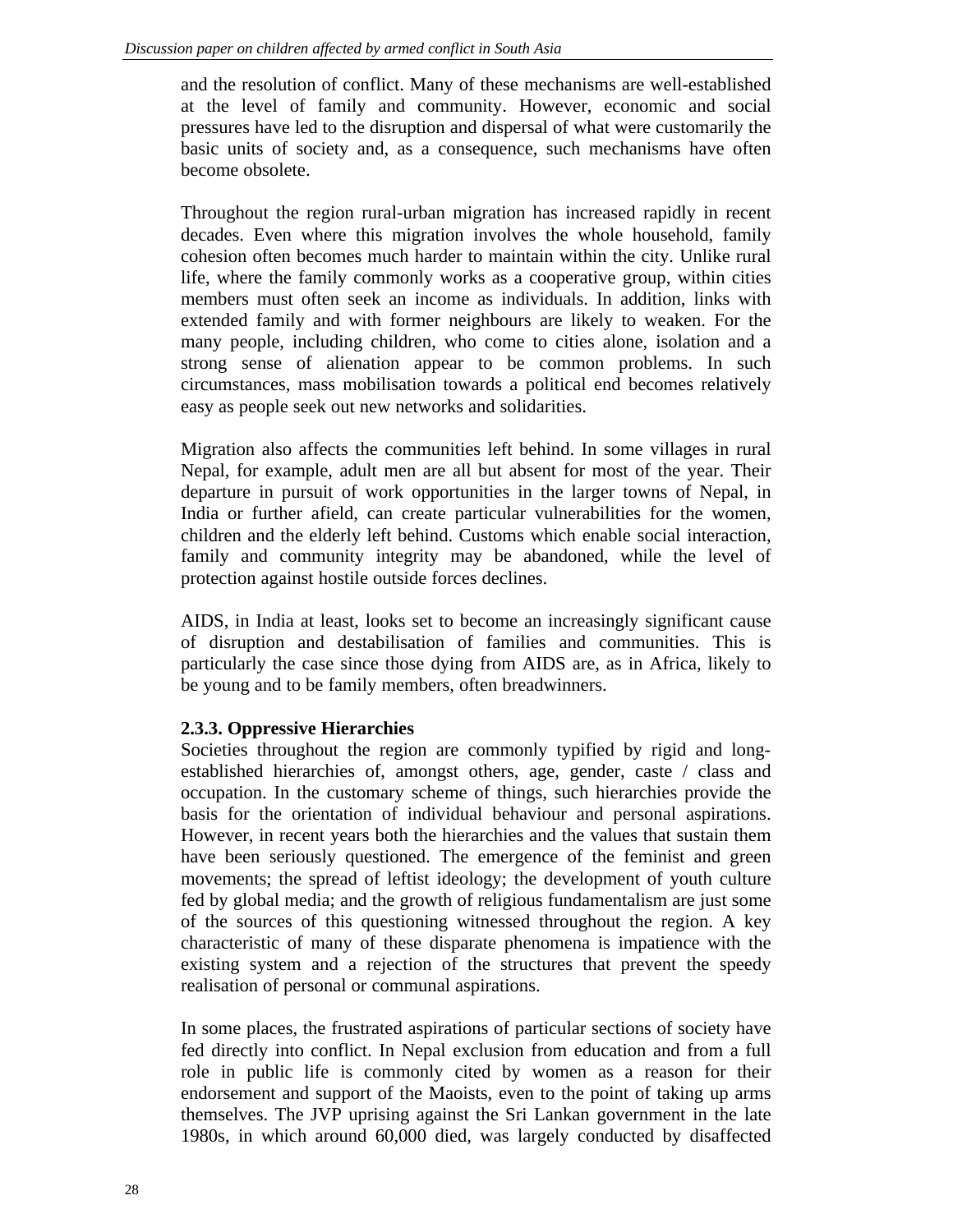youth in the south of the country who sought to challenge their economic and political marginality. In India various conflicts have taken on a caste dimension as 'untouchable' Dalits take up arms in an effort to overcome the immense obstacles to their social and economic betterment. This is the case, for example, with the Naxalite movement in Bihar State.

#### **2.3.4. Gender Socialisation**

It is significant that South Asia is still one of the most inequitous regions in the world in terms of gender, with discrimination against women widespread. It may begin at, or even before, birth, and continues at various levels and dimensions in the spheres of education, health, mobility, control of resources and - most significantly in situations of conflict – in the realm of protection issues such as gender-based violence, rape and sexual harassment. As noted in 2.3.3. above, the global women's movement has, in recent decades, encouraged many South Asian women, individually and in groups, to challenge customary gender roles. In spite of this challenge, the fundamental values to which males and females are socialised remain largely in tact. Thus it is still commonly the case in many societies in the region that boys are brought up to see the use of violent or aggressive behaviour as a legitimate means to resolve disputes and to defend the position of self, family and community. At the same time, girls are generally not encouraged to take an active part in public life or to intervene in situations of family, intra or intercommunity discord. Rather, they are socialised to offer unconditional, noncritical support to men within their roles as daughters, sisters, wives and mothers. In this way, the potential of women to question and to counter the violent means to which men may choose to resort is often stifled.

#### **2.3.5. Identity Politics**

Many of the conflicts in South Asia exhibit some element of the politics of identity. The conflicts in Jammu Kashmir, the Punjab and NE India involve the mobilisation of distinct communal identities as rallying points of opposition to the state or to perceived local enemies. Grievances stated in the name of collective affiliation have particular potency: they become emotional issues, highly motivating to those concerned.

Communal identity based on a religious ideology which is of a fundamentalist and exclusivist nature appears to have particular power to capture imaginations and fire conflict . This is most pronounced amongst the Taliban in Afghanistan. In other cases, communities are identified by reference to cultural, linguistic, geographical, class / caste and other factors. Although some of the 'ethnic' groups that are involved in conflicts in the region have long existed, in many cases the awareness of such communal identity has developed in tandem with the growth of conflict itself. However, 'ethnic difference', in itself a vague notion, rapidly comes to seem primordial and a justification in itself for enmity and antagonism.

In Nepal, the increasing mobilisation around issues of ethnicity-caste and religion witnessed in recent years has been effectively utilised by the Maoists who have appealed to the frustrations and aspirations of potentially separatist groups. However, the contradictions between a revolutionary proletarian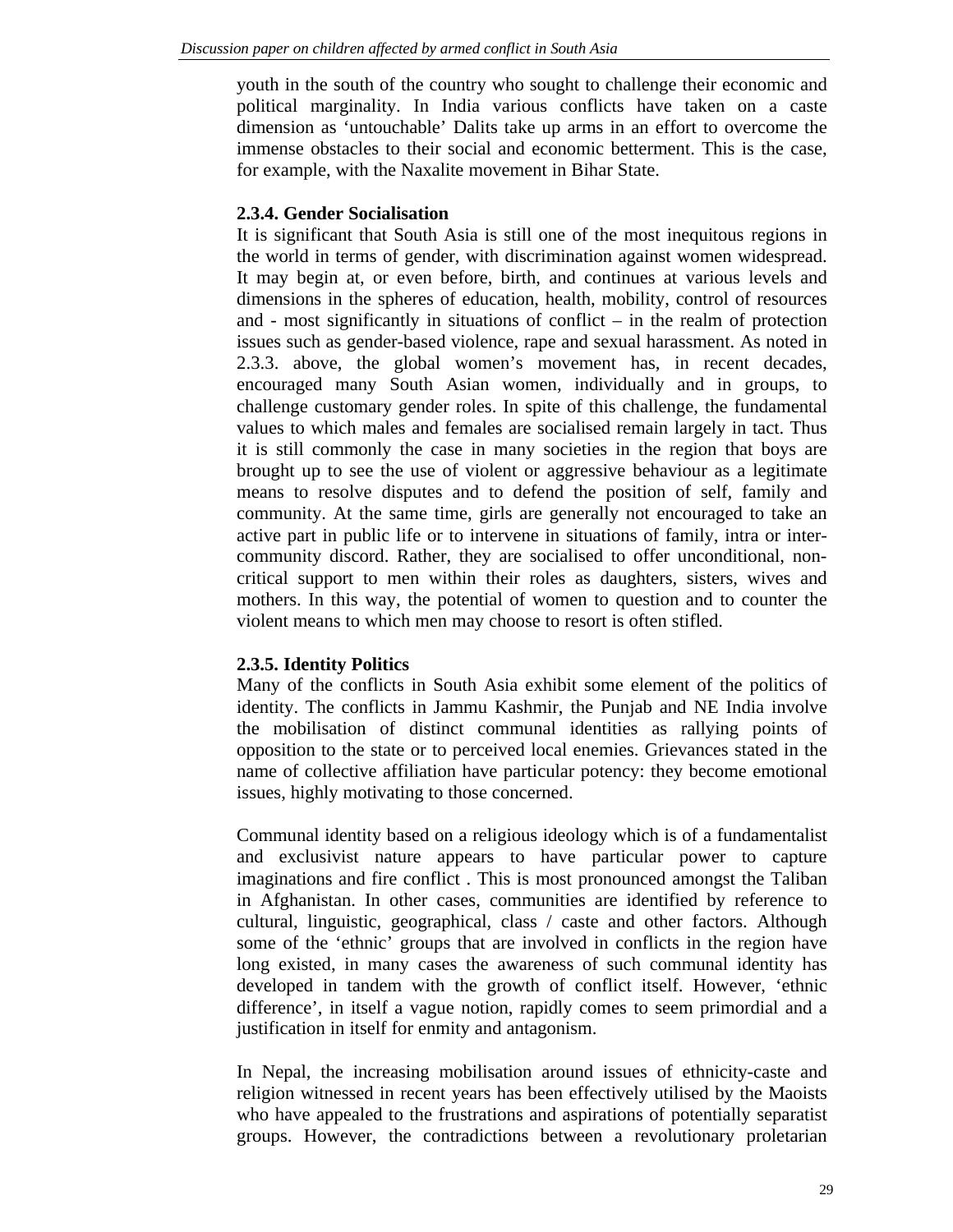agenda and that of ethnic separatism seem likely to emerge in the long-run, suggesting new schisms and further conflict.

The presentation to children of rigid communal identities and negative stereotypes has worrying implications for the extension of conflict over generations. School curricula, cultural and religious activities, everyday social practices and the media can all become means by which the young are encouraged to see themselves as members of distinct and exclusive groups threatened by, or unable to co-exist with, others. In this way, opposition and antagonism towards the members of other communities can come to appear as natural, even necessary. Several examples of this phenomenon exist in South Asia. Amongst tribal groups living in the CHT, it has been observed that mothers sing lullabies to their children in which Bengalis feature as 'bogeymen', while it remains common for the misbehaviour of youngsters to be criticised as "typically Bengali".<sup>24</sup> On the other hand, children attending government schools study curricula that make little recognition of the tribal population of the country, instead identifying the Bangladeshi nation with the Islamic, Bengali-speaking section of the population.

# **2.3.6. Drugs**

In South Asia there is a growing problem with the production, trafficking and consumption of drugs and with the violence and social and political instability that are associated with this trade. Afghanistan is the one country in the region that produces drugs (and indeed, until recently was the world's largest exporter of heroin), and with the collapse of effective central government, opportunities for large-scale profit have been taken up by unregulated nonstate actors. Many other communities in conflict-affected areas in Pakistan, Nepal and NE India are involved in the trafficking and consumption of drugs not merely from Afghanistan but also Myanmar's Golden Triangle.

The drug trade contributes to armed conflict in several ways, the most important being the funds it provides for arms purchase. In some cases, traffickers make deals with insurgent groups and/or the armed forces in which the military provide physical protection in return for arms or funds. There is also evidence from several areas of conflict that disaffected and disenfranchised youth are becoming involved in muggings, extortion and other forms of violence as a means of funding their addiction. It is reported that the Bangladeshi military have encouraged drug use amongst tribal youth in the CHT to propagate an image of them as a dissolute underclass. Anecdotal evidence indicates that children are involved in trafficking, production and consumption in the region.

Drug addiction and alcoholism, both of which are social concerns throughout South Asia, have had a profound effect upon family and community life. Not only have they contributed to domestic and intra-community violence but the financial costs of feeding addiction have wreaked havoc upon the economic conditions of already poor households. In this way the cohesion and integrity of families and communities is seriously threatened.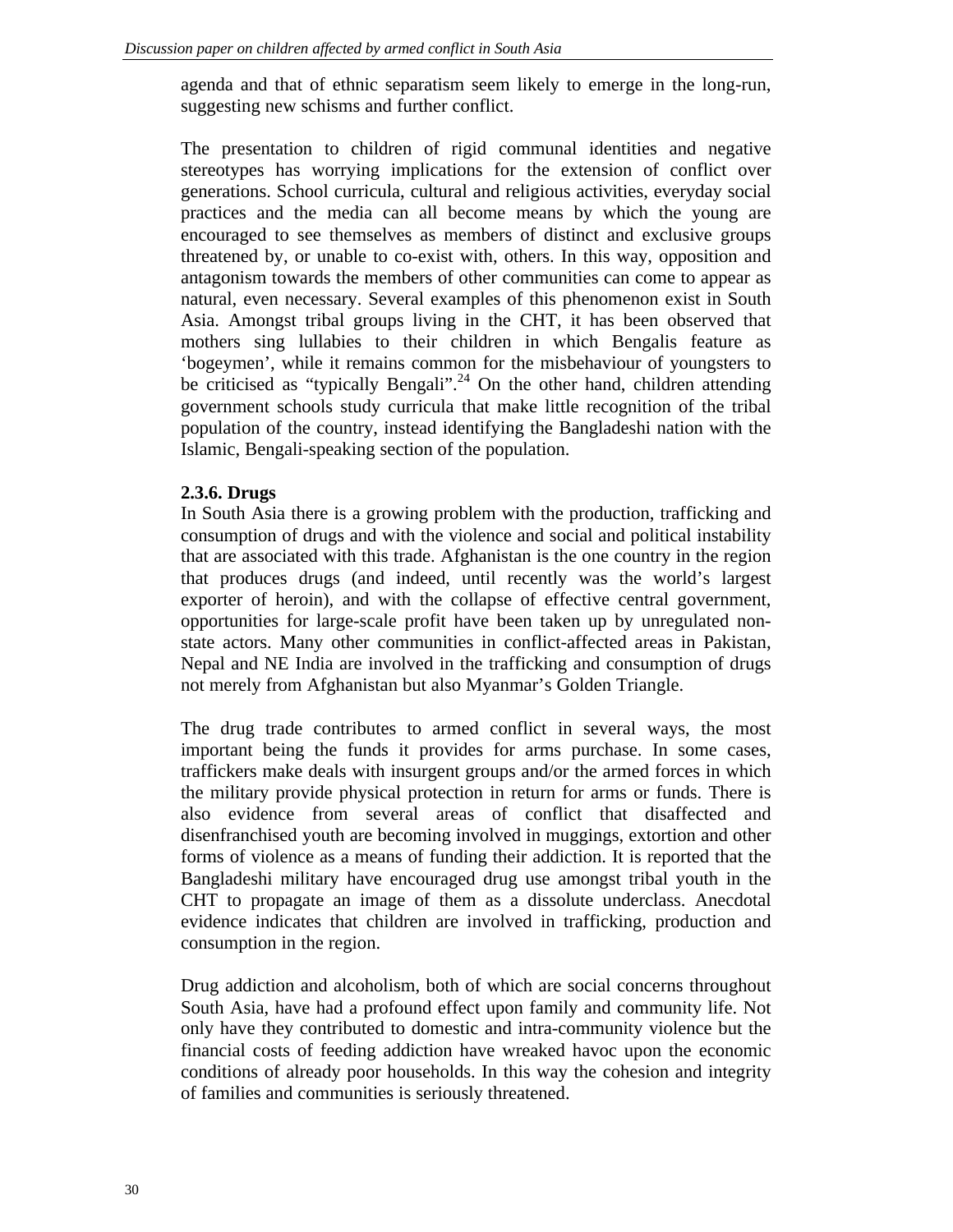# **2.3.7. Low Levels of Legal Literacy**

The ability of governments to act in a corrupt manner with impunity is enabled, in part, by the fact that ordinary citizens often have little or no knowledge of their own rights and of legal provisions and systems which might be utilised to challenge injustices. Although the enormous difficulty of taking on local or national government in the courts should not be underestimated, the potential of ordinary citizens to organise themselves in order to do so remains largely unexplored due to a basic lack of awareness. This being the case, the resort to violent means in order to seek redress for communal grievances may appear the most obvious option.

# **2.3.8. Media bias and censorship**

Television, radio and newspapers exercise immense power to influence populations in South Asia. For this reason the bias and subjectivity by reporters who have their own personal agendas regarding conflict, or who are themselves controlled by higher authorities is a matter of great concern. In Sri Lanka, the media is entirely polarised according to Sinhalese and Tamil loyalties, making it very difficult to get an impartial account of events relating to the conflict. Both sides also abuse their media to demonise and incite mistrust towards the other, greatly reducing the chances for peaceful settlement.

In Bangladesh, the press is "free but not fair… every newspaper is for or against one or other political party, and actively involved in jockeying for power."<sup>25</sup> State advertising is a major source of revenue for papers and periodicals in Bangladesh and other countries in South Asia, and governments have been known to withhold advertising and newsprint from publications it deems confrontational, causing many papers to exercise self-censorship. Radio and television stations are also frequently owned and controlled by government divisions, usually omitting reportage that is not biased in its favour. This is the case in Bhutan, where the only existing forum for national news and discussion is a single weekly newspaper, which amounts to little more than a mouthpiece for official state policy.

In the mainstream national newspapers of India, which are mostly the domain of Delhi-based journalists, the only reportage that emerges in relation to NE India is concerned with the destruction, bombings and casualties produced by the various insurgent groups. While statistics quoted in these reports are questionable in themselves, what is unfortunate is the way this narrow focus has encouraged the widespread perception that all problems in the NE region are due to this insurgency. This effectively masks the underlying structural problems of poor governance, unemployment and lack of investment in the social sector, which, as elsewhere in the region, are significant causes of conflict.

# **2.3.9. The Prevalence of Arms**

The ready availability of arms in many parts of South Asia is a major contributory factor in conflict, facilitating resort to weaponry in the resolution of grievances and the escalation of local disputes to a larger scale. The prevalence of small arms increases the likelihood of children becoming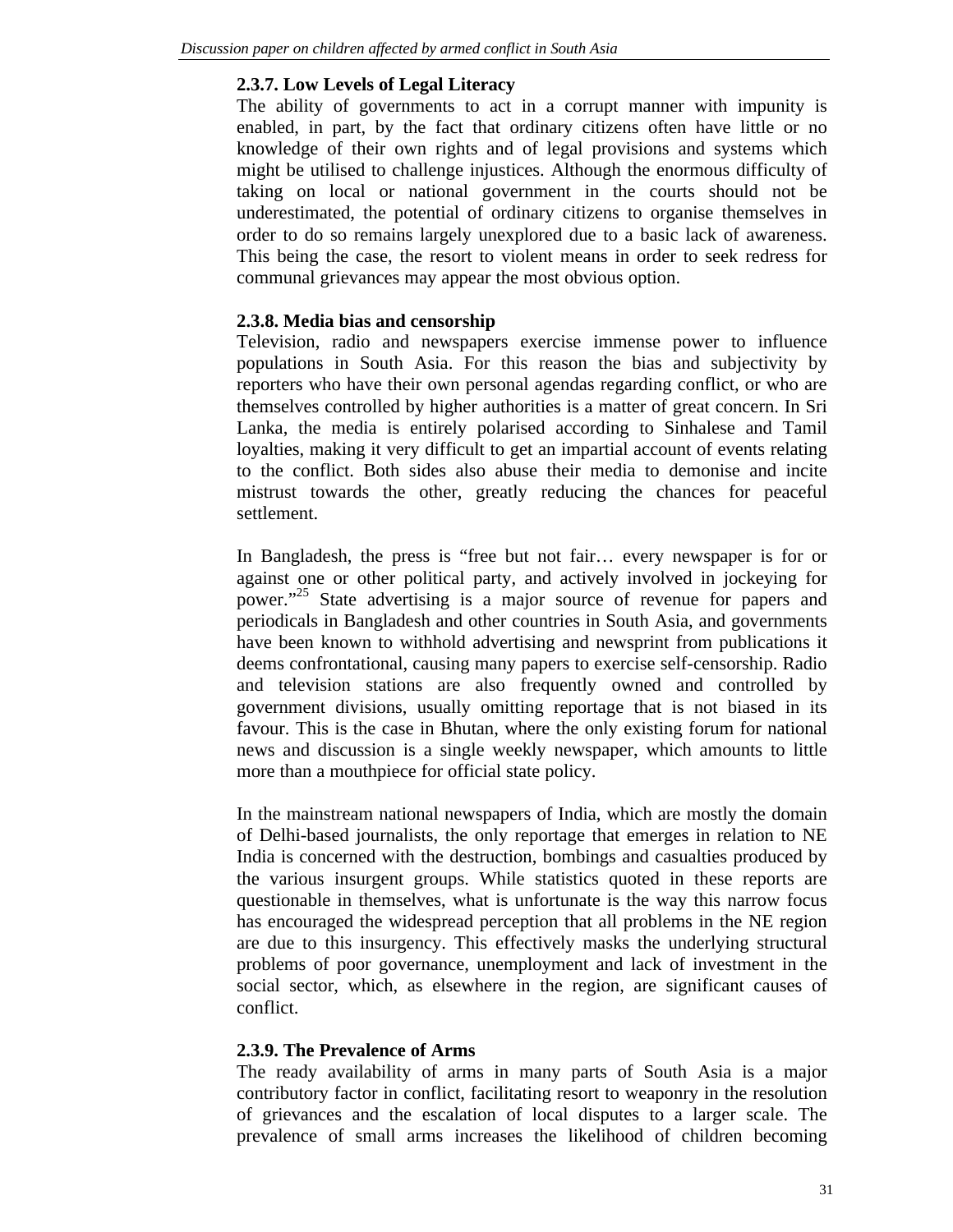involved in conflict because they can handle, carry and load such weapons with comparative ease. Purchasers include non-state actors such as criminal gangs, feudal and tribal landlords, and businessmen - many of whom buy weapons in bulk - as well as law enforcement agents. As an indication of the fast-growing prevalence of small arms, one commentator claims that in the period 1980-2000, the numbers of AK-47s in the possession of states and non state actors in South Asia has gone from virtually nil to nearly 8 million.<sup>26</sup>

It is the common view that of all the countries in the region, Pakistan is the most affected by the existence of small arms. It is also referred to as the 'arms bazaar' of South Asia with the heart of weapon manufacture and trafficking occurring in this country and neighbouring Afghanistan. According to recent estimates, there are nearly 2 million licensed weapons in the NWFP of Pakistan alone.<sup>27</sup> The sources of arms in Pakistan are:

**Domestic production.** The NWFP, NATA and Baluchistan have a long tradition of cottage industry production of small arms. Domestic production increased dramatically following the Soviet invasion of Afghanistan when local producers started producing copies of Kalashnikovs, bazookas and rocket launchers.<sup>28</sup> This production is outside state supervision and licensing and is free from taxation.<sup>29</sup> This makes small arms cheap and easy to acquire.

- **The Afghan 'Pipeline'**. The single most important factor in the prevalence of small arms in Pakistan, and indeed throughout South Asia, was the arming of the mujahideen in Afghanistan by the U.S. both through and with Pakistan. America initiated a hands-off policy on the supplies, preferring to channel them through the ISI. Extremely poor accountability on this 'pipeline' meant that the opportunities for leakage into the black market were rife. An estimated 70% of the arms were siphoned off by ISI and Afghan leaders and field commanders and found their way into commercial channels. $30<sup>30</sup>$ 

**Stocks from Afghanistan.** Arms flowed into and out of Afghanistan throughout the conflict. Supplies captured from the Soviets often ended up on sale in the NWFP.

**Legal sources**. Pakistan has 14 public sector weapons manufacturing enterprises and other private businesses, all of which operate under legal registration. Although accountability in this arena is apparently strict, clients include non-state actors and legal supplies have reportedly found their way into the hands of militant groups in Kashmir.

Pakistan and Afghanistan are not the only countries afflicted by a heavy presence of small arms. Bangladesh has also witnessed an immense proliferation in the possession and use of small arms by civilians in recent years. Although there is no significant armed conflict in the country at present, the existence of large numbers of such weapons is a seriously destabilising factor since it encourages the use of violence to resolve inter-personal disputes. In such an environment, where the trafficking and illegal trade in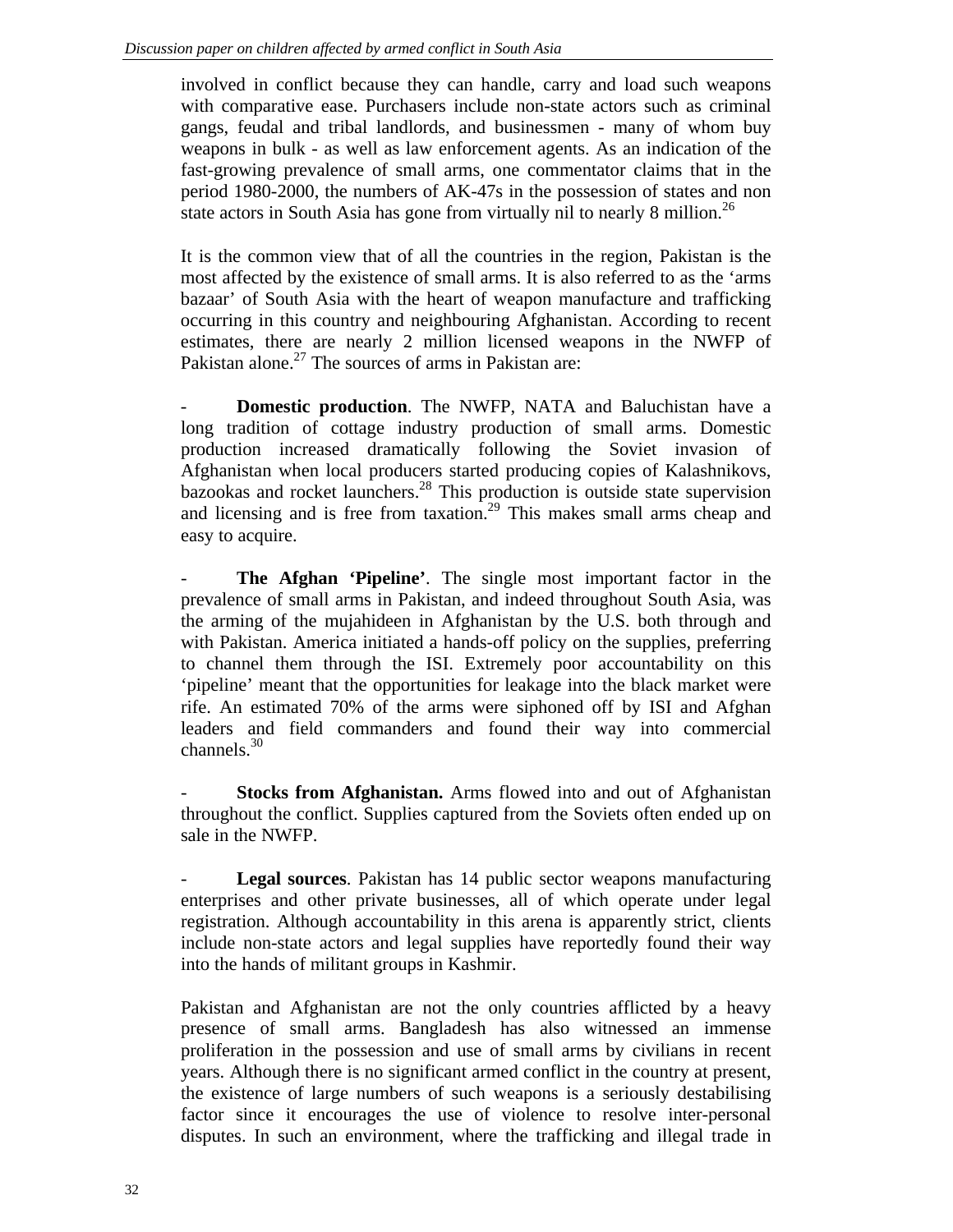small arms feeds the growing demand for weapons, the emergence of largescale armed conflict would appear ever more possible.

Studies undertaken in Nepal reveal a socio-cultural dimension to the use of small arms. Customarily the possession of guns in this country has been narrowly confined to small numbers of people who use their weapons only within specific situations, such as wedding celebrations or for hunting. In recent years, however, the availability of small arms has greatly increased due, principally, to cross-border trafficking from India and increases in indigenous production. With this increased availability, social conventions have been all but abandoned. The possession of small arms by all sorts of people, including the young, has become commonplace and the use of these in criminal activity and in the effort to settle grievances appears an unstoppable phenomenon.<sup>31</sup> Such developments suggest how easily traditional constraints can be lost as armed violence becomes a feature of everyday life.

#### **2.3.10. Militarisation**

The militarisation of society is both a cause and an obvious effect of the emergence of armed conflict. In terms of a nation's economy it involves not only a shift in governmental spending away from the social sector but also, inevitably, profound changes to everyday economic activity. The creation of large numbers of jobs, either directly within the military or in some support role, such as in the manufacture of weaponry, is an issue of great concern. When people's livelihoods become dependent on military activity then the outbreak of conflict can come to represent a financial opportunity. Conversely, the resolution of tensions and conflict and the demobilisation of military forces signals an end to regular income and, for that reason, may be unwelcome.

A second dimension of the militarisation of society is the size of security forces (both in absolute and per capita terms) and their widespread deployment within civilian communities. A notable case of very heavy militarisation is Jammu Kashmir, where estimates suggest there are 350- 450,000 Indian police and army troops stationed. According to current census figures this equates with a ratio of security personnel to civilians of between 1:22 and 1:29 – one of the highest in the world.

Even in situations of low-intensity conflict the scale of military presence at the local level can be overwhelming for the civilian population. The deployment of so many military personnel among civilians has many adverse implications, including elevated levels of physical and sexual violence, prostitution, exploitation, substance abuse, and harassment. In 1998/9 for example the National Human Rights Commission of India reported 942 investigations by the army into human rights violations by its personnel stationed in Kashmir.<sup>32</sup> The tensions and resentments that such a presence fuels can only reinforce the underlying dynamics of conflict at the local level.

Even in cases where conflict is generally considered to be over, a heavy military presence may remain. In Bangladesh, for example, the government has so far withdrawn only 32 of over 500 military camps installed in the CHT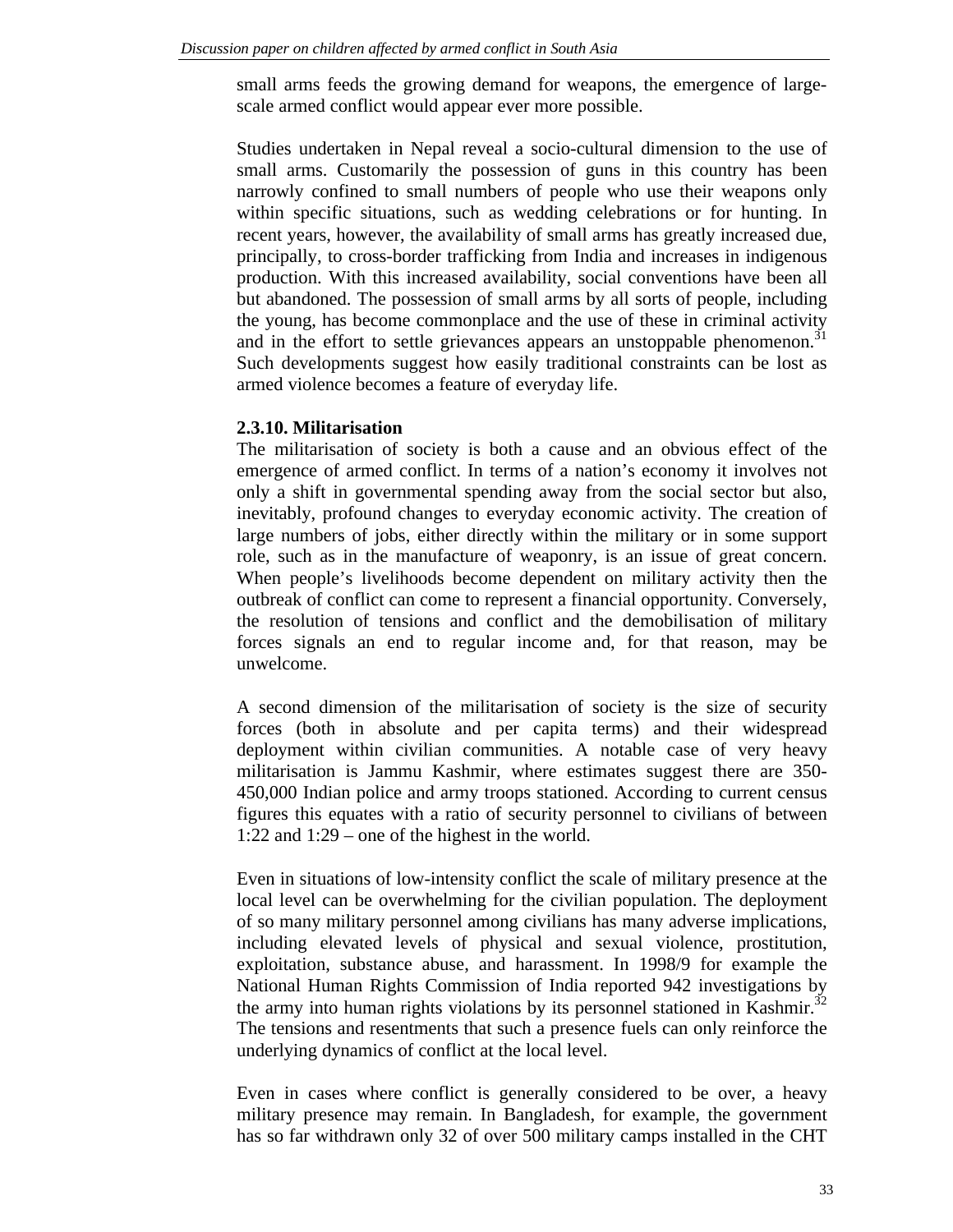during the insurgency, despite the Peace Accord requiring the removal of all temporary camps. The remaining force acts as both a permanent reminder of past abuses and a contemporary intimidatory presence, ready for active deployment at any time. A large amount of land that was to be returned to tribal refugees who fled to India during the conflict is also still occupied for military purposes. It is even believed by many that the military are to some extent secretly encouraging unrest in the region in order to justify their continued presence.

# **2.3.11. Historical and Cultural Factors**

Societies in the region vary in the extent to which participation in armed conflict figures in their history. This is an issue not only for nations as a whole but also at the local level. Within Nepal, for example, there are ethnic and tribal groups with long histories of military activity whilst others have experienced relatively little such discord. In the mid-West region a tradition of supplying young men for the Gorkha regiment of the British Army stretches back to the eighteenth century. At least until the 1970s, boys under the age of 18 were regularly recruited and sent abroad for training and service.<sup>33</sup> It is interesting to note that the districts from which these recruits came are now the heartland of the Maoist "People's War". In these same districts a new generation of boys and girls are engaging in military activity, just as their forefathers had done.

In addition to historical precedent, population groups may also be encouraged (or opposed) to involvement in armed conflict due to cultural factors. Local ideological and value systems are sometimes utilised by those who wish to mobilise their fellow citizens. Organised religion offers a particularly powerful resource for calling people to arms. Not only are places of worship generally ideal settings in which to address and persuade large numbers of the local community but religious imagery and doctrine themselves provide a powerfully emotive resource for warmongers. This is as true in South Asia as elsewhere, it would seem. The particular use of Islamic teaching by the Taliban in Afghanistan to justify violence is one obvious example of this phenomenon. Another comes from Sri Lanka, where Buddhist monks have provided religious justification for an aggressive response to Tamil separatists.

More generally, it is possible to speak of a "culture of violence" existing in certain societies in the region. This does not necessarily manifest in the form of armed conflict. However, the lack of respect for human life demonstrated in sexual and physical abuse at all levels of society, violent criminality, and, as in Sri Lanka, in high suicide rates, contribute to an environment in which descent into armed conflict may be a relatively easy option. A lack of awareness about human rights, including child rights, adds to this problem.

Furthermore, the experience of conflict over a prolonged period by a particular community may lead to an increased propensity to turn to violence in order to solve problems. This is the case in the CHT where more than 20 years of insurgency with constant military harassment of the local population has contributed to the creation of a noticeable "culture of violence" in which, according to Amnesty International, "years of armed confrontation has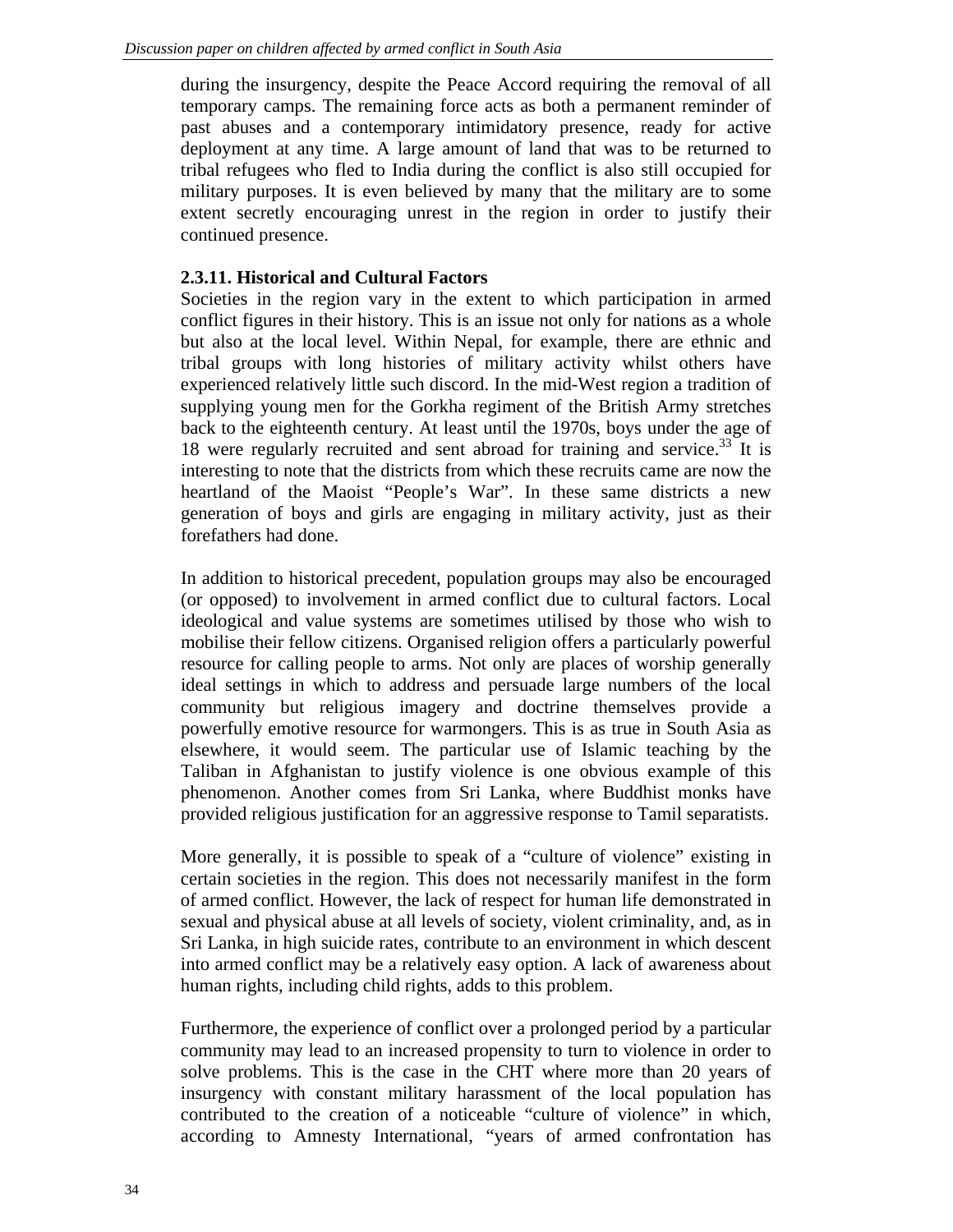allowed human rights violations to be committed in the majority of cases with impunity".<sup>34</sup> It seems reasonable to suggest that, in such an environment, the likelihood of new conflicts emerging is greatly heightened.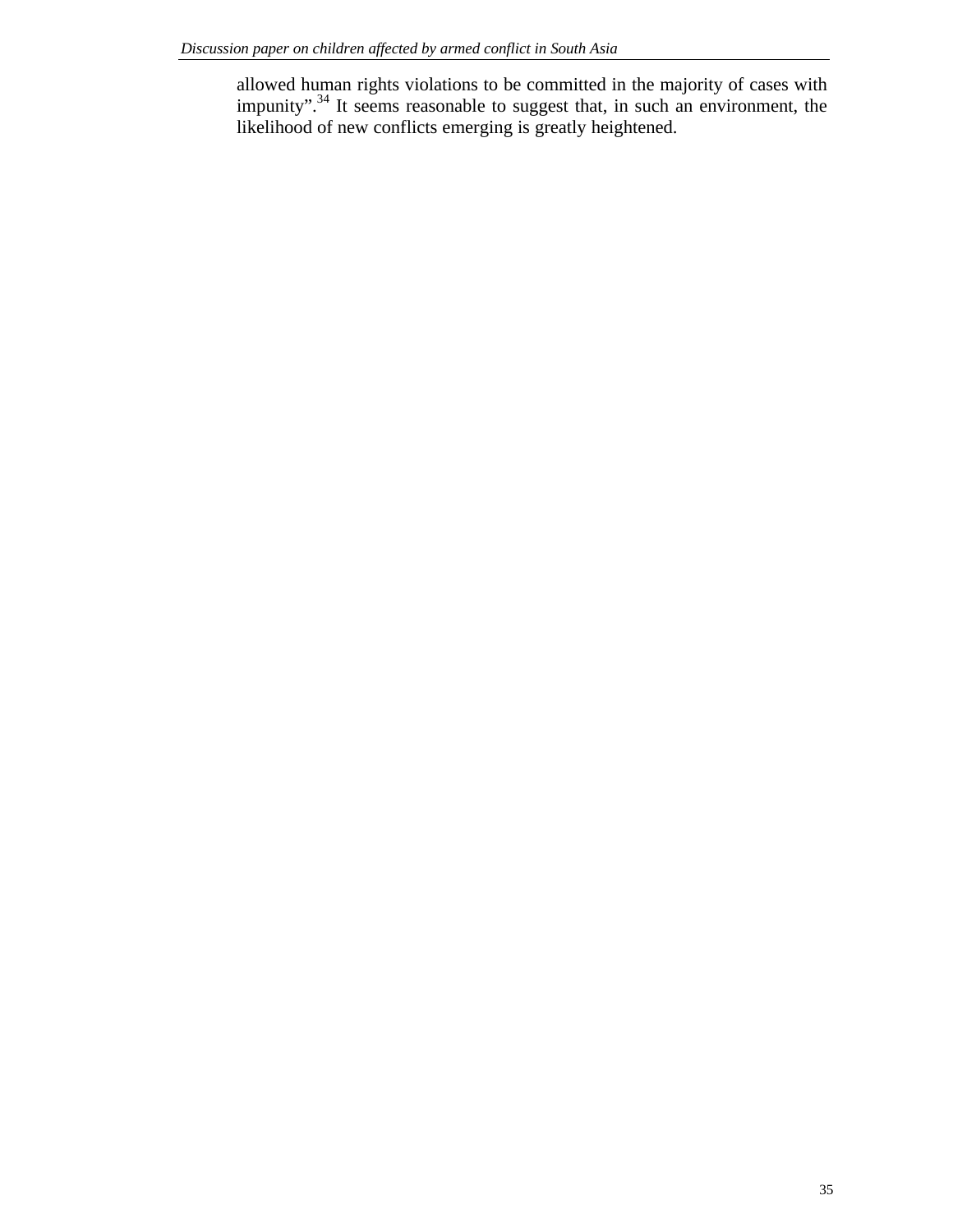# **3. CHILDREN'S EXPERIENCES OF CONFLICT**

Armed conflict entails many transformations and hazards at the macro, mezo and micro levels, with major implications for children's survival, development, health and overall wellbeing. In this report the many impacts on children have been grouped as follows:

- Social Disruption**;**
- Loss of service access;
- Impoverishment;
- Civil and political violations;
- Threats to the physical integrity of the child;
- Transformations in children's roles and responsibilities;
- Differentials in children's vulnerabilities.

In a subsequent section the psycho-social aspects of children's experience of armed conflict are considered separately.

# **3.1. Social Disruption.**

Some of the environmental threats to children commonly associated with conflict include displacement from homeland, family dispersal, separation and discord, destitution, loss of service access and social interaction, and the intimidatory presence of military personnel. While there does not exist a great deal of information on these issues, the research revealed the following:

# **3.1.1. Displacement**

Displaced communities emerge by definition out of crisis. They are frequently made up of individuals and families that do not share common origins and have no prior connection with each other, who come together more by accident than design. Sometimes political activists and combatants are housed in camps alongside civilians who may have little or no interest in their cause. A significant percentage of conflict-displaced populations in South Asia have been forced to flee several times. Often displaced communities must contend with the continual threat of forced repatriation. Many (including children) flee alone, or become separated from their families during flight.

Situations of displacement create particular challenges for the young. For children displacement invariably has very direct impacts upon their schooling, nutrition and health. It is also likely to disturb the coherence of familiar networks of community, friends and family, which provide a basis of consistency and security for the young. The economic effects of displacement are also likely to be severe, with particular pressures for children to engage in some form of labour in support of themselves and their families. In many cases of long term displacement, children have only ever known camp life, with all of its constraints and difficulties.

In many cases, families have been split up and some have been reconstituted, taking in new members, such as orphans or step-parents and siblings. Often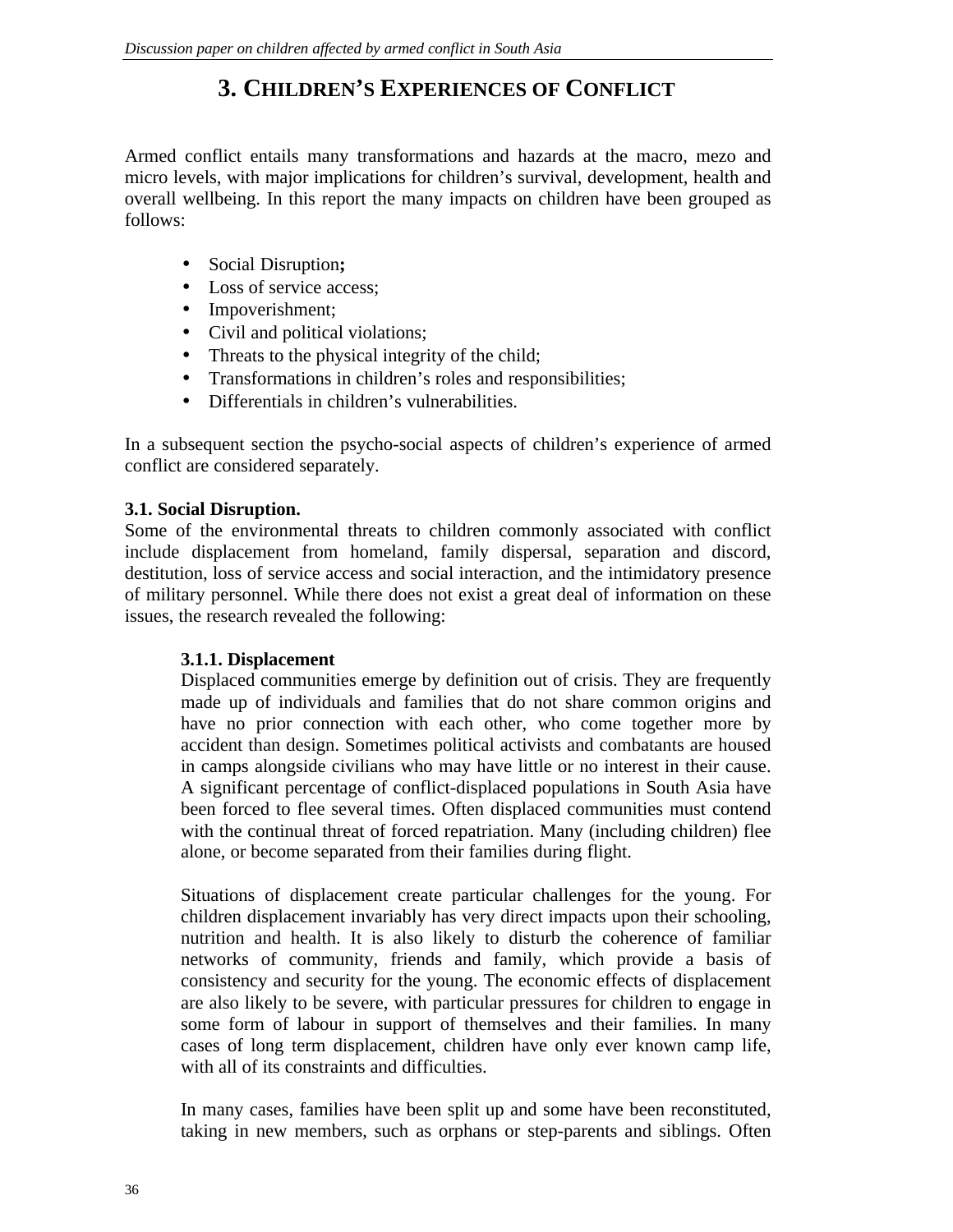displaced families are dispersed, with children taking employment in communities distant from their parents. In Sri Lanka, for instance, girls and young women from refugee communities may be trafficked to the Gulf States, their remitted income making an important contribution to refugee survival. In Afghan refugee populations, boys are at greater risk of family separation than girls because religious taboos prohibit girls from leaving the home or community.

There are reports from refugee communities in several countries within the region of very poor personal security and, linked to this, high levels of rape, abduction and trafficking of both girls and boys. In Afghanistan, young children from drought-affected IDP populations appear particularly vulnerable to death from chronic food shortages, to disease spreading through the camps and – in the winter months – from the cold. Drought related deaths amongst children in the north have reportedly hit emergency proportions.<sup>35</sup> Yet, the situation of those who have tried to stay on their land and not move to the camps may in fact be worse. Displacement in this country may also entail severe risks for children as they seek to contribute to the livelihoods of their families. For example, IDPs staying in a desolate army barracks outside Mazar-I-Sharif reported that wolves had killed two young boys as they went to look for firewood in unfamiliar land. Children can face resentment from the local population as they seek work, and they may be unaware of mine fields in new areas.

In the worst situations of fighting, displaced communities live in constant insecurity. For example, when the conflict in the Chittagong Hill Tracts was at its peak in the late 1980s and early 1990s, thousands of families hid in forest and woodland, surviving on meagre supplies of berries and natural roots, some for years at a time, before finding a place to resettle. During this period they had no access to basic services such as health and education, and lived in a continuous state of acute physical and mental exhaustion.

In contrast to the chronic and ongoing insecurity of those unofficially displaced, a refugee camp or welfare centre may appear a great improvement. However, as the experience of camp-dwelling communities in countries across the region demonstrates, life in such an environment entails its own risks and difficulties. Simply by being crowded together in a clearly identified place, camp residents are vulnerable to a range of malevolent forces, they may become the target for military action or be used as human shields. As with the Bhutanese camps in Nepal, traffickers seeking out girls for their trade and militant groups looking for disaffected youth to enlist are often attracted by the large concentration of desperate people. Furthermore, the very presence of a sizeable population of refugees in receipt of some form of aid or assistance can give rise to great resentment amongst the local population, struggling themselves with poverty and government indifference. This is reportedly the case for the areas around the Bhutanese camps in Nepal and in the areas of the NWFP of Pakistan where large numbers of Afghan refugees reside.

For the Rohingya in the camps of Bangladesh freedom of movement and employment are both denied. They are deliberately contained by the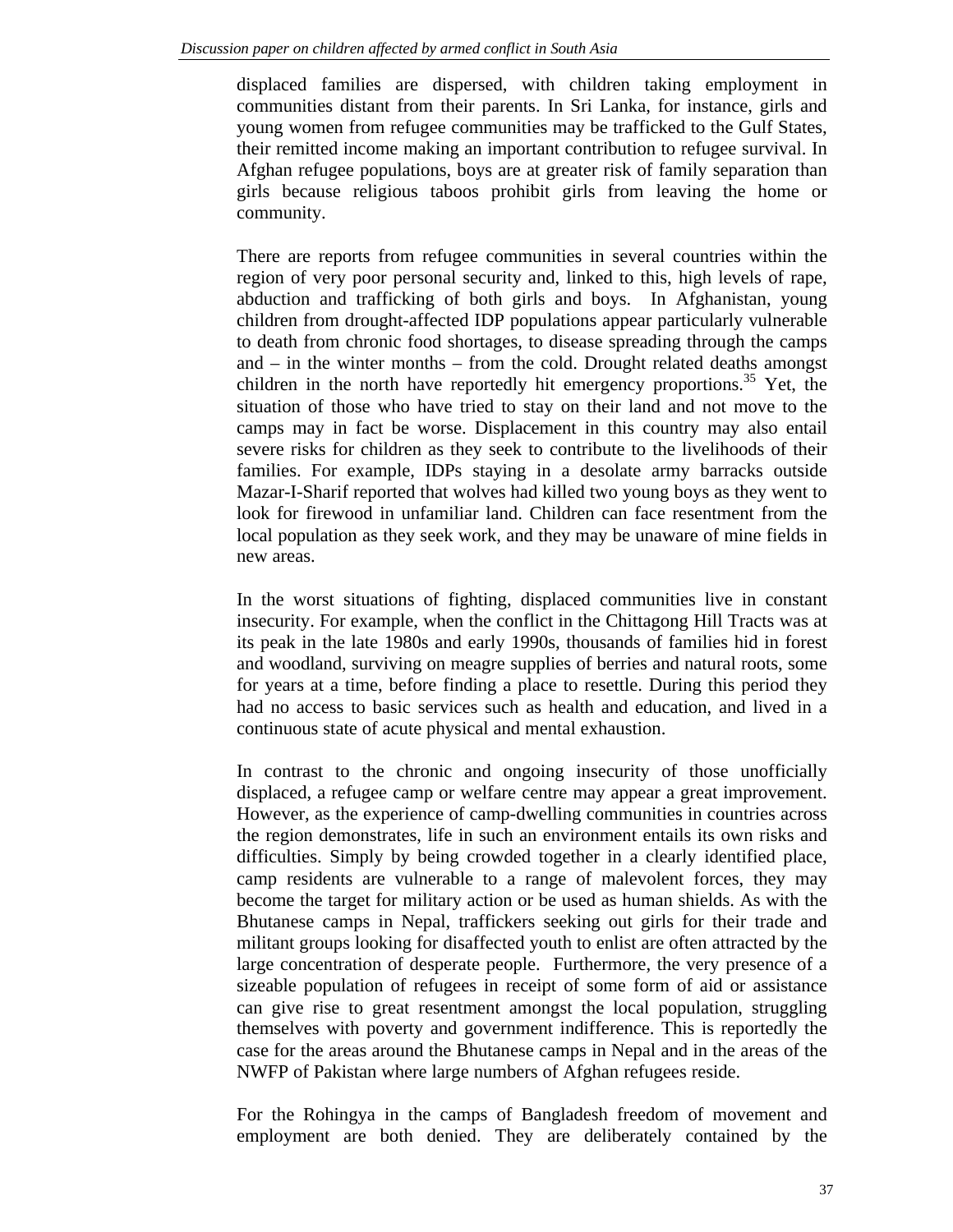government within conditions of high insecurity designed to encourage repatriation. Stateless, landless and denied the means or opportunities to build independent lives, the Rohingya refugees are, therefore, already heavily disadvantaged even before they confront all the other social and economic challenges within Bangladesh as a whole.

Among both the Rohingya and Bhutanese refugees, ration distribution is not differentiated according to age or sex, and this may encourage a view of children as commodities with considerable value. Babies and young children receive adult-sized portions (despite having smaller quantitative needs), so having a large number of children can become a strategy of ensuring a greater influx of food into the family circle, as well as increasing bargaining power in terms of trading rations for non-food items.

Given this range of adverse effects, the scale of displacement in South Asia is cause for great concern. It is generally the case that displaced populations in South Asia are in great need of advocacy efforts by UN and other agencies. Commonly without a voice of their own and rendered particularly vulnerable by the physical precariousness of their situation, their protection needs are often overlooked by government authorities. It should be pointed out that none of the countries in the region have ratified the UN Convention on Refugees (1951 & 1967), and the Guiding Principles on Internal Displacement – introduced into the United Nations in 1998 – have yet to be widely disseminated and understood.

#### **3.1.2. Disruption to family life**

The family is the core social unit for the care, nurture, socialisation and emotional support of children. This is a point emphasised within the CRC. However, the coherence of many families in situations of conflict is seriously threatened, while the incidence of domestic abuse and neglect commonly appears to rise. As well as the death and injury of members, conflict creates challenges to the family unit through displacement, dispersal, and intense economic, psycho-emotional and social pressures. Families and households commonly scatter, possibly forever, leaving children orphaned and/or as household heads. On the other hand, new configurations of family emerge as orphans, stepparents and isolated extended relatives are absorbed. It may prove difficult for children to adjust to these truncated and revised family relations.

Frequently, the loss of a family member starts a chain reaction that drastically affects the lives of children in very practical ways. The death, disappearance or desertion of male breadwinners creates the need for women to find viable employment. Where women find work locally, girls are often required to abandon schooling in order to take on extra domestic responsibilities. The involvement of boys in income generating activities to support the family also becomes likely.When widowed mothers are obliged to travel further afield, as many Tamil women have done in search of work as domestic servants in the Gulf, the children left behind may be taken in by extended family. However, the extended family may be severely stretched in order to provide proper care for existing offspring, let alone additional members. Not only are the physical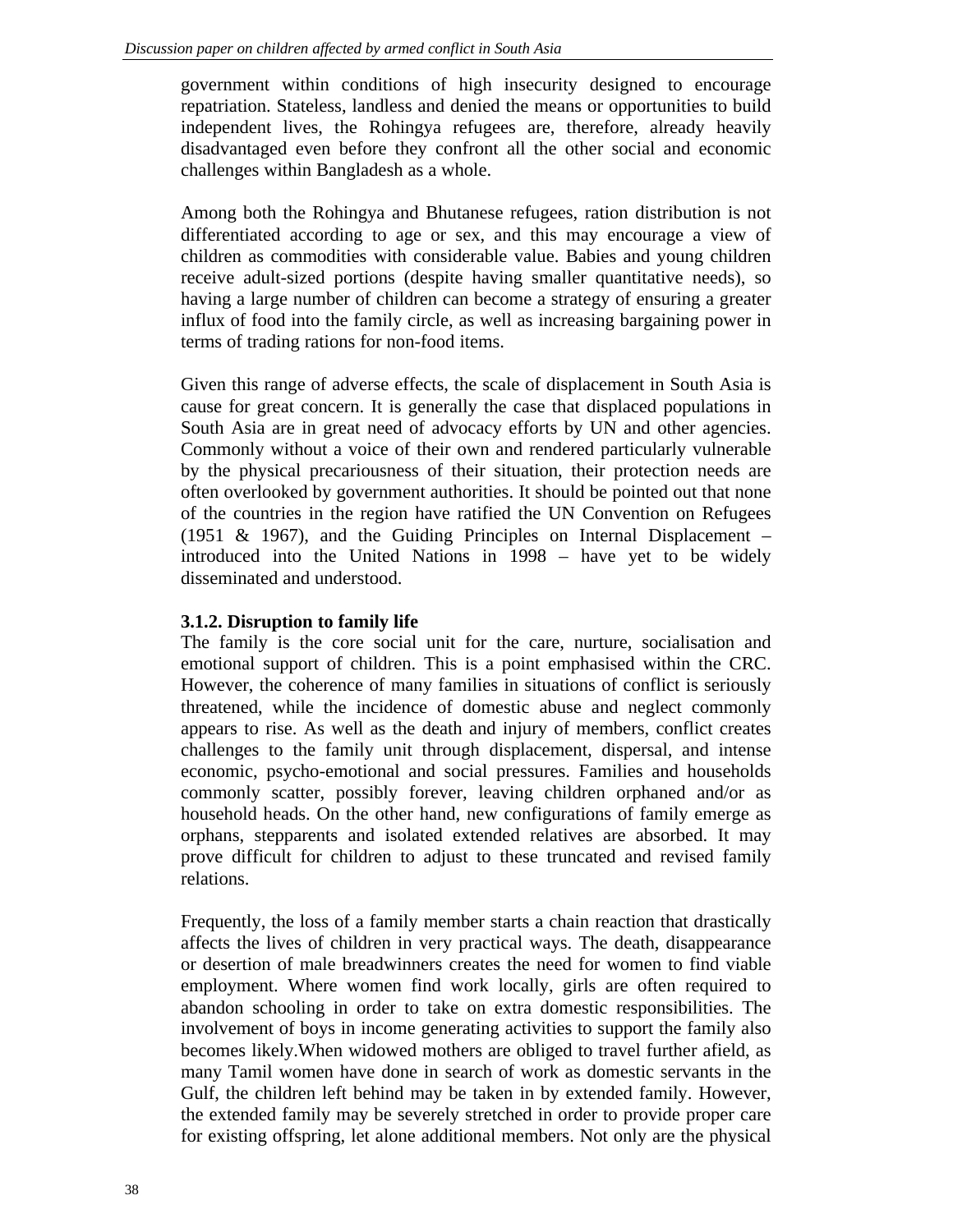needs of adopted children thus not adequately met but their particular psychological and emotional requirements are ignored.

Families that manage to remain together may still find that the conflict situation presents serious challenges to their normal functioning. In some cases, the power of parents and older relatives to offer protection is disproved through children's personal experiences of harassment, arrest and punishment by military forces, which family members are totally unable to prevent. Such occurrences, it is believed, cause children to question the structure of the family unit and the authority of parents and other adult figures, including teachers.<sup>36</sup> This may lead into a deeper questioning of the value system of the wider society. Residents of Jaffna, for example, commonly express anxiety that the conflict has created doubt amongst the young about moral codes which, in turn, is leading to an increase in anti-social behaviour and in crimes such as robbery and sexual abuse.

#### **3.1.3. Female-Headed Households**

The situation of female headed households and their children is of great concern, partly because of the sheer numbers involved, and partly because such families appear to face particular hardships. In societies where the public domain is exclusively in the hands of men and where there is significant social stigma attached to widows, the conditions for female-headed households are especially difficult. In Afghanistan the problem is on a massive scale, with an estimated 700,000 war-widows. Currently between 1% and 5% of households appear to have no adult male above the age of 15 years.<sup>37</sup> Impoverishment has weakened the ability of the extended family to cater for such women and their offspring. The adversities for female-headed households have been deepened by Taliban edicts forbidding women from working outside the home, other than in the health sector. This has obviously curtailed women's access to waged labour. At the same time the loss of female staff from NGOs has also undermined the number of projects supporting women, forcing many into begging. $38$ 

In Pakistan (Sindh Province), and in India (Kashmir and the Punjab) cultural and religious restrictions have also limited the coping abilities of widows.<sup>39</sup> On top of this, in the case that their late husbands had militant associations, friends and relatives may avoid associating with them for fear of suspicion and police attention.

Many widows in this situation of social stigma rely heavily upon the labour of their children. Agency personnel working in Karachi, for example, have noticed a link between families impoverished through political violence and their increased reliance on the income of adolescent boys.

Conflict-created widows can be under considerable pressure to re-marry, which has implications for the children of their first marriage. In the Punjab, for example, if a woman remarries she often places her existing children into an orphanage. This is particularly the case if the children are female, since they are not considered to be family heirs. A widow with a son, on the other hand, is under an obligation to care for him under the eyes of her late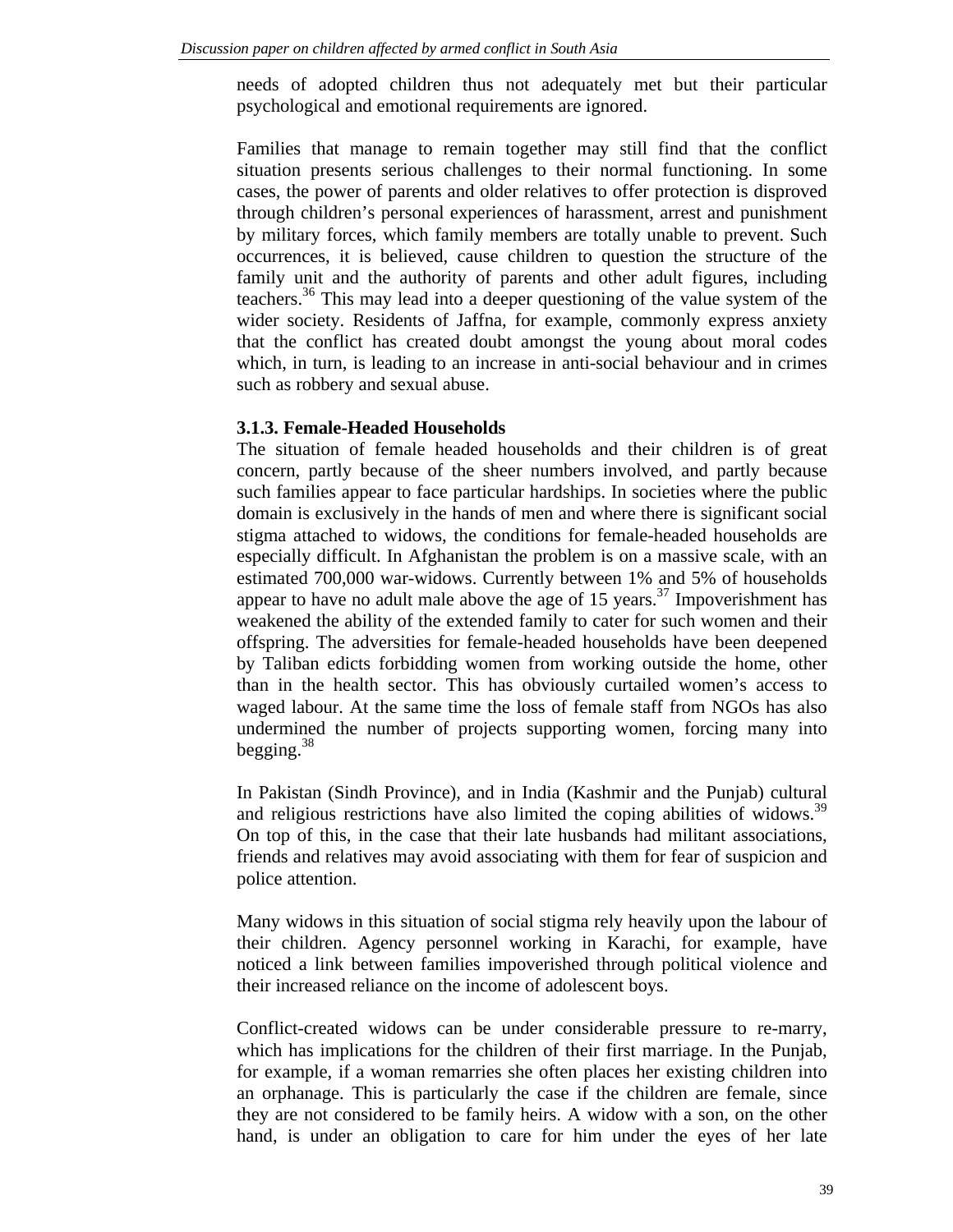husband's parents. In Afghanistan, in contrast, boys are more likely to be placed in orphanages, since the domestic labour of girls is valued by new stepfathers. Other women who remarry leave their children with grandparents or distant relatives. Yet this does not guarantee protection for the children. One report from the Punjab found that orphanages were full of children who had fled from violent, abusive and exploitative relationships with distant family members who took them in after the loss of their parents.<sup>40</sup>

Evidence from the Rohingya refugee camps in Bangladesh suggests that the inhabitants of female-headed households may be especially vulnerable to malnutrition. This is a point taken up in 3.3.4. below.

## **3.1.4. Children separated from their families**

The factors that lead to the separation of children from their families - such as poverty, death of key members, discord and so on – all become more commonplace during conflict. Often unnoticed and unsupported by governmental and non-governmental agencies, children are left to run households of younger siblings or simply to fend for themselves on the streets of larger towns. Those associated with the 'enemy' – possibly due to the military or political involvement of parents or other relatives – may be especially vulnerable. Fear of discovery by government authorities can act as a strong deterrent for these children to access basic services. Concern about such situations has been raised with respect to children displaced by the conflict between the Maoist insurgents and the government forces in Nepal.

Orphanages seeking to accommodate children who have lost the care of their families due to conflict have become commonplace in some countries, notably Sri Lanka. In the best of these children enjoy a safe, loving environment, good nutrition and health care, and are enabled in their education. However, in some cases residence in such institutions can expose children to new risks. For example, rumours abound that certain orphanages in the Vanni area of Sri Lanka are effectively training establishments for the LTTE. There are also concerns that children in some of the homes run by Christian organisations are subjected to indoctrination and forced conversion. More generally, reports of cruelty and neglect in a few institutions have led to complaints about the lack of effective monitoring mechanisms which allow unscrupulous businesspeople to make profits from the desperate circumstances of a growing number of vulnerable children. The experiences of children living in children's homes in the CHT during the period of insurgency reveal a more basic problem, namely that orphanages themselves may become targets for attack by military forces.

## **3.1.5. Early Marriage**

One issue that merits further careful consideration, supported by empirical research, is the potential link between conflict and early marriage. Evidence suggests that the particular pressures of life in IDP and refugee camps may contribute to an increased incidence of early marriage. The Rohingya refugee camps in Bangladesh provide a useful case study in this respect. Effectively contained as a 'captive' population within the camps, the limitations that are imposed upon the Rohingya appear to have significant consequences in terms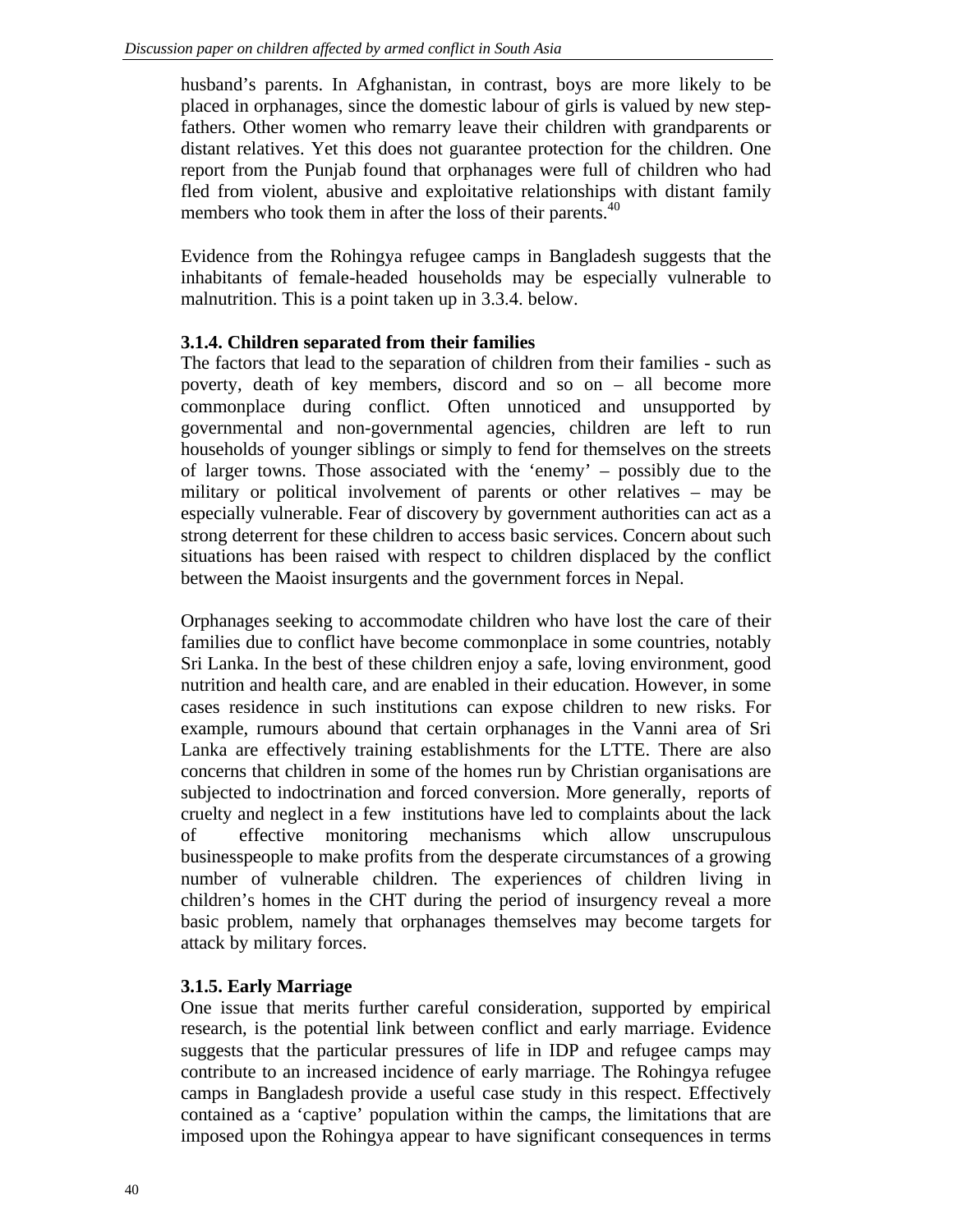of when and how they deal with traditional life stages such as marriage. Firstly, circumstances in the camps offer scant opportunity for girls to contribute in any way other than domestically, which rarely requires more than one daughter per household. Additionally, there is a significant threat of rape by locals and other refugees. Those girls who are raped generally find it harder to get a husband due to the social stigma that attaches to them. Thus, by marrying girls off early this danger may be averted. In any event, the conditions of overcrowding; the lack of educational and recreational opportunities and the consequent boredom are all believed to be important factors accounting for the noted prevalence of sexual activity amongst unmarried adolescents. In the context of a socially conservative Islamic community, early marriage becomes a means of ensuring that the honour of the girl (and her family) is safeguarded. $41$ 

All of these factors lead parents in the camp to arrange matches at increasingly early ages. According to the Camp-in-charge of Kutupalong, as of March 2001, there was not a single girl over the age of 16 in the camp who was not already married, and the vast majority of these child-brides were already expecting their second child. Although most of the authorities simply attributed this to 'Rohingya cultural norms', it is far more likely that, as has been shown in other refugee case studies around the world, it is the numerous particular pressures that are placed on the Rohingya community by virtue of their displacement that have encouraged such a high level of child-marriage.

Marriage at such an early age can impact very heavily upon the psychoemotional, educational and physical development of girls. With wedlock generally comes strong family and societal expectations for children. Amongst the Rohingya it is apparently commonplace for girls as young as 12 to be married and pregnant. Since women in this setting often give birth every year, it is not uncommon to find girls in their late teens expecting a third or fourth child with all that this implies for intense physical strain and loss of educational and social opportunities.

#### **3.2. Service Access**

#### **3.2.1. Education**

UNICEF, many NGOs and mental health professionals have argued strongly that the maintenance of education services is crucial for children's psychosocial well-being during periods of conflict and upheaval. Many of the areas of South Asia that are affected by conflict have only established systems of formal schooling comparatively recently and, in most cases, conflict has had a seriously adverse effect on access. For example, an estimated 2,000 schools were damaged between 1978 and 1986 in Afghanistan and the enrolment rate of boys in primary school dropped from 30% to 18% in the same period.<sup>42</sup> In Kashmir a total of 891 schools have been deliberately attacked or destroyed in the course of exchanges. Under half of these have been reconstructed.<sup>43</sup> Security forces have used other school buildings as barracks, thus putting them out of bounds. 2997 adult and non-formal education centres have closed in the region since 1990 due to financial constraints and staff shortages.<sup>44</sup> 10,000 registered Hindu teachers have left since the troubles began. Teachers who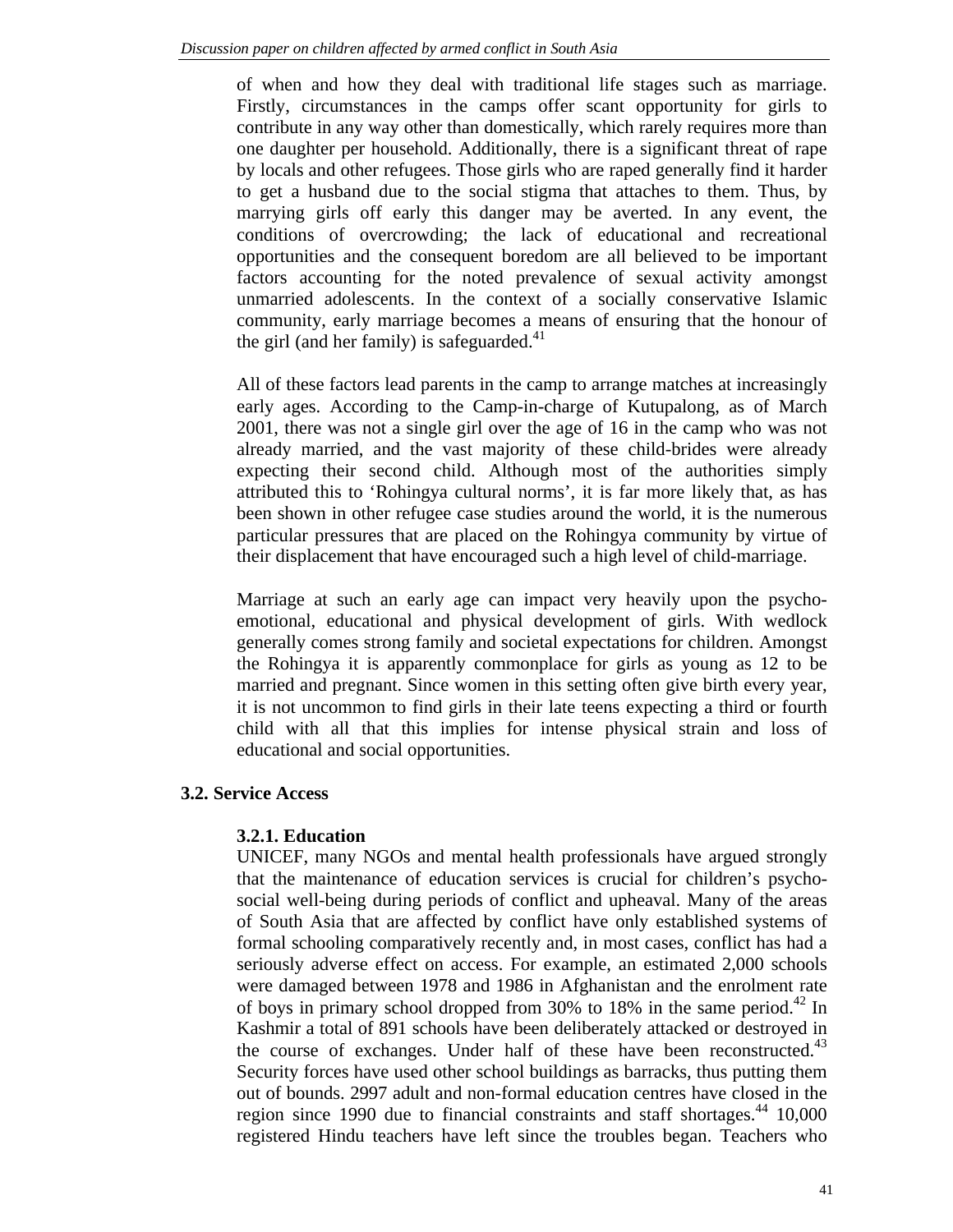remain are wary of travelling long distances to schools and colleges and nonattendance amongst them is high.<sup>45</sup> Strikes, security threats, bomb blasts, arrests of teachers and absenteeism have taken their toll on educational performance. In 1989 students attended an average of 210 school days a year, in 1993 this had dropped to  $60<sup>46</sup>$  Educational achievements show a marked decline: the pass percentage of the Class 10 Matriculation exams decreased from 33.0% in 1986 to 24% in 1994. The pass percentage of the Class 12 Higher Secondary Exams declined from  $49.7\%$  in 1986 to 26.5% in 1994.<sup>47</sup> Schools and colleges that still function have a backlog of exams. Students in Kashmir University report that on average their courses have been extended for a year waiting for exam papers to be finalised and exam dates to be rescheduled.<sup>48</sup>

Problems of safety while travelling to and from school and during class are also common in conflict-affected areas. In Sri Lanka, children in such areas contend with immense challenges in order to attend school on a regular basis. These include the lack of local facilities as a result of destruction, very poor infrastructure and a non-existent public transport service which obliges many children, especially in the Vanni, to walk for several hours each day in order to study. In addition, many parents claim that the numerous 'hidden' costs of educating a child are prohibitive. This is particularly a problem for families living in camps where the opportunities for employment are scarce and poverty endemic.

In so-called 'grey' areas, such as exist in the east of Sri Lanka, there are fears that children will be stopped and interrogated by government forces for their knowledge of LTTE movements.<sup>49</sup> In Vavuniya Town and in Jaffna, both of which have a heavy presence of Sri Lankan soldiers, children must pass through several checkpoints to reach school. For displaced children in the welfare centres of Vavuniya this is especially disconcerting given the frequent reports of harassment. Furthermore, from the age of ten, young people in both locations are required to carry ID cards, the absence or loss of which can create serious problems for the child and his or her parents. Where such concerns about harassment by the military are uppermost, it is reportedly girls more than boys who still venture to school. Although there are often fears of sexual abuse, it would appear that girls are considered to be less at risk of being stopped and of being subject to physical harm.

Displacement inevitably takes its toll on children's education. Most obviously there is the problem of disruption and of loss of access to schools. However, this is not the only challenge. In NE India, for example, some families who are not officially registered as displaced prefer not to send their children to school for fear of drawing attention to themselves.<sup>50</sup> It is often due to bureaucratic procedures that displaced children, in particular, are denied access to educational facilities. In Sri Lanka the most common cause is the lack of a birth certificate (often lost in displacement) which is used by head teachers as an excuse to deny children entry or to prevent them from participating in public examinations and sports competitions.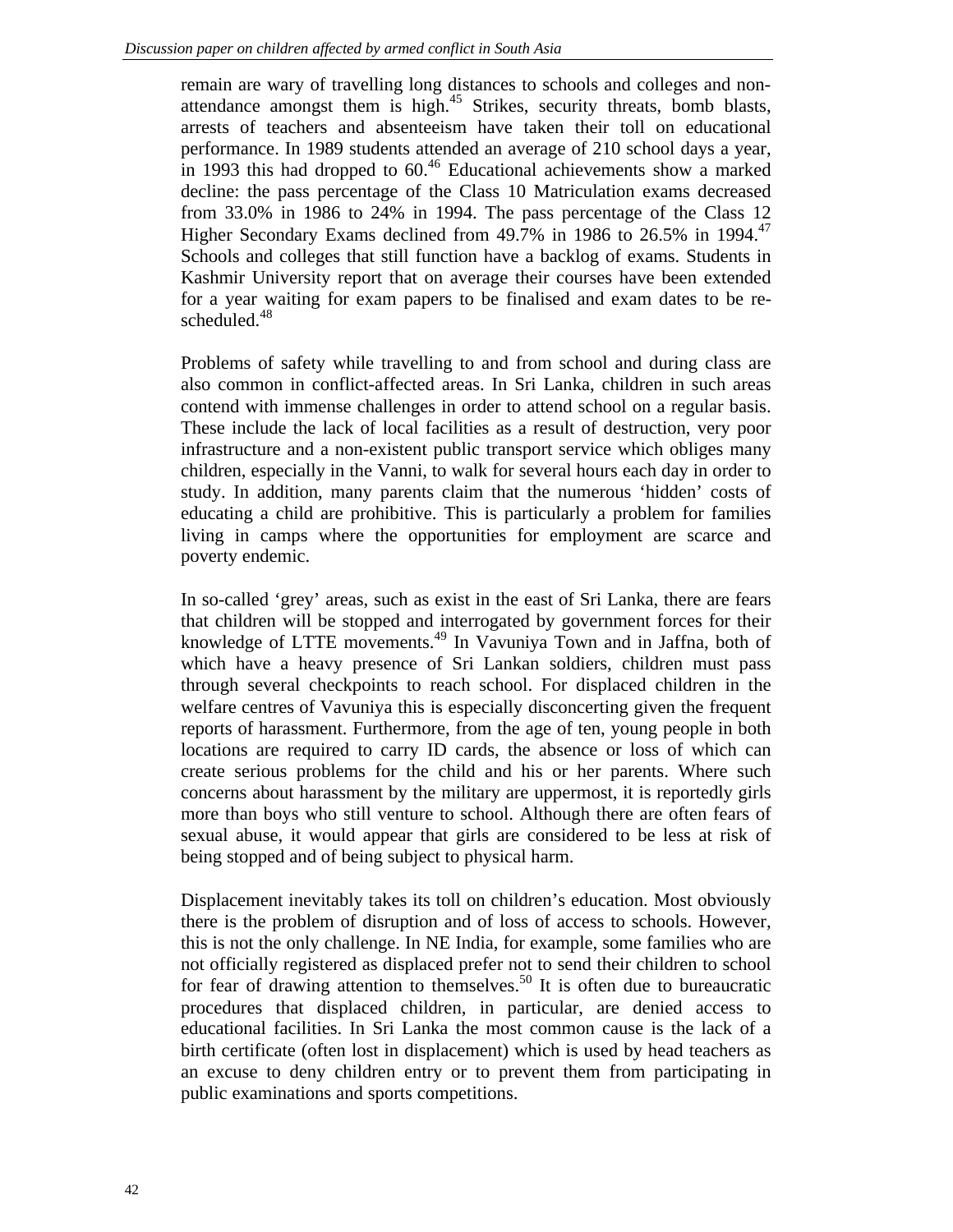## **3.2.2. Health Care**

The maintenance of properly-functioning health facilities in conflict-affected zones is wrought with immense obstacles. As with educational establishments, health centres may be deliberately looted or bombed. The situation in Afghanistan appears particularly serious. Even before the war, health services were estimated to reach only 25% of the population. Furthermore, massive inequity in distribution meant that health facilities seldom reached the rural poor at all. Services were clinically based and mostly concentrated in Kabul.<sup>51</sup> Yet even there it was estimated that 30% of those suffering ill health received no medical care.<sup>52</sup> The war has only served to compound these inadequacies. Hospital services are now in a dire state, with crumbling facilities, insufficient trained staff and outdated or inadequate equipment.

Staffing is invariably a severe problem. Health care professionals are often reluctant to remain in conflict-affected areas and, given their skills, generally have few problems in relocating. The recruitment of new staff for these areas is difficult, particularly without additional financial inducement from the government. The lack of staff in north and east Sri Lanka provides a clear example of both 'brain drain' and the problems of recruitment. Increasingly trained professionals are being replaced by volunteers with little formal training. $53$ 

Within conflict zones in South Asia, the input of INGOs and local NGOs has, therefore, become crucial for the maintenance of basic health provision, including routine surgery. It often falls to the non-governmental sector to try and ensure that pre- and post-natal care and immunisation programmes do not collapse and to maintain supplies of basic medicines. "Additional services" made necessary by the conflict, such as prosthesis for landmine victims, have generally fallen entirely to the non-governmental sector to provide.<sup>54</sup>

Embargoes, curfews, the damage and destruction of facilities and the departure of many fellow health professionals all impact on the health of the young. Senior staff at one of the main hospitals in the Vanni in Sri Lanka provided a picture of current circumstances in the delivery of health services to the local population. They claimed that the hospital is often left without vaccines for months on end and that when these do arrive there are no proper refrigeration facilities to keep them. Overall, health workers reported a high incidence of death due to maladies such as malaria, tuberculosis, anaemia and snakebite for which preventative measures and routine treatments are often unavailable. Pregnancy and childbirth are also particularly hazardous due to a severe shortage of trained midwives.

For recognised refugee and displaced populations in the region, health care of a reasonable standard is commonly provided by local and international agencies.<sup>55</sup> However, forced migrants who do not enjoy such recognition often have particular difficulties in obtaining access to health services. Fear of discovery and deportation amongst 'unofficial' Rohingya refugees in Bangladesh is known to prevent many from approaching government facilities. Instead they are compelled to rely on poorly qualified doctors for third-rate treatment. A recent survey discovered that none of the unofficial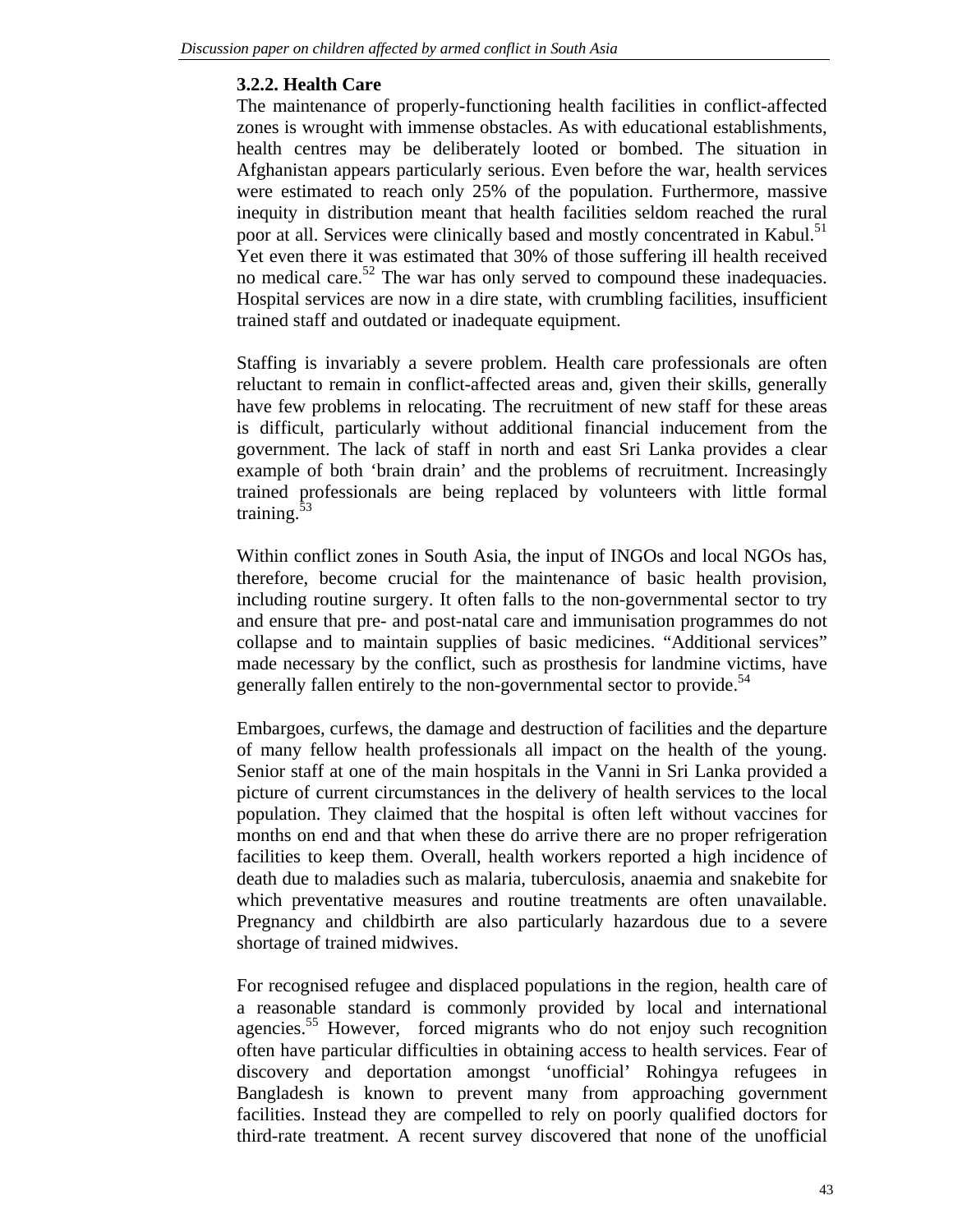Rohingya children under five in the area of Cox's Bazar had been immunized. Seemingly there were several cases of children with polio, and malnutrition was widespread.<sup>56</sup>

Simple discrimination by health officials may also adversely affect the ability of children to access basic services. In more remote areas of the CHT, where tensions between the Bengalis and members of tribal groups continue long after the signing of a peace accord, it is reported that doctors and pharmacists from the Bengali communities offer a poor service, overprescribe drugs and charge extortionate prices to their patients from the tribal communities.<sup>57</sup>

# **3.3. Impoverishment**

Due to information shortcomings, it is difficult to ascertain with any precision the link between conflict and economic status. Therefore, analyses of the links between conflict and impoverishment tend to rely heavily on impression and anecdotal evidence backed up by such statistics as exist regarding basic health, literacy levels and life expectancy pre- post- and during conflict.

## **3.3.1. Reduction of capital, income and employment**

With these limitations in mind it is, nonetheless, possible to make the general observation that conflict appears to marginalise further those who are already vulnerable economically. The most obvious way in which this occurs is through the loss or drastic reduction of capital, income and employment. This is associated with a range of factors, including physical destruction of agricultural resources and industrial plant, reduced investment, and mass displacement. Additional factors include the loss of breadwinners due to death, conscription, injury, disappearance or imprisonment; curfews and other mobility restrictions; the planting of landmines on farming land; the closure of factories and other sources of employment; economic embargoes and the demise of local markets. The loss of livestock and collapse of credit and essential services, such as agricultural extension, are also common, as is the interruption of commercial food and other shipments, and withdrawal of private investment.

As a consequence of these and other factors, individuals or whole families may be compelled to leave rural areas and seek a livelihood either in nearby cities or abroad. In this way, they may come to be seen simply as 'economic migrants' and the particular challenges which they face are thus ignored.

## **3.3.2. Economic consequences of living in a 'grey zone'**

Moreover, households that are just managing to survive economically may be rendered destitute by the demands of military forces stationed in their immediate vicinity. Particularly unfortunate are those living in 'grey zones' – over which none of the warring parties have complete control – who may be subject to extortion by both sides. This is reportedly the case in many villages in Nepal and Kashmir. It was also true for many of the tribal population of the CHT who were forced to provide material support to both the government forces and the Shanti Bahini insurgents.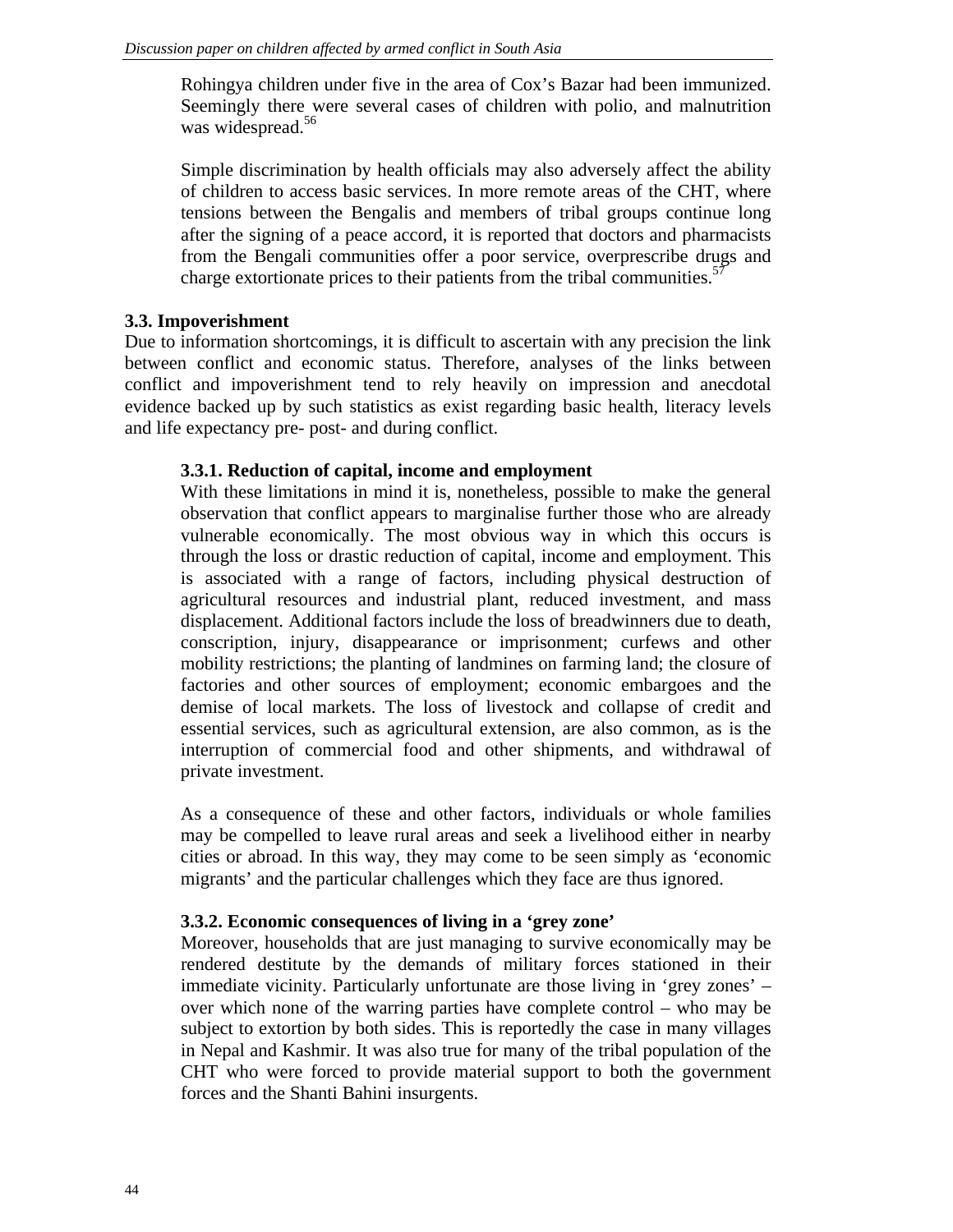#### **3.3.3. Effects on children**

The impoverishment of families impacts upon children in a number of ways. It increases the pressures on the young to work, possibly at the expense of their schooling. It also leads to under-nourishment and malnutrition; to the inability of parents to pay for the basic necessities of a school education, such as uniform and writing materials; and to a child's withdrawal from religious, social and cultural events, including temple festivals, for which some offering is necessary.

#### **3.3.4. Effects on family and social life**

Impoverishment also affects family structures. In Kashmir, the Hanji community has been particularly affected by the loss of revenue from tourism due to the conflict. Increasing numbers of men and boys from the Hanji community are becoming migrant labourers. This entails family separation. Social life is also affected. Young Bhutanese refugees note that they are not able to celebrate weddings in the proper manner. This loss of socio-economic status compounds the sense of alienation from their homeland.

#### **3.3.5. War economies**

While conflict generally means severe impoverishment for the majority of civilians, it has also produced flourishing 'war economies' in certain areas that are based largely on the production, transport and marketing of valuable commodities, both legal and illicit. The tendency is for a small minority of people in these regions to grow extremely rich through the marketing of gems, arms, drugs and other goods, or in servicing the local military camps, while a far larger number become caught up in deeply exploitative working practices. Many Afghan poppy farmers, for example, receive a tiny fraction of the profits that are made by opium and heroin traders.<sup>58</sup> Children are vulnerable to engagement in the sort of illegal or hazardous economic activities that tend to flourish in times of conflict – a point discussed in 3.4.2. below.

## **3.4. Civil & Political Violations**

The close presence of large numbers of security personnel often leads to human rights abuses, and much more besides: it entails the militarisation of society, the strain of life under constant vigilance, restriction of movement and frequent harassment and intimidation. Check-points, surveillance operations, interrogations, searches of homes and places of work, restrictions on the press and activists all undermine normal interaction and community life in many conflict regions.

#### **3.4.1. Violations against children**

In many parts of north and east Sri Lanka, the army has set up checkpoints and camps close to educational facilities and has even commandeered all or part of some school buildings. This creates a threatening atmosphere for students and teachers alike, particularly for females who fear sexual harassment. In Kashmir, which is overrun by military personnel, civilians resent the fact that they have to carry IDs with them at all times and that failure to do so results in intimidation and threats by the security forces. They are also angry that the army can decide to change laws arbitrarily, and that counter-insurgency operations intrude into every aspect of their daily lives, creating a sense of menace.<sup>59</sup>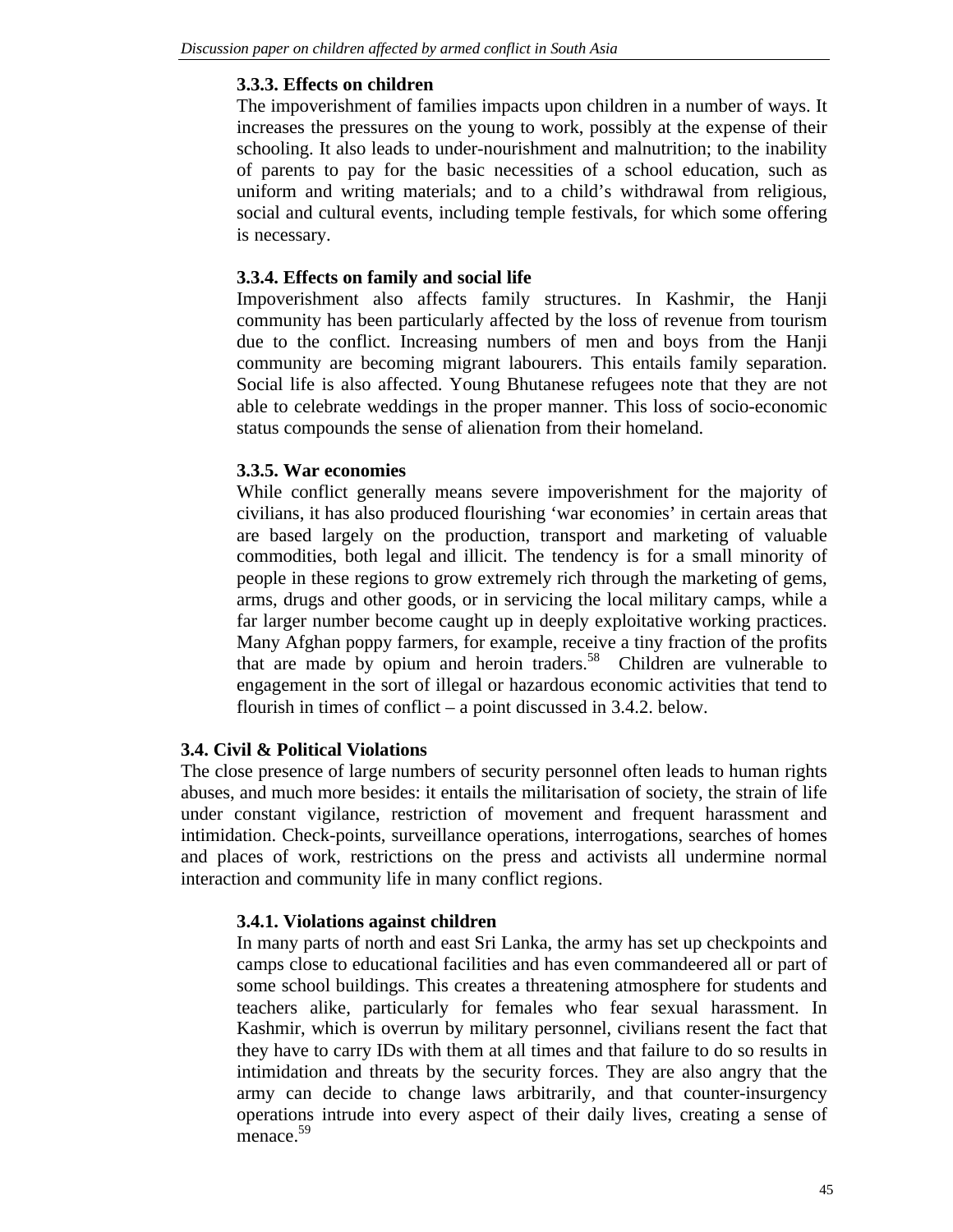Children's right to citizenship and nationality are infringed in many conflictaffected communities within South Asia. Although States Parties to the CRC are obliged to uphold the rights of all children resident on their sovereign territory, in practice the denial of citizenship and nationality renders them vulnerable with respect to all other rights. In Bhutan many members of the Nepali-speaking population who did not leave the country in the early 1990s under alleged threat from government forces, have been effectively denied citizenship status. As a consequence their children have lost their entitlement to free school provision. For those 98,000 Nepali-speakers who have taken refuge in camps in South East Nepal there now exists the challenge of proving their right to Bhutanese citizenship and thus return. In the meantime, their status in Nepal is highly ambiguous. No national child rights or child-focussed organisation within the country currently works to assure their protection, which is left to UNHCR.

#### **3.4.2. Violations in 'grey zones'**

Civilians living in 'grey zones' usually face the greatest threats to their civil and political rights. In Kashmir, families regularly have to negotiate financial demands from both security forces and militants. Yet, complying with either party increases their risk of being targeted by the other side. Similarly, in Nepal, villagers in areas where the Maoists and the Nepali police are present experience exploitation by both sides. They are visited by police during the daytime calling for food and alcohol, and at night by the Maoists, who make further demands. Overall, the impoverishment that such demands can create has contributed to the migration of villagers from rural districts. In addition, service provision is generally worse in such grey zones in Nepal than in places where one or other side has clear control – professional health workers and teachers are less likely to remain in their posts, funding is often blocked and the delivery of materials erratic or non-existent. In Sri Lanka, areas of the east are effectively 'grey zones' which may be controlled by different forces at different times of the day. This has caused immense insecurity leading to daily displacement as villagers go into the jungle to sleep and return to their homes in the morning, sometimes finding them looted.

Children living in grey zones are themselves vulnerable to exploitation from both sides. In Nepal they are liable to recruitment by the Maoists and, under suspicion of this, victimised by the police. Seemingly this has led parents to send their children, particularly boys, away from the area, normally to the largest towns where they may end up on the streets or working in exploitative conditions.

## **3.5. Threats to the physical integrity of children**

## **3.5.1. Child Casualties**

Many conflicts in South Asia are now being fought with a combination of high-tech hardware and traditional weaponry. The variety of combat activities enabled by this mix of weaponry leads to the injury and death of child civilians in a wide range of situations. Some of the most common are as follows: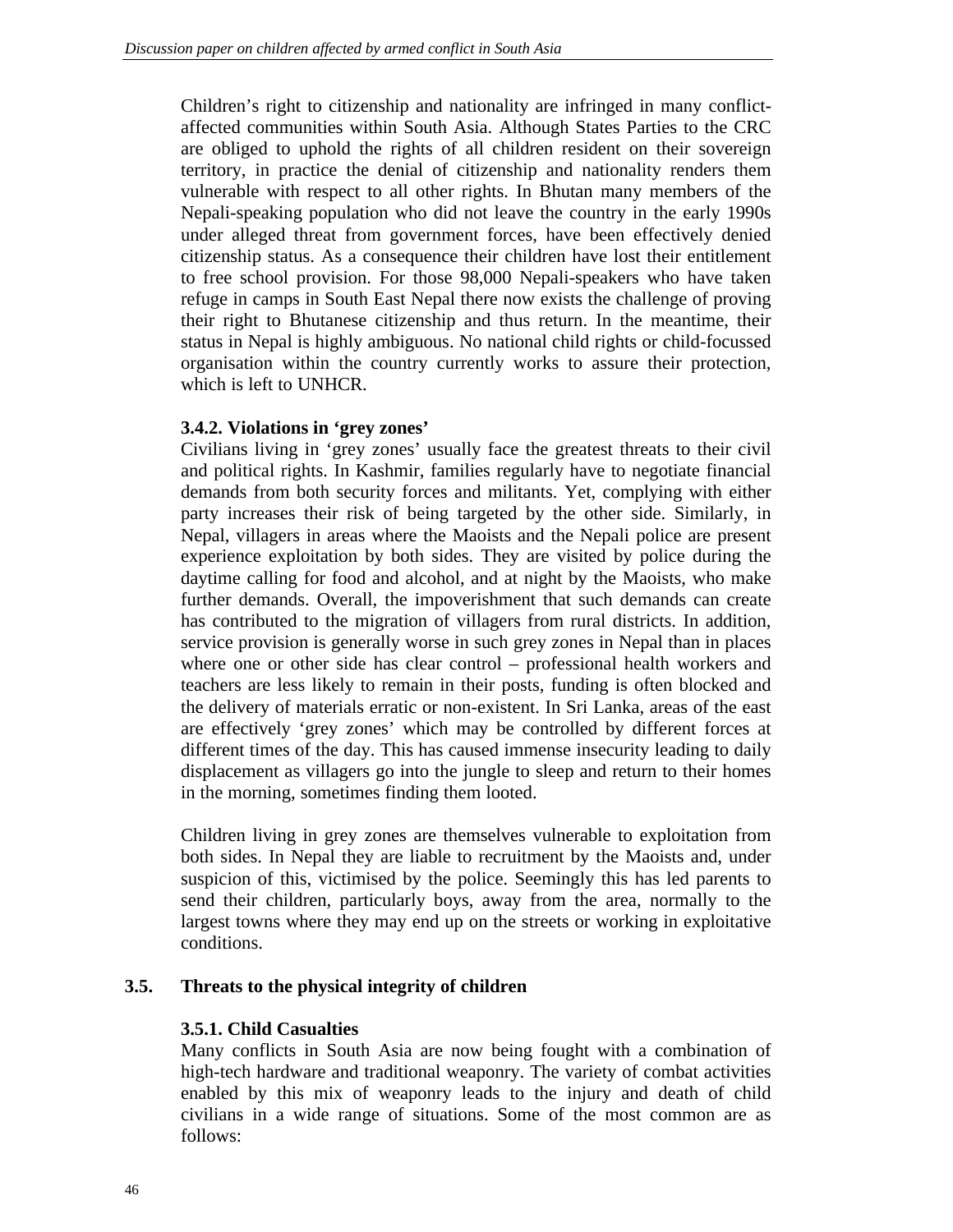• Bystander injury

The sudden outbreak of gun battles between opposed forces may cause injury to children caught up in crossfire. This is a particular problem in Sri Lanka due to the fact, already noted, that many army checkpoints and camps, which are obvious targets of military attack, are situated very close to schools.

# • Bombing & shelling

The increasingly sophisticated weaponry involved in the launching of shells and in bombs which are both dropped and planted in civilian locations pose an unavoidable threat to children and their families. Not only are the numbers of casualties from a single incident often great, the unpredictable nature of such military activity contributes to an atmosphere of fear and anxiety.

In combat

In Afghanistan and Sri Lanka, particularly, children are reported to have been killed in direct military action. The age of these combatants does not appear to discourage either their superiors or their enemies from treating them just as any other soldiers.

• Communal massacres

In Sri Lanka and Afghanistan both sides in the conflict have been responsible for the massacre of civilians. Whole villages have been slain by military and paramilitary forces as well as by armed civilian groups caught up in a cycle of inter-communal reprisal killings.

**Landmines** 

Bangladesh and the Maldives are the only countries in the region that have signed and ratified the (Ottawa) Mine Ban Treaty on the production, transfer, stockpiling, and use of landmines. Of the remaining countries, Bhutan alone is considered to be free of mines and other explosive devices—UXOs and IEDs (Improvised Explosive Devices).<sup>60</sup>

Unlike other weapons, such as guns, which are for use against specific targets, landmines are usually laid indiscriminately, thereby increasing the risk to civilians going about their everyday business. Also, while other weapons have an instantaneous effect, mines and explosive devices can linger for many years, continuing to create dangers for civilians long after the conflict has ended. This is the case, for example, in the Federally Administered Tribal Areas (FATA) of Pakistan which border Afghanistan. Large numbers of mines were laid here by the Soviets in the 1980s as a means to undermine the support, supply routes and arms bases for the mujahideen. These devices continue to kill and maim the population of this area. An estimated 600 people have lost their lives, of which  $27\%$  are under the age of 18.<sup>61</sup>

A particularly disturbing phenomenon has been the growing production and use of IEDs by Non State Actors, notably in Kashmir and NE India, by various separatist groups, and by the Maoists in Nepal. Seemingly the ease of manufacture - using everyday items such as pressure cookers, milk churns and bottles - has enabled even poorly financed militant groups to acquire large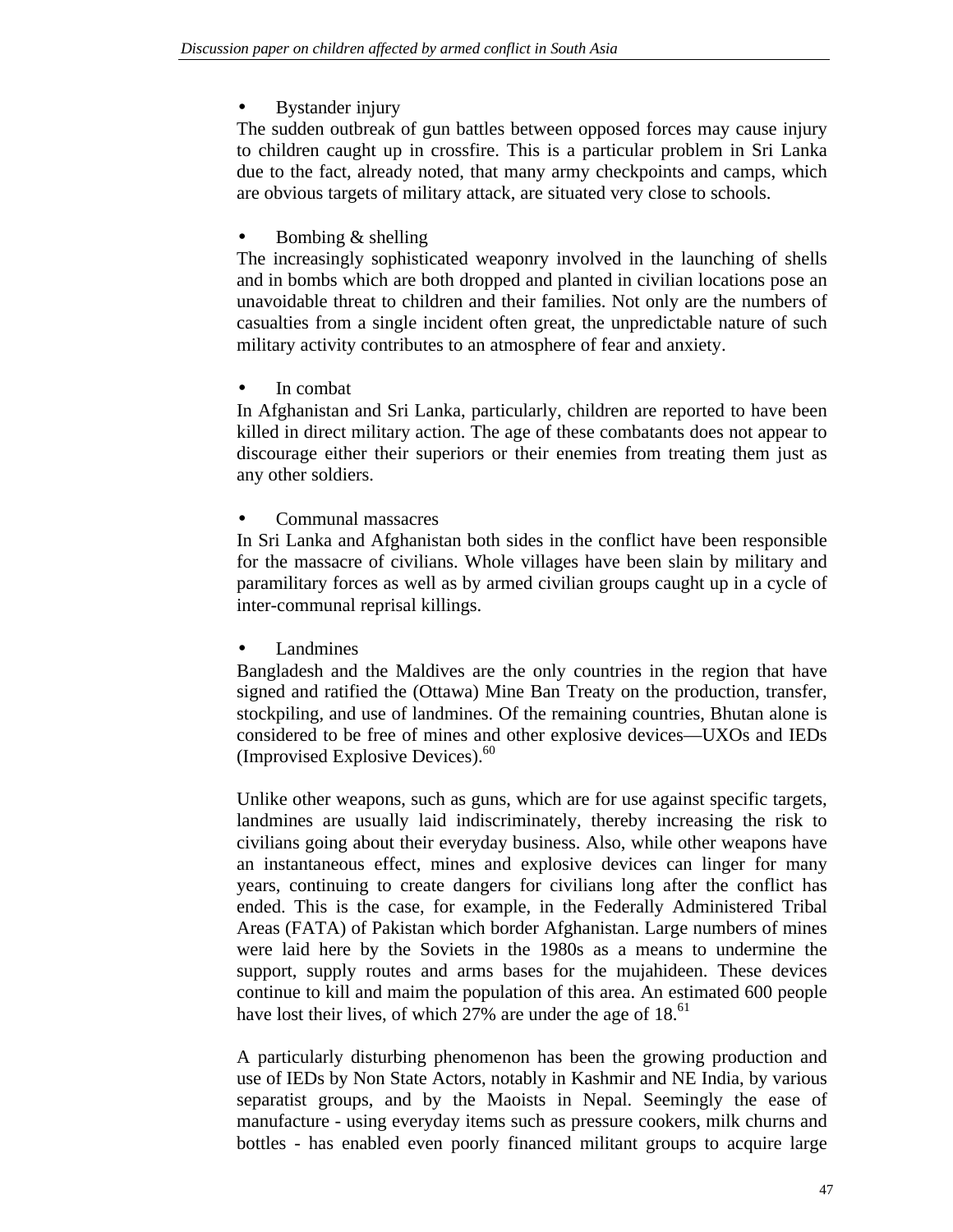arsenals of deadly explosives. Furthermore, mines and IEDs have become weapons in very localised disputes, such as intra-ethnic violence in the NWFP of Pakistan.

Children are particularly vulnerable to the use of impact-activated (as opposed to remote-controlled) landmines and IEDs, as well as to UXOs. Due to their generally smaller stature and the proximity of vital organs to the body surface, devices that are intended to injure and maim adults cause death to the young. In addition, the domestic activities in which the young may typically engage, such as collecting firewood and water, often expose them to particular danger. Amongst younger children especially, casualties sometimes occur when playing with explosive objects that appear strange, shiny and interesting. Gender differences appear to affect the likelihood of casualty – boys' greater freedom of movement outside the home puts them at a much greater risk of injury than girls. This appears the case in Afghanistan and also in Jaffna, where there have been three times more boys injured and killed than girls.

However, even when the young are made aware of the risks through special programmes and learn the location of mines, there are still great dangers. Due to floods or melting snows explosive devices may be carried away from their original locations. In addition, due to the absence of alternatives, children may have no choice but to enter minefields to collect water and firewood or to harvest crops.

Ultimately, only thorough de-mining and an effective ban on further deployment will ensure children's safety. At present these seem distant dreams in countries such as Afghanistan and Sri Lanka. For those who continue to be injured and their families there is little support offered by the governments and non-state actors that employ such devices. Such assistance is generally left to the NGOs and UN agencies to provide.

#### **3.5.2. Physical Violations**

Children in communities affected by conflict are at constant risk of being subjected to violations by both state and non-state military and law enforcement bodies. These violations include harassment, sexual violence, extortion, torture, extra-judicial detention and killing. Many children disappear and remain missing and unaccounted for after conflict has ceased.

Emergency legislation often leads to children being detained, frequently without charge, and to interrogations, commonly without the presence of a legal representative and/or parent. Both during arrest and in detention there is an extremely high risk of sexual abuse, torture and other forms of ill treatment. A June 2001 study of the situation of children in Afghanistan, prepared for UNICEF, notes that in Taliban-controlled areas there have been reports of children being detained under suspicion that they are allied to opposition forces.<sup>62</sup> Apparently, an ICRC survey of 72 prisons and detention centres, conducted in 2000, found 32 girls and 587 boys under eighteen years of age, the girls representing 23% of the total female population in detention and the boys, 9%. In terms of trends, it appears that there was a consistent increase in the number of juvenile males in detention in Afghanistan between 1995 and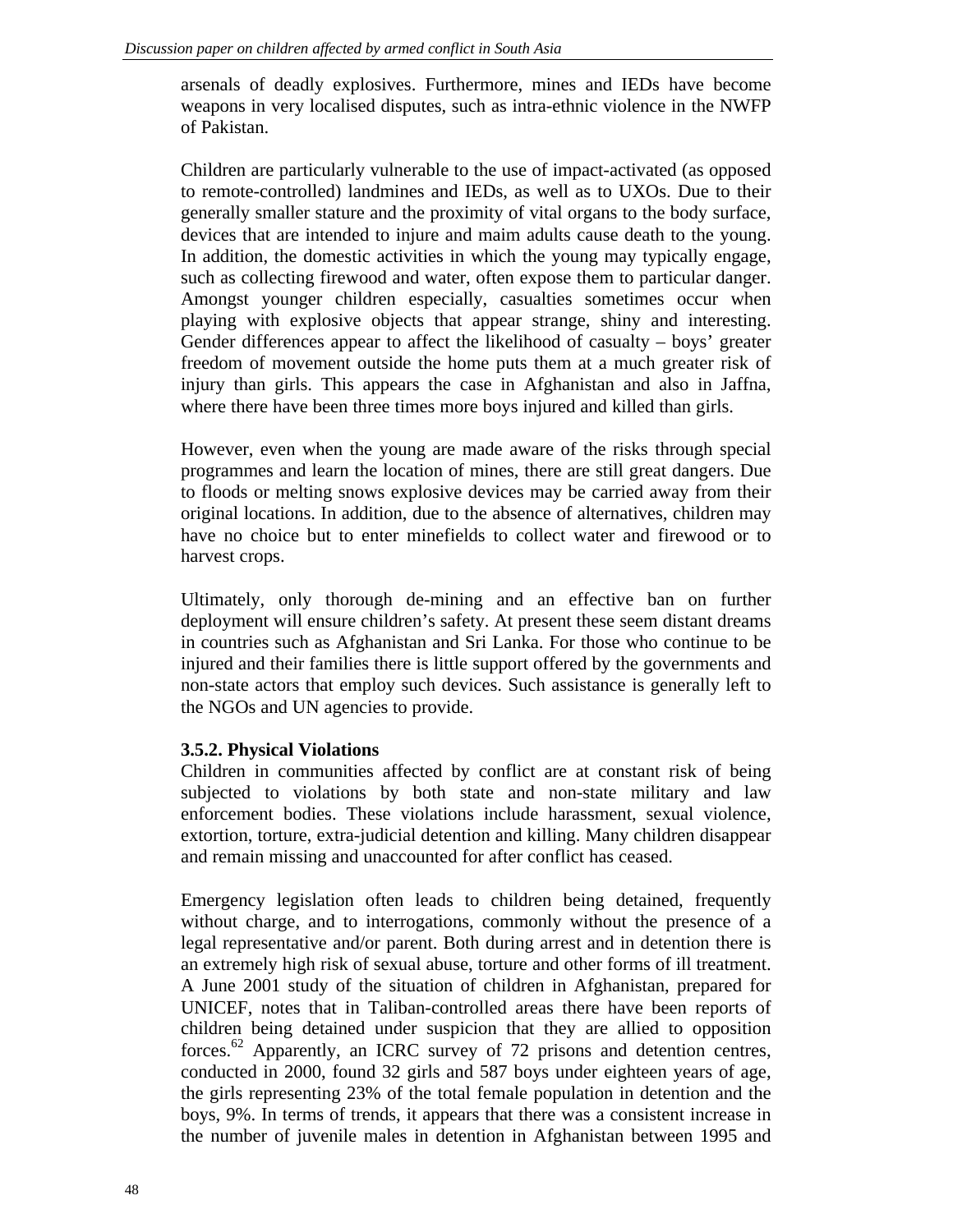2000. A survey of all the prisons in Pakistan (with the exception of those in the interior of Sindh, where access was denied) conducted by SPARC in 1997, revealed 4,000 juveniles, with a particularly high concentration in the Punjab. Neither study provided information on the reasons for detention, although it is likely that in both countries a significant proportion of juveniles are held for their actual or supposed political activities.

Even without the special powers granted to security forces at times of conflict, children in South Asia are vulnerable to arrest due to the very low age of criminal responsibility in most countries in the region. In Bangladesh, India and Pakistan this is set at seven years, for example.<sup>63</sup>

#### **3.5.3. Sexual Violence**

In situations of armed conflict, levels of rape, sexual exploitation and others forms of sexual violence rise. Women and girls are the most frequent targets, although men and boys can also be very vulnerable at times. Often sexual violence is associated with the general level of lawlessness and climate of impunity that prevails in conflict-affected communities. It also reflects the desperation of impoverished and vulnerable families that find themselves forced to sell daughters to traffickers, or offer them to military personnel as protection against attack, extortion and other abuses.

Increasingly, however, it is becoming clear that sexual violence during conflict is far more than an arbitrary side effect of the break down of law, order and social custom. Rather, it has become an instrument of terror with the rights of girls and women systematically violated as a deliberate policy. Frequently it takes the form of multiple rape and may be accompanied by torture, sexual slavery, forced marriage and forced maternity. Such violations are particularly common in the context of ethnic cleansing, tribal conflict and boundary disputes, where they are used explicitly both to humiliate and demoralise individuals, and to undermine the psyche of the community as a whole.

In 1990, information from one of the tribal refugee camps in India housing refugees from the Chittagong Hill Tracts indicated that 1 in every 10 of the total tribal female population in the CHT had been a victim of rape. Over 94% of the alleged assaults were by 'security forces', and of these, over 40% of the women raped were girls under the age of 18.<sup>64</sup> In Afghanistan, there is also evidence that the Taliban have used sexual violence against ethnic minorities. It has been reported that when they took over territory in the north and centre many Hazara and Tajik women and girls were abducted and sexually violated. These women have not returned and were apparently trafficked to Jalalabad, Kandahar and Pakistan.<sup>65</sup>

## **3.5.4. Health & Nutrition**

The high incidence of children's death and injury from guns, landmines, shells and aerial bombardment is cause for anxiety in many parts of South Asia. However, in order to understand the full impact of conflict upon children's physical well-being we must also consider their everyday health and the nutrition they receive. Indeed, it likely that children's health is damaged to a broader and more long-term extent in this indirect way than directly through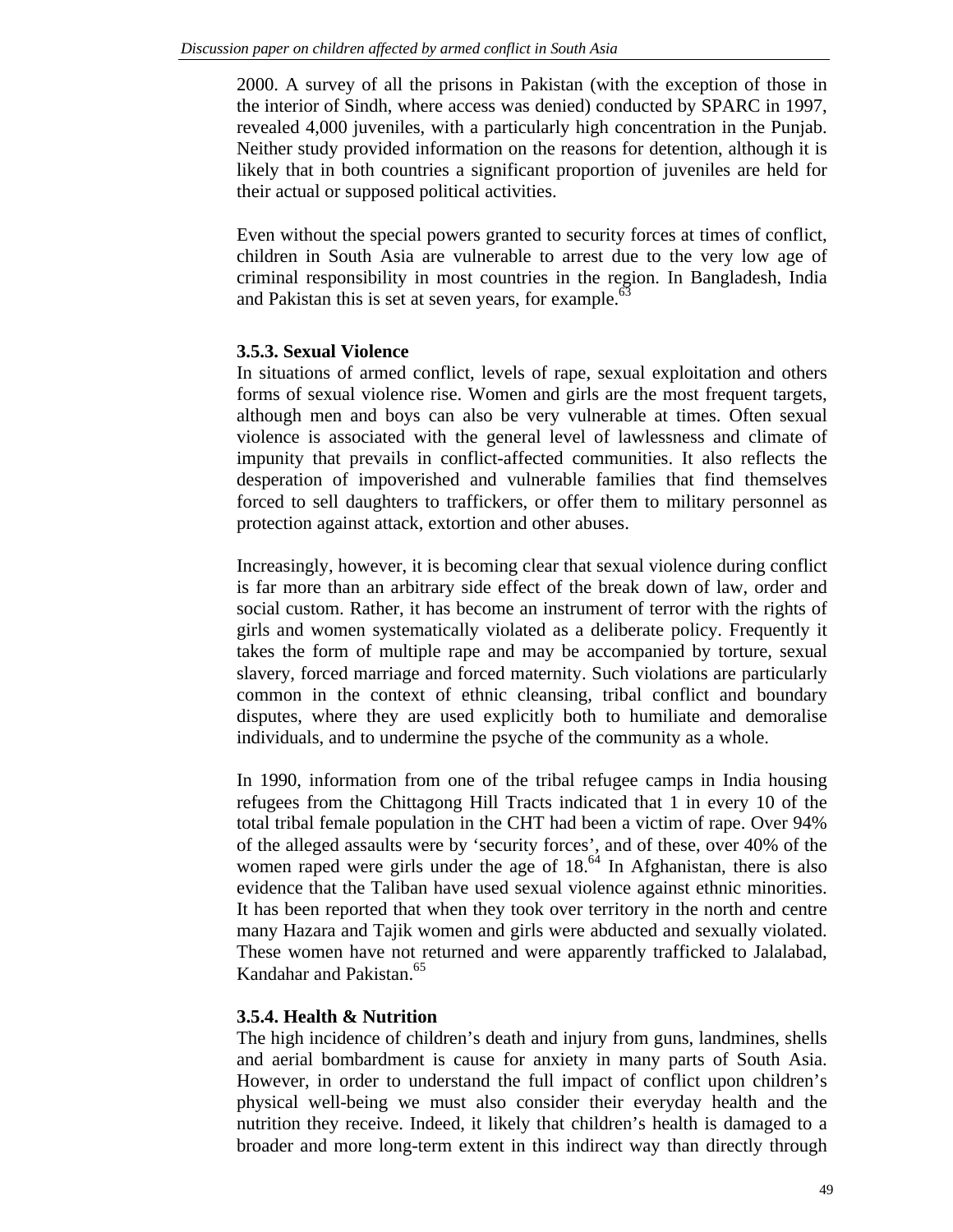violence. For example, illnesses such as malaria, diarrhoea and respiratory infection - all of which may be easily cured with the appropriate medication often become more prevalent and likely to lead to death in situations of conflict for a range of reasons. However, these are generally not recorded as conflict-related casualties.

Aside from illness, conflict impacts on children's health through poor nutrition over long periods of time. This is notably the case with refugee populations kept artificially dependent on rations, such as the Rohingya. While nutritional indicators across Bangladesh are generally acknowledged as being very poor, child refugees within the camps appear to be at particular risk of malnutrition. Statistics and research have suggested that although children born in the camps begin their lives with a relatively clean bill of health (most likely due to the extra care afforded to pregnant and lactating mothers), their nutritional status quickly deteriorates. According to WFP, over 50% of children who are born relatively healthy and without problems then go on to exhibit wasting between the ages of 18 and 23 months old, and this gives an indication of how severely – and quickly - camp conditions affect these new lives. Comparison with indicators for children in surrounding areas, such as Cox's Bazar, underscores the particular nutritional problems of the Rohingya refugee children. Furthermore, their general health is adversely affected by the unsanitary and overcrowded conditions that prevail in the camps.

To be clear, malnutrition does not simply or only result from food shortages. Particularly for younger children there is also an important issue of care. Breastfeeding and food preparation take time. In situations where primary care givers are also struggling to earn an income or to fulfil other essential tasks, the chances that children will go hungry on a regular basis appear to increase. This problem may, at least in part, account for the comparatively high incidence of malnutrition in female-headed households, as recorded amongst the Rohingya.<sup>66</sup> Certainly, further research is needed into the connection between the loss of care due to the circumstances created by conflict and child malnutrition.

## **3.5.5. Disability**

Levels of disability tend to rise sharply in communities affected by conflict, due both to the violence and to disruptions to nutrition and health care. Given the common breakdown in service provision as a consequence of conflict, it is often the case that the needs of children with disabilities are seriously overlooked. The struggle simply to maintain basic healthcare and education for the majority of children in conflict-affected areas generally leads to the low prioritisation of the particular additional needs of a minority. In the Vanni area of Sri Lanka, schools and hospitals are unable to offer even minimal services to children with sight or hearing impairment, physical disability, mental or emotional problems. In the provision of prosthetics to landmine victims there is a severe shortage of necessary materials due, in large part, to governmentimposed controls on imports into LTTE-held areas. At the same time, the conflict has inevitably increased the numbers of children with special needs who require supplementary assistance.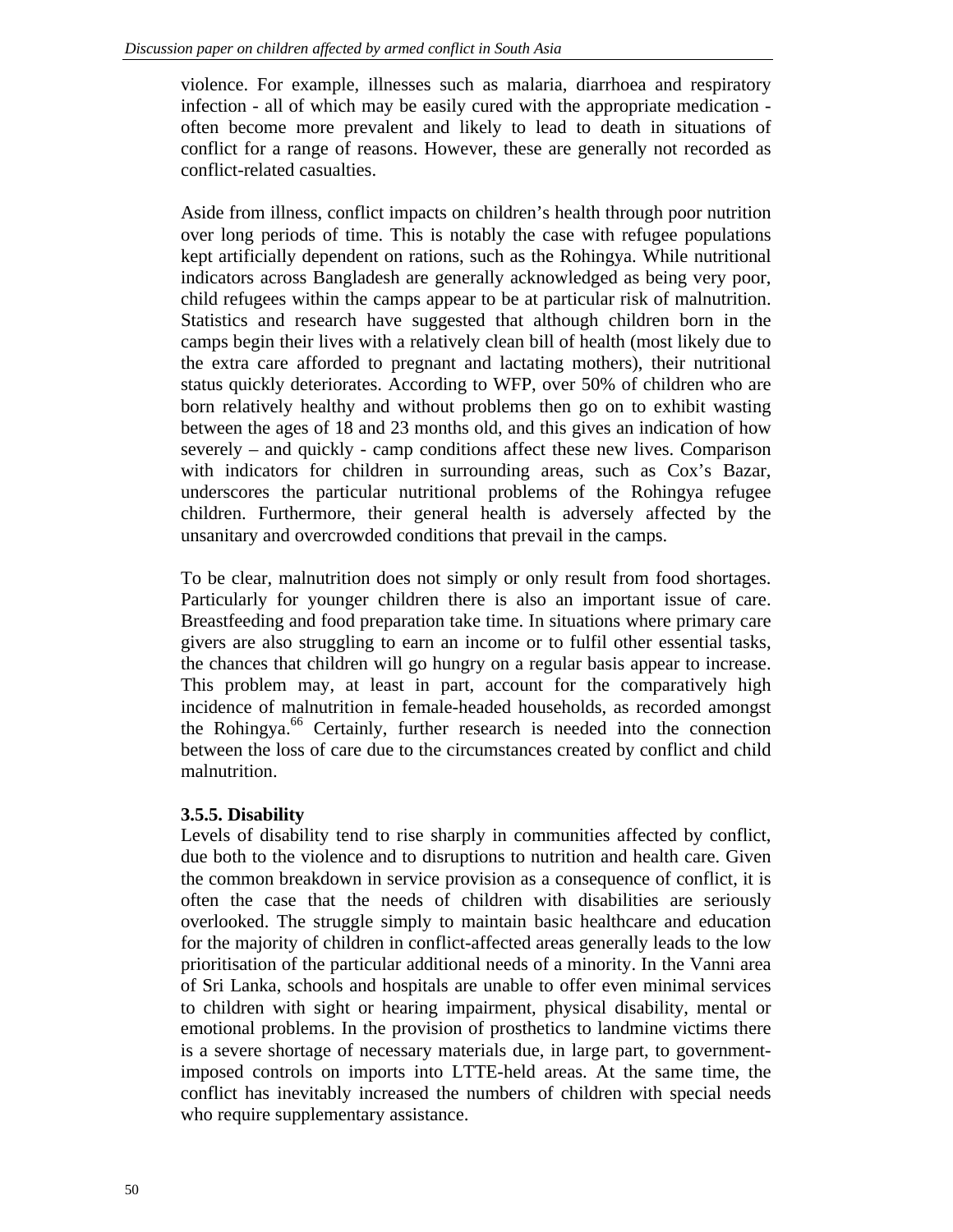# **3.5.6. HIV/AIDS**

The Graça Machel report emphasises the strong link between armed conflict, the prevalence of sexual violence and exploitation and high levels of transmission and incidence of HIV/AIDs. However, due to a number of constraints on information gathering, there is very little evidence on these issues for the South Asia region. In some countries the government is reluctant to admit to the problem, making research very difficult. There is the added difficulty that even when data are available, there have been very few studies that make an explicit link with conflict.

One study in Cox's Bazar, where refugee and illegally displaced Rohingya are concentrated, shows that HIV/AIDS is present. This may be a result of the proximity of the area to Myanmar, a country that is quite seriously affected by the disease. Another reason for risk in this population is the consistent trafficking of girls from the refugee camps into prostitution. Substance abuse, including intravenous drug use—a major route of transmission in most parts of the world—is extensive in some of the conflict-prone regions in South Asia. Risk of infection is likely to be high in such areas. This has emerged in a study of Manipur State, for example, which showed that the prevalence among intravenous drug users rose from 9% in 1989 to 85% in 1993.<sup>67</sup> Another source of risk is the high level of promiscuity and unprotected sex among combatants and other groups affected by conflict. For example, conflictinduced displacement and the associated increase in urban populations and presence of military personnel have been cited as factors aggravating HIV transmission and AIDS in Manipur. Similarly, it has been noted that militant political groups in Assam which consist mainly of young, extremely mobile, men—presumed to be sexually active and relatively free of prevailing sexual prohibitions—are exposed to serious risk. Although there has been no research on the topic, Kashmir is likely to be another affected area due to the sheer numbers of military forces in the area and the consequent emergence of 'rest and recreation' business.

## **3.6. Transformations in children's roles and responsibilities**

During conflict, the survival and productive options of families and communities are transformed, and in most cases drastically reduced. This has a very direct impact on the roles and responsibilities of children, normally increasing the social and economic burdens of those in middle childhood and adolescence in particular.

## **3.6.1. Recruitment**

Significant numbers of adolescents and even younger children—mostly boys, but also girls—are directly embroiled in armed struggle in both government and rebel forces and amongst political activist groups. Discussion of the scale and nature of child recruitment in any given conflict is vexed for the following main reasons:

- the propaganda value of the subject which encourages warring parties to play up the recruitment practices of their enemies and conceal their own;
- the difficulty of assessing the numbers of children involved and the types of activities (combatant, ancillary) in which they are engaged;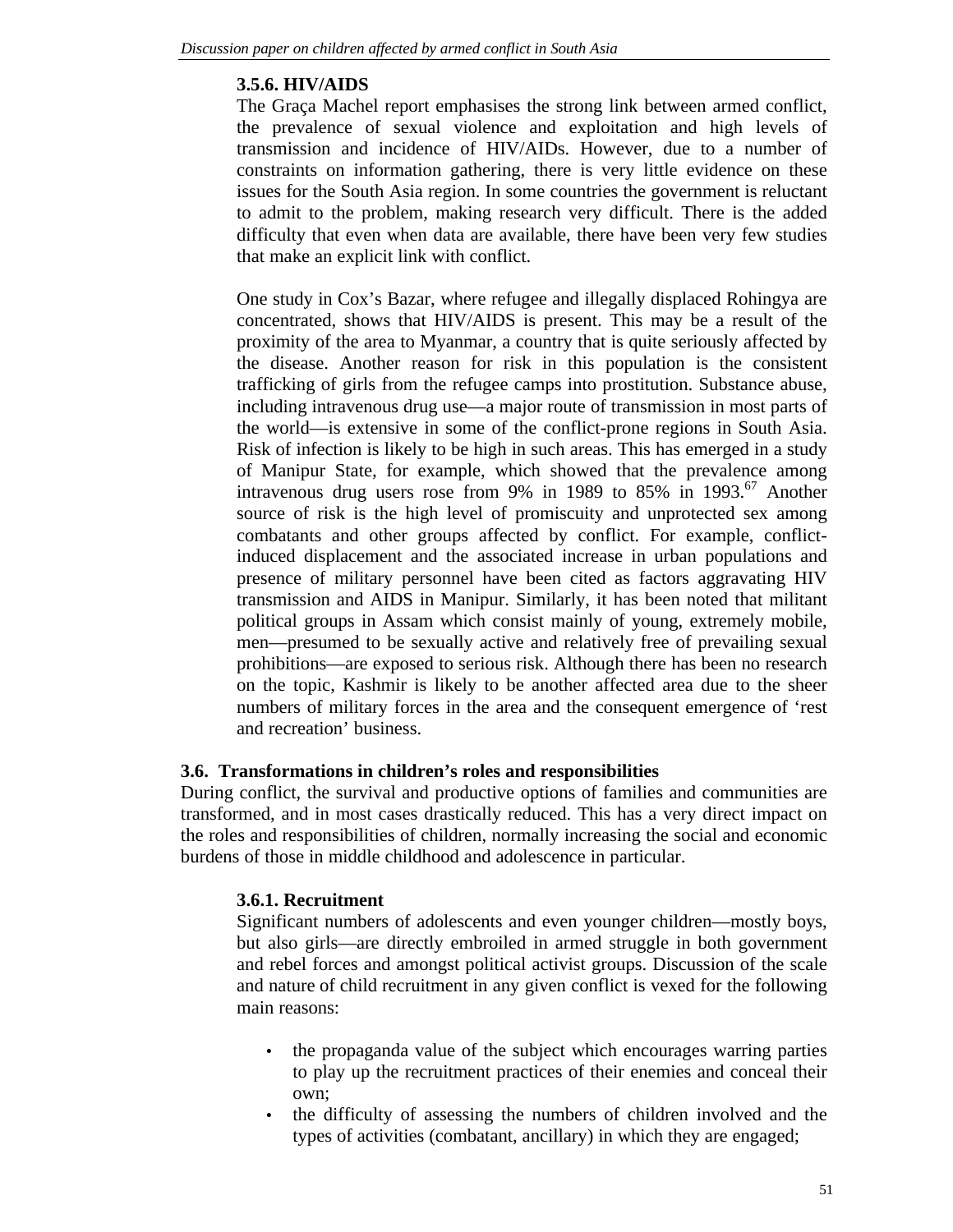- determining the ages of military personnel, particularly in the absence of authoritative documentation such as birth certificates;
- the processes by which children are recruited are extremely varied and often complex;
- the lack of consensus on the application of a single, clear universal standard governing recruitment (CRC optional protocol notwithstanding).

Young conscripts tend to perform ancillary tasks, as porters (carrying arms, ammunition and loot), messengers, intelligence gatherers, cooks and weaponcleaners to support the military enterprise. Some occupy combat functions, as soldiers, guards or political agitators, and are responsible for patrolling and manning checkpoints, the laying, detection and clearing of land mines and bearing arms in battle. Children are drawn into combat through many routes. Since the young tend to be particularly obedient and loyal and have a special talent for escaping surveillance, their recruitment is an overt strategy of many armed forces. Some children are abducted and forced to fight, and others join up through a range of processes and due to a number of factors. Children sometimes equate armed violence with power. Enlistment may also be linked to political commitment, ethnic loyalties, peer pressure, hunger and the opportunity to engage in looting. Acknowledging the fact that children may thus, to some extent, 'choose' to enlist does not imply endorsement, nor does it detract from the clear aim of UNICEF and many other agencies to end all child involvement with military forces. However, it does suggest the need for a far better understanding, based upon the views and experiences of children themselves, of the reasons for recruitment.

The risks associated with direct engagement in hostilities are likely to be greater for children than for adults because they are regarded as more expendable and required to undertake the most dangerous tasks and are often less well trained and equipped.

In Afghanistan boys under the age of 18 have served in armed forces throughout the war.<sup>68</sup> Under Soviet occupation boys were trained to be spies, and to identify and lead Soviet troops to the homes of mujahideen leaders.<sup>69</sup> During the civil war thousands of orphaned boys reportedly joined mujahideen groups for employment, food, shelter, protection and economic opportunity such as looting.<sup>70</sup> The Taliban have long depended upon cohorts of youth. When they first formed they recruited heavily in the madrassas amongst refugees in Pakistan.<sup>71</sup> In mid-1997 another heavy recruitment drive in madrassas saw many teenaged Afghan and Pakistani boys join the Taliban forces. In 1999 there were reports of a rise in Taliban conscription in the southern provinces. Witnesses stated that each land-owning family had to provide one young man and \$500 in expenses. In August of that year 5000 students aged between 15 and 35 left madrassas in Pakistan to join the Taliban. $^{72}$ 

There is still uncertainty about the proportion of under-eighteens currently serving with the Taliban.<sup>73</sup> Emphasis on military aptitude and training may mitigate against the recruitment of minors for active combat. In addition, in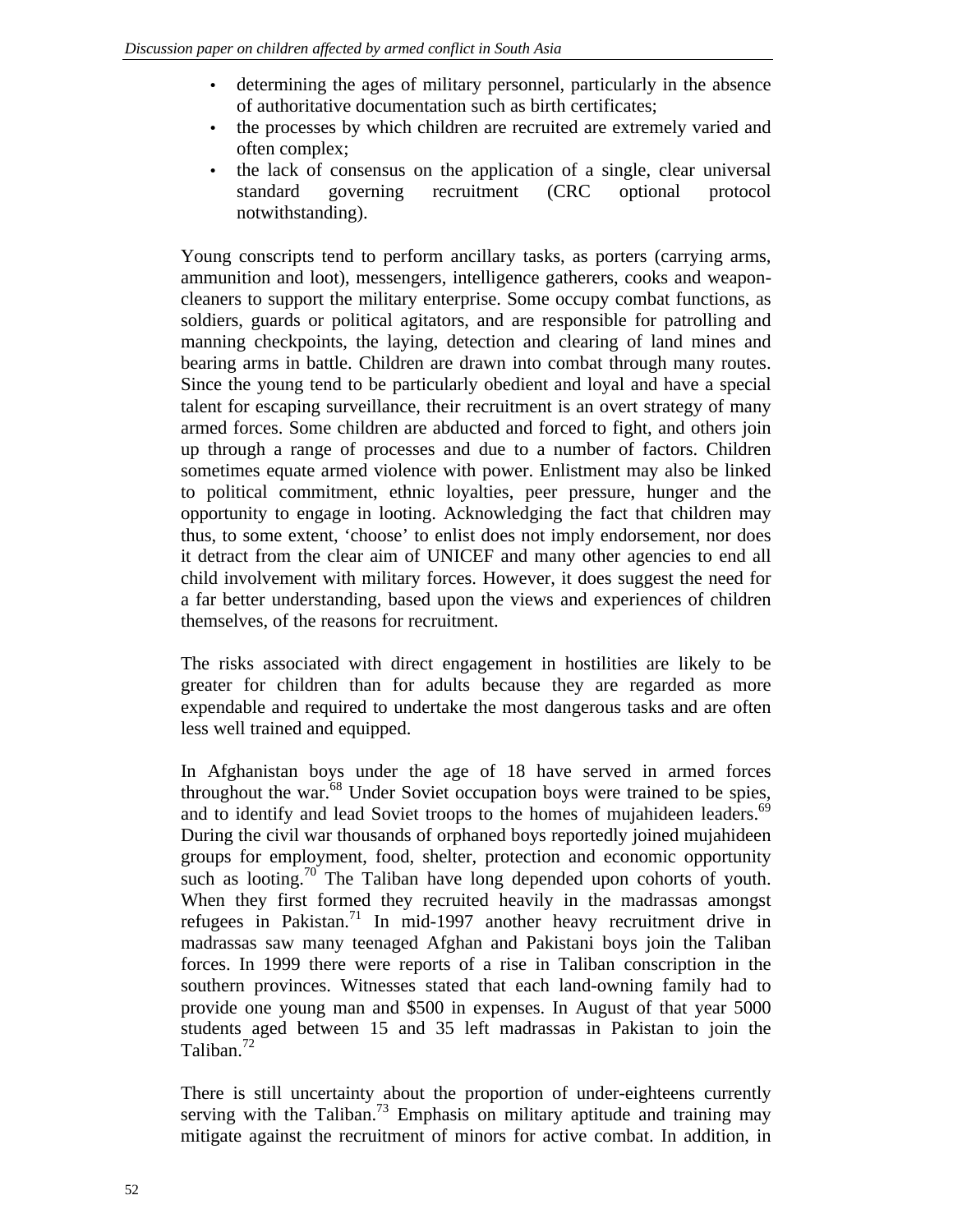1998 Mullah Omar decreed that boys who were too young to grow a beard should not fight. Yet there are reports of some boys leaving the country or being sent away by their families in order to avoid recruitment, suggesting that the risk is widespread.<sup>74</sup>

In Sri Lanka, former child soldiers have become a more visible issue in the wake of an horrendous massacre in 2000 at a military-run 'rehabilitation' centre in the south of the country in which 27 Tamil males between 14 and 23 years of age were hacked to death by local villagers. As well as exposing the lack of proper security, this event generated discussion regarding the appropriate care and reintegration of former child members of the LTTE. As one author has written:

*The current approach of treating them like criminal offenders needing reeducation and correction will have to be changed. After all they were altruistic youth who left to help their society in their hour of need. ..The militants themselves should be given due respect for their sacrifice and adequate opportunity structures created for them in society. Their rehabilitation should not be in the hands of the military but come under the civilian authority…"<sup>75</sup>*

The survivors of the Bindunuwewa massacre were allegedly chained to beds in a secure military unit for several weeks after their ordeal, suggesting that this message has so far not been heeded.

#### **3.6.2. Exploitative and hazardous child work**

When families undergo times of deprivation and material loss it is unsurprising that they may turn to their children as an economic resource. This is true in many places but particularly so in a conflict situation when regular breadwinners are absent, killed or injured. The likelihood of hazardous work increases in conflict because of the reduction in normal economic opportunities and the prevailing climate of lawlessness and impunity. It will also depend on local cultural factors which, for example, may create few obstacles to the employment of boys but ensure that girls are largely prevented from pursuing any public economic activity.

In Afghanistan the majority of the population is involved in the task of day to day survival. Here children and adolescents have assumed greater productive and domestic responsibilities. Yet in a country where landmines and UXOs still abound, there is considerable hazard to children. There is also increasing reliance on children's remunerated work as a source of household income. This exposes children to risks such as long working hours and exploitative conditions. The kinds of work in which children engage vary greatly and may well include street begging: a survey of 289 beggars interviewed in Kabul in 2000 found that  $29.3\%$  were children.<sup>76</sup>

In Kashmir, as well as encouraging sons to migrate for work, the Hanji community are increasingly relying on the earning capacity of their children in carpet weaving. Some families have become so indebted that they have committed their children in bonded labour to the owners of carpet factories.<sup>77</sup>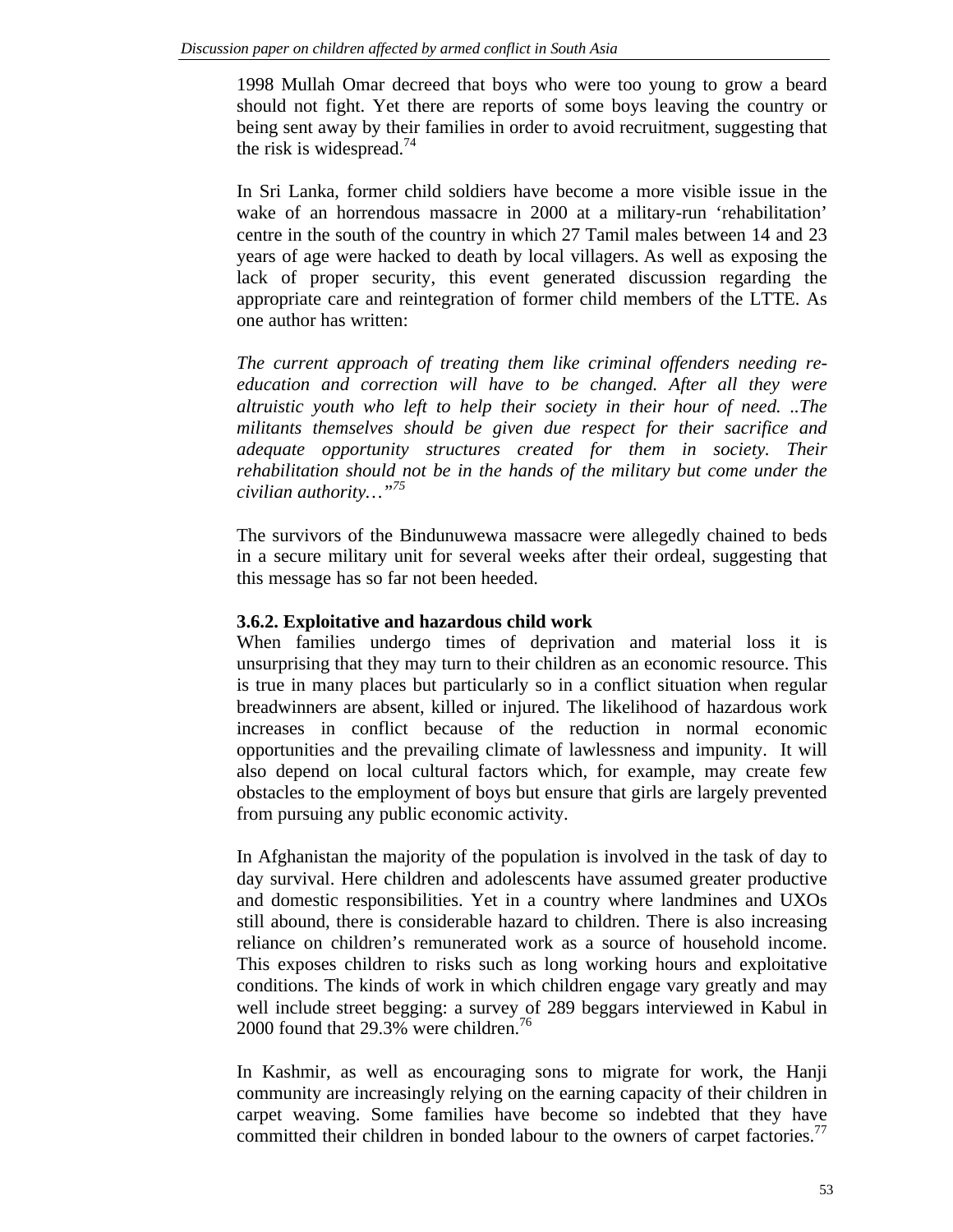Children may also be sold into hazardous forms of employment as an economic coping strategy of their family. In Sri Lanka, entering children into the LTTE and other militant groups may provide a reward in the form of food for the children themselves and strengthen the family's ability to access rations controlled by these groups. Particularly amongst displaced families, such as the Rohingya, and the Assamese displaced by Bodo militia, the trafficking of children, especially girls, is a growing concern. In the Bhutanese refugee camps in Nepal networks are reported to have been active in trafficking girls for work in the brothels of Indian cities.

In considering hazardous labour, it is important to acknowledge that various armed forces in the region employ children not simply as combatants but in a range of activities, many of which entail particular risks. For example, the Maoists in Nepal are believed to use children in messenger and intelligence gathering roles. There are reports of them being sent into towns in order to lure specific enemies out to Maoist-controlled territory in the rural hinterlands.

# **3.6.3. Education**

It is a widely accepted fact that schooling is vital for children's social and cognitive development. In the conflict situation regular school attendance imparts the additional benefit of providing consistency in young lives otherwise severely disrupted. Nevertheless, receiving a formal education may entail considerable risks for students. These include not only the physical dangers associated with getting to school and remaining in a space that is potentially a military target but also includes emotional, psychological and social consequences. Education is an important source of value-formation in children and can be manipulated as an instrument of propaganda, promoting chauvinistic and racist ideas that undermine cultural plurality and encourage discrimination and prejudice.

The madrassa system in the North West Frontier Province of Pakistan provides an example of education used for very particular, ideological ends that may have strong implications for the reinforcement of conflict. Madrassas are privately funded educational establishments, often with a strongly political and sectarian foundation. Many, although certainly not all, have a militant character and have been behind the training of fighters for the Afghan and Kashmir conflicts: they proliferated amongst Afghan refugees and provided the bulwark of mujahideen and Taliban war-training. Even today the Coalition Against the Use of Child Soldiers states that: "the situation of children educated in many of Pakistan's Islamic schools is a matter of concern."<sup>78</sup>

Amongst parents in the Vanni and in some parts of the eastern districts of Sri Lanka fears abound that their children will be recruited by the LTTE on their way to or at school. There are numerous reports that schools are being used by this organisation to conduct propaganda, recruitment and cultural / ideological activities. In one well-known incident, parents in the Vanni burned down the local school in order to prevent it being used for the recruitment of their children.<sup>79</sup>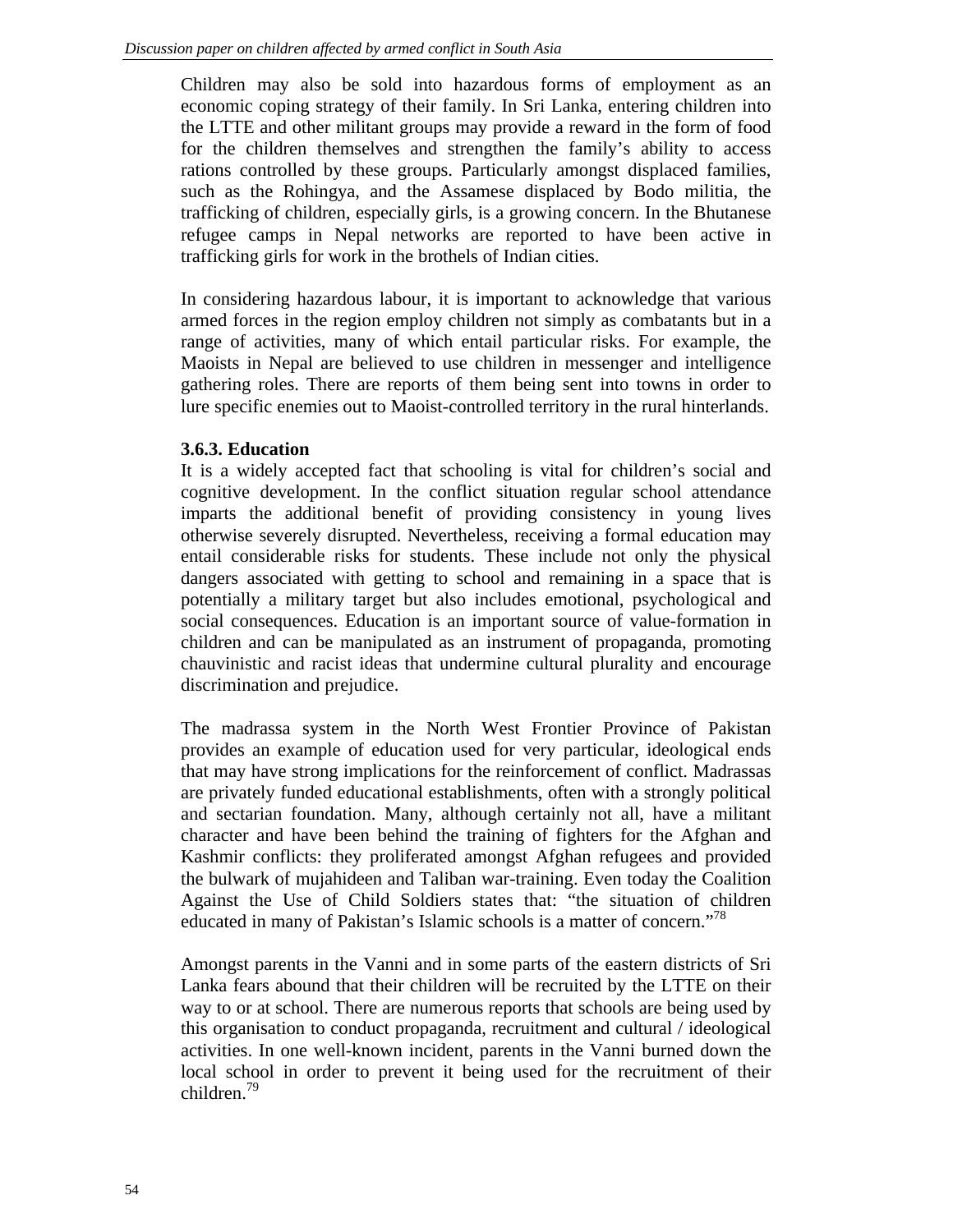With such points in mind, it becomes clear that in the situation of conflict, being a student may entail much more than the ideal imagined by aid workers and educationalists.

#### **3.6.4. Leisure & Play**

The importance of recreation to children is acknowledged in Article 31 of the CRC. The obstacles to freedom of movement created by conflict not only prevent children from gaining access to schooling and health facilities. They also hinder the ability of the young to enjoy leisure and play activities in the company of their peers. An obvious example of this is in Jaffna where the daily curfew, which in March 2001 lasted from 8pm until early morning, severely restricts the ability of children to play outside with neighbourhood friends.<sup>80</sup> According to one group of children, if there was no curfew they and their peers would be able to participate in sports meetings and to meet more freely for study and play. They particularly missed the opportunity to attend temple festivals that traditionally occur at night. As it is, the conditions created by curfew lead to feelings of isolation, loneliness and boredom. In Kashmir families particularly lament the curtailing of wedding festivities, the ability to relax or visit friends, and the loss of their sense of freedom.<sup>81</sup>

Conflict also affects children's relationships. One study from NE India showed a distinct change in children's friendship patterns before and after communal violence. After the rioting parents were much less likely to allow their children to mix with friends from other ethnic groups. Similarly, in areas of eastern Sri Lanka with mixed populations living in close proximity to each other, children reported that they do not feel able to socialise with peers of different backgrounds. Aside from difficulties of language, a Tamil boy or girl attempting to socialise with a Sinhalese child would invite the suspicion of the community that he or she is "pro-government". In addition, some Tamil children reported that if they spent too much time visiting friends in neighbouring Tamil villages they might be identified by the Sri Lankan security forces as LTTE members.

Boys in one village, which lacked any open space for play, explained that they generally chose to spend their free time in the nearby jungle. This often led to punishment from parents who were generally fearful of the snakes and other dangerous animals living there. However, in the boys' estimation such creatures were less of a threat than the Sri Lankan soldiers who harassed them when they played in open areas.

#### **3.6.5. Post-conflict challenges for children**

The effects of conflict clearly do not end with peace settlements and the cessation of hostilities. In fact, in certain respects the problems may become worse, not least because the financial and technical support of foreign donors and organisations may be withdrawn in the belief that help is no longer needed once the conflict is officially over. On the most obvious level, many of the weapons used in the pursuit of conflict often still remain. Landmines and UXOs continue to pose a serious risk to children as they conduct their daily lives but the support for awareness programmes may disappear. As is evident from the CHT, conflict may lead to a great increase in the possession of small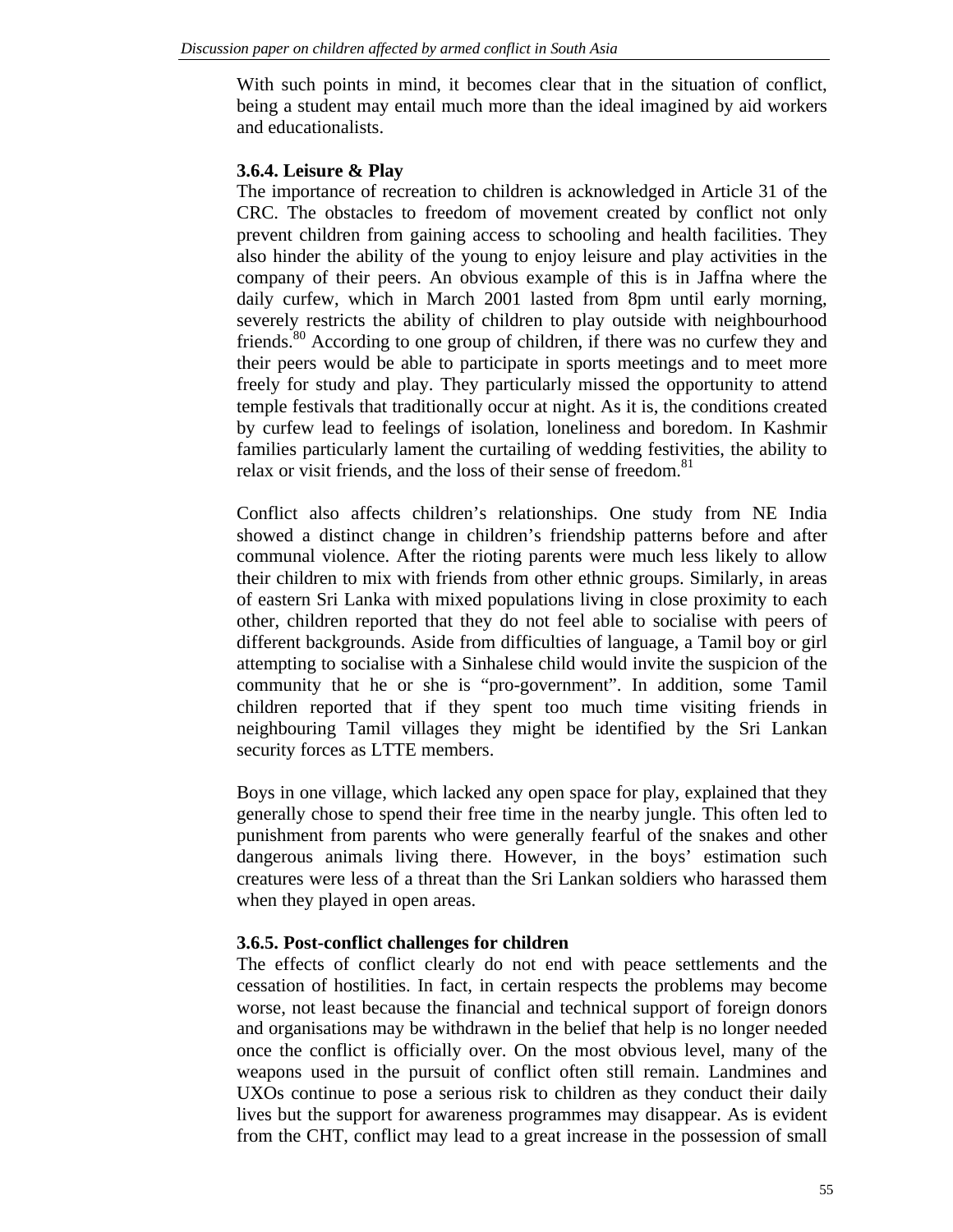arms that are not simply abandoned once 'peace' is declared. In this particular case, interpersonal violence has become a big problem.

Inevitably many children, particularly those who become displaced, suffer serious disruption to their schooling during conflict. The problems of reintegrating them within the regular school cycle are great but, here again, the necessary support may no longer be available. As in the case of Bhutanese refugees in Nepal, the humiliation of attending a class with children considerably younger may lead some young people to drop out altogether.

Ultimately, children's lives can be best built anew when the society as a whole is able to function effectively. This requires the rebuilding of damaged economies, which can require drastic measures in order to curtail the criminal activities that may well have developed. It also involves the rebuilding of trust within and between communities – something from which children will not only benefit greatly but to which they are well able to contribute, given the proper encouragement and support.

# **3.7. Differentials in children's vulnerabilities.**

The threats to children during conflict vary markedly according to gender, age, social, religious or ethnic status and position within the family. Due to the dearth of childfocused studies in South Asia in war-affected communities, it is virtually impossible at this point to discern the specific risks experienced by different groups and categories of children. This is, therefore, a vital area for further investigation. However, as indicated, even in the absence of systematic research, it is very apparent that children from ethnic or religious minorities are far more likely than other groups of children to become impoverished by conflict, and casualties of, or directly involved in, combat. $82$ 

## **3.7.1. Intra-household differences**

Differences in exposure to risk are not just a matter of social, political, or economic status, , for political violence often accentuates disparities between the various children within a family in terms of the demands made on them or the protection they receive. Gender plays a major role in this regard. Thus, in Kabul, boys are more likely to be outside their homes than girls, whether for work or play. A 1997 survey found that 71.5% of all unexploded ordnance victims and 52.6% of all mine victims were male and under 18 years of age, the rates for girls being just  $10.2\%$  and  $5.3\%$  respectively.<sup>83</sup> In rural Afghanistan males over 15 were found to be far more prone to mine-related injuries than younger boys, because of the tasks they were involved in—which included canal cleaning, irrigation of land, cultivation and driving.  $84$ 

These kinds of differences may be due to family survival strategies and the perception that some children within the family, for physical, social or cultural reasons, are more resilient or even more expendable than others.<sup>85</sup> Whether through abandonment, sale, or militarisation, some children may be expelled from the household to reduce the economic burden, generate income, or create political alliances that are critical for the security of the domestic unit. For instance, families may place an elder son in the military as a safeguard against extortion, rape, intimidation, or theft.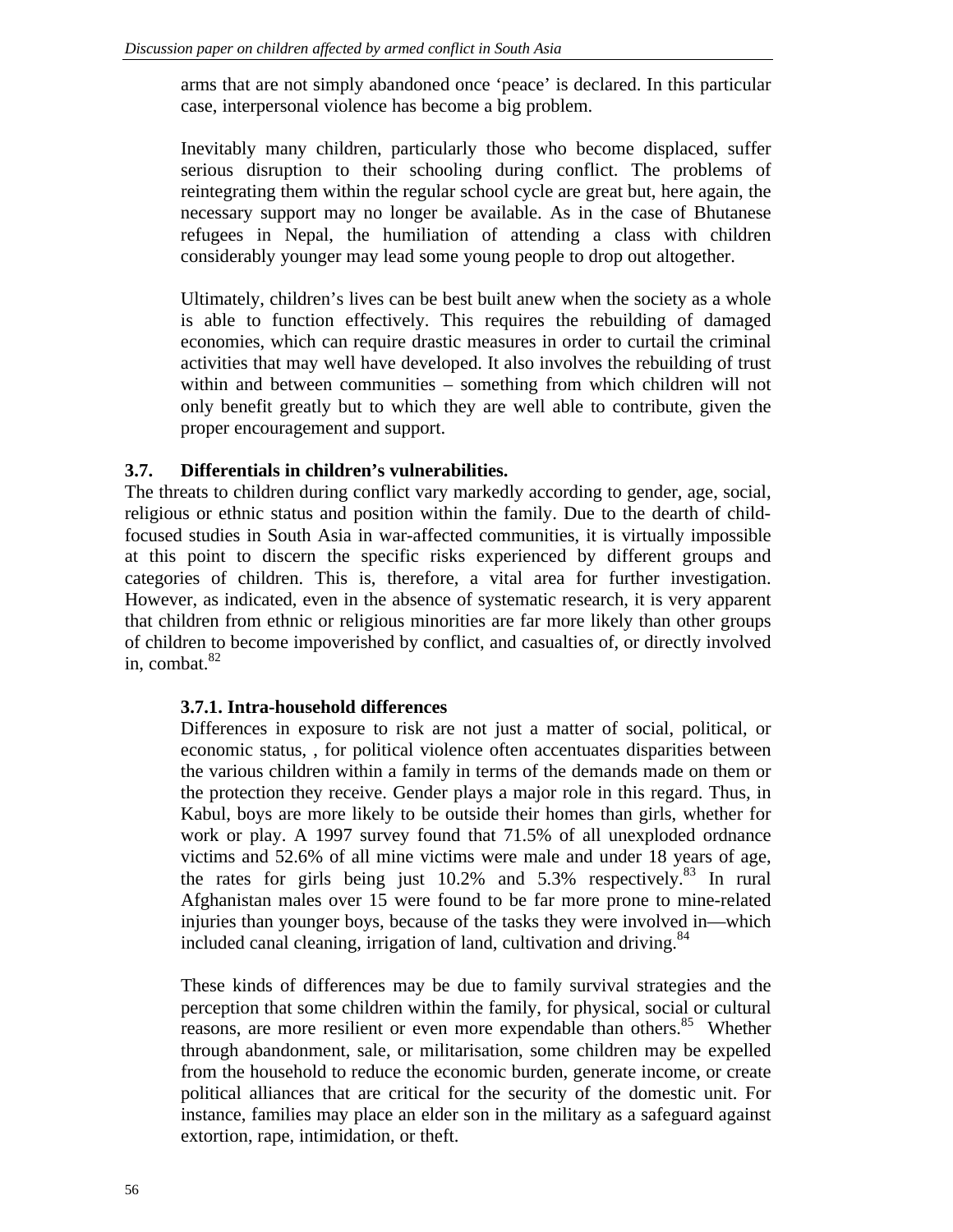#### **3.7.2. Gender distinctions**

Teenage daughters, on the other hand, are susceptible to trafficking, with domestic labour and prostitution being important sources of remitted income during periods of severe economic hardship and crisis. Although in some places conflict situations may actually lead to an increase in the school enrolment of girls, as is reported for Maoist-held areas of Nepal, several conflict-related factors may also prevent them from gaining a school education. The death or incapacity of either parent is likely to lead girls to take on additional domestic responsibilities, often to the detriment of their education. There may also be fears amongst parents for the safety of their daughters travelling to school in areas of heavy military presence where sexual harassment and abuse are known to occur.

In areas where girls are not subject to mobility restrictions outside the home, the fulfilment of regular domestic duties, such as the collection of water or firewood may put girls at special risk. This has been noted, for example, amongst the Rohingya refugees where incidents of rape and attempted rape of girls venturing outside the camp in search of firewood are apparently commonplace. In Sri Lanka girls have been enlisted as 'Black Tigers' by the LTTE for use in suicide bombings to a notably greater extent than boys, possibly because they are better able to pass into high-security areas without arousing suspicion.

Anecdotal evidence also suggests that, in some places, adolescent girls may be particularly prone to malnutrition in the form of micronutrient deficiency. This has been noted amongst both the Bhutanese refugees in Nepal and the Rohingya in Bangladesh. The reasons for this phenomenon are not clear, but there are suggestions that this may involve culture- or community-specific notions about entitlement which operate to the detriment of young women.

## **3.7.3. Age-related risks**

The nature and degree of risk varies also with age. Younger children in particular clearly lack the ability to act independently or the experience and social power to ensure their own protection. They also have certain physical susceptibilities. Due to a break down in health supplies and services, or overcrowding in hastily established refugee settlements, poor hygiene, sanitation and nutrition are a major threat to infants and very young children who have not acquired the immunities necessary to overcome infection. In the very young in particular, high mortality is often linked to the severe hardships faced by women during warfare. On the other hand, children between the ages of 3 and 7—who, while unable to keep up are still too heavy to be carried are at greater risk than infants of becoming separated from adults during flight from war zones.

Older children and adolescents may be more resilient physically and have greater capacity to manage risk, but they are still the most liable to sexual violence and other assaults, military recruitment and forced labour.<sup>86</sup> Simply because they are more mobile and independent, older children are more likely than younger ones to experience the hostilities that are part of daily routine in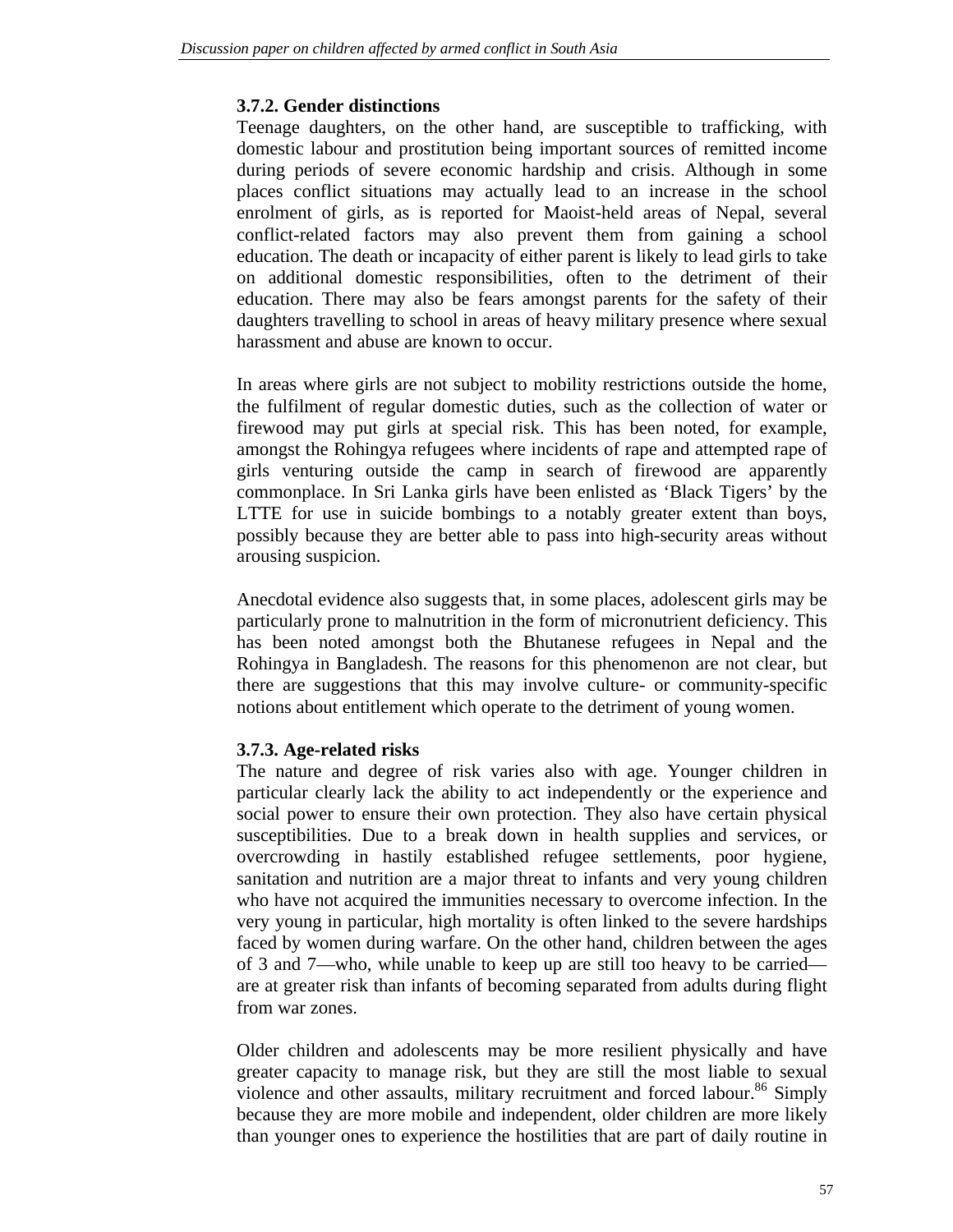a war zone. In their roles as carers of younger siblings or incapacitated household members, or as income earners, they may be deprived of sleep, recreation or safety. As noted, they are often required to pasture animals, collect water, or gather firewood and wild foods in areas laid with landmines, prone to sniper attacks or bombing. Some scavenge mines and unexploded ordnance to sell as scrap metal, as in Afghanistan.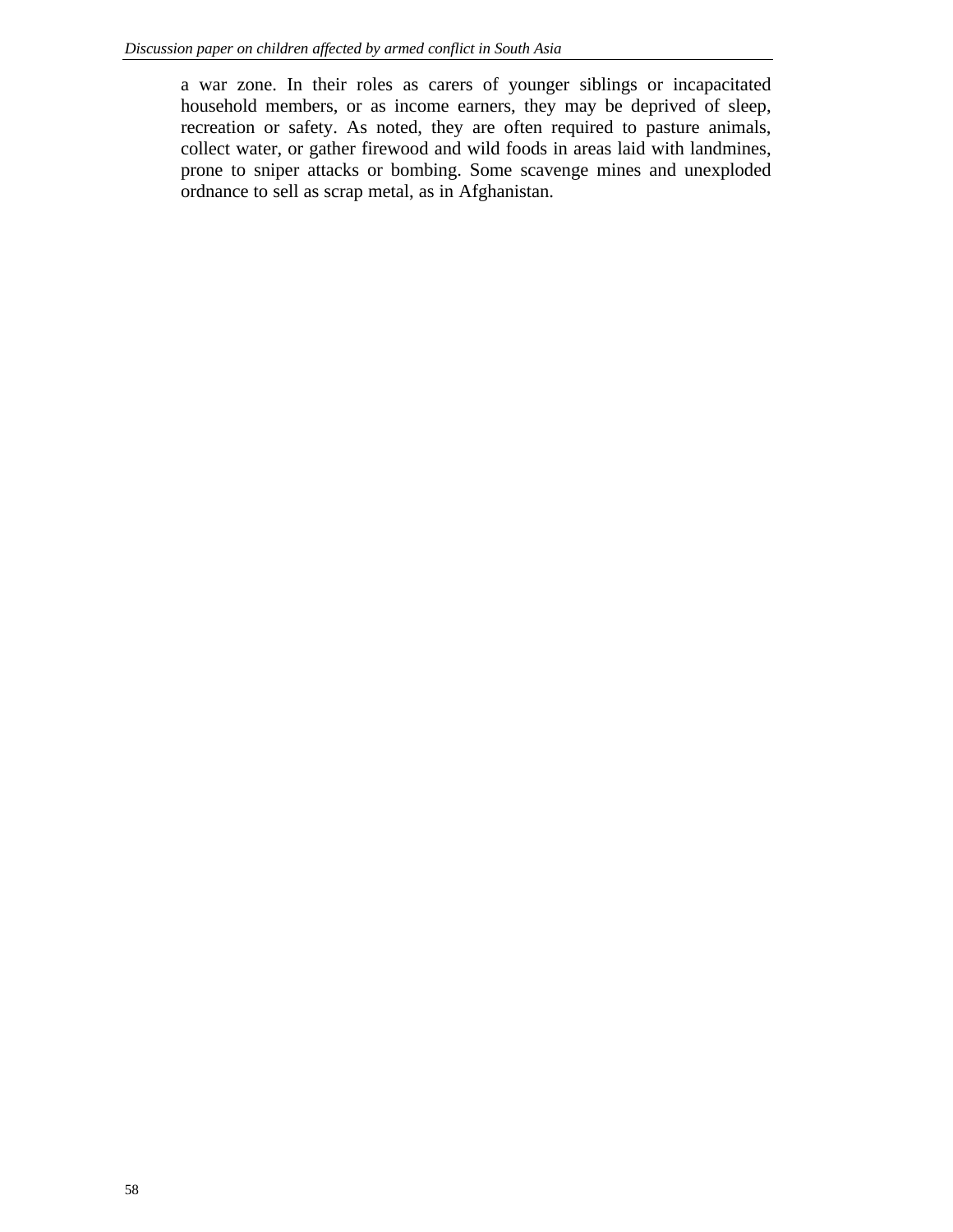# **4. PSYCHO-SOCIAL RESPONSES**

# **4.1. The significance of psycho-social intervention**

The programmatic and research focus on psycho-social issues among conflict-affected children in the region is limited principally to the protracted conflicts in Afghanistan and Sri Lanka. However, even here the main concern has been with the physical impact of conflict on children rather than their psychological, emotional and social lives. When we consider the scale of psycho-social programming in other countries, such as Bosnia, where, at one time, an estimated 150 projects were in existence $^{87}$ , the relative lack of attention to these issues in the South Asia region becomes clear.

The experience of conflict in terms of physical violence, displacement, the death and disappearance of loved ones and the militarisation of the environment pose major threats to the mental health of children in many areas of South Asia, not just Afghanistan and Sri Lanka. In the immediate aftermath of exposure to violence children may endure a range of distressing physiological symptoms directly connected with extreme shock. Other longer term and highly pervasive reactions include depression, anxiety, inability to concentrate at school and reluctance to interact socially with peers.

The research suggested that there is a need to consider the effects upon children in a holistic manner that embraces the family, the community and local cultural conditions. In particular, there is evidence to indicate the following as issues that call for further inquiry:

- The role of family & community in mediating & mitigating stresses upon the young;
- The effects of conflict upon intra-family and intra-community dynamics;
- The role of children in self healing and in healing the psycho-emotional suffering of family & community members;
- Local understandings of misfortune, unease and distress caused by conflict, and local responses to address the perceived problems;
- The relationship between children's experience of conflict and their attitudes towards violence as a means of resolving problems.

In Sri Lanka a central aim of many projects has been to protect the coherence of the family as the best place for a child to receive care and to heal. Through the family it may be possible for children to find meaning for their suffering: a crucial process which is also enabled by local initiatives such as charismatic and other religious rituals, community arts activities, and so on. However, it is clear that many children live with relatives who are themselves overwhelmed by the economic, physical and psycho-emotional strains of conflict.

# **4.2. Conflict and Dysfunctional Behaviour.**

The conflict in Sri Lanka has evidently created challenges to the basic structures of family and community. Several local observers, particularly in Jaffna, voice concern about the effects of heavy militarisation upon children's perception of family member's roles and relative authority. They note, for example, the humiliation of parents, particularly fathers, at army check points which is witnessed by their offspring on an everyday basis. Obliged to descend from their bicycles and walk with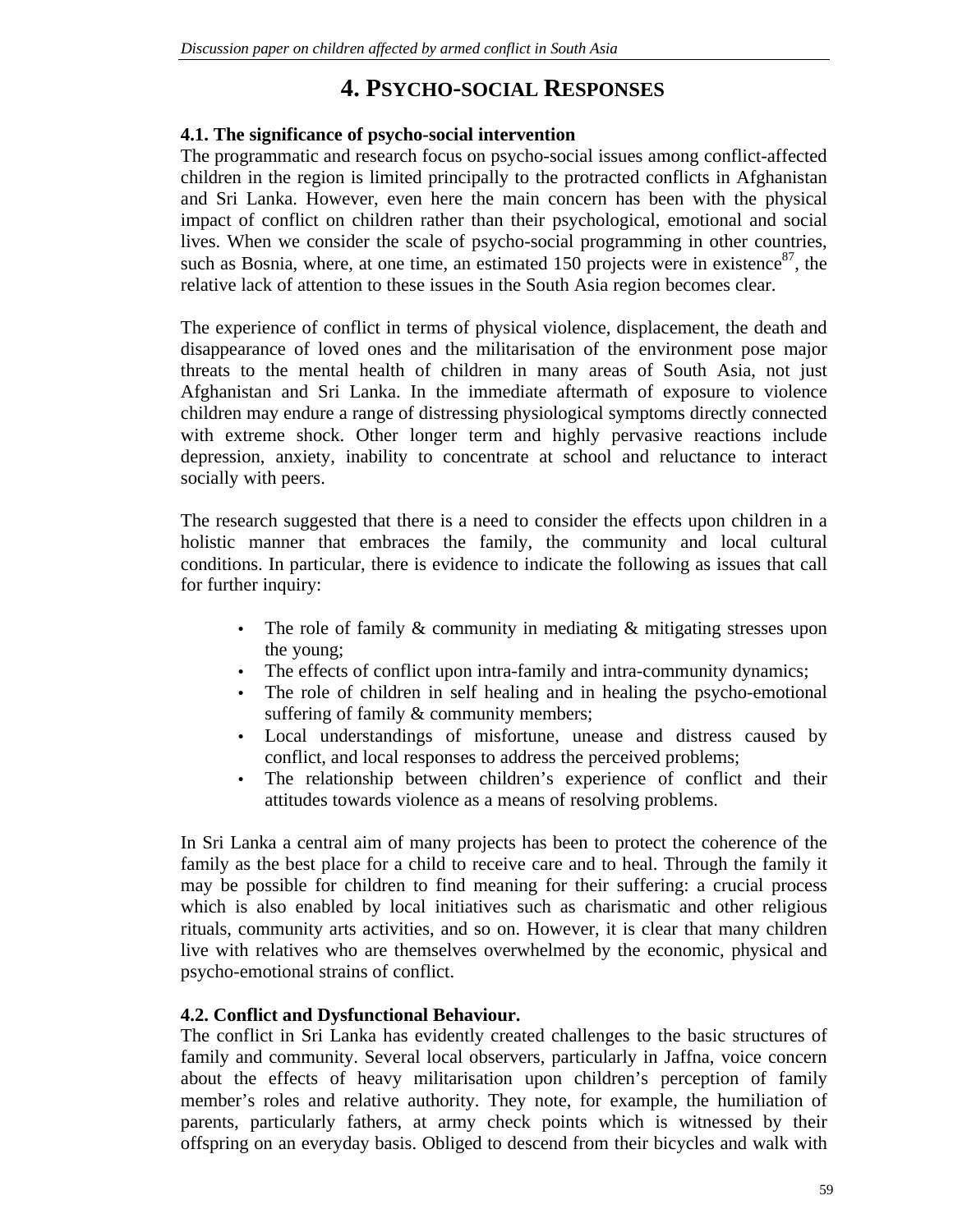their heads bowed, grown men, who otherwise assume a strongly authoritative role in the family, appear weak and powerless before heavily-armed young soldiers. In the Chittagong Hill Tracts of Bangladesh, village chiefs, who traditionally played a respected central role in community decisions, have since been overshadowed by the military, who have effectively become the figures of power for children.

There are legitimate concerns that long-term exposure to conflict and the challenges to structures of family and community here described may cause children to develop distorted values, in which violence is accepted as an appropriate means to resolve social and political problems. However, this may not be inevitable, as the results from a national survey of the attitudes of nearly 3,000 Sri Lankans in the age range 15-29, conducted in 1999, suggest. The authors of this study found very little difference between Sinhalese and Tamil youth nationwide in response to questions about the legitimacy of violence (roughly 30% thought violence "proper").<sup>88</sup> Furthermore, in the specific areas most affected by the conflict - the northern and eastern districts - the young people who participated in the survey were below the national average in terms of the number who saw violence as legitimate.

A clear relationship of causality between the experience of conflict and dysfunctional behaviour is also rendered questionable by examples of young people engaged in activities of a highly constructive and socially responsible nature. It is also worth highlighting that assuming an active role, in itself, is known to have beneficial psychological effect in children who have been exposed to conflict. Both of these observations are demonstrated in the work of a youth group formed in Trincomalee District of Sri Lanka with the assistance of ZOA Refugee Care, a Dutch organisation. The inhabitants of this Tamil village had been displaced 3 or 4 times, with loss of land each time. As a consequence of this and other effects of the conflict, many of the villagers were suffering from depression and lack of motivation, and alcoholism was becoming a big issue. The youth group, composed of 12-25 year olds, was formed for the specific purpose of addressing these and other problems. Initially they were involved in the creation of pre-school care, but then moved on to address local brewing activities which were fuelling the heavy drinking within the community. They also encourage the village elders to think about ways of introducing other positive changes. From such concerted involvement, these young people are reportedly benefiting greatly in psycho-emotional terms whilst offering hope and encouragement to adults.

At the same time, it must be recognised that children's experiences and the impact of these on their psycho-emotional state may be a factor in the decision to participate in military activity. For example, during discussions in a border village in east Sri Lanka, a group of mothers revealed that 15 of their children had, as they put it, "gone to the other side". By this they meant that the youngsters had chosen to leave the village by night and cross over to the area controlled by the LTTE in order to enlist. There was no suggestion that this had been forced. Rather, the mothers expressed the view that family problems and frustration at life in the community had added to the pressures of poverty in encouraging the young to take this course of action. The fact that their children had left for this reason had seemingly added to the sense of despair amongst villagers, thereby fuelling a vicious cycle within their community. The implications of this extend far beyond this one small village to the conflict as a whole.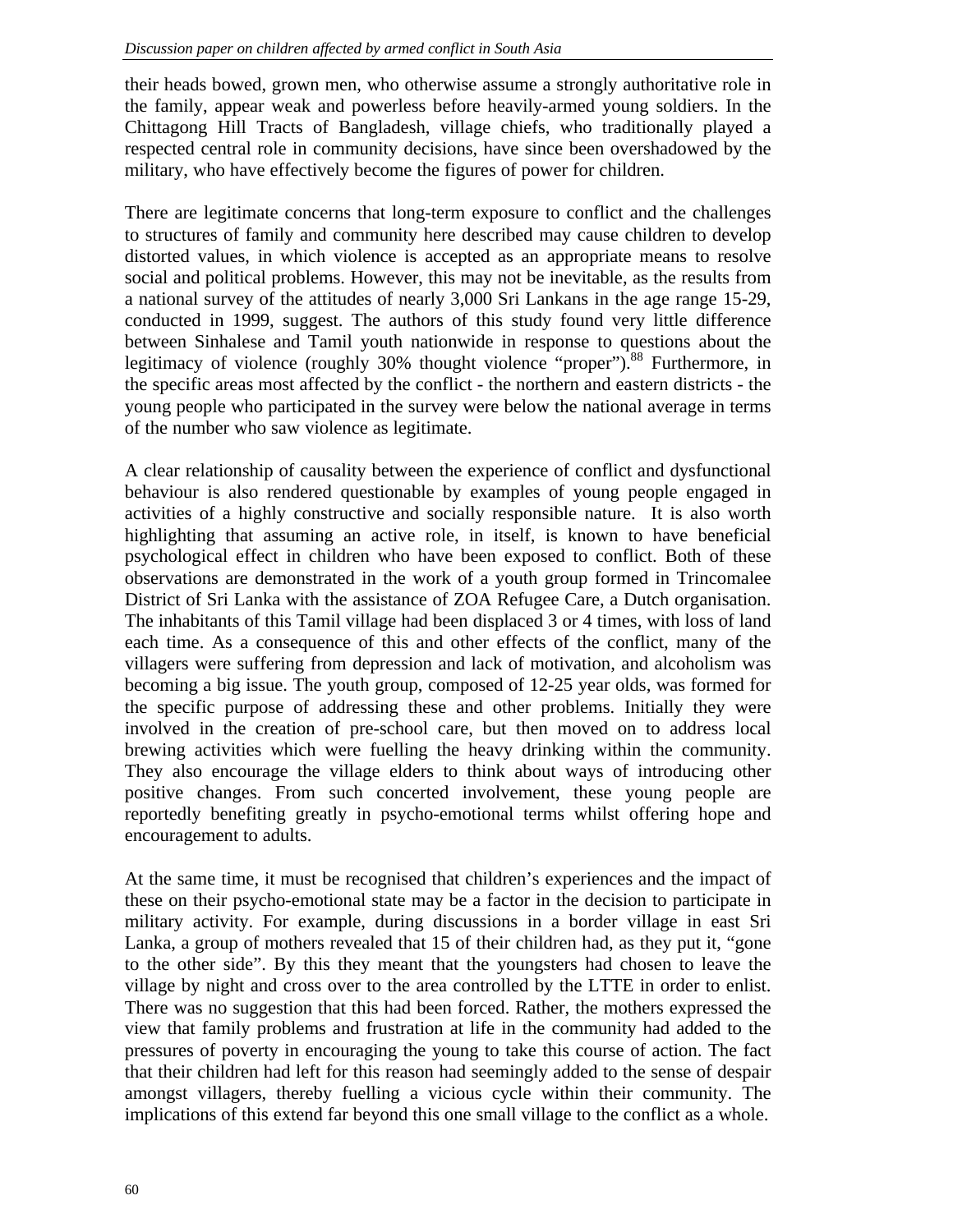# **CONCLUSION & RECOMMENDATIONS**

South Asia is a region profoundly affected by armed conflict and forced migration, with grave implications for the survival, development and wellbeing of children. Yet, it is noticeable that many of the situations of conflict covered by the research project do not have an international profile, in large part due to government-imposed constraints on investigation and reporting. In Pakistan, Bhutan, India and Bangladesh, governments do not openly acknowledge conflict-related problems within their borders. Access is often denied to international and national monitoring groups such as the press and human rights organisations. Those who attempt to probe regions of disturbance can face threats and coercion. Such reluctance to admit to political instability stems in part from the strong ideology of national sovereignty prevailing in South Asia, where international interference in internal affairs is met with deep suspicion.

It also relates to the fact that those affected by conflict commonly belong to marginal, minority groups who do not have strong representation in systems of government. As indicated, political power in countries of the region is effected either through multiparty democracy dogged by corruption, or through the rule of an unelected leader or elite. In both cases certain ethnic or class-based groups dominate the political scene. There is often little opportunity for the concerns of minorities to be voiced or addressed.

That said, in recent years an extensive network of child-focused non-governmental organisations, sub-national, national and international, has emerged in South Asia. Most of these agencies invoke the CRC as their guiding policy framework and many concern themselves with the promotion and protection of the rights of children who are socially, economically and / or politically marginalised. However, often for reasons of security, few child-focused aid agencies are actually present in many of the areas affected by conflict, and few have a recognised expertise in this field, or are familiar even with the relevant instruments of international law.

Consequently, little is known about how children in the region are affected by armed conflict, or what legal and practical means exist to aid and support them. Indeed, the present survey of expert knowledge and literature on war-affected children has revealed a number of major information gaps. This has serious ramifications for policy and programmatic intervention in this important field, since effective measures require a full understanding of both the overall situation with respect to armed political struggles and the specific circumstances of children caught up in these struggles. It is true to say that, overall, with the exception of parts of Afghanistan and Sri Lanka, the plight of war-affected and displaced children is seriously neglected in South Asia.

What little information there is concerning armed political violence in the region and its effects on civilians is provided by a small body of human rights groups (both international and national), scholars and journalists. Quite often these bodies and individuals are well informed about many critical treaties in international law and about the specific circumstances of civilians in a given area, but are not sensitised to the special rights of children and are unfamiliar with the CRC in particular. Hence,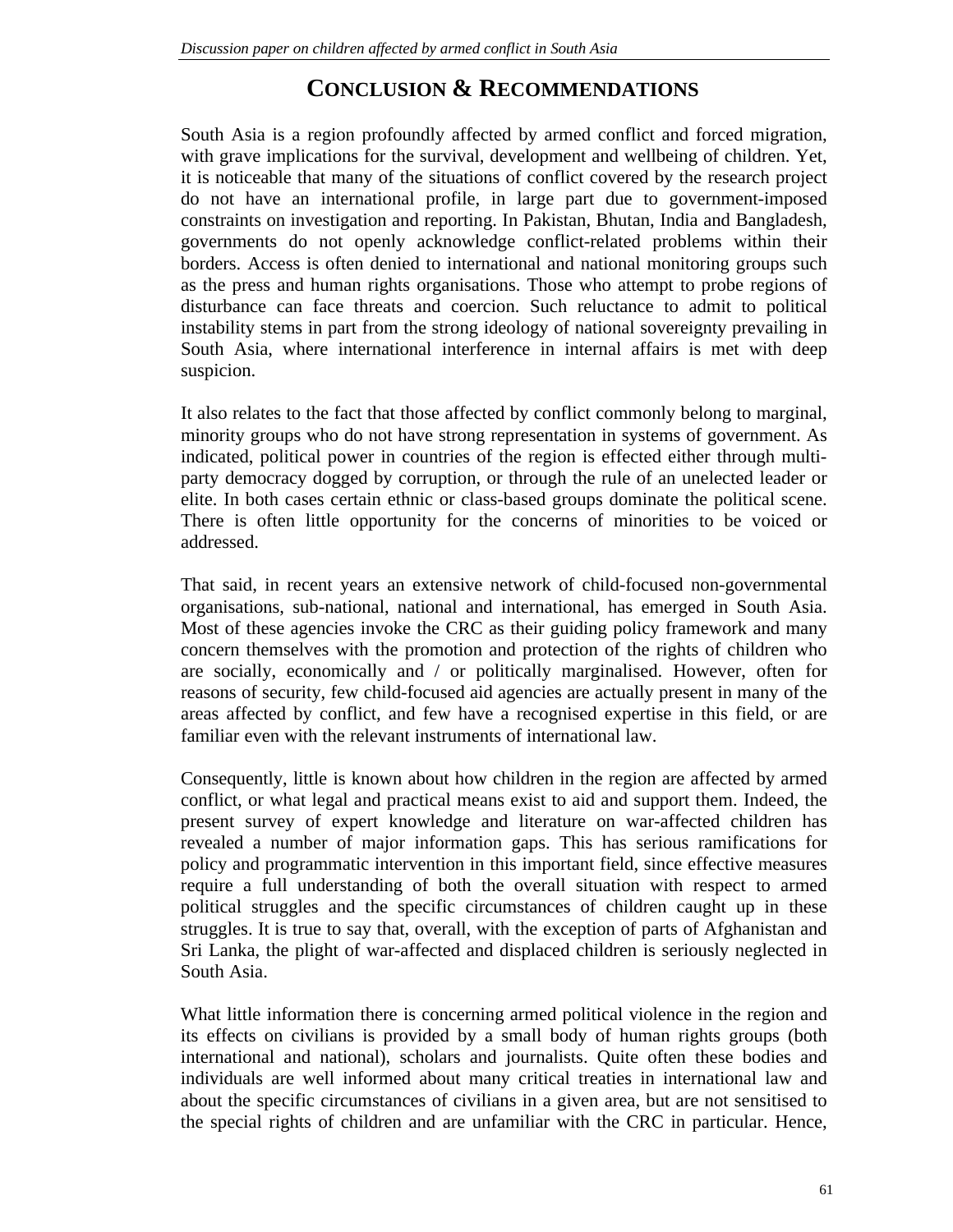they tend not to monitor violations of children's rights, in many cases failing even to disaggregate their case loads to take age into account.

Moreover, despite the fact that human rights groups may have considerable expertise in monitoring, it is not generally within their mandate to engage in direct implementation. Thus, while information about the situation built from a case by case basis may exist there is little application of this into programming. Links between human rights groups who know about a situation, and implementation agencies who might be better able to act on this information, are generally weak. This is particularly the case for child-focused agencies.

## **Recommendations**

The development of understanding about the situation of children affected by armed conflict in South Asia necessitates the following activities :

- Further analysis of the underlying causes of conflict within the region. This will aid the development of more effective preventative and advocacy strategies.
- Examination of the situation of children affected by armed political struggle in areas like Nagaland, Assam, Kashmir, Manipur and the Chittagong Hill Tracts and in countries such as Bhutan, Nepal and Pakistan that, to date, have been little reported on. This will help raise awareness of the true extent and effects of armed conflict within the South Asia region.
- Building within interested organisations the analytical, assessment and reporting skills necessary to better foresee conflict, identify correlative phenomena, understand factors affecting children's vulnerability and resilience and gauge the impacts on children.
- Building capacity in child-focused participatory research and implementing pilot programmes of primary research with children in selected communities and areas affected by conflict.
- Creating ongoing monitoring systems at national level in countries affected by conflict, with a view to assessing the extent of the problem, trends, nature of impact and so on.

Monitoring and primary research in selected areas throughout the region are essential if we are to gain a better insight into the populations affected by conflict and displacement, the precise ways in which they are affected, the coping and survival mechanisms they employ, their perceived needs and the critical issues and trends. Such monitoring and primary research require, in turn, the development of new methods of information gathering and analysis. The research undertaken for this report strongly validated the view that children are competent social actors who make a meaningful contribution to their families and communities, and not merely the passive victims of conflict. This being the case, it is imperative that the young are involved in all activities relating to baseline assessment, problem identification, monitoring and evaluation. Furthermore, their involvement should be on a sustained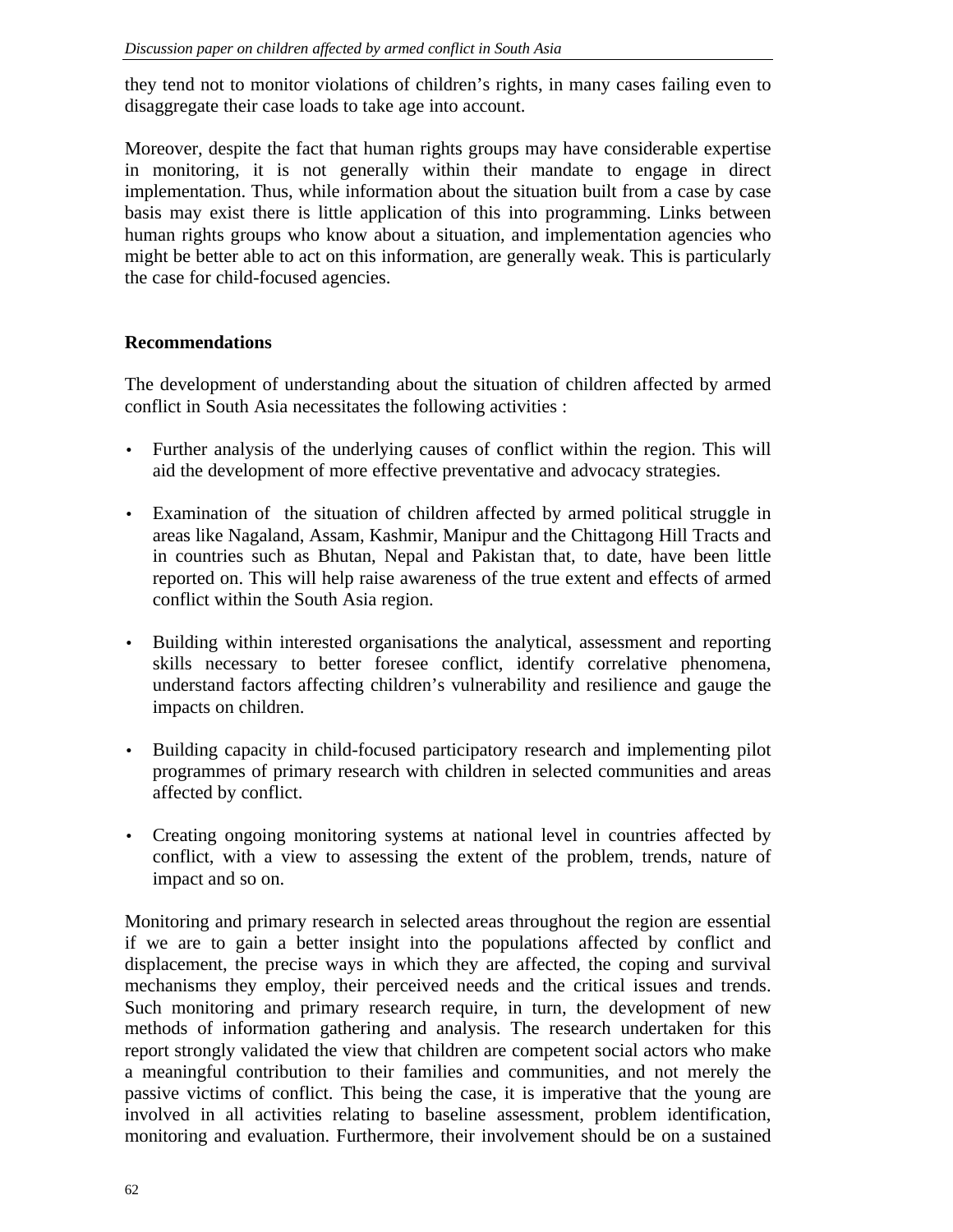and genuinely dialogic basis that goes beyond the current vogue for one-off and tokenistic participation.

In terms of the issues to be explored through research which involves children, the following have been identified as priority concerns requiring further investigation and understanding:

- The impacts of armed conflict on the family, especially the dispersal and separation of members, and the emergence of child-headed households;
- The factors causing children to become separated from their families, and the care and support of such children;
- The protection, survival and coping mechanisms of displaced communities and families;
- Attitudes towards and treatment and care of children disabled by armed violence;
- Effects of long-term and multiple forms and episodes of displacement on children's development and social integration;
- The relationship between armed conflict and the exploitation of children through hazardous work, trafficking and other violations;
- The economic and political roles that children assume during conflict and the reasons for children's direct involvement in armed violence;
- The effect of armed conflict upon children's psycho-social wellbeing and the factors, including the strategies of children and traditional mechanisms, that promote coping and resilience;
- The relationship between armed conflict and gender in such areas as gender-based violence, the division of labour, changing gender roles, and so on;
- The factors that enable structures and systems of accountability, and which encourage good governance and the development of local leadership in these matters.

Given the extent, severity, sensitivity and complexity of the issues, effort should be made to build a more adequate institutional base for undertaking monitoring, research, advocacy and programmatic intervention in relation to war affected and displaced children in South Asia. This will require the formation of networks and alliances involving a range of local, national and international organisations with complementary roles and mandates. In order to provide adequate coverage of all the fields of intervention, and to build on their comparative advantages, different organisations will need to assume different roles in relation to this work.

Support should be made available for the formation of national monitoring bodies responsible for gathering, verifying and reporting information on children affected by conflict to government and other relevant parties. These bodies should consist of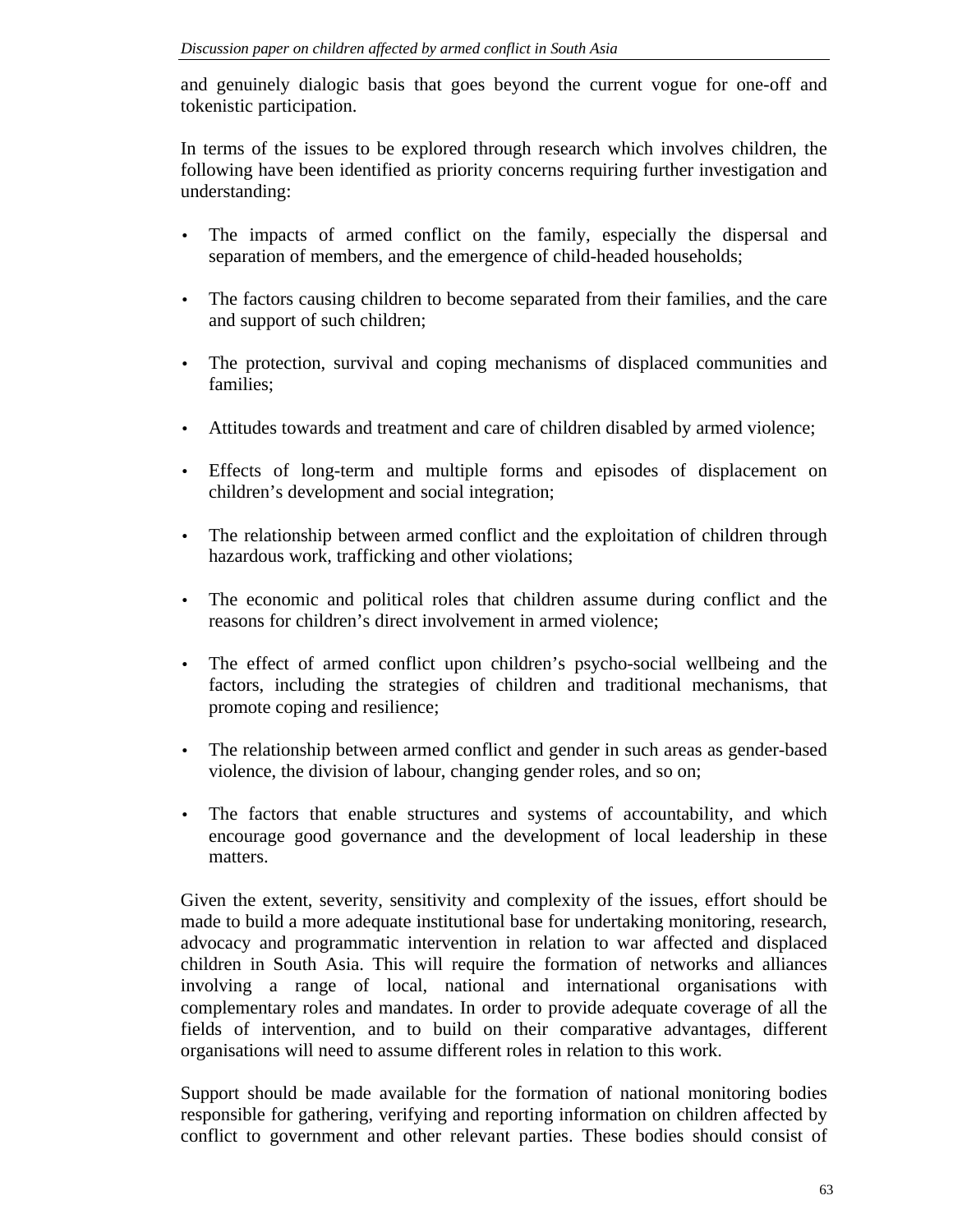representatives from the human rights, aid, academic and journalist communities, every effort being made to ensure neutrality and rigor in the work. Given that this is, in many respects, a new field of work in the context of South Asia, such bodies may need a certain amount of technical assistance during the early stages from organisations and/or individuals in other parts of the world.

Initiative must be taken to ensure the creation of institutional alliances for research, monitoring and operational programmes, dissemination of the research to date and development of a commitment to future collaboration in this field. To this end, it is recommended that country level dissemination and planning workshops be organised throughout the region with the support of UNICEF. These should involve a broad constituency of agencies and individuals with an interest in the issues and should be used as an opportunity to develop country specific priorities and work plans.

Monitoring, research and analysis offer a basis for the development of programmatic and policy measures in areas and with groups of children that at present receive no practical support. However, an increase in programmatic intervention and the forging of new civil society alliances for the protection of children are not in themselves sufficient to make a real difference to human security and well being in South Asia. Also needed are new programmatic strategies, approaches and methods, including less reliance on service and welfare provision and greater support to local development and protective mechanisms and to interventions in which children play an active part. This implies the need for capacity building in a range of conceptual, legal, organisational and operational issues. The following programme areas and activities are a priority in terms of capacity building:

- Baseline assessment, monitoring and evaluation;
- Reporting and advocacy;
- International human rights, humanitarian and refugee law;
- Peace building;
- Humanitarian protection (psychosocial well being, strengthening the coping and healing of families, communities and institutions, security, children's participation, education and health care, protecting children uprooted by war, provision for child soldiers and separated children/ child headed households, protection against gender-based violence and sexual exploitation, landmines, small arms and adolescents).

Building the capacity of organisations to respond more effectively to war-affected children requires the development of new training approaches that enhance both individual learning and institutional memory. Current training practices tend to rely on 'training events' and the production of manuals, and these are not necessarily the most effective way of meeting the objective of change in practice and policy. There is a necessity to develop approaches that are tailored far more directly to both individual learning needs and schedules and to the specific mandates and capabilities of interested organisations. Capacity building programmes should incorporate interactive and distance learning methods aimed at individual staff, including learning modules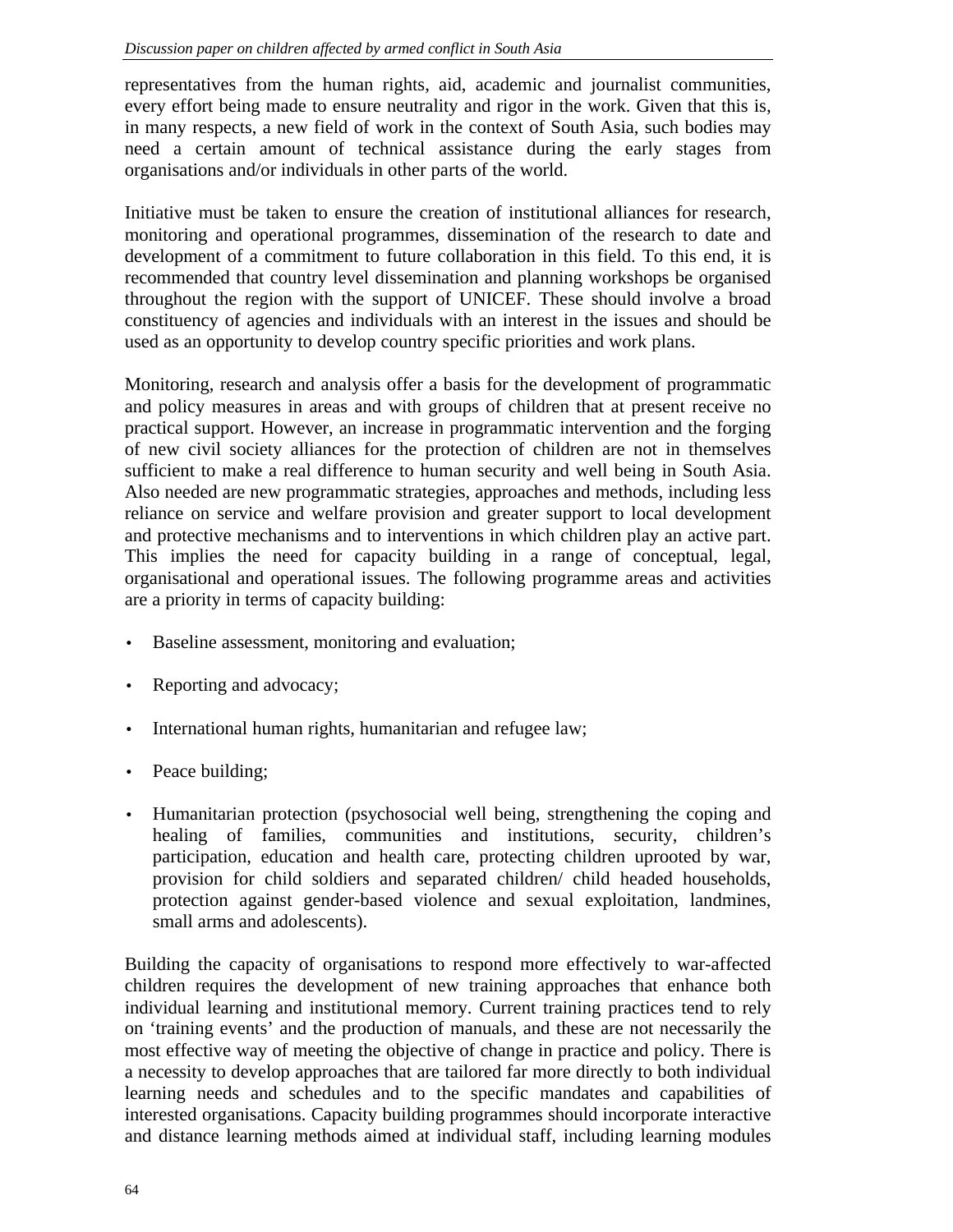and materials made available through CD Rom and the internet, together with measures that allow for broader organisational reflection and change. Organisational and policy development may in some cases require changes not merely in systems, structures, and procedures but in an organisation's mission and mandate.

For any advances to be made in South Asia in the prevention of armed conflict and displacement, or the protection and care of children thereby affected, considerable effort must be made to engage directly with governments, specifically in the following matters:

- They must be encouraged to acknowledge conflict where it exists and helped to understand the full consequences nationally and locally and for children in particular.
- They must be convinced of the importance of ratifying and implementing all the relevant instruments of international law, which, in turn, implies the need for much improvement in leadership, governance and accountability to the citizenry.
- They should be reminded of their obligation under international law to ensure agreed standards of child protection and equitable access to services, development and other measures for all sectors of the population, including those in conflict zones.
- Greater equity in the division of resources and power is a major priority, implying the introduction of a range of redistributive mechanisms and the monitoring and assessment of economic and development policies for their impact on minority communities.

This is not to suggest that the state should be expected to cover all the needs of waraffected populations. It does mean, however, that greater effort should be made than at present to convince governments to allocate funds to the social sector and to civilian protection rather than to issues of national security. It also implies that nongovernmental bodies must be given unimpeded access to all civilian groups, regardless of ethnic, religious or other social status. Finally, given that the widespread impunity enjoyed by perpetrators of violence of many forms in South Asia is a major factor in the perpetuation and escalation of conflict, effort must be made to bring this situation to an end. Considerable effort is needed to encourage governments to improve systems of law enforcement and justice and bring an end to impunity for the perpetrators of violence generally and violations of children's rights more specifically.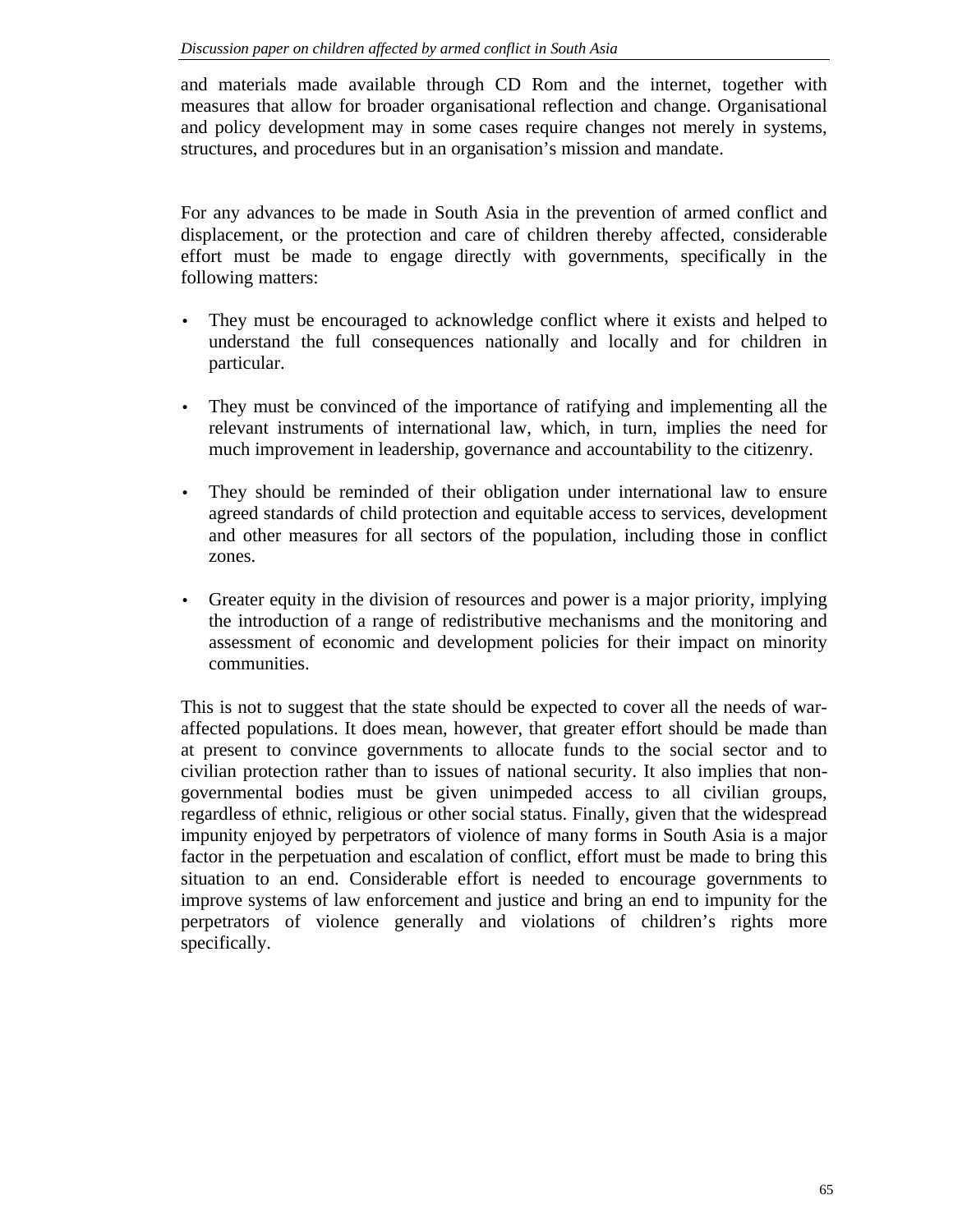## **Appendix 1: Current Knowledge About CAAC in South Asia**

Partly due to the political nature of the issues and the practical difficulties of conducting research in a war zone, and partly because of a general lack of prioritisation of CAAC in South Asia, there is a grave shortage of reliable information on the subject. Data on the impacts of armed conflict on children and their families are particularly weak, much of the existing research having focused on political and military events, macro-level impacts and other such topics. Additional reasons for data shortcomings include:

**Lack of official acknowledgement of conflict**. In some countries, government has refused to admit to the problem of conflict, because they may be unwilling to expose their own internal instabilities, which would court the attention of the international community. This makes any investigation of the subject extremely difficult.

**Data bias.** There have been some studies of war-affected children, particularly in Afghanistan and Sri Lanka. However, while these may provide information on warcasualties, with a few exceptions, most other topics and issues concerning children are very poorly reported. Many of the effects of conflict are little understood (for example, the link with early marriage or trafficking of both boys and girls). Consequently, research information tends to concentrate on topics such as child recruitment that are better known, thus seriously distorting knowledge and hence policy and programme priorities in relation to CAAC.

**Lack of disaggregation.** In some countries, such as Afghanistan, national systems of data collection are simply not in existence. Elsewhere in South Asia, national social and economic statistics are very little disaggregated, whether by geographic criteria, or by population group, age or sex. This makes it impossible to discern the links between conflict and the wider nutritional, health, educational or economic condition of specific populations, age groups and genders. A good example of this comes from Sri Lanka where the deterioration in children's health in the north and east of the island is generally concealed within impressive national statistics on basic health indicators, such as maternal and under five mortality. However, the scant data that do exist show, for example, that in 1996 the maternal mortality rate in Kilinochchi District in northern Sri Lanka was more than six times higher than the national average.<sup>89</sup>

**Poor systems of registration.** Due to an overall lack of specificity in reporting and registration, the particular impacts of conflict on children are often overlooked. This can be illustrated again by the case of Sri Lanka, where hospitals admittances are commonly recorded by symptom rather than by cause. For instance, the category 'bone fracture' is used to cover injuries which may be caused by anything from an everyday accident to a severe beating by military personnel. As a consequence it is extremely difficult to discern the number of child casualties of conflict and the kinds of injuries sustained.

**Sentinel and household surveys.** There have been important efforts in recent years to improve the degree of data disaggregation in South Asia through sentinel and household surveys. However, these seldom provide conflict-specific data. Indeed, areas affected by conflict are sometimes excluded from such studies, precisely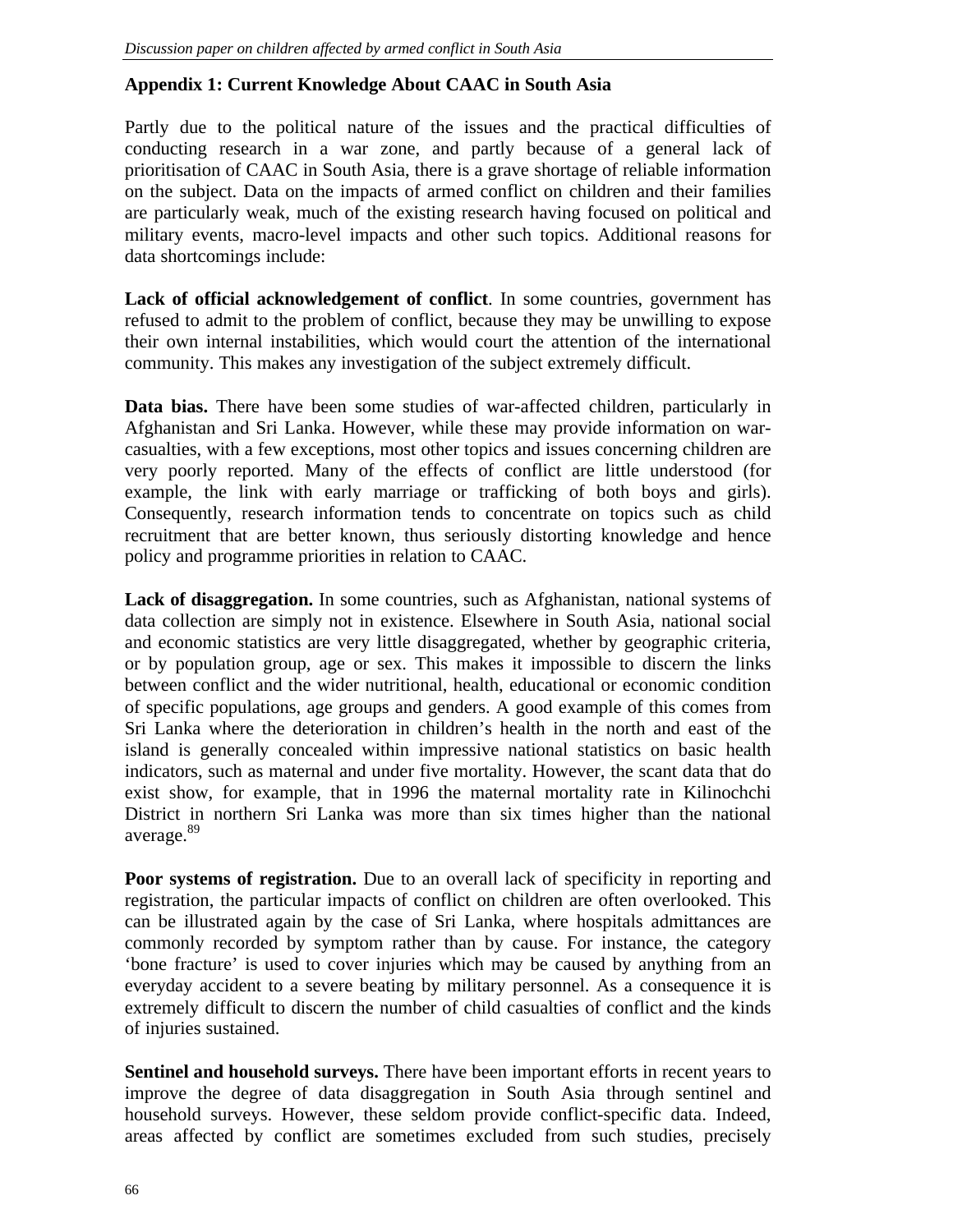because data collection is difficult in these areas. Even when populations involved in conflict are included, they tend to be combined with other population groups, so that their specific condition and circumstances are obscured.

**Sensitivity of certain issues.** Uncovering information on certain specific issues, - for example violations against the person such as torture, extra-judicial killings, or sexual violence - is extremely difficult at the best of times, and all the more so in a volatile political climate. One of the obstacles is that many of these incidents occur in secret locations where there are no witnesses. Another problem has to do with systems of registration. For example, incidents that are essentially political in origin are often registered officially as criminal and seldom do records mention the age of those involved, which generally leads to under-reporting of violations against children. Work of this nature requires the slow and careful building of trust, alongside painstaking information gathering and cross checking. In the time available, the authors of the present report were unable to obtain much information on these kinds of subjects. Further research on these issues is very much needed.

**Politicised information.** During conflict, most information becomes highly politicised and therefore needs careful validation. Official figures concerning numbers of registered refugees for example, are subject to manipulation and misinterpretation. In Bhutan, even basic demographic data (such as census figures) is unavailable.

**Lack of comparability of small-scale, qualitative studies.** Many of the existing studies of CAAC are small-scale and qualitative, utilising concepts and criteria that are unique and hence cannot be employed to make comparisons with others. Definitions and understandings of key terms such as 'psychosocial', for example, vary widely.

**Lack of longitudinal data.** Data collection covers a location / population for the entire period pre-, during and post-conflict only in a few cases and in relation to a limited range of issues. Where such research has occurred, methodology has commonly been inconsistent.

• **Limitations of existing indices.** The indices commonly used by UNICEF, UNDP and other organisations to demonstrate poverty, health, nutrition and educational levels are not, in themselves, sufficient to identify the effects of conflict on children and may be misleading. This is partly due to the fact that the causal relationship between, for example, conflict and under five mortality is far from clear and cannot be assumed in all cases. More fundamentally however, it is necessary to question whether such indices genuinely capture the range of ways in which children's lives are affected. Using the common indices it is not possible, for instance, to identify the psycho-emotional effects of conflict, the incidence of family separation, or the extent to which children may engage in hazardous work / labour, and suffer from harassment, arrest and torture by military personnel. All of these issues are addressed within the CRC.

• **Poor reporting of children's own perceptions and experiences.** Even though participatory research methods and methodologies have been used quite extensively throughout South Asia by a wide range of local and international agencies, the authors of the present report came across only one such study that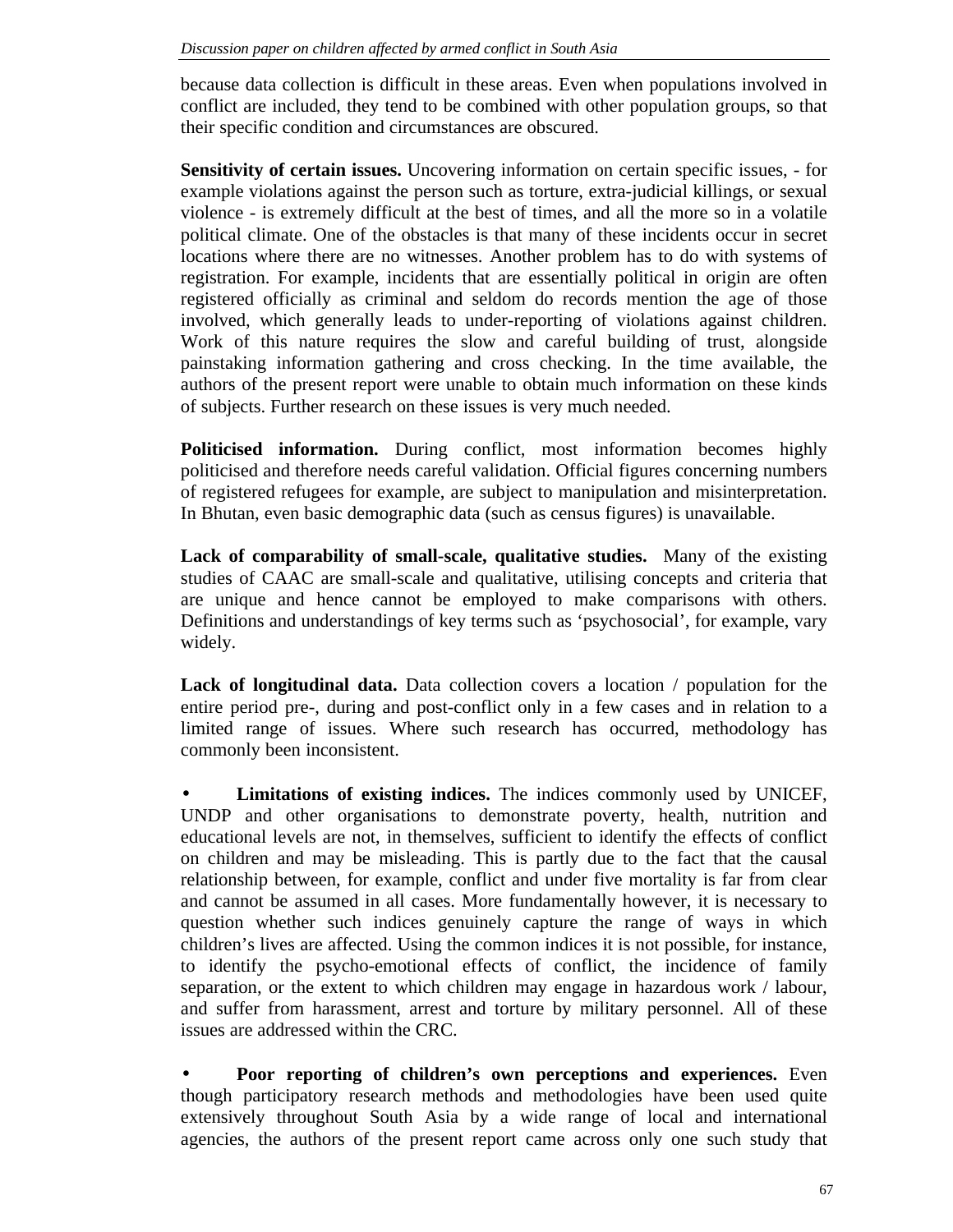focused specifically on war-affected children. In most cases, information on the impacts of war on children is obtained by asking carers, teachers and other adults. For a number of reasons, it is extremely important to learn from children how they understand, experience and respond to conflict. First, children are often far more affected than adults close to them realise, and frequently in ways that adults would not be able to anticipate. Second, children develop their own coping strategies for dealing with conflict and these should be known about and taken into account in the design of policies and programmes. Third, children may have very effective ideas about possible solutions to the problems that confront them in the context of conflict. Finally, the CRC provides that children should be involved in decisions and measures affecting them, not merely as a matter of right, but also because in most cases this serves their best interests. This means that children should play an active part in all research activities that touch their lives, especially baseline assessments, monitoring and evaluation.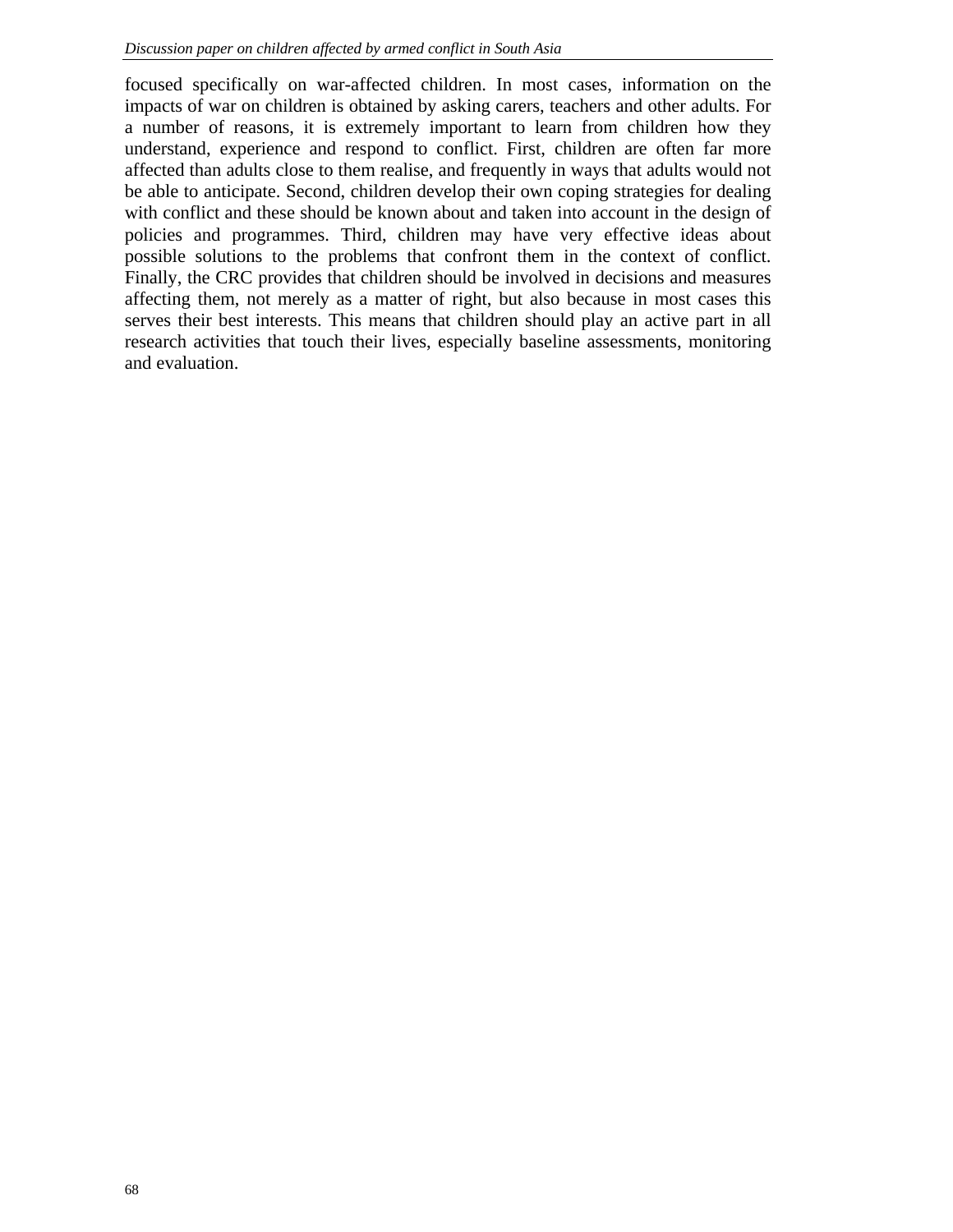#### **SELECTED BIBLIOGRAPHY**

- (1988). Appendix: Data Tables. "Nagaland: Habit, Society and Shifting Cultivation" M. Husain. Delhi.
- (1988). Selected Villages: Demographic Characteristics. "Nagaland: Habit, Society and Shifting Cultivation". M. Husain. Delhi.
- (1996). Primary Education Final Report. Kathmandu, National Planning Commission Secretariat.
- (1997). "Report of the Colloquium on Children and War" Colloquium on Children and War, India International Centre.
- (1997). "Right Age to Pick Up a Gun is 18: Experts" Times of India. New Delhi.
- (1999). "Data Analysis of Children Jaffna District 1998-9" District Monitoring Committee Child Rights, Jaffna.
- (2000). National Report on Follow-up to the World Summit for Children, His Majesty's Government of Nepal.
- (2000). "Teenaged Guerillas in Northeast India" "Children of War" 3.
- (2000). "Voices of Children" Regional NGO Consultations, Mumbai.
- (2001). "Women's Participation in People's War in Nepal" CPN-Maoist. www.maoism.org
- Abrar, C. R., Ed. (2000). "On the Margin Refugees, Migrants and Minorities" Dhaka, Refugee and Migratory Movements Research Unit (RMMRU).
- ActionAid India (2000). "North east regional Strategy Paper 2000-2003."
- ActionAid Pakistan (2000). "Shattered Dreams and Living Nightmares. Situational
- Analysis On Trafficking of Women and Children in Pakistan." Islamabad, ActionAid
- ActionAid.Afghan Refugee Information Network (2000). "Afghanistan Reflections."
- Afghanistan Reflections quarterly publication of the Afghan Refugee Information Network(1).
- Ahart, A. (1998). "Participatory Rapid Appraisal of the Reproductive Health Needs of Afghan Refugees" Save the Children US, Pakistan Afghanistan Field Office.
- AHURA-Bhutan (2000). "Bhutan: a Shangri-la without Human Rights" Jhapa, AHURA-Bhutan.
- Ali, A. (no date)"Tribal Health Research: Issues and Challenges"
- Ali, M. (1994). "Minority Majority Conflict: Contemporary Conflict in Pakistan" S. C. Mohammad, Institute of Secular Studies, Jaipur.
- Ambasht, N. K. (1970). "Whither Tribal Education: A Critical Study of Tribal Education" Delhi, S Chand & Co.
- Ambrose Lurstep, K. S. (no date). "An Insider's View of the Naga Problem"
- Amnesty International (1992). "Bhutan Human Rights Violations against the Nepali-Speaking Population in the South"
- Amnesty International (1994). "Bhutan Forcible Exile"
- Amnesty International (1997). "Nepal Human Rights Violations in the Context of a Maoist ''people's war" "
- Amnesty International (1997). "Sri Lanka Government's Response to Widespread "Disappearances" in Jaffna"
- Amnesty International (1998). "Bhutan- crack-down on "anti-nationals" in the east"
- Amnesty International (1998). "Children in South Asia, Securing Their Rights"
- Amnesty International (1999). "Nepal Human Rights at a Turning Point?"
- Amnesty International (1999). "Report of high-level mission to Bhutan"
- Amnesty International (1999). "Sri Lanka Torture in Custody"
- Amnesty International (2000). "Bangladesh Human Rights in the Chittagong Hill Tracts"
- Amnesty International (2000). "Nationality, Expulsion, Statelessness and the Right to Return"
- Amnesty International (2000). "Nepal Human Rights and Security"
- Amnesty International (2001). "Nepal- Make Torture a Crime"
- Amnesty International (2000). "Amnesty International Report 2000: India"
- Anselmo, J. (1994). ""After the War? I would like to work in a Sweet Factory"." International Children's Rights Monitor 11(4): 12-13.
- Arole, M. (1998). "Religion and Rights of Children and Women in South Asia" Kathmandu, UNICEF-ROSA.
- Arunatilake, A. et. al. (1999). "The Economic Cost of the War in Sri Lanka" Colombo, Institute of Policy Studies.
- Aschiana Child Centre (1999). Annual Report 1999, Aschiana Child Centre.
- Aslam Shah, M. (1994). Social Pathology of Violence. "Contemporary Conflict in Pakistan" S. C. Mohammad, Institute of Secular Studies, Jaipur.
- Awan, S. A. & A. A. Khan (1992). "Child Labour in Carpet Weaving Industry in Punjab" UNICEF.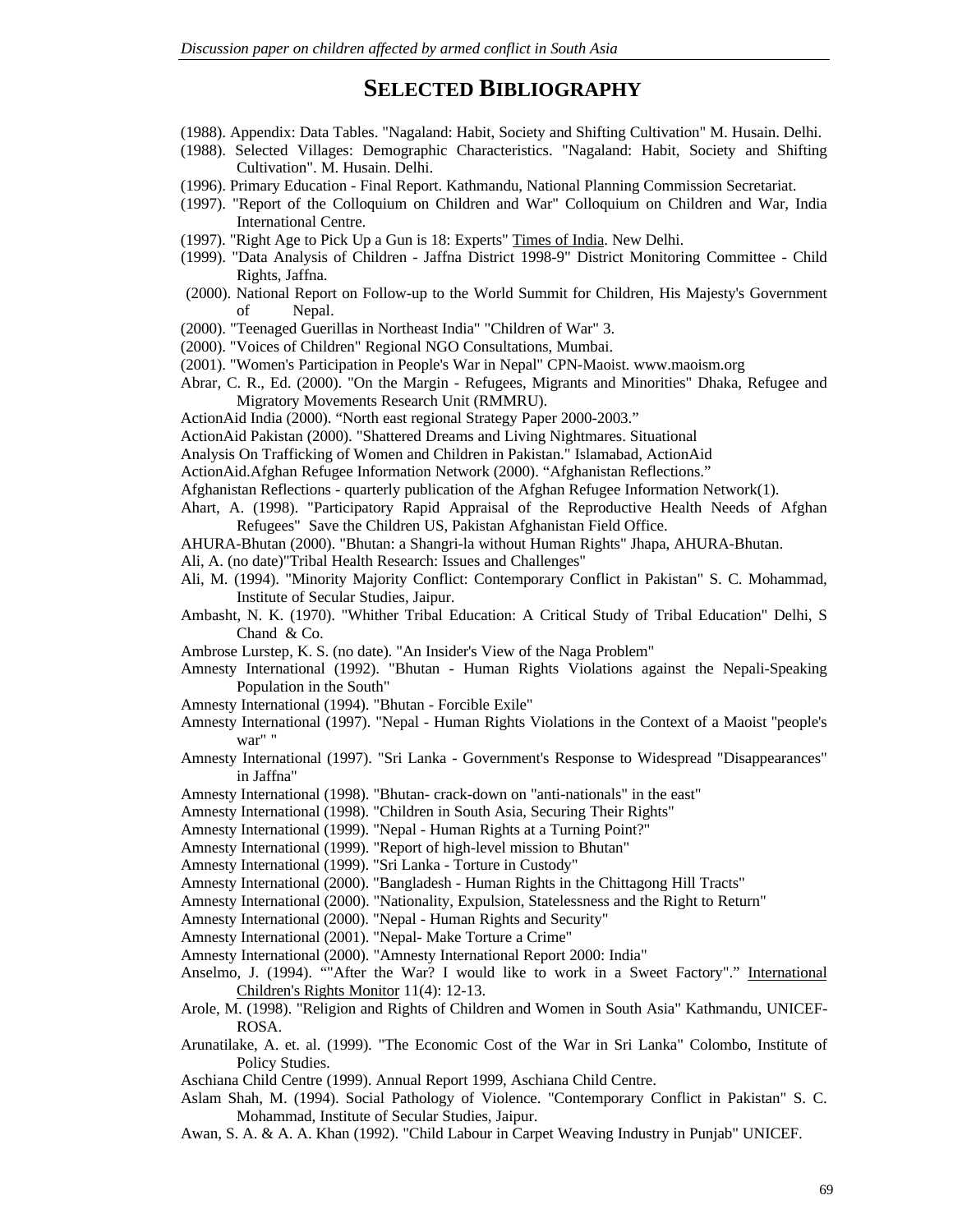Azerbaijani-Moghadam, S. & Women's Commission for Refugee Women and Children (2001). Report on Interviews with Returnee Women and Girls in Herat Province, Afghanistan.

Banerjee, D., ed. (2000). "South Asia at Gun Point - Small Arms & Light Weapons Proliferation" Colombo, Regional Centre for Strategic Studies.

Bareh, H. M. (2001). "Encyclopaedia of North-East India: Assam" New Delhi, Mittal Publications.

Baron, N. (1994). "Report of Psycho-Social Needs Assessment" International Federation of Red Cross.

Barron, J. (1985). "Trained as a Terrorist - At Age Nine" Readers Digest.

- BBS, U., SURCH (1999). "Situation of Tribal Women and Children in Bangladesh: Evidence from Multiple Indicator Cluster Surveys 1994-1998" Dhaka.
- Becker, D. & M. Kelly (2000). "Rapid Nutrition Survey of Internally Displaced Children under Five in Camps Jaffna" Sri Lanka, MSF.
- Bhalotra, S. (1999). "Poverty and Child Work in Rural Pakistan" Children Work and Education IREWOC Workshop, Amsterdam.
- Bhaumik, S., Guhathakurta M, Chowdhury S B R, (Eds.) (1997). "Living on the Edge: Essays on the Chittagong Hill Tracts" Dhaka.
- Bhavan, S. P. (1999). National Human Rights Commission Annual Report 1997-1998. New Delhi, National Human Rights Commission.
- Bhavan, S. P. (2000). National Human Rights Commission Annual Report 1998-1999. New Delhi, National Human Rights Commission.
- Bhutanese Refugee Support Group (2000). "NGO Response to Initial State Party Report: Bhutan under the Convention on the Rights of the Child" Bhutanese Refugee Support Group, Ireland & UK.
- Bose, A. and UNICEF India Country Office (2000). "Jammu and Kashmir Focus on Women and Children. A Statistical Profile"
- British Broadcasting Corporation, Media Action International, et al. (2000). "Our World Our Future. Radio Education for Afghan Children"
- Bukhari, F. (no date). "A Pilot Study About The Situation of Child Workers Among Hanjis" Ladakh, Save the Children Fund UK (North West India Zone).
- Bush, K. (2000). "Stolen Childhood: The Impact of Militarized Violence on Children in Sri Lanka" CIDA / SAP.
- CASS (2000). National Youth Survey Overview Report, Sri Lanka 2000, Centre for Anthropological and Sociological Studies, University of Colombo (CASS) / South Asia Institute.
- CCA (1996). Report of the Seminar on the Rights of the Child in Afghanistan.Centre for Organisation Research and Education (2001). Summary of CORE Activities. Imphal.
- Centre for Policy Dialogue and UNFPA (2000). "Impact of Development Programmes on Environment and Demographic Phenomena of the Ethnic Minorities of the Chittagong Hill Tracts"
- Centre for Social Development (1999). "Responses for Future Generations. Options and Challenges" Manipur.
- Chandran, S. J.& M. Joseph (2001). "Lethal Fields Landmines & IEDs in South Asia" New Delhi, Landmine Monitor.
- Chandrasekharan, N. S. "Dalit Jurisprudence: Legal Basis." Journal of the Indian Law Institute 28(3).

Changkakoti (no date). "Impact of Conflict and Insurgency on Children in Assam"

- Chase, R. (2000). "The Butterfly Garden, Batticaloa, Sri Lanka" Sri Lanka Canada Development Fund / Primates World Relief and Development Fund.
- Chase, R. (1999). "Mental Health Initiatives as Peace Initiatives in Sri Lankan School Children Affected by Armed Conflict." Medicine, Conflict and Survival 15: 375-390.
- Chaudhuri, B. and S. Chaudhuri (1982). "On Some Tribal Problems" Tribal Development in India.
- Children in Crisis (1999). Annual Report 1998-9, Children in Crisis.

Children of War (2000). "Teenage Guerillas in Northeast India" Save the Children Sweden.

ChildWar (2000). ChildWar: Afghanistan, ChildWar.

- Chittagong Hill Tracts Commission (2000). "Life is Not Ours: Land and Human Rights in the Chittagong Hill Tracts"
- CIET International (1995). "The Social Cost of Land Mines in Four Countries: Afghanistan, Bosnia, Cambodia and Mozambique" CIET International.
- Coalition Against the Use of Child Soldiers (2000). "The Use of Children As Soldiers in the Asia Pacific" India Country Report.
- Corbridge, S. (1982). "Industrial Development in Tribal India: The Case of the Iron Ore Mining Industry in Singhbhum District, c1900-1960" Fourth World Dynamics. N. Sengupta. Delhi.
- Corrie, B. P. (1990). "Accountability in Indian Economic Development: Dalit and Tribal Children" Concordia College, Minnesota, USA.
- CRC (1998). The Alternate Report: India. New Delhi, The Convention on the Rights of the Child.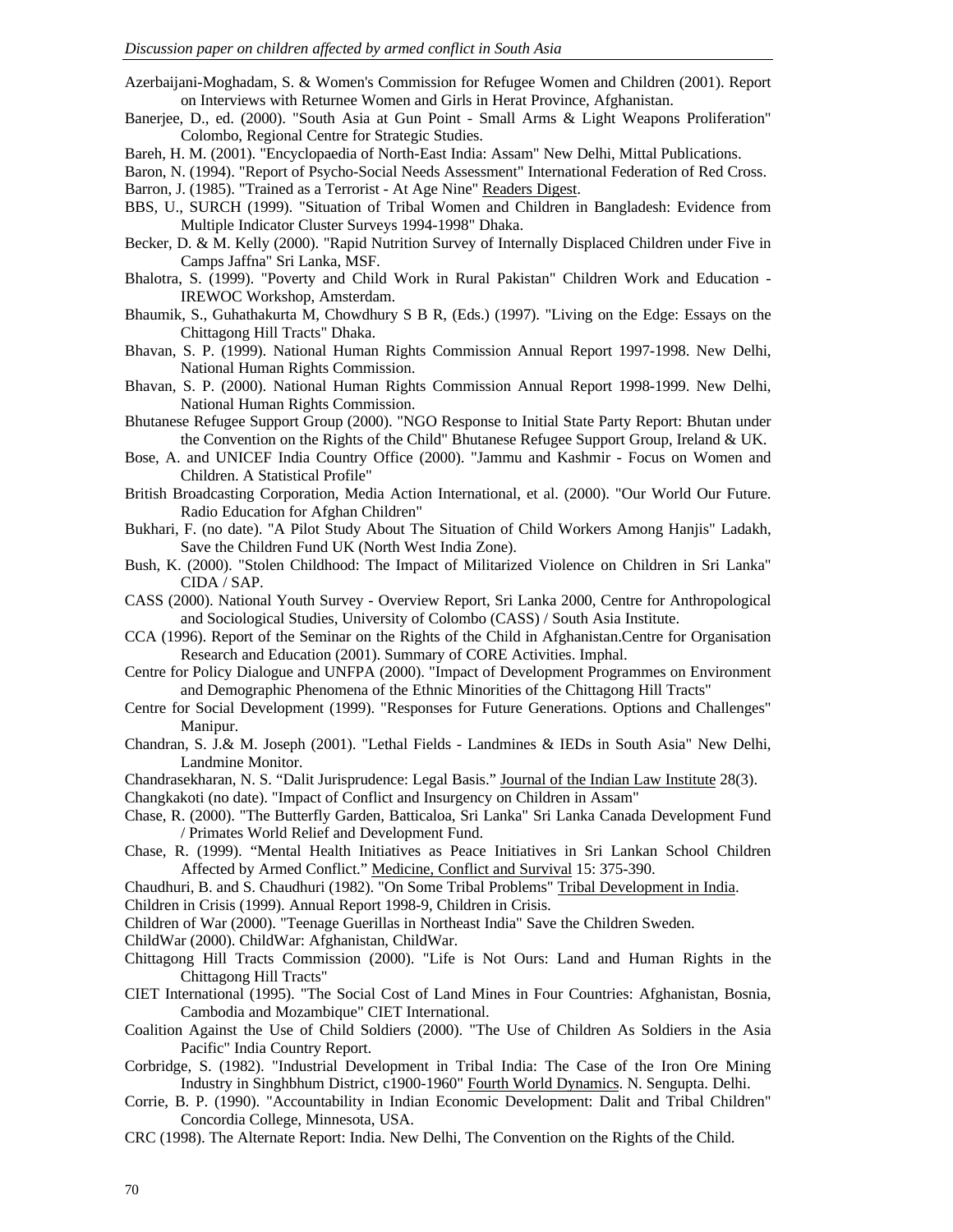- CRC (2000). "Concluding Observations of the Committee on the Rights of the Child: India" Committee on the Rights of the Child, 23rd session.
- Cross, P. (1991). "Kashmiri Carpet Children: Exploited Village Weavers" London, Anti-Slavery International.
- CWIN (2001). "The State of the Rights of the Child in Nepal" Kathmandu, CWIN.
- Dabla, B. (2000). "Suicides in the Kashmir Valley 1999 2000" Department of Sociology, University of Kashmir.
- Dabla, B. and Save the Children UK North West India Zone (1999). Report on the Research Project on Impact of Conflict Situation on Women and Children.
- Dabla, B. A. (1999). "Impact of Conflict Situation on Women and Children in Kashmir" SCF North-West India**:** 79.
- Dalit Liberation Education Trust (1988). Dalit Liberation Education Trust Report 1985-88.
- Dalit Panther Emancipation of Bonded Labour in Unorganised Sector (no date) The New Stance of Dalit Panther Programme in North India.
- Das, K. and A. K. Ghosh (1986). "Child Health Care: A Study on the Santhals of Bihar" Tribal Health: Socio-Cultural Dimensions. B. Chaudhuri.
- Das, V. (1992). Our Work to Cry: Your Work to Listen. "Mirrors of Violence. Communities, Riots and Survivors in South East Asia" New Delhi, Oxford University Press.
- Dasgapta, A. (no date). "A View from Northeast India.".
- Dayal, A. (1991). "Human Rights in India"
- De Jong, K. (2000). "Kashmir. Heaven on Earth? Psycological Consequences of a Chronic Emergency" MSF - Holland.
- de Sales, A. (2000). "The Kham Magar Country, Nepal: Between Ethnic Claims and Maoism." European Bulletin of Himalayan Research(19): 41-71.
- De Sarkar, D. (2000). "Children Conflict: Children Severely Traumatised in Afghanistan" IPS.
- de Silva, H. (2000)." Sri Lanka" B. Schwartz-Kenney et. al. (eds) "Child Abuse: A Global View" London, Greenwood Press.
- Deccan Herald (1989). "Lambanis Take Out Procession" Deccan Herald, Bangalore. Bangalore.
- Drucker, D. (1993). "The Social Work Profession in Asia: Look Homeward 1968-1993." The Indian Journal of Social Work.
- D'Souza, H. (1988). The Emergent Self of Nagaland "Nagaland: Habit, Society and Shifting Cultivation" M. Husain. Delhi.
- Economist (1994). "Free Trade or Foul?" The Economist**:** 13-16.
- Ekstrom, M., H. D. Petersen, et al. (1994). "Torture Continues in Indian Held Kashmir: Report on a Mission to Refugee Camps in Pakistani Held Kashmir" Physicians for Human Rights Denmark,.
- Evans, A. (2000). "The Kashmir Insurgency: As Bad As it Gets." Small Wars and Insurgencies 11(1): 69.
- Fatemi, S., M. Mohsin Gilani, et al. (2000). "The State of Pakistan's Children" Islamabad, SPARC.
- Federation of North East Journalists and UNICEF (2000). "Backgrounder on the Impact of Insurgency and Conflict on Children.".
- Fernandez, W. (1984). "And in the Forest, Indians." NPN(10 July 1984).
- Fielden, M. and S. Azerbaijani-Moghadam (2000). "Inter-Agency Task Force Study on Decree and Its Implications: Female Employment in Afghanistan: A Study of Decree #8"
- Fuchs, S. (1973). Tribal Welfare in India "The Aboriginal Tribes of India" London, Macmillan.
- Gaborieau, M. (1985). "From Al-Beruni to Jinnah Idiom, Ritual and Ideology of the Hindu-Muslim Confrontation in South Asia." Anthropology Today 1(3).
- Gain, P., Ed. (1998). "Bangladesh: Land, Forest and Forest People" Dhaka, Society for Environment and Human Development (SEHD).
- Gain, P., Ed. (2000). "The Chittagong Hill Tracts: Life and Nature at Risk" Society for Environment and Human Development (SEHD).
- Gathia, J. (1989). "Shalimar Bagh Torture of Children and the Cover-up" Delhi, People's Union for Democratic Rights.
- Ghosh, S. (2001). "Frontier Travails. Northeast: The Politics of a Mess" New Delhi, Macmillan India Limited.
- Goodhand, J. (1998). "Wanni Report" Oxfam.
- Goodhand, J. (2000). "Aid, Conflict and Peace building in Sri Lanka" DfID.
- Goodhand, J. (2000). "Children and Women of Afghanistan"
- Goodhand, J. (2000). "From Holy War to Opium War? a case study of the opium economy in North Eastern Afghanistan." Central Asian Survey 2(19): 265-280.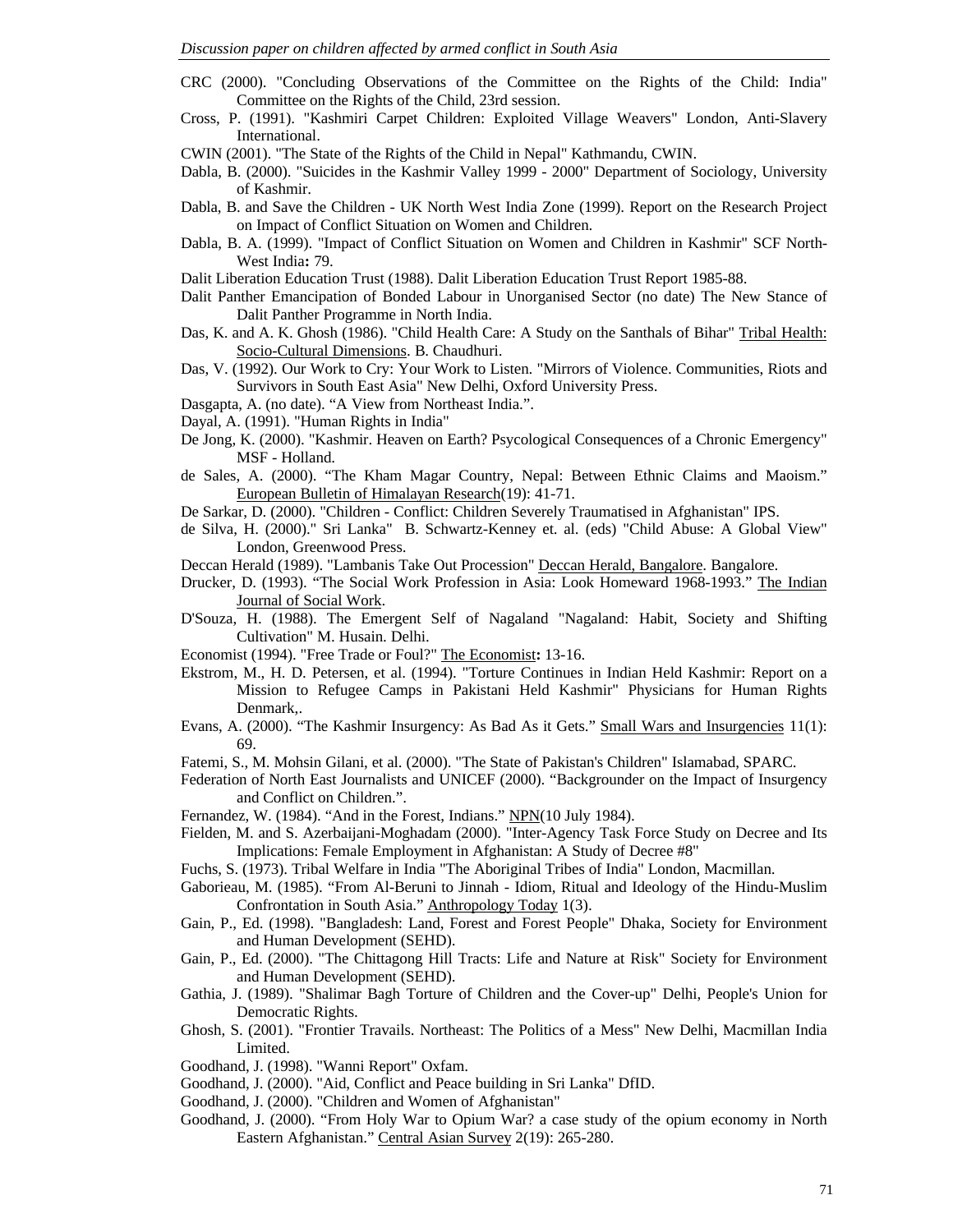Goodhand, J. (2000). "Nepal - Conflict Assessment" INTRAC.

- Goodhand, J "Peter Dancing with the Prince: an analysis of indigenous NGO survival strategies in the Afghan conflict and the implications for donors" 21**????**
- Goodhand, J. et. al. (2000). "NGOs and Peace Building: Sri Lanka Study" DfID.
- Goodhand, J. et. al. (2000). "Social Capital and the political economy of violence: a case study of Sri Lanka." Disasters 24(4).
- Gopujkar, P. V. and V. S. Dholo (1982). "A Summary of the Study of Working Children in a Tribal Area in Maharashtra" Seminar on Child Labour and Health (Unit for Child and Youth Research, Tata Institute of Social Sciences and World Health Organization), Tata Institute of Social Sciences, Bombay.
- Government of Manipur (1996). State Plan of Action for Children, Department of Social Welfare, Government of Manipur.
- Gulati, L. (1987). "Coping with Male Migration." Economic and Political Weekly(October 31 1987).
- Gunaratna, R. (2000). Sources of Arms Supplies to the LTTE. "South Asia at Gun Point Small Arms and Light Weapons Proliferation" D. Banerjee (ed) Colombo, RCSS
- Gupta, L. (1997). "Psychosocial Assessment of Children Exposed to War Related Violence in Kabul" Kabul, UNICEF.
- Gurpreet, N. (2000). "Ostracised, Orphans of Punjab Militants Take to Drugs" Hindustan Times.
- Haroon, A. (1994). Social Attitudes and Women. "Contemporary Conflict in Pakistan" Jaipur, Institute of Secular Studies,
- Harvard School of Public Health (2001). "Setting Priorities for Preventive Action in Nepal" Online.
- Hazarika, S. (1995). "Strangers of the Mist. Tales of War and Peace from India's Northeast" New Delhi, Penguin Books.
- HealthNet International (1999). HealthNet Annual Report.
- Helsinki Watch and Asia Watch (1986). "To Win the Children: Afghanistan's Other War"
- Helsinki Watch (1985). "To die in Afghanistan a supplement to Tears, Blood and Cries Human Rights in Afghanistan since the Invasion 1979-1984" New York / Washington, Helsinki Watch / Asia Watch.
- Herath, A. (1995). "A Critical Evaluation of the Education for Conflict Resolution Project." Colombo, UNICEF
- Hingorani, R. C. (no date). "Children and War" New Delhi, Peace and Human Right Bureau,
- Hiro, D. (no date) "The Adivasis: The 'Scheduled Tribes' of India" World Minorities**:** 1-3.
- Ho, C. (1988). "Especially Disadvantaged Children in India: a literature survey" unpublished report. Oxford.
- Hoftun, M. et. al. (1999). "People, Politics and Ideology Democracy and Social Change in Nepal" Kathmandu, Mandala Book Point.
- Human Rights Commission of Pakistan (2000). "State of Human Rights in 1999" Lahore, Human Rights Commission of Pakistan.
- Human Rights Watch (1994). "The Supply of Weapons in Punjab and Kashmir"
- Human Rights Watch (1996). "India's Secret army in Kashmir. New Patterns of Abuse Emerge in the Conflict." Human Rights Watch Report 8(4).
- Human Rights Watch (1999). "Broken People. Caste Violence Against India's Untouchables" New York,
- Human Rights Watch (1999). "The Enron Corporation Corporate Complicity in Human Rights Violations" New York,
- Human Rights Watch (1999). "India's Secret Army in Kashmir New Patterns of Abuse Emerge in Conflict"
- Human Rights Watch (2000). "Burmese Refugees in Bangladesh: Still No Durable Solution"
- Human Survival and Development (2000). Progress Report for the Period June-October 2000. Islamabad.
- Human Survival and Development (2001). An Overview of Response Plans for the Federally Administered Tribal Areas, Human Survival and Development,.
- Hussain, A. (no date). "The Karachi Riots of December 1986: Crisis of State and Civil Society in Pakistan."
- Hussain, M. (2000). "Identity Movements and Internal Displacement in the North-East." Economic and Political Weekly.
- Hutt, M. (ed) (1994) "Bhutan: Perspectives on conflict and dissent" Gartmore: Kiscadale Asia Research Series No. 4
- ICASA (2001). "Small Arms Proliferation: Threat to Internal Security and World Peace" New Delhi, ICASA.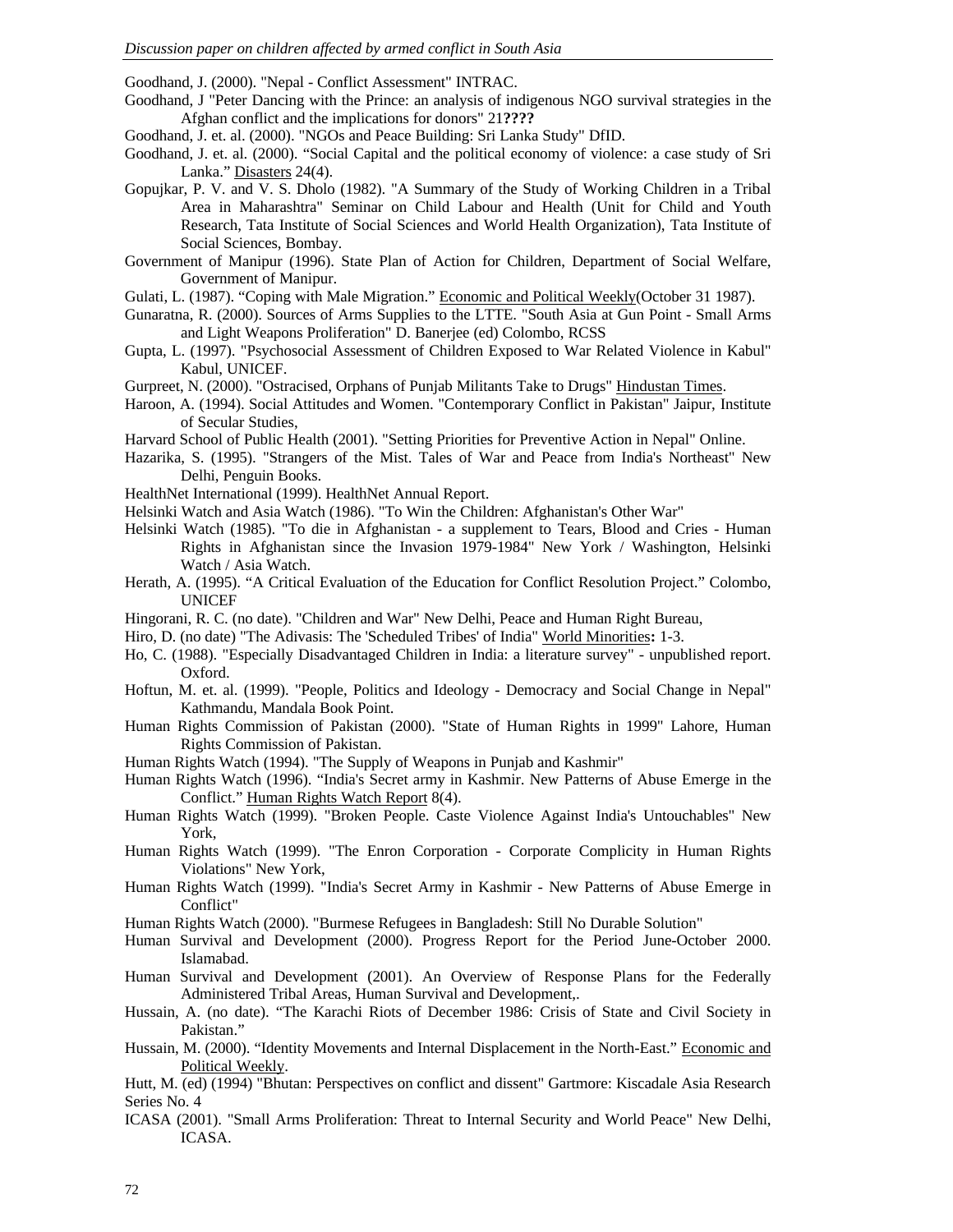- ICDS (2000). Directory of ICDS Projects. New Delhi, Department of Women and Child Development, Ministry of Human Resource Development, Government of India.
- ICITIP (1987). Presentation by The Indigenous Tribal People of India to the United Nations Working Group on Indigenous Populations. United Nations Working Group on Indigenous Populations, Geneva.
- ICJ (1982). Situation of Tribals in the Indian Sub-continent.
- IIPS (2000). National Family Health Survey 1998-99 India. Mumbai, International Institute for Population Sciences.
- ILO (1988). "Combating Child Labour -Special Issues." ILO Information 24(3).
- Images Asia (1999). "Trafficked from Hell to Hades: The Plight of Rohingya Women from Burma trafficked to Pakistan"
- Impact International (1987). "Focus on India Genocide Instalments: Muslim Killing as an Instrument of Policy." Impact International(12-25 June 1987).
- INASIA (1999). "A Directory of Child-Focused Activities in Sri Lanka" Colombo, INASIA / SCN.
- INASIA (2000). "Relevance and Expression of Child Rights in Contemporary Sri Lanka a set of 15 exploratory, micro-level, sociological studies" Colombo, INASIA / SCN.
- INSEC (2000). "Human Rights Yearbook" Kathmandu, INSEC.
- INSEC (2001). "Human Rights Yearbook" Kathmandu, INSEC.
- IPC (2001). Press Kit for the Promotion of Women's Rights.
- Iyer, V. K. (1984). "Justice in words and Injustice in Deeds for the Depressed Classes"
- Jahangir, A. (2000). "Civil and Political Rights, Including Questions of Disappearances and Summary Executions [Nepal]- Report of the Special Rapporteur" UNESCO / UNHCHR.
- Jammu & Kashmir Yateem Trust (1998). ""27th" Year of Trust" Srinagar, Jammu and Kashmir Yateem Trust
- Jareg, E. (1988). Report on Consultancy Visit to Sri Lanka, Redd Barna.
- Jareg, E. (1989). Report on Consultancy Visit to Sri Lanka, Redd Barna.
- Jareg, E. (1991). Report on Consultancy Visit to Sri Lanka, Redd Barna.
- Jareg, E. (1992). Report on Consultancy Visit to Sri Lanka, Redd Barna.
- Jareg, E. (1994). Report on Consultancy Visit to Sri Lanka, Redd Barna.
- Jayaraman, R. (1981). "Caste and Class: Dynamics of Social Inequality in Indian Society"
- Jayratha, S. (2001). Trauma Reactions in Jammu and Kashmir A Multi-Dimensional Approach.
- Jetley, S. (1987). "Impact of Male Migration on Rural Females." Economic and Political Weekly (October 31 1987).
- John, A. (2000). "Potential for Militancy among Bhutanese Refugee Youth" Colombo, RCSS
- Johnson, V. et. al. (1996). "Listening to Smaller Voices: children in an environment of change" ActionAid.
- Jones, S. (1978). "Tribal Underdevelopment in India." Development and Change 9: 41-70.
- Kalven, J. (no date) "The Kashmiri" World Minorities**:** 96...
- Kamal, S. & S. Khan (1992). "Afghan Refugees in Karachi: A Preliminary Exploration" UNHCR Raasta Development Consultants.
- Kamra, A. J. (2000). "The Prolonged Partition and its Pogroms Testimonies on Violence Against Hindus in East Bengal 1946-64" New Delhi, Voice of India.
- Kananaikil, J. (1983). "Christians of Scheduled Caste Origin"
- Kananaikil, J. (1983). "Scheduled Castes and the Struggle Against Inequality"
- Kananaikil, J. (1986). "Scheduled Castes in Search of Justice Part One: Knocking at the Door of the Lok Sabha"
- Kananaikil, J. (1988). "Scheduled Castes and the Law." Legal News and Views 2(12).
- Kanitkar, A. (1992). "Caste Discrimination in Marathwada" College of Social Work.
- Karve, I. (1988). "Study of Caste Society in India." Indian Journal of Social Research 29(1).
- Khan, A. (1998). "An Outbreak of Dissociative Trance Disorder in A School." JK Practitioner 2(1): 22.
- Khan, M. A. (1980). "Scheduled Castes and their Status in India" Delhi.
- Khosla, D. (no date) "Pangs of Change Amid Imponderables: Social Change Mirrored through the Consciousness of Children"
- Knowles, M. (1989). Report on The International Conference on IndoChinese Refugees and its Aftermath, Geneva.
- Kotval, I. (1984). "Migrant Children From Village to City, Street to School." Future(9).
- Kulkarni, S. (1987). "Forest Legislation and Tribals Comments on Forest Policy Resolution." Economic and Political Weekly (12 December 1987): 2143.
- Kumar, P. and R. Dagar (1999). "Victims of Militancy Annexure" Chandigarh, Institute for Development and Communication.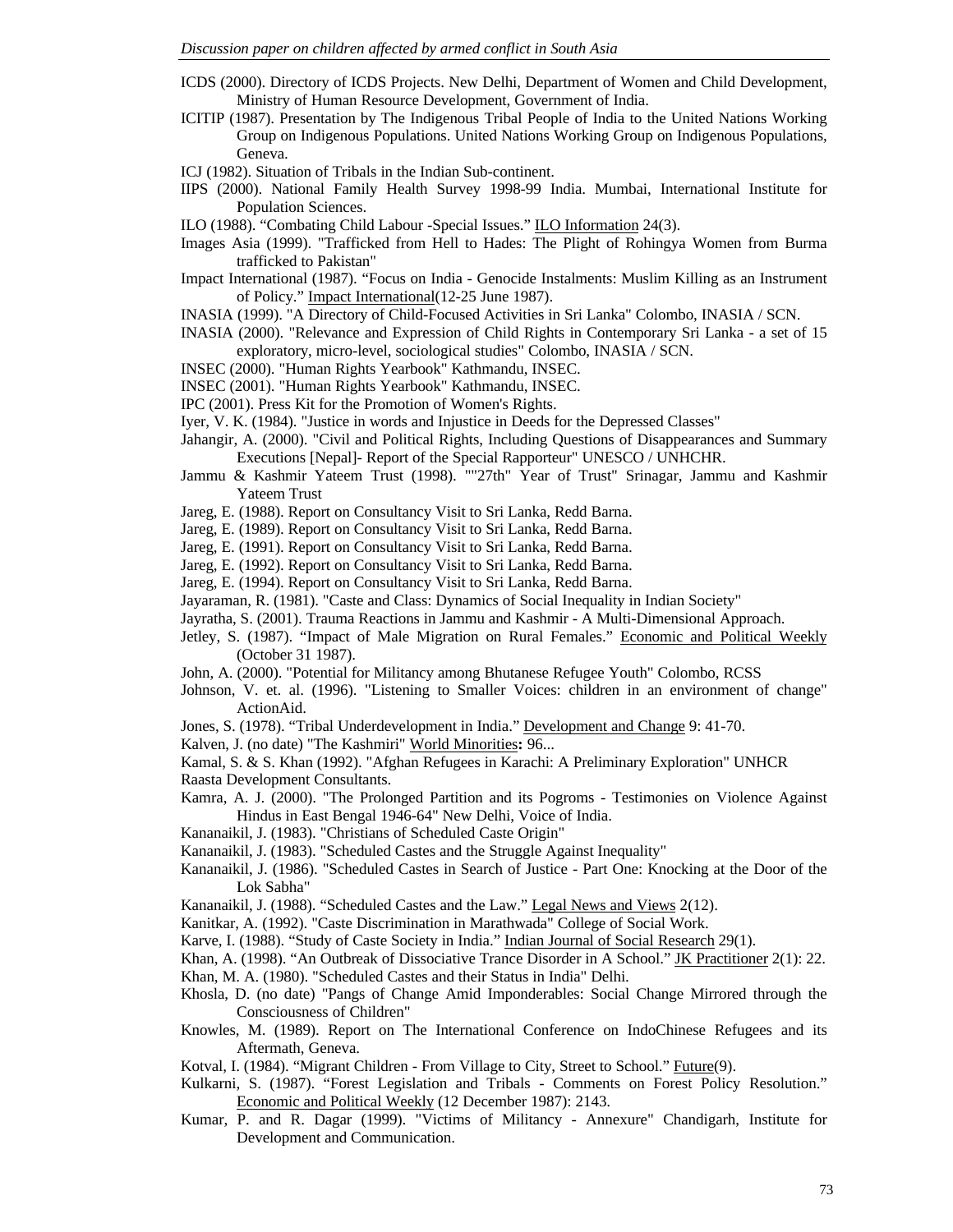Lang, B. (no date) "India's Muslims" World Minorities.

- Lewis, E. (1998). "Removing the Child from the War and the War from the Child" London, LSE.
- Lorenz, K. (2000). Documentation of Activities Related to Conflict Management in Sri Lanka. Colombo, GTZ / South Asia Institute.
- Madhosh, A. G. (2000). "Effects of Mental Stress on Health in Kashmir Valley: Paradise in Trauma?" Srinagar, University of Kashmir.
- Majumdai, D. S. (1978). "Rural Migrants in an Urban Setting" Hindustan.
- Malik, S. (no date). "Domestic Production, Illegal Manufacture and Leakage of Small Arms, A Case Study of Pakistan.".
- Manchanda, R. (1999). "Empowerment with a Twist" The Hindu. New Delhi.
- Manohar, K. M., S. K. Rao, et al. (1983). "Socio-Economic Status of Indian Women" M. Manshaw.
- Marack, C. (1994). Review of the Bhutanese Refugee Health Programme Jhapa District, Nepal, SCF-UK.
- Margoob, M. (1995). "Depressive Disorders in Kashmir." JK Practitioner 2(1): 22.
- Margoob, M. (1996). "The Pattern of Child Psychiatric Disorders in Kashmir." JK Practitioner 3(4): 233-236.
- Margoob, M., M. Aslam, et al. (1997). "A Study of Suicide Attempts in the Kashmir Valley over the Past Six Months (April - September 1997)." Indian Psychiatric North Zone.
- Margoob, M. and K. S. Dutta (1988). "10-15 Years Retrospective Study of 50 Patients of MDP for Seasonal Variations." Indian Journal of Psychiatry 30(3): 253-256.
- Margoob, M. and K. S. Dutta (1993). "Drug Abuse in Kashmir Experience from a Psychiatric Diseases Hospital." Indian Journal of Psychiatry 35(3): 163-165.
- Margoob, M., M. Maqbool, et al. (1997). "A Comparative Study of Patient Profile in General Hospital Psychiatric Clinic; Private Psychiatric Clinic and Psychiatric Disease Hospital OPD Settings." Indian Psychiatric Society North Zone.
- Margoob, M., A. Singh, et al. (1997). "Prescribing Practices and Outcome in Anxiety Disorders over the past Two Decades - Experience from a Sole Provincial Level Psychiatric Diseases Hospital Outpatient Department." Indian Psychiatric Society North Zone 4**(**4): 250-252.
- MASS (1997). "Voice of MASS [newsletter].".
- MASS (1998). "Rape: The Hatred Weapon of Indian Armed Forces.".
- MASS (1999). "Voice of MASS [newsletter].".
- MASS (2000). "Voice of MASS [newsletter].".
- MASS (2000). Voice of MASS [newsletter], MASS.
- McGirk, T. (1993). "Islanders Running out of Isolation" The Independent on Sunday**:** 12.
- McGrath, R. (2000). "Assessment of Organisational Structure and of Operations and Plans in Response to Landmine and UXO-Affected Communities in the Federally Administered Tribal Agencies of Pakistan. A Field Assessment Conducted in Pakistan" Human Survival and Development.
- McMaster University (1996). "The Health of Children in Conflict Zones of Sri Lanka: A Study by 'HealthReach'," McMaster University.
- Medecins Sans Frontier and K. de Jong (2000). "Kashmir Heaven on Earth? Psychosocial Consequences of a Chronic Emergency"
- Medecins Sans Frontieres and E. de Jong (1999). Mental Health Assessment Ghurian and Zendah Jan Districts, Herat Province, Afghanistan.
- Mehrotra, N. (1988). Angami Naga Women: Some Reflections on their Status. "Nagaland: Habit, Society and Shifting Cultivation" Delhi, M Husain
- Mehta, M. N. (1982). "Physical Abuse of Abandoned Children in India." Child Abuse and Neglect 6: 171-175.
- Millwood, D. (1995). The Radda Barnen Training Unit. Community Based Social Work with Afghan Refugees in Pakistan, Save the Children Sweden.
- Mine Clearance Planning Agency (1996). Report on Child Soldier Problem in Afghanistan.
- Misra, U. (2000). "The Periphery Strikes Back" Shimla, Indian Institute of Advanced Study.
- Mohammad, S. C. (1994). "Contemporary Conflict in Pakistan" Jaipur, Institute of Secular Studies
- Morris, B. (1986). "Deforestation in India and the Fate of Forest Tribes." The Ecologist 16(6).
- MRG (1980). "India, the Nagas and the North-East" Minority Rights Group.
- MRG (1982). "The Untouchables of India" Minority Rights Group.
- MRG (1997). "War: The Impact on Minority and Indigenous Children" Minority Rights Group
- Mukherji, S. (1996). "Generous or Helpless Hosts: India's Experience with Forced Migration 1947- 1996" Department of History, Hansraj College, University of Delhi.
- Mukherji, S. (1996). "The Hidden Story of Kashmiri Refugees" Department of History, Hansraj College, University of Delhi.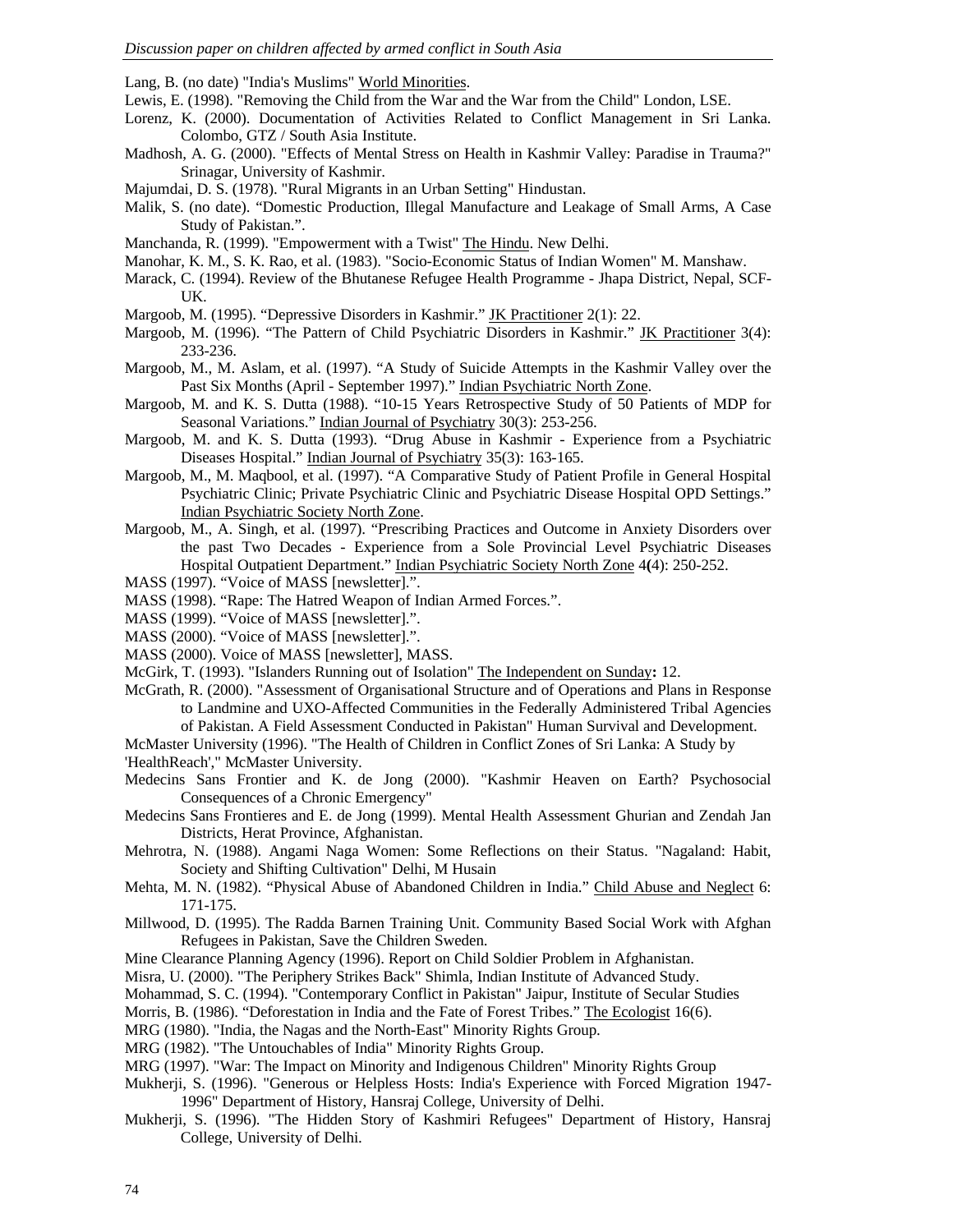Mukherji, S. (1999). "Agonies of Divided Bengal" Department of History, Hansraj College, University of Delhi.

Mukherji, S. (2000). "Subjects, Citizens and Refugees - Tragedy in the Chittagong Hill Tracts (1947- 1998)" New Delhi, Indian Centre for the Study of Forced Migration.

- Muqtasio, K. (2000). "Stress Related Problems in Clinical Practice" Presented at Trauma Counselling Workshop Srinagar.
- Nadeem, A. (1986). "India Anti-Muslim Feelings Escalate." Al-Nahdah(Second Quarter 1986).
- Nain, K. S. (1978). "Ethnicity and Urbanization: A Case Study of the Ethnic Identity of South Indian Migrants in Poona"
- Nangia, D. P. (1987). "Giving Migrant's Children a Chance to Grow." Link(August 2 1987).
- Nath, V. (1988). "Studies in Migration." Economic and Political Weekly (May 21 1988).
- National Campaign Committee Against Militarisation and Repeal of Armed Forces Special Powers Act (1997). "Where 'Peacekeepers' Have Declared War"
- National Human Rights Commission of India (1998). Annual Report 1997/8. New Delhi.
- National Peace Council / (2001). "Cost of the War Economic, Social and Human Cost of the War in Sri Lanka"
- NPC/ MARGA Institute.
- NCSCST (1986). Report of the Commission for Scheduled Castes and Scheduled Tribes (April 1985- March 1986).
- NECOHR (2000). "Nationality Movements: A Northeast Perspective.".
- New Internationalist (1992). "Infant Soldiers" New Internationalist.
- Nicholds, N. and J. Borton (1994). "The Changing Role of NGOs in the Provision of Relief and Rehabilitation Assistance: Afghanistan/Pakistan" Overseas Development Institute.
- Nicholds, N. a. B., John (1994). "The Changing Role of NGOs in the Provision of Relief and
- Rehabilitation case study 1 Afghanistan / Pakistan" London, Overseas Development Institute.
- Nichols, M. (1993). "Third-World Families at Work: Child Labour or Child Care?" Harvard Business Review (Jan-Feb 1993).
- NIPCCD (1987). "Development of Children of Migrant Workers Seminar Report" National Seminar on Development of Children of Migrant Workers.
- Nongkynrih, A. K. (1999). "Basic Understanding on Northeast India" Shillong, Department of Sociology, North-Eastern Hill University.
- Onesto, L. (2001). "Women Hold Up Half the Sky" Revolutionary Worker Online.
- Panday, D. R. (2000). "Nepal's Failed Development" Kathmandu, Nepal South Asia Centre.
- Pappu, S. (1987). "Welfare of Denotified Tribes" Encyclopaedia of Social Work in India. New Delhi. **3:** 377...
- Parker, R. J. (1987). "Afghanistan the war against children a summary report"
- Parry-Williams, S. (1997). "A Study of the Views of Teenage Bhutanese Refugees in Nepal" SCF-UK.
- Pinto, A. (2000). "Children in Armed Conflict: An International Agenda for Action, Colloquium on Children in Armed Conflict (India)"
- Pounds, R. (1996). "Bhutanese Refugees Factors which affect access to family planning services with an emphasis on gender" University of Liverpool.
- Prakash, O. (1985). "Caste Hindu and Scheduled Caste Children in Rural India"
- Pramod, K., D. Rainuka, et al. (1999). "Victims of Militancy"
- Prasad, B. and O. I. Trust (2000). "Children Under Distress" Workshop Held in Srinagar 9 12 November 2000.
- PRDU (2000). Revival The Newsletter of the Post-War Reconstruction and Development Unit at the University of York, University of York**:** 3-10.
- Quaker Peace and Service (1992). "Child Soldiers: The Recruitment of Children into Armed Forces and their Participation in Hostilities" (January 1992).
- Quaker Peace and Service (1992). "Child Soldiers: The Recruitment of Children into Armed Forces and their Participation in Hostilities" (Revised Report - September 1992).
- Quaker United Nations Office "Child Bearing Military Arms" Newsletters (Various Articles/Years).
- Raasta Development Consultants (1994). "Situation Analysis of Children in Armed Conflict in Sindh. Volume One: A Qualitative Study Report" Karachi, Raasta Development Consultants.
- Raasta Development Consultants (1995). "An Overview of Children in Armed Conflict in Sindh" Kaachi, UNICEF Pakistan,.
- Raasta Development Consultants (1995). "Situation Analysis of Children in Armed Conflict In Sindh. Volume II: A Survey Report" Karachi, UNICEF Pakistan.
- Rajagopal, P. R. (1987). "Tribals Want a Fair Deal." Legal News and Views 2(11): 4-5.
- Rajiv Gandhi Foundation (no date). "Reaching People" Rajiv Gandhi Foundation.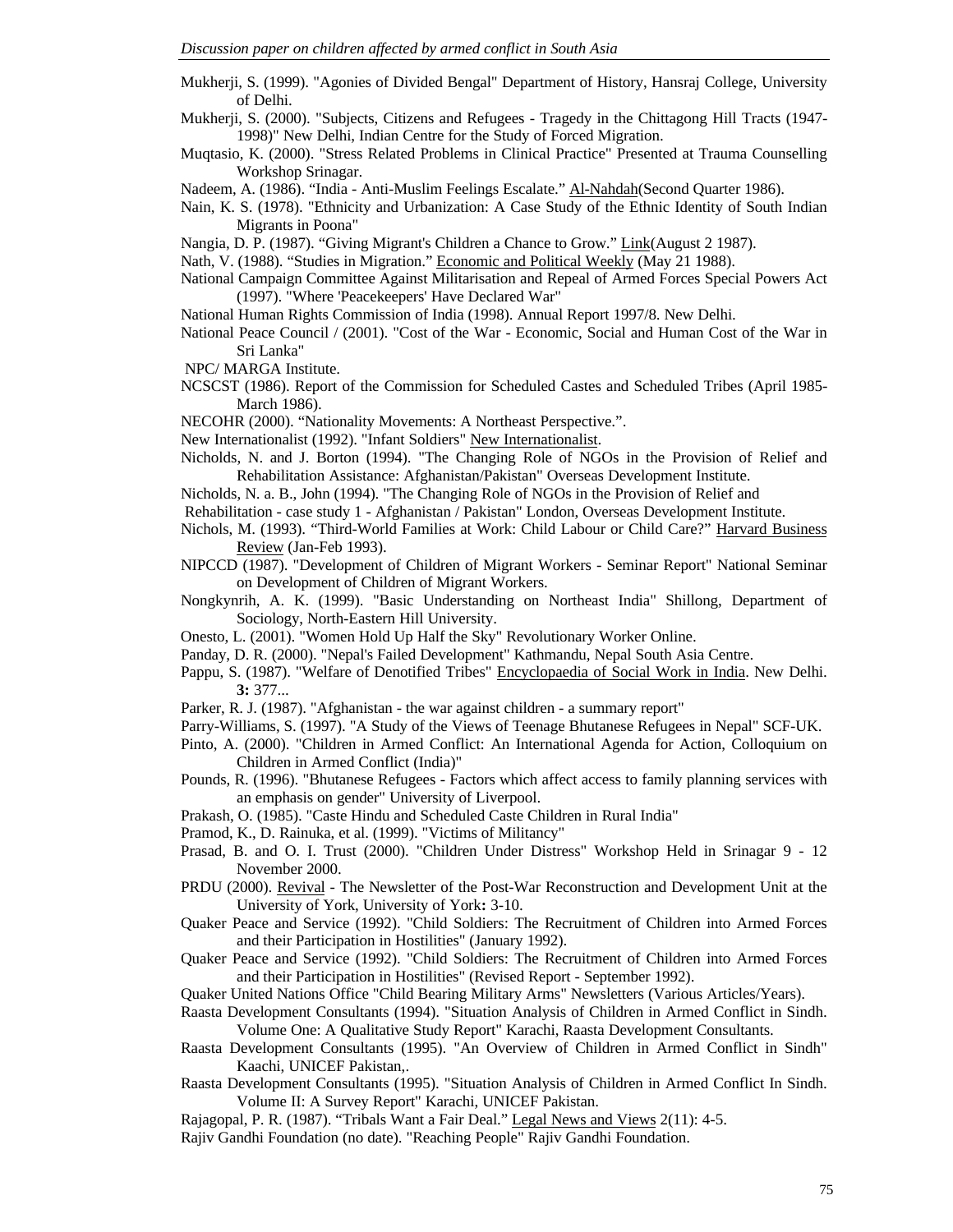- Rannan-Eliya, R. P. et. al. (1999). "Monitoring the 20/20 Compact on Budget and Aid Restructuring in Sri Lanka" Colombo, Institute of Policy Studies / UNDP / UNICEF.
- Rashid, A. (**????**) A Vanished Gender: Women, Children and Taliban Culture. "Taliban: Islam, Oil and the New Great Game in Central Asia" London
- Reddy, M. A. B. and B. G. Sudha (1980). "Adjustment of Scheduled and Non-Scheduled Caste Students." Indian Journal of Social Work 41(1).
- Rodgers, M. (1992). "Refugees and International Aid, Sri Lanka: A Case Study" ILO/ UNHCR.
- Ronstrom, A. (1994). "Afghan Children invisible, forgotten, traumatised mobilising communities to meet the needs of children in war and refugee crises" - case study presented at Duke University workshop. Durham, NC, USA, Duke University**:** 39.
- Refugee Studies Programme (1989). "Refugee Participation Network 4 Afghan Refugees (Various Articles)." Refugee Participation Network (March 1989).
- Rubin, P. (1988). "Equality for the Oppressed? The Scheduled Castes of India"
- SAHRDC (1996). "Return of the Maoists: Midnight Knocks and Extra-Judicial Killings in Nepal" New Delhi, South Asia Human Rights Documentation Centre
- SAHRDC (1997). Refugee Protection in India, SAHRDC.
- SAHRDC (1998). "The Bhutanese Political Crisis and Refugee Problem" New Delhi, South Asia Human Rights Documentation Centre.
- SAHRDC (1999). Racial Discrimination: The Record of Bangladesh A Report to the UN CERD **Committee**
- Santhakumari, R. (no date) "Scheduled Castes and Welfare Measures" Delhi.
- Sanyu, V. (1996). "A History of Nagas and Nagaland: Dynamics of Oral Tradition in Village Formation" New Delhi.
- Sanyu, V. (no date). "What Nagaland State Did to the Nagas: A Historical Perspective"
- SAP-Nepal (2001). "Peace and Governance Concerns, Issues and Strategies" Kathmandu, SAP-Nepal.
- Saradindu, M. (1996). "The Hidden Story of Kashmiri Refugees"
- Sasmal, B. (2001). "Whither Peace?" The Sunday Statesman Accent. New Delhi**:** 1-2.
- Save the Children and UNOPS-UNDP (1998). "Women's Health in the Central Highlands" Report of the PRA in Yakawlang and Punjao Districts of Bamyan, Afghanistan, June 1998.
- Save the Children UK North West India Zone (2000). "A Pilot Study About the Situation of Child Workers Among the Hanii" Srinagar.
- Save the Children US (2000). Review of Kabul IDP Camp Psychosocial Support Activities, Save the Children US,.
- Save the Children US and Afghanistan (1998). "Education for Afghans" A Strategy Paper.
- Save the Children US Pakistan Afghanistan Field Office (2000). "Education Programmes in Balochistan Refugee Villages" Islamabad.
- Save the Children US Pakistan Afghanistan Field Office (2000). "School Health and Nutrition Initiative" A Baseline Report for Afghan Refugees in Balochistan, Pakistan.
- SCF UK (1996). "Coping Mechanisms of a Village Community Affected by the Conflict in theBorder Area of Anuradhapura District" Colombo, SCF UK
- SCF UK (2000). "War Brought Us Here" London, SCF-UK.
- Schwarz, W. (1988). "The Tamils of Sri Lanka: MRG Report" London, Minority Rights Group.
- Sebastian, A. (1979). Child Migrants and Child Migrant Labour. "Demographic and Socio-Economic Aspects of the Child in India". K. Srinivasan and P. C. Saxena (eds) Himalaya Publishing House.
- Sellick, P. (1998). "The Impact of Conflict on Children in Afghanistan" Radda Barnen / Save the Children Federation Inc./ Save the Children UK/ UNICEF.
- Sellick, P. (2000). "The Ethics of Conducting Research with Children in Conflict-affected areas: issues
- from Afghanistan and Tajikistan" draft paper for conference researching on humanitarian assistance in conflict areas 8-10 May 2000, University of York.
- Sen, A. K. (2000). "Children of Nowhere People: Dismal Present, Unknown Future" OXFAM (India) Trust.
- Sen, D. B. (1987). "Welfare of the Scheduled Castes" Encyclopaedia of Social Work in India. Delhi.
- Seth, N. (2000). "Helping the Child Victims of Terrorism." RGICS Working Paper Series(11).
- Shah, G. (1987). Caste and Poverty. "Poverty in India Research and Policy" Oxford.
- Shaheed, F. (no date). "The Pathan-Muhajir Conflicts, 1985-6: A National Perspective."
- Shanmugam, G. (1999). "Rebuilding Lives A New Beginning: War Widows and their Children" Colombo, Save the Children, Norway.
- Sharma, K. D. (1978). "Education of a National Minority A Case of Indian Muslims" Delhi.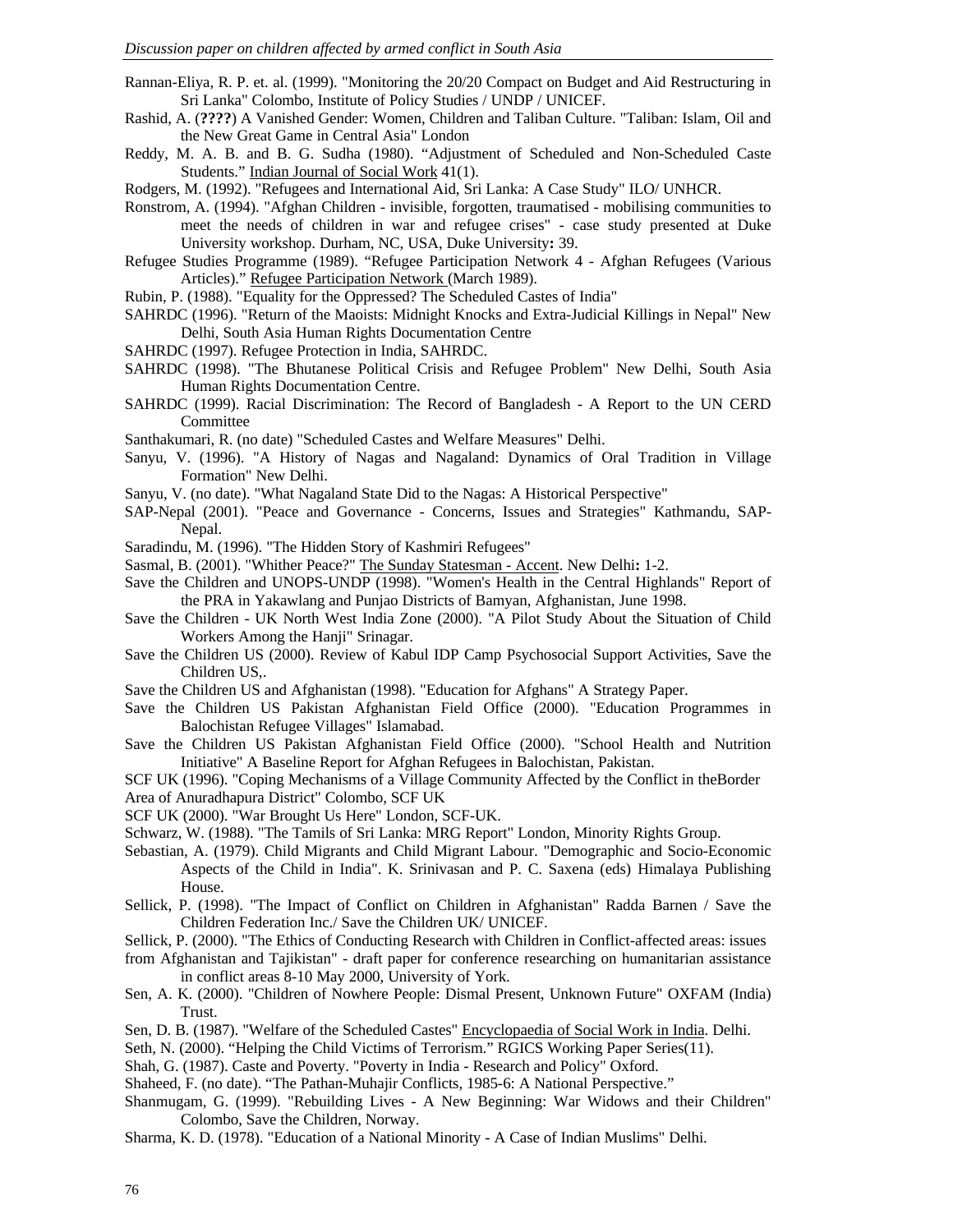- Singh, A. (1996). "Prescribing Practices and Outcome in Anxiety Disorder Over the Past Two Decades - Experiences form a Sol Provincial Level Psychiatric Disease Hospital Outpatients Department." Indian Psychiatric North Zone.
- Singh, B. & M. D. Ushadevi (1983). Industrialization in Tribal Areas/Education of the Scheduled Tribe Children in Karnataka State with Special Reference to Secondary Education S.N.Mishna (ed) "Tribal Area Development"
- Singh, S. (2000). "Terrorisms' Orphans. Why Must They Pay for Their Father's Sins?" Indian Express.
- Sivarajah, N. (1998). "School-Aged Children in Jaffna District" SCF-UK / UNICEF.
- Siwakoti, G. (2000). "The Impact of Armed Conflict on Children and Families" Kathmandu, INHURED.
- SLC (1985). "Constitutional Provisions for Scheduled Castes and Scheduled Tribes." Socio-Legal Concern 1(2).
- Smyke, P. (no date) "Afghan Refugee Children in Pakistan"
- Smyke, P. (1987). "Afghan refugees: a global concern" working document of the Third Annual San Remo Seminar 11-15 November 1987. Geneva, Webster University.
- Solanki, S. D. (1976). "On Some Aspects of Tribal Development"
- Somasundram, D. (2000). "Psycho-Social Needs: a report for the framework for relief, reconciliation and rehabilitation" Colombo, UNICEF.
- Sonpar, S. & O. I. Trust (2000). Report on Trauma Counselling Related Workshops 11 18th November 2000.
- Srivastava, M. (1997). "Social Cognition and Communalism. A Comparative Study Between Street Children and Family Children in Mumbai" The Hague, Institute of Social Studies,
- Stanley, A. (1990). "Child Warriors" Time International.
- State Government of Jammu and Kashmir (2000). "State Plan of Action for Children"
- State Government of Jammu and Kashmir (2000). "State Report, J&K State" November 2000, Government of Jammu and Kashmir, Ministry of Social Welfare (Social Welfare Department).
- State Government of Jammu and Kashmir (2000). "State Report, Jammu and Kashmir State" Convention on the Rights of the Child.
- Statesman News Service (2001). "Ultras Raid Srinagar Airport" The Statesman. New Delhi**:** 1.
- Stephens, M. (1996). "Between the State and Insurgents: An Exploration of the Reasons Why Children Do Not Attend School in a Rural Tamil Village in the East of Sri Lanka" SCF-UK.
- Stephenson, P. (1997). "From sponsorship to ownership: building community capacity and social capital through community based child development programs in Latin America, East Africa and India" Cornell Graduate School
- Subramanian, K. S. (2001). "Human Rights of Tribal Peoples: The Basic Issue in Tripura." Mainstream XXXIX(6): 23-31.
- Sundaram, N. (1987). "Welfare of other Backward Classes" Encyclopaedia of Social Work in India. Delhi.

Survival International (1984). "Genocide in Bangladesh." Survival International Review (43).

- Survival International (1985). "An End to Laughter? Tribal Peoples and Economic Development"
- Thapa, D. & S. S., Amar (2000). Small Arms and their Increasing Proliferation in Nepal. "South Asia at Gun Point - Small Arms and Light Weapons Proliferation" D. Banerjee (ed) Colombo, RCSS
- The World Bank, Save the Children US, et al. (1999). "Education for Afghans" World Bank Workshops. Islamabad, Washington.
- UBINIG and SCF-UK (1998). "Vulnerability and Insecurity A Study of Rohingya Women and Children in Cox's Bazar and Teknaf" Dhaka.
- Uke, N. G. (1985). Report-Cum-Recommendations of the National Seminar on the Reservation Policy in India" National Seminar on the Reservation Policy in India, Indian Social Institute.
- UNFPA (1983). "Population" UNFPA Newsletter 9(7).
- UNHCR (2000). "Refugees from the Rakhine State of Myanmar in Bangladesh" Situation Reports.
- UNHCR (2000). UNHCR Country Profiles: India, UNHCR.
- UNHCR (2000). "Internally Displaced Persons in Government Welfare Centres in Trincomalee" UNHCR
- UNICEF (1996). "The Girl Child in Sri Lanka". Colombo, UNICEF.
- UNICEF (1999). "A Programme for Special Assistance for Children and Women Affected by Armed Conflict in

SriLanka 2000-2001" Colombo, UNICEF.

UNICEF (1999). UNICEF in Bihar. New Delhi, UNICEF.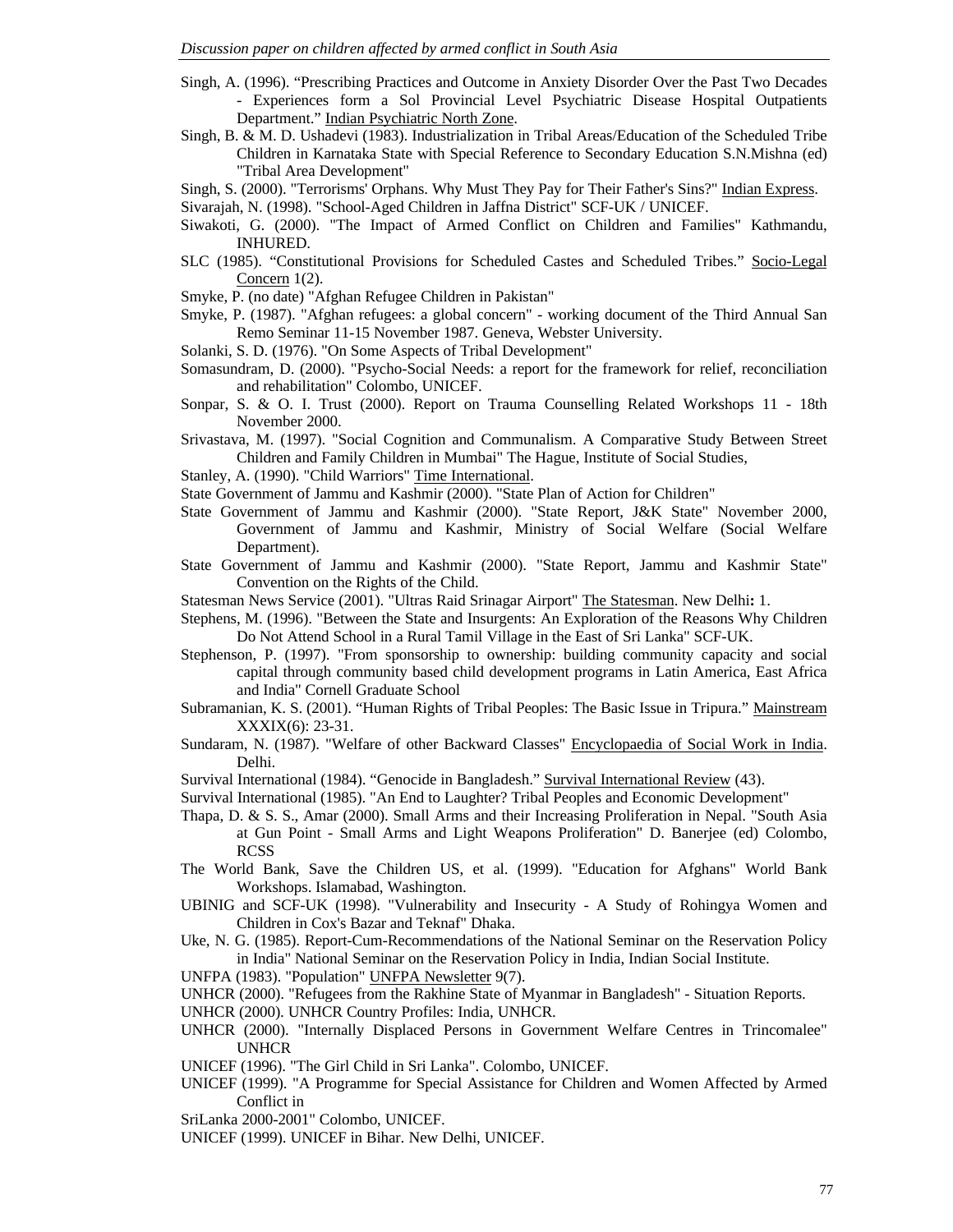UNICEF (2000). UNICEF in Punjab. New Delhi, UNICEF.

- UNICEF (2001). "A Force for Change-Young People and HIV/AIDS in South Asia" Kathmandu, UNICEF-ROSA.
- UNICEF (2001). "Investing in South Asian Children" Kathmandu, UNICEF.
- UNICEF (2001). "South Asia: The HIV/AIDS Epidemic" Kathmandu, UNICEF.
- UNICEF (2001). "UNICEF in Assam: Programme Profile 1999-2002" New Delhi, UNICEF.
- UNICEF Afghanistan (1988). "Assessment of Current Activities and Priorities in Primary Education and Teacher Training for Afghans"
- UNICEF Afghanistan (1990). "Situation Analysis of Children in Afghanistan"
- UNICEF Afghanistan. (1999) Country Programme 2000-2002.
- UNICEF Afghanistan (2000). "Children in Conflict: Afghanistan.
- UNICEF India Country Office (1997). Report on the Colloquium on Children and War Held at India International Centre 8th January 1997.
- UNICEF India Country Office (1999). "A Consultation on the Priorities of Women and Children in the North East"
- UNICEF Pakistan (no date) "Implementation of the Convention on the Rights of the Child in Pakistan" National Commission for Child Welfare and Development, Ministry of Women Development Social Welfare and Special Education.
- UNICEF Pakistan (no date) 'Women's Income Generating Activities in Rural Baluchistan"
- UNICEF Pakistan (1999). Country Programme for Children 1999-2003. Master Plan of Operations. Islamabad, UNICEF Pakistan.
- UNICEF India Country Office (2000). The Children's Code Bill 2000, UNICEF India Country Office.
- UNICEF SCF-UK (2000). "Report on the Workshop: The Challenge of Child Soldiers" Colombo
- United Nations International Guidelines for Landmine and Unexploded Ordnance Awareness Education, (no date) United Nations.
- UNOCHA (2001). List of Consultative Group Members, Human Rights Advisor, Office of the UN Coordinator for Afghanistan, UNOCHA.
- USHAS (1984). "A Sharing of Our Experiences Among the Tribals"
- US Helsinki Watch Committee (1986). "To win the children : Afghanistan's other war"
- UTHR-J (2000). "The Sun God's Children & the Big Lie" University Teachers for Human Rights Jaffna.
- Vakil, A. K. (1985). Untouchability and Conversion of the Scheduled Castes. "On Reservation Policy and Scheduled Castes in India" Delhi.
- van der Wijk, D. (1997). "The Human Side of Conflict coping strategies of women heads of households in four villages in Sri Lanka and Cambodia" Oxfam.
- van der Wijk, D. (1999). "Vulnerable Groups in the Uncleared Areas of the Vanni" SCF-UK.
- Varadarajan, J. A. (1988). "Untouchability in Contemporary India Worse than Apartheid: A Call to Youth for Ending Discrimination"
- Various (1999). "A Consultation on the Priorities of Children and Women in the North East" A
- Consultation on the Priorities of Children and Women in the North East, Willows, India Habitat

Centre, Delhi, UNICEF/India Country Office.

Various (2000). "Peace in Kashmir?" The Herald.

- Vashum, R. (2000). "Nagas' Right to Self Determination" New Delhi, Mittal Publications.
- Vinayak, R. (2000). "Investigation: Kashmir Militancy" India Today. New Delhi**:** 53-56.
- Voluntary Health Association of India (1998). "A Brief Note on the VHAI Expert Study Group for Pilot Study on Mental Health Needs Assessment in Kashmir.".
- Voluntary Health Association of India (2000). Pilot Study on Mental Health Needs Assessment in Kashmir.
- Vyas, N. N. (1980). "Indian Tribes in Transition Introduction, Problems of Indian Tribes, Experimentation and Handicaps, A Protective Legislation"
- Whittaker, A. (1986). "Tribal Children: The Super-exploited." Cultural Survival Quarterly 10(4).
- Wijesekera, A. (no date) "The Problem of Unaccompanied Children in Sri Lanka, an overview" Colombo, UNICEF.
- Wikan, U. (1991). "Bhutanese Women's Knowledge, Attitudes and Practices Regarding Pregnancy and Delivery" UNICEF/ University of Oslo.
- Wikan, U. & F. Barth (1989). "Bhutan: results of fact-finding mission" Thimpu, UNICEF.
- Williams, I. (2000). "Kashmir Deaths Fuel Fires of Hate". The Observer. London.
- Woodruff, B. (1999). "Prevalence of low body mass index and specific micronutrient deficiencies in adolescents 10-19 years of age in Bhutanese refugee camps, Nepal" UNHCR/ SCF-UK.
- World Vision India (2000). "World Vision India Annual Report, 1998-99.".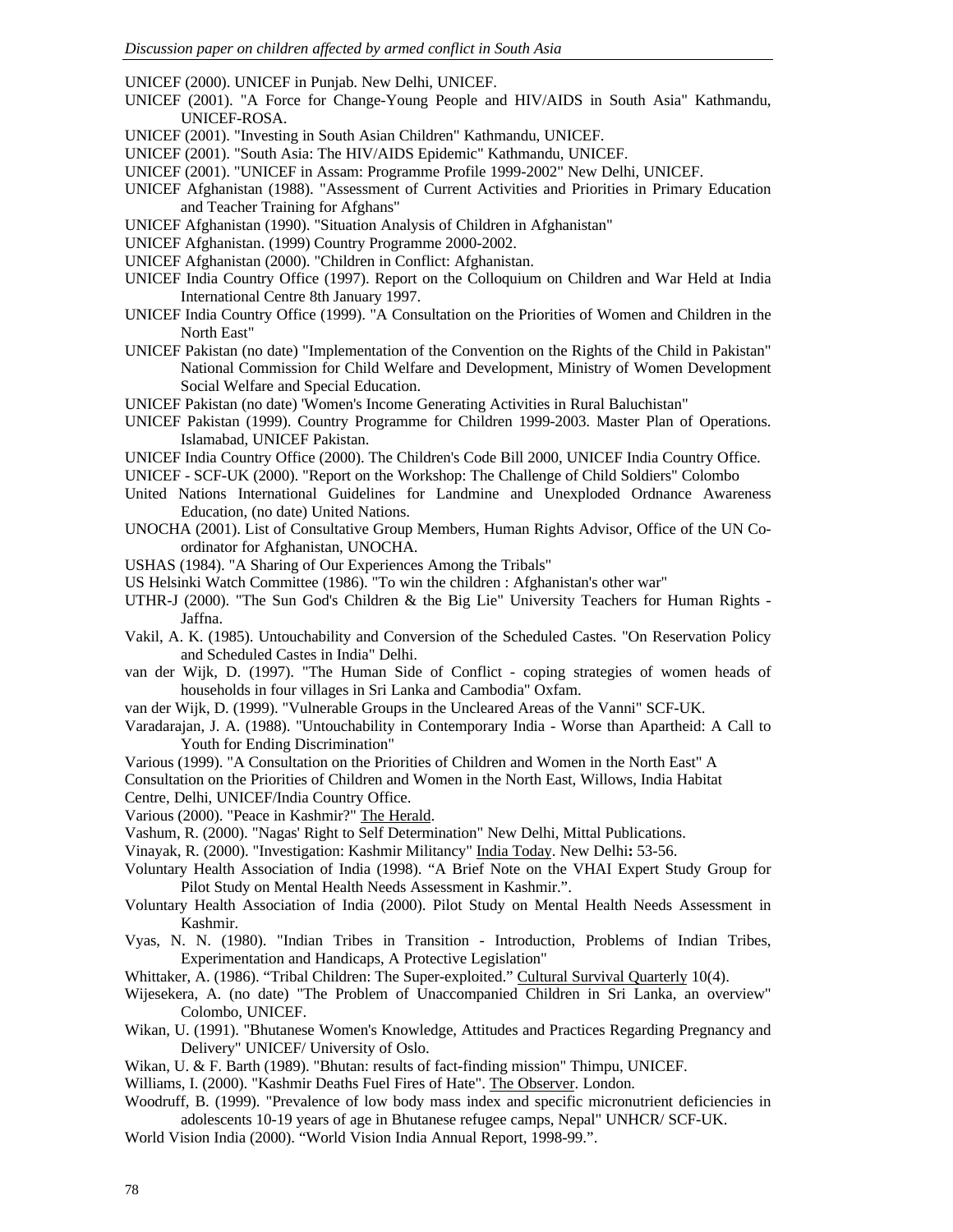World Vision India (2000). "World Vision India Magazine October 2000.".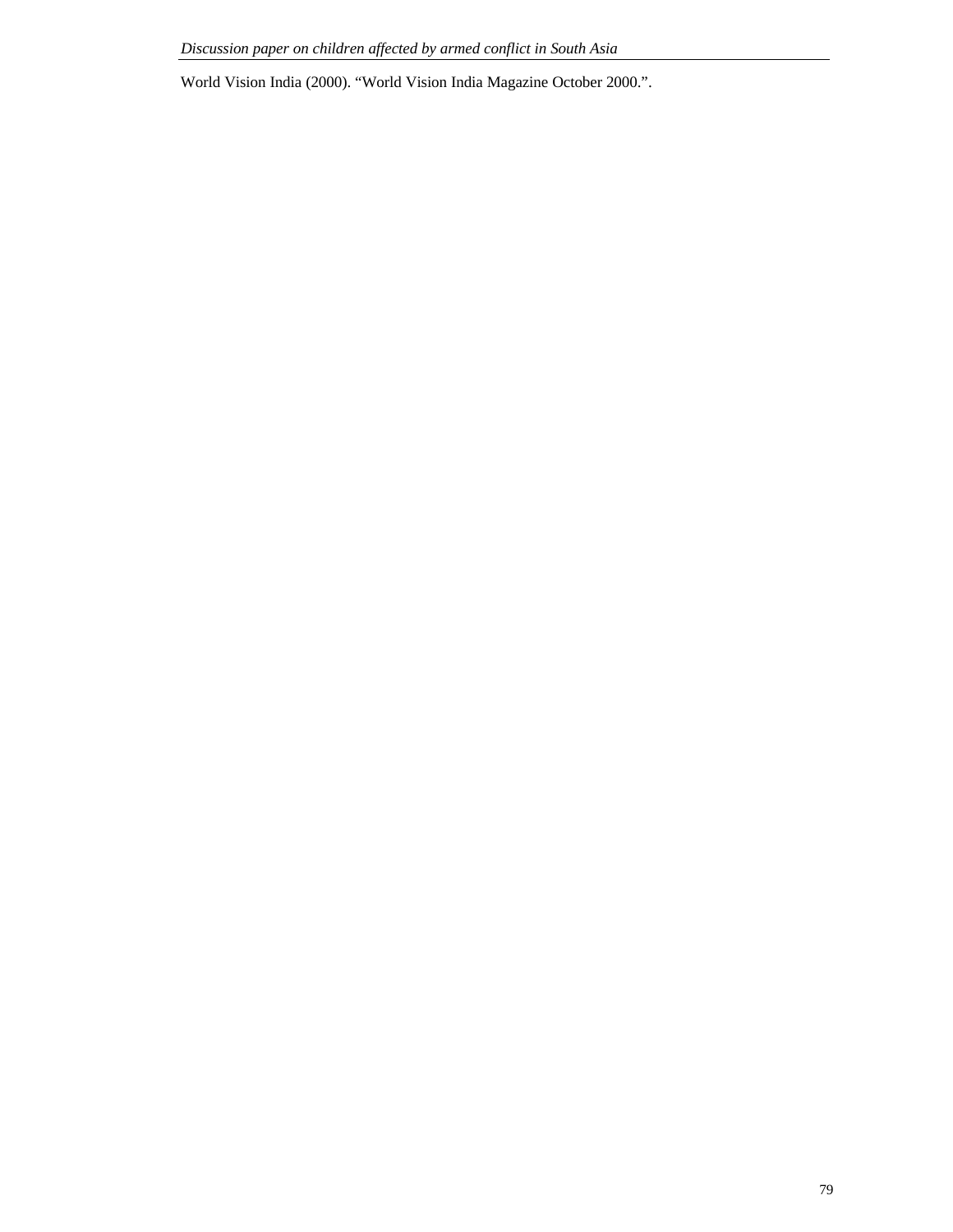## **Notes**

-

<sup>1</sup> The other two are concerned with landmine ratification and awareness, and the strengthening of humanitarian action.

2 It should be noted in this regard that roughly one third of the Tamil population of Sri Lanka now resides outside the country. Gunaratna R. 2000. 'Sources of Arms Supplies to the LTTE: Successes and Failures of the Sri Lankan State' in Bannerjee D. (ed.) *South Asia at Gunpoint* Colombo: Regional Centre for Strategic Studies

3 Hussain, Akmal. 1992. 'The Karachi Riots of December 1986: Crisis of State and Civil Society in Pakistan'. In Das, Veena *Communities, Riots and Survivors in South Asia*. Delhi: Oxford University Press

4 National Peace Council / MARGA Institute (2001) *Cost of the War in Sri Lanka*

5 United Nations, *Consolidated Inter Agency Appeal for Afghanistan 2001*

6 Amnesty International 1999 *Refugees from Afghanistan: The World's Largest Single Refugee Group* www.amnesty.org/ailib/aipub/1999/ASA/31101699.htm

7 Senior Inter-Agency Network on Internal Displacement Mission to Afghanistan 18 – 25th April 2001, *Findings and Recommendations*

8 By February 2001 the initial crisis appeared to be containable, IDP groups had moved from their villages more as an advanced coping strategy rather than in last minute desperation, basic needs in the newly created IDP camps were being met through inter-agency cooperation and provision by the Taliban, indeed there was some argument that the nutritional status of IDPs was actually higher than that of the surrounding populations (Interview with MSF-Holland, Mazar-I-Sharif, February 2001). Since then, however, the situation has continued to decline.

9 Senior Inter-Agency Network on Internal Displacement Mission to Afghanistan 18 – 25th April 2001, *Findings and Recommendations*

10 Marsden, Peter 1998 Exile for a Cause: The Plight of Refugees in

11 Jubilee Action 2000 *Internally Displaced Briefing Paper* www.jubileeaction.demon.co.uk/jubileeaction/reports/idp.htm

12 For discussion of these issues see Arunatilake et. al. 2000. *The Economic Cost of the War in Sri Lanka* Colombo: Institute of Policy Studies

13 In 2000 a US Department of State report claimed that the conflict had caused the death of approximately 60,000 people. In 1997 the International Federation of Red Cross and Red Crescent Societies estimated that the total deaths from the conflict since 1983 were in the region of 78,000 to 100,000. Both figures cited in *Armed Conflicts Report 2000* www.ploughshares.ca

14 www.idpproject.org

15 Amnesty International. 2000. *Pakistan Country Report 1999*.

16 Based upon statistics in *The State of the World's Children 2000* http://www.unicef.org/sowc00/stat8.htm

17 NPC / MARGA. 2001: 14. *Cost of the War in Sri Lanka*

18 See Human Rights Watch (1999) *The Enron Corporation: corporate complicity in human rights violations* New York: Human Rights Watch

19 Statistics quoted are taken from UNICEF, Investing in South Asian Children, May 2001.

20 See, for example, UNDP (2001) *Human Development Report* page17

21 Goodhand, Jonathon. 2001 *DfID Guide to Conflict Assessment*. Draft

22 Arundhati Roy The Greater Common Good. 6.10.2001. www.narmada.org/gcg/gcg.html

23 *World Population Prospects: the 2000 Revision* New York: Population Division, UN Department of Social and Economic Affairs

24 From interview with author and CHT expert Amena Mohsin, 20 March, 2001.

25 IPS, 1 April 1993, quoted in *Bangladesh: Human Rights Situation*, Research Directorate, Documentation Information and Research Bureau, Immigration and Refugee Board, Ottawa, Canada, 1997, Appendix 3.

26 Kartha, T. 2000. Management and Control of Light Weapons in South Asia. In Banerjee, Dipankar (ed). *South Asia at Gun Point. Small Arms and Light Weapons Proliferation*. Colombo: Regional Centre for Strategic Studies.

27 Kartha, T. 2000 op. cit.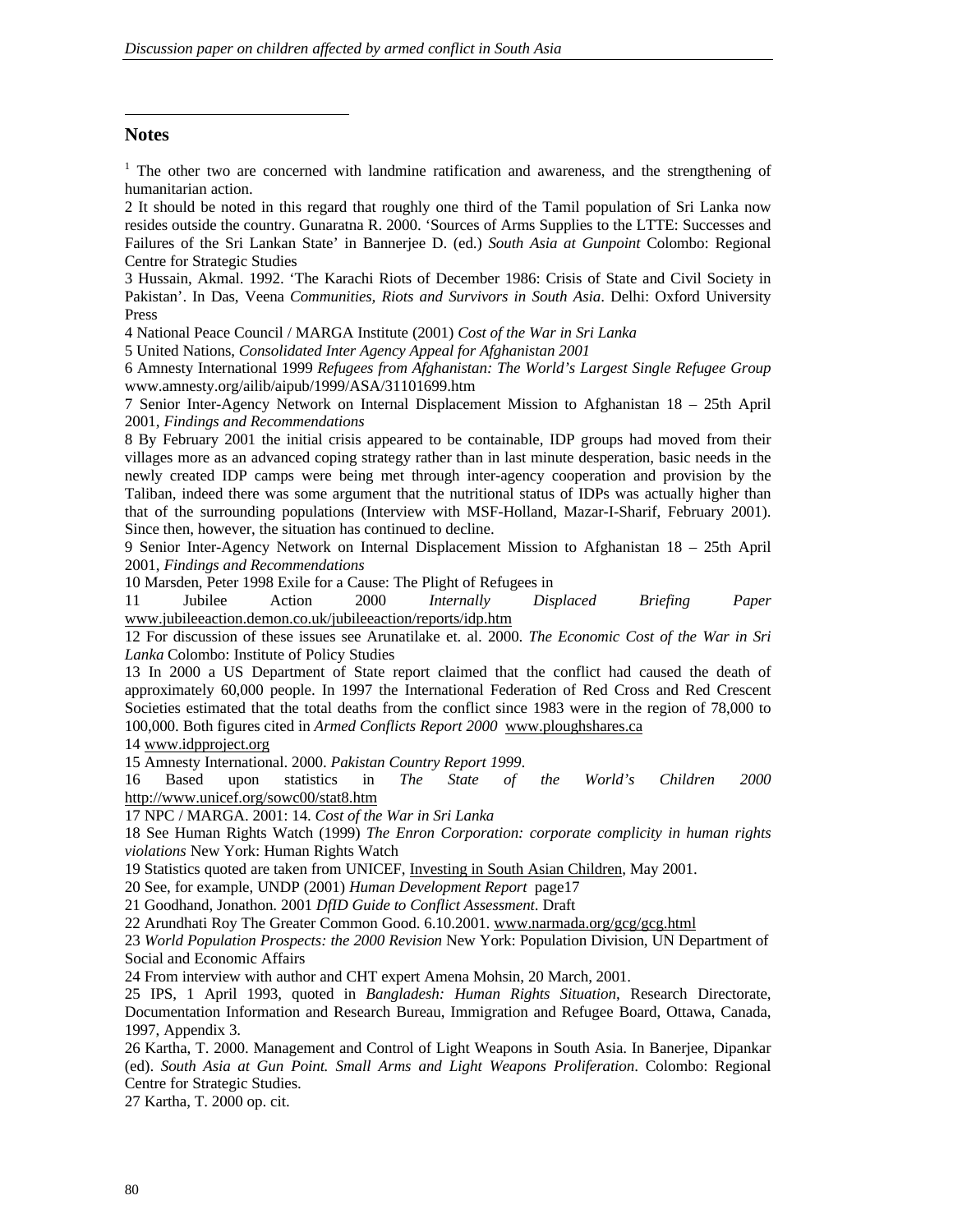28 Malik, S. 2000. Domestic Production, Illegal Manufacture and Leakage of Small Arms, A Case Study of Pakistan. In Banerjee, Dipankar (ed) *South Asia at Gun Point. Small Arms and Light Weapons Proliferation*. Colombo: Regional Centre for Strategic Studies.

29 Mallik, I. 2000. op. cit.

<u>.</u>

30 Human Rights Watch. 1994 *Sources of Weapons in Punjab and Kashmir*

31 Thapa, D. & Singh Shah, A. 2000 Small Arms and their Increasing Proliferation in Nepal In Banerjee (ed) op. cit.

32 Chenoy, Kamal 2001 *Human Rights in Kashmir* Talk presented at the India International .Centre New Delhi January 13th 2001

33 Dhakal P. (n.d) *Nepali Child Soldiers: do we know the truth?* unpublished paper for SCF (UK)

34 Amnesty International 2000 *Bangladesh: Human Rights in the Chittagong Hill Tracts*

35 Save the Children (USA) 2001 *Report on the Impact of the Drought*

36 Somasundram D. 2000 *Psycho-social needs: a report for the framework for relief, reconciliation and rehabilitation* unpublished report

37 UNICEF, 1997, *Situation of Children in Afghanistan*

38 Aziz Christine, 1998 Defiance and Oppression: the Situation of Women. In Giradet, Edward and Walter, *Afghanistan Essential Field Guides to Humanitarian and Conflict Zones*. Crosslines Global Reporting.

39 Similar concerns are expressed in Sri Lanka where widows face a good deal of social stigma. See Shanmugam, Gethsie 1999 *Rebuilding Lives: a new beginning – war widows and their children* Save the Children, Norway

40 Singh Sukhmani, 2000, *Terrorism's Orphans. Why Must they pay for their father's sins?* Indian Express 29th May

41 The issue of overcrowding and consequent sexual activity, and the need for early marriage to protect girls' honour is also commonly mentioned in relation to the camp-dwelling Bhutanese refugees in Nepal. Here also early marriage is an issue of great concern for women's groups, local and international NGOs.

42 Ekanayake, S.B. 2000. *Afghan Tragedy. Education in the Doldrums*. Islamabad: Al-Noor Publishers.

43 Bose, Ashish 2000 *Jammu and Kashmir – Focus on Children and Women. A Statistical Profile*. Briefing Report for UNCIEF, New Delhi.

44 A.G. Madhosh 1996 *The Present Turmoil and Plight of Children in Kashmir* Kashmir University Faculty of Education Sponsored by the Indian Ministry of Welfare

45 Ibid

46 Ibid

47 Ibid

48 Interview with lecturers at Kashmir University, March 2001

49 At the same time, it is important to acknowledge that in some locations and at some times, military personnel may assist children in getting to school. Tamil villagers in the east reported that local soldiers sometimes give their children a lift on the long road to the nearest school.

50 Interview with Actionaid, Assam, March 2001

51 Niland, Norah 2000 *Assistance and Human Rights in War-Torn Afghanistan. Challenge and Opportunity* UN Coordinator Office for Afghanistan

52 Johnson, Chris. 1998 *Afghanistan. A Land In Shadow*. Oxfam Country Profile page 58

53 According to a senior medical officer, the problem of staffing in Jaffna is so acute that it has been necessary to raise the retirement age of medical staff in order to maintain levels. Personal communication.

54 In Jaffna and eastern districts the Jaipur Foot Centre, a local NGO, has taken the lead in providing prosthetic legs for landmine victims. The White Pigeon Institute fulfils a similar function in the LTTEcontrolled Vanni.

55 This is the case, for example, with the Bhutanese refugees in Nepal who, until the end of 2000, enjoyed widely-praised health care provided by SCF UK.

56 UBINIG (Policy Research for Development Alternative) sponsored by Save the Children Fund (SCF) UK, 1998 *Vulnerability and Insecurity – Study on Situation of Rohingya Women and Children in Cox's Bazar and Teknaf,* pp2-3.

57 Interview with UNICEF staff in Khagarachari District. March 2001

58 Niland, Norah 2000 *Assistance and Human Rights in War-Torn Afghanistan. Challenge and Opportunity* UN Coordinator Office for Afghanistan

59 Visit to Srinagar, March 2001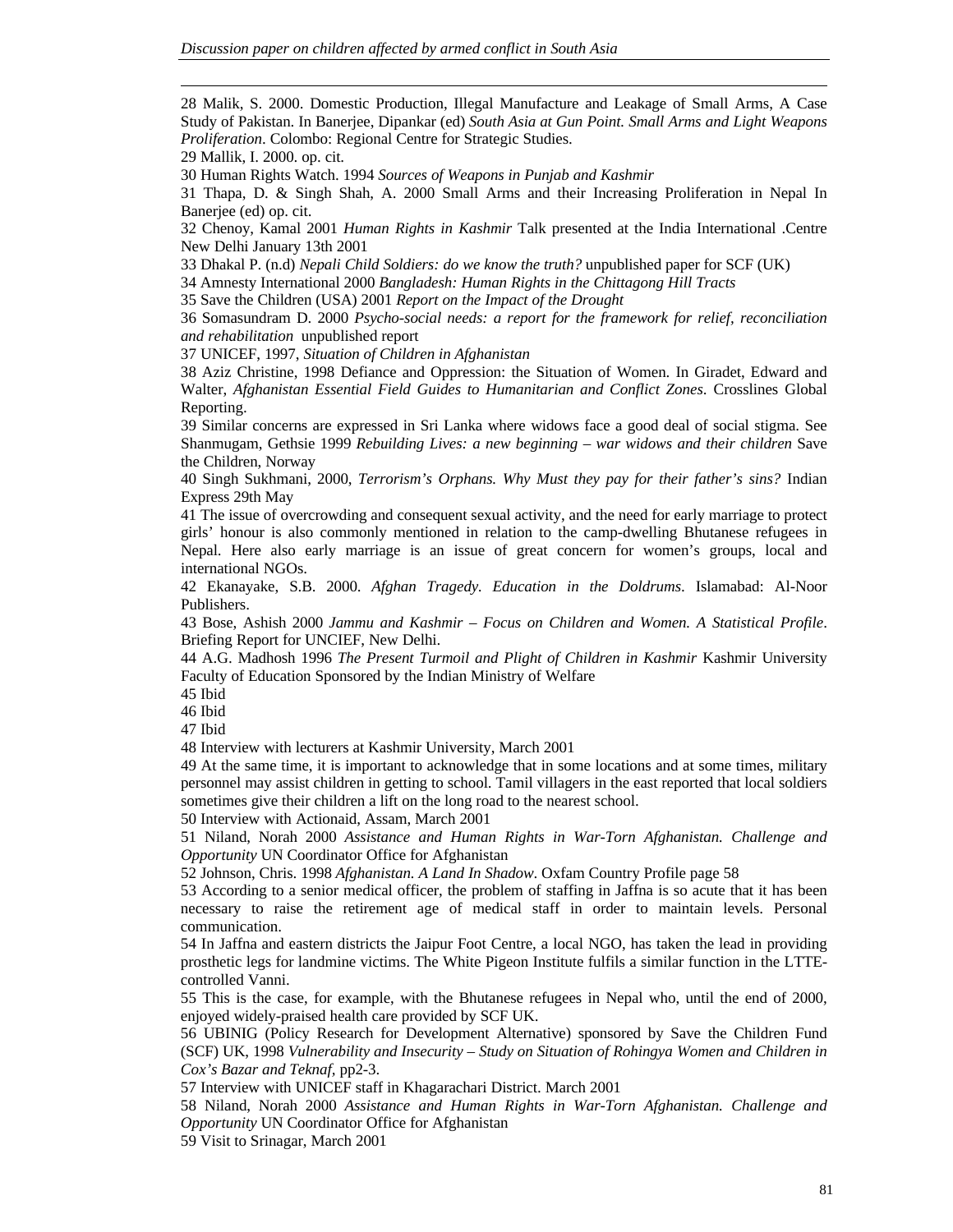60 Chandran, S. & Joseph M. 2001 *Lethal Fields. Landmines and IEDs in South Asia*. New Delhi: Land Mine Monitor.

61 Human Survival and Development. 2000. *Assessment of Organisational Structure and of Operations and Plans in Response to Land-mine and UXO-affected Communities in the Federally Administered Tribal Agencies of Pakistan*. Peshawar.

Human Survival and Development. 2000. *Progress report for the Period June-October 2000*. Peshawar.

Society for the Protection of the Rights of the Child, 2000. *Six Children Killed, One Injured in Blast*. Report 18.12.2000

62 Campbell S. 2001 *Lost Chances: a review of ten years of programming in Afghanistan* UNICEF, Afghanistan Country Office

63 Sengupta A. 2001

<u>.</u>

64 Jumma People's Network of the Asia Pacific Australia, A Background Paper on the Chittagong Hill Tracts, available on the website www.jumma.ourfamily.com/background.html

65 United Nations Economic and Social Research Council 2000 *Report of the Secretary General on the Situation of Women and Girls in Afghanistan*, submitted in accordance with the Sub-Commission Resolution 1999/14

66 WFP, 1999 *UN Vulnerability Survey of Refugees from the Rakhine State of Myanmar in Bangladesh* 67 UNAIDS 2001 *Epidemiological Fact Sheet on HIV / AIDS, Sexually Transmitted Infections: India, 2000 Update* www.unaids.org/hivaidsinfo

68 There are no reports of girls bearing arms in the Afghan war.

69 Helsinki Watch/Asia Watch. 1986. *To Win the Children: Afghanistan's Other War*.

70 Anselmo, Josue 1994 "After The War? I would Like to Work in a Sweet Factory". *International Children's Rights Monitor 11*(4)

71 Rashid, Ahmed 2000. *The Taliban. Islam Oil and the New Great Game in Central Asia*. London: I.B. Tauris.

72 International Coalition Against the Use of Child Soldiers. 2000. *The Use of Child Soldiers in the Asia Pacific* Region.

73 Of 500 children interviewed in the 1998 survey on the impact of conflict on children in Afghanistan, only 74 mentioned boys between the age of 15 and 18 who had been recruited.

74 UNICEF. 1997. *The Situation of Children in Afghanistan*.

75 Somasundram D. 2000 *Psycho-social needs: a report for the framework for relief, reconciliation and rehabilitation* unpublished report

76 CCA 2000 *A Summary Report on Children Situation in Afghanistan 2000*. It is not clear from this summary what age limit was used for children nor whether they were both boys and girls.

77 Save the Children Fund UK, North West India Zone, 2000 *A Pilot Study About the Situation of Child Workers Among the Hanjis*

78 Coalition Against the Use of Child Soldiers 2000 *The Use of Children as Soldiers in the Asia-Pacific Region: Pakistan Country report*.

79 Bush, 2000:14

80 Personal communication with around 50 children aged between 5 and 16 in Jaffna Town.

81 Visit to Srinagar, March 2001

82 A 1989 study by UNICEF recorded the impact of apartheid, destabilisation and warfare on children in Southern and South Africa. Indicators of impact included under-5 mortality, infant mortality, infant and child malnutrition, average calorie supply relative to requirement, access to health services and safe water, primary enrolment (female), adult (over 15) illiteracy (male), one-year-olds fully vaccinated for TB, DPT, Polio and Measles, life expectancy at birth and GNP per capita and the data were disaggregated by ethnic group. The study uncovered major disparities in terms of economic and social well-being between whites and other ethnic groups in South Africa. See also MRG (1997) on the link between minority ethnic status in children recruitment into combat.

83 Sellick, P. (1998).

84 Handicap International, June 1996, 'A Household Survey in Kandahar Province, Afghanistan: Disability Prevalence, Rehabilitation Needs, Oral Polio Vaccine Coverage' Report cited in Ibid.

85 Boyden, J. (1994); anon (1995).

86 Based on research in Albania and Kosovo from 1999 to 2000, The Women's Commission for Refugee Women and Children (2001, p10) claim adolescents, more than younger children, bore the brunt of many of the offences associated with armed conflict.

87 Somasundram D. 2000:38